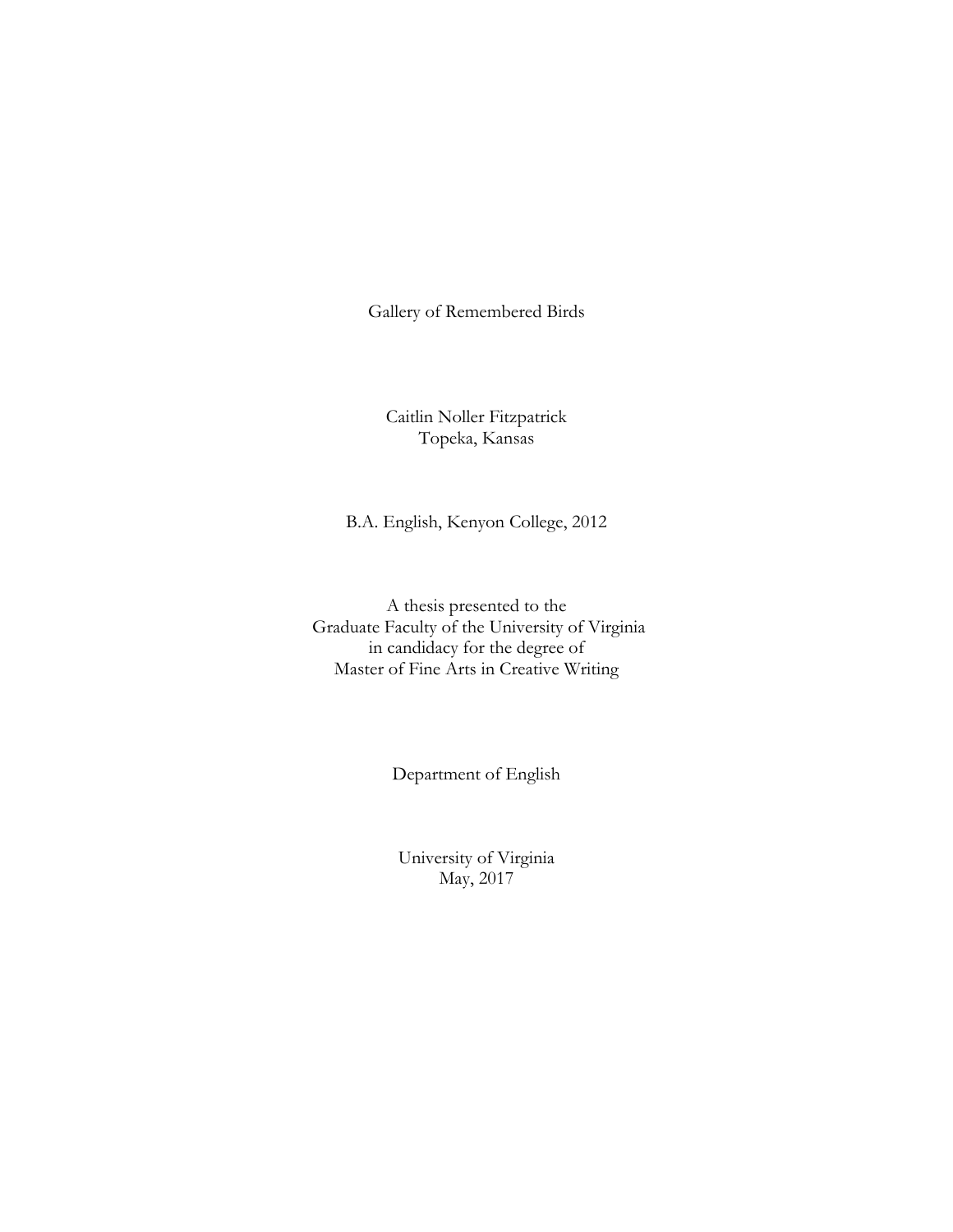*To exist wholly in another, seamless mirrored…*

 *…a hand*

*over the other's heart. How do you live with this distance? I have you, she thinks, or, I know you,*

*but she can never say, I am you. --Nick Flynn,* "Twinned"

> *We became one body. One soul. We moved in one way. It was very complimentary, every arm movement, every head movement…we became the part. --Rudolf Nureyev on performing* Swan Lake *with Margot Fonteyn*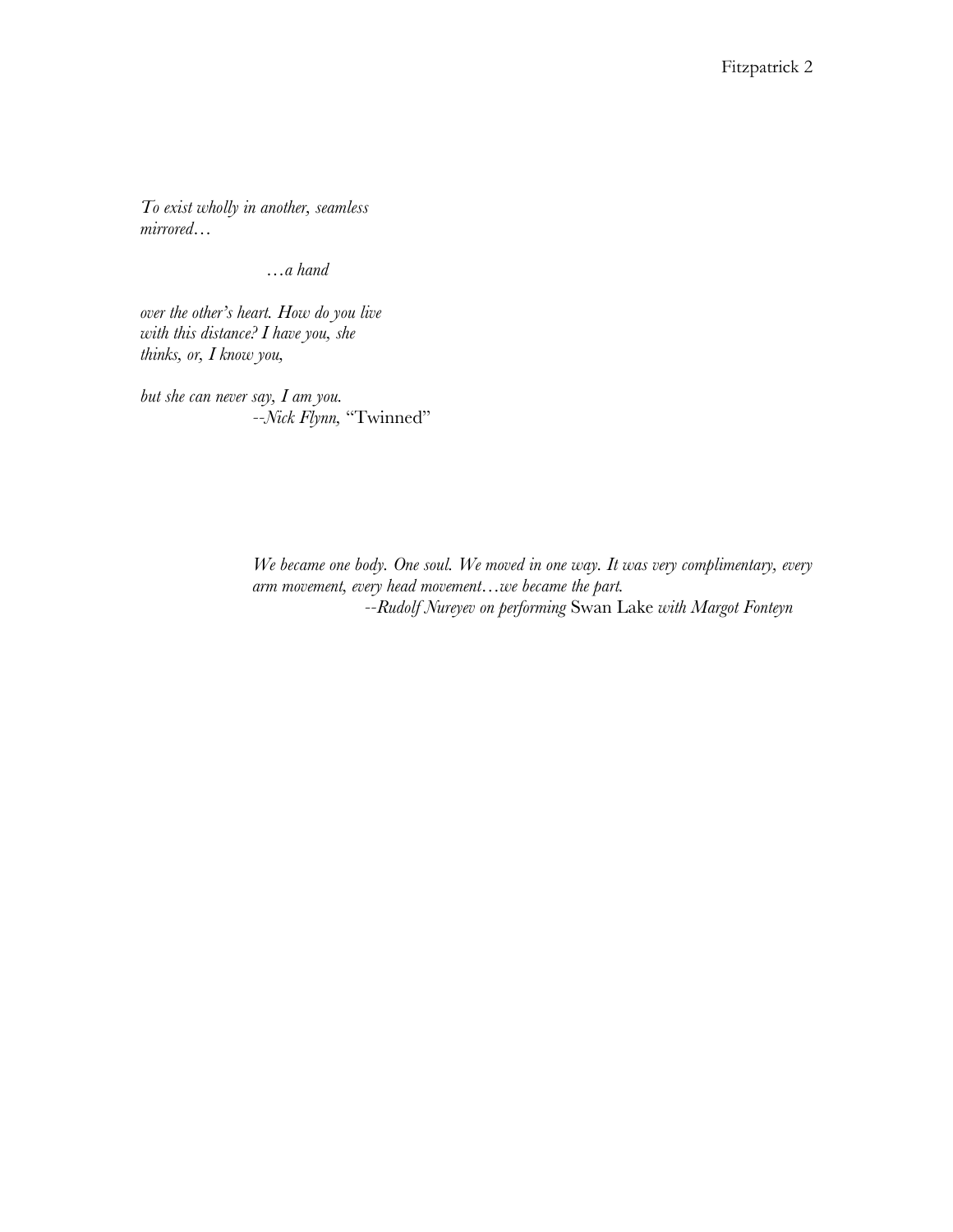*You told me once that you knew instantly I was the one for you. The perfect partner. But it wasn't the same for me. Don't you remember what a monster you were? You'd stop rehearsal to yell at the corps dancers for missing as step, as if you weren't sixteen years old just like the rest of us. You were so certain you'd leave us all behind. In the halls, I'd spot you reading Stanislavsky,* An Actor Prepares*; I'd catch you practicing longing glances at propped up brooms.*

*Do you remember the rumors that were going around about you? The other girls said you'd swallowed a maggot while it was still alive. They said you did it to make yourself throw up because you were worried you were getting too fat to dance. Well, I said to them, maybe she should be worried about the way she looks; the way she looks is not the way a ballerina should look—too wide in the hips, at least a B cup in the breasts. When the ballet mistress partnered us up for an exhibition of* Swan Lake *I was certain it was a punishment.* 

*To prepare, she said to us, we would have to learn how to split ourselves into two halves. She pulled you to the front of the room. She pointed once at the top of your bun and a second time at the crotch of your leotard.* 

*"These are your two selves," she said. She turned to me and gestured again at you. "Now," she said, "which do you choose?"*

*As if you could split a girl between her stomach and her soul.*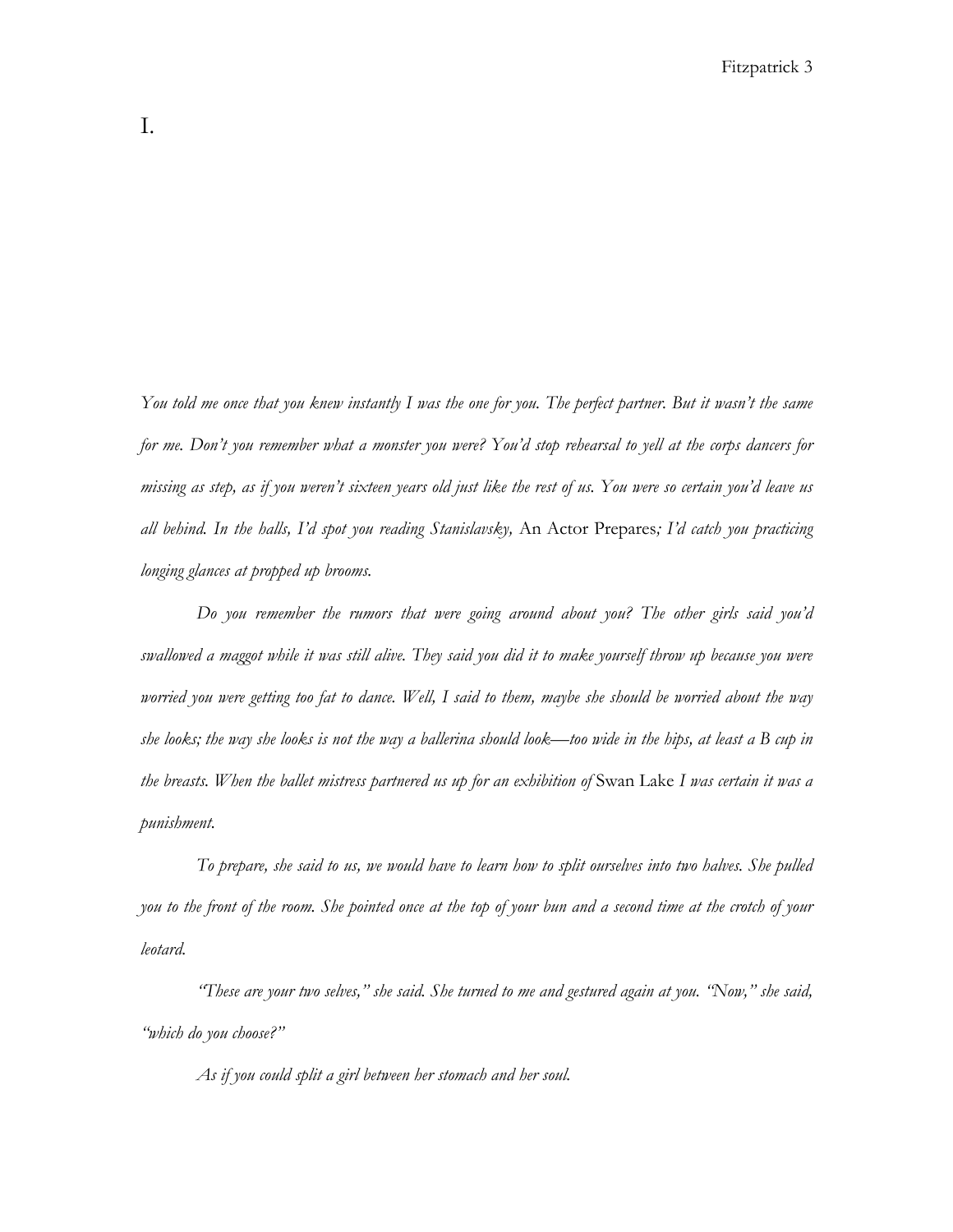*"Neither," I said, and the girls behind me laughed. I wanted them to laugh. I wanted you to know we were not friends.* 

*I rolled my eyes when the ballet mistress praised your vertical carriage or continuous line, when she announced that your* fouettés *put Margot Fonteyn to shame, when she applauded at the gentle way you collapsed into my arms. I knew how angry you could be, so it was strange to see you hood your eyes, to become something both alluring and plain. Odette, that little symphony of shifts and shades. I was impressed, in spite of how frustrating I found you.* 

*And then that afternoon that you pressed up to pointe and buckled. Pulled your ankle to your chest and lay on the floor silent, other girls circling up behind you, thrilled to see their competition brought so low. I was brought up to believe the ballerina was a sacred object. This is not an uncommon belief, although not, perhaps, between ballerinas. The ballet mistress knelt next to you and pressed around your ankle. Nothing. No pain. She ran your hand around the muscle of your calf, the ligaments of your knees. She scratched at your hamstring with her nails and the muscle twitched easily.* 

*You clenched your teeth, looked away. You were tough in a way that would take me years to understand. Your mother had something to do with this: she didn't accept mistakes easily. She was your first ballet teacher and she used to chase you around the studio with a can of spray paint, threatening to dye your hair orange if you missed a step. The first time I pictured this it was so absurd I had to laugh. Then, I imagined her open mouth, the sound of her feet against the floor.*

*Finally, the ballet mistress unlaced your shoe, turned up the foot of your tights. She pulled out the packed lamb's wool and blister pads and began pressing her thumbs against all of the small bones of your foot. She found the spot that made you flinch. Not a ligament at all, but a small planter's wart, barely visible beneath the skin.* 

*I was the one that took you to the podiatrist's. I sat beside you in the patient room and watched the doctor hold your foot under a light. He said there was a cream that could heal you in a month but you said*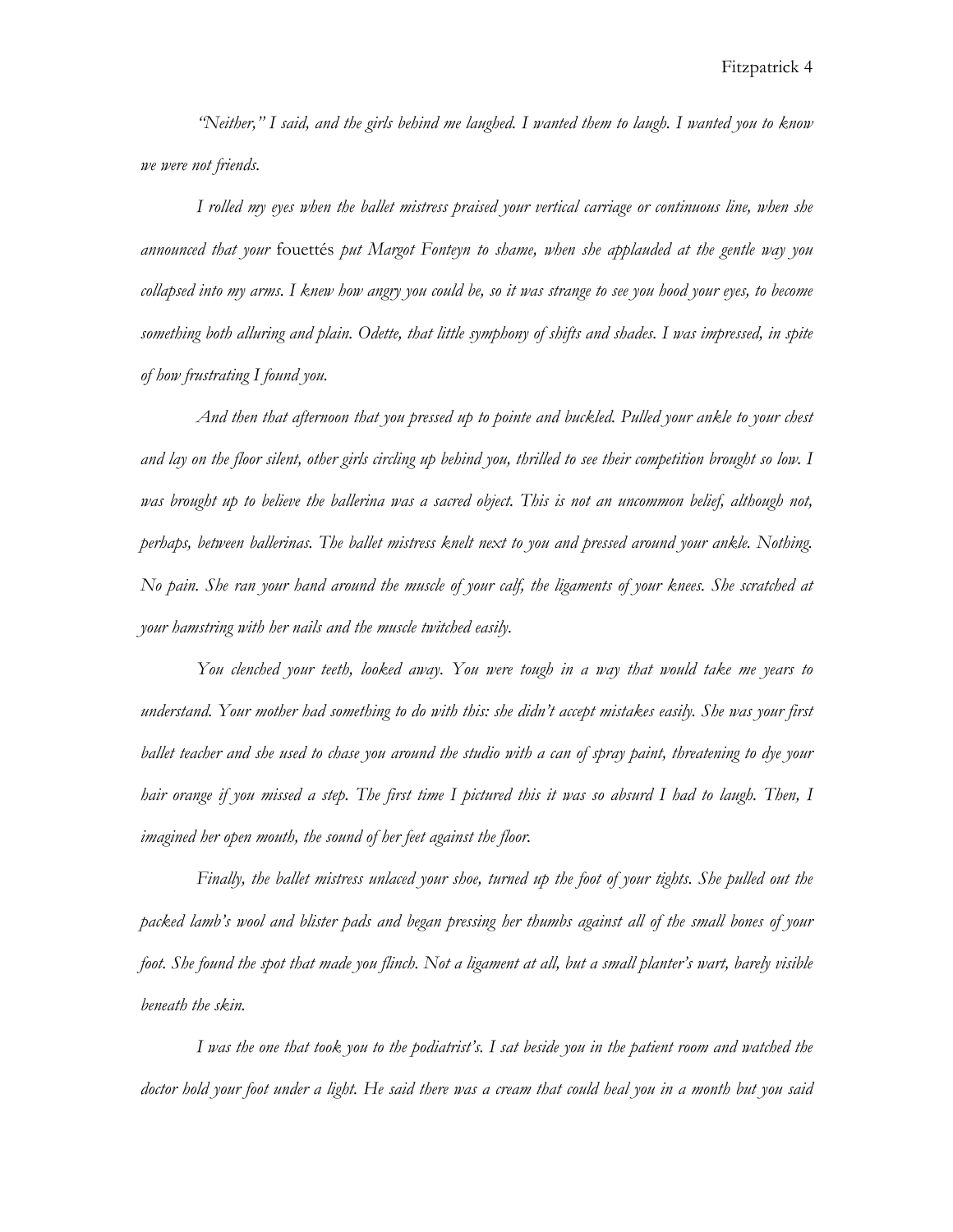*no, you needed it out sooner, so he lifted up your foot and pricked you with a needle full of anesthetic. You didn't reach for my hand and I didn't offer it. We were children. We stared, transfixed, as the doctor cored the white, knotted tissue out of your skin. Then he left us alone, silent, in the room. You were dancing again the next afternoon.*

*I think that was the moment for me.*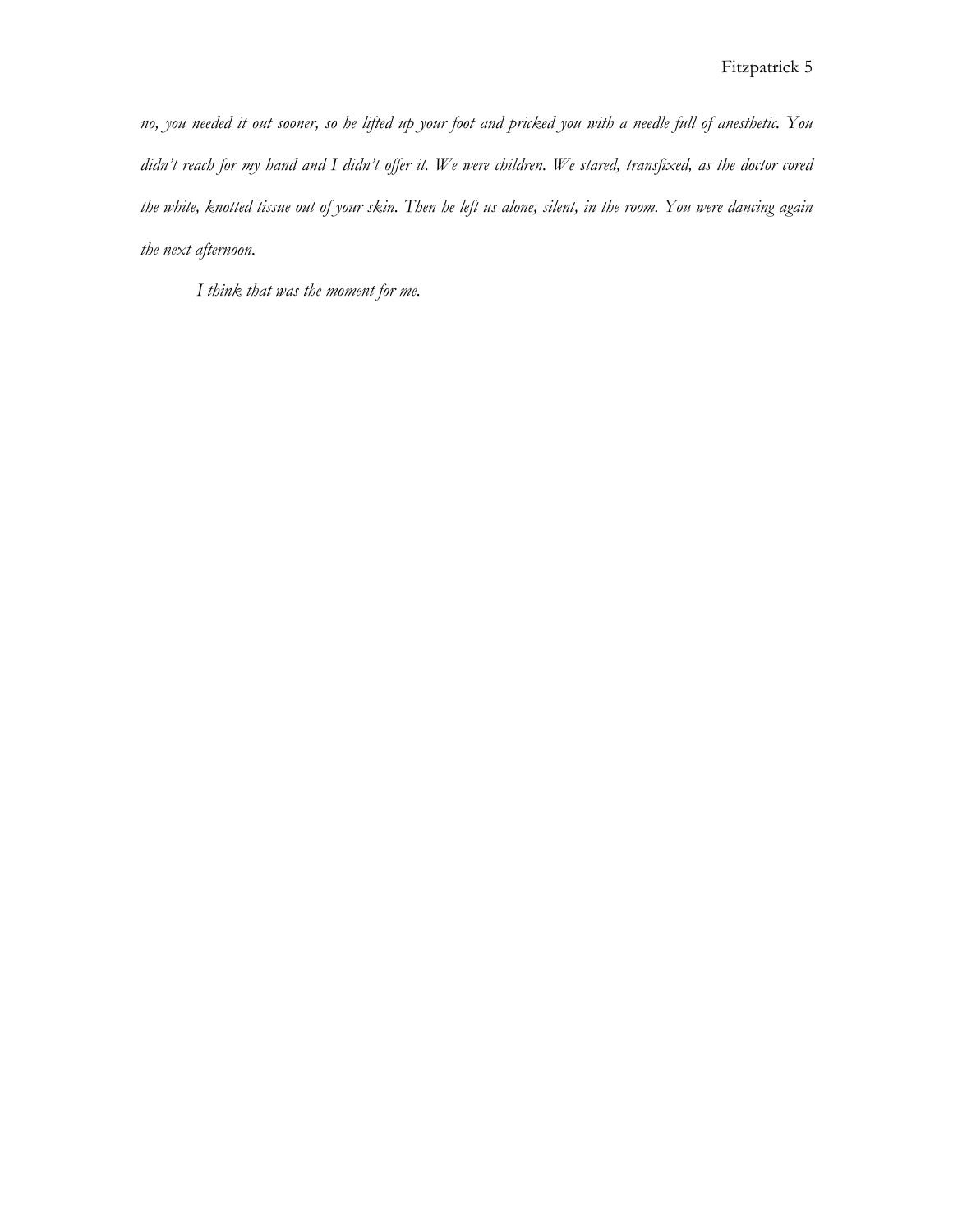One

When the doctor announced that my mother's condition was not fatal, I felt a strange jerk in my lungs. It was like hitting the water chest first after a running dive. I'd been prepared for her death and all that it might entail: the cooking of the meals, the washing of the hair, even the dreaded changing of the diaper. All morning, sitting in the pale exam room, I'd held her hand in mine and rehearsed the role of doting daughter. I'd stroked her arm, practicing comfort. Her entire wrist fit easily between my forefinger and thumb; my mother had lost forty pounds in the last year. Whatever was killing her, we thought, it was killing her fast. We were both imagining cancer, various tumors, viruses that hollow out the body from the inside.

Then the doctor opened the door to his office, clapped my mother on the protruding ball of her shoulder, and gave us the good news. My mother turned to me, euphoric, and I…stuttered. My face furrowing as I waited to feel her joy. It seemed like something had been stolen from me. I'd been sitting next to her imagining the honesty that might descend on us in her final days. How, after twenty-six years, she might finally confess that I was the one true light of her life. And then, the aftermath. The relief I might feel to go through each day without her judgment. A life in which I didn't see every action I performed through her skeptical eyes. I didn't want her to die, but I couldn't help picturing how simple my life could be without her in it.

But. She was going to live. I smiled and recalibrated. I pushed my hand through her hair. The doctor explained that the problem was not an autoimmune disorder or leukemia, but a dysfunctional thyroid.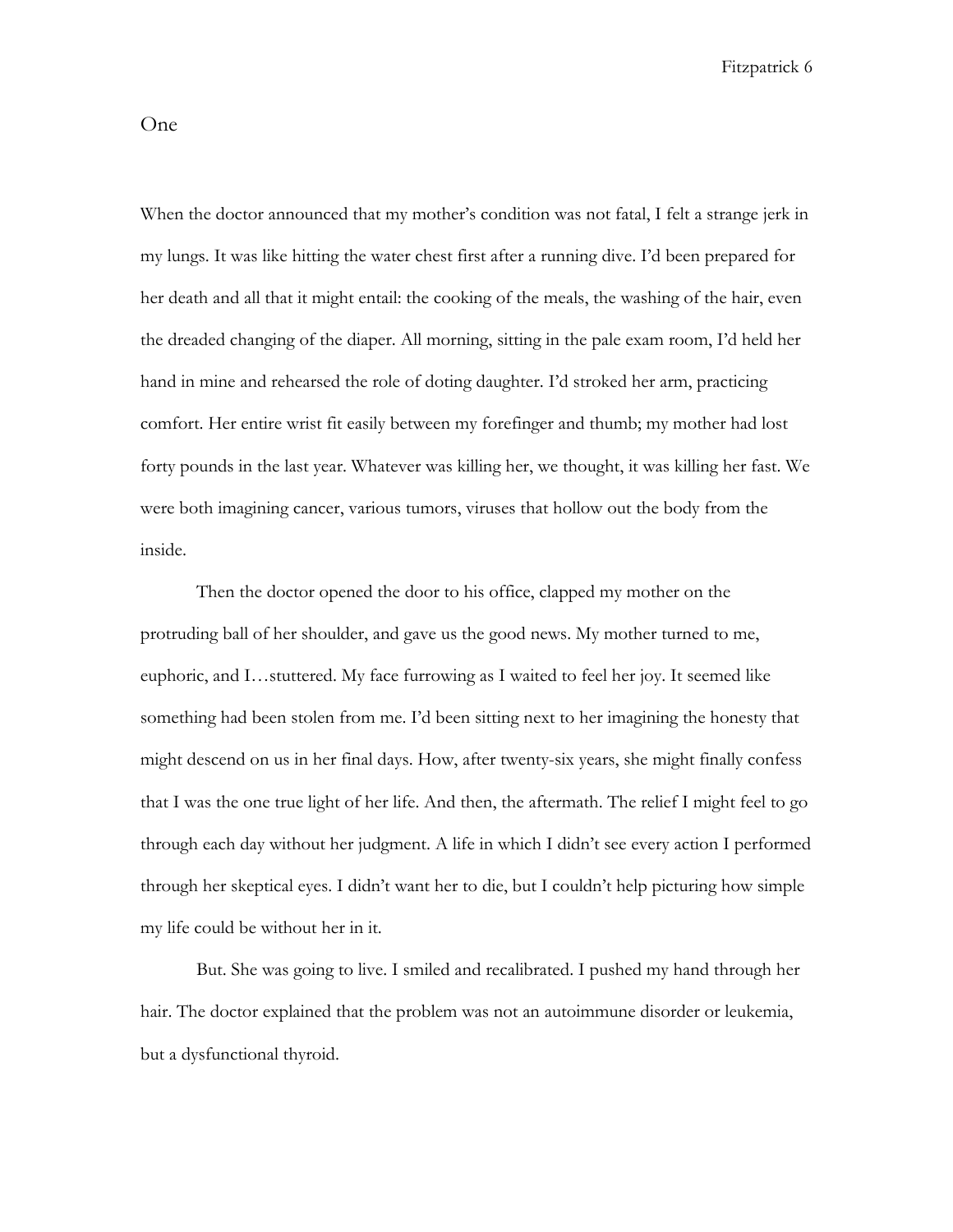"Dysfunctional might be an understatement," he said. "This is one of the most advanced cases of hyperthyroidism I've ever seen."

He was surprised my mother hadn't begun exhibiting symptoms sooner. She turned her eyes away from him and said nothing. She had, of course, been exhibiting symptoms for several years now, but they were all glamorous—weight loss, heightened metabolism—it was only recently that they'd turned on her. Now, her body was slowly forgetting how to sleep. She woke in the middle of the night drenched in sweat, insomnia like salt in her bones. If sleep came to her, it would be interrupted by the audible discontent of her stomach. Hunger pangs strong enough to migrate her out of bed and into her office chair. Nights now wasted on gossip blogs and radio journals. More weight sloughing off her, until her slimness was no longer cosmetic but grotesque. She started dressing all in black and wearing layers of sweaters beneath her shirts. The skin, used to holding something inside, bagged around her neck, her arms, even around her small anklebones. She was so weak that even climbing the stairs was enough to make her heart race arhthmically inside her chest. Twice already she'd fainted while leading rehearsals at her studio.

The doctor told us her condition was advanced enough for him to recommend a more aggressive treatment: complete removal of the gland. My mother recoiled, but he soothed her by saying the procedure wouldn't be surgical, it wouldn't involve her doing anything more than swallowing a pill. Still, he said, looking down at her results, it would be best to complete the procedure as soon as she possibly could.

He explained that the pill would turn her, temporarily, radioactive. It sounded startling, but he assured us it was a relatively routine procedure. So routine he had a whole drawer full of pamphlets about its side effects in his desk. Yes, the pamphlets assured me, she would set off security alarms for almost six months. Yes, for the first forty-eight hours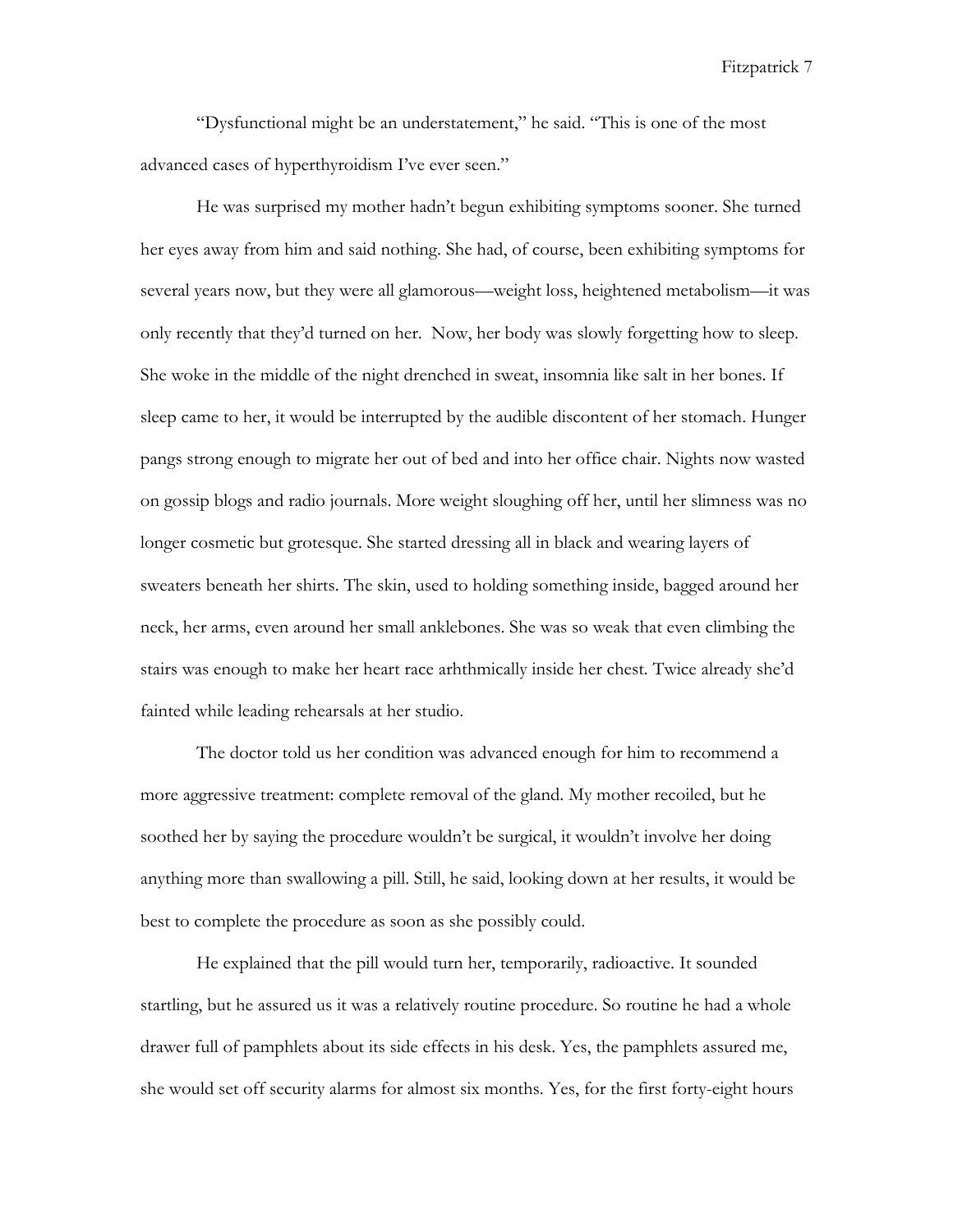she would need to avoid all human contact because she would be capable of irradiating small mammals. Yes, parts of her would decay like nuclear waste—with a half-life—until there was no thyroid remaining, only the absence of the gland in her throat.

He couldn't do the procedure himself; Gothic was too small of a town to have the facilities she would need. He recommended that I drive my mother down to the Front Range tomorrow and leave her in a hotel over the weekend. He told her to think of it as a vacation.

"After that," he said, looking at me. "It'll be safe for her to come back to your house. Although you should avoid drinking from the same cups, or washing in the same tub for at least a month. You shouldn't share anything with her for a while. She might be leaving small traces of radiation behind."

He folded up my mother's chart and tapped it twice against the table. We knew that was our cue to leave. The door to his office opened and we pushed ourselves out into the day. In the distance, the aspens hung their fall colors into the sky, shrugged their golden leaves over the mountains' shoulder. A breeze pushed my hair into my eyes. It was just past two in the afternoon.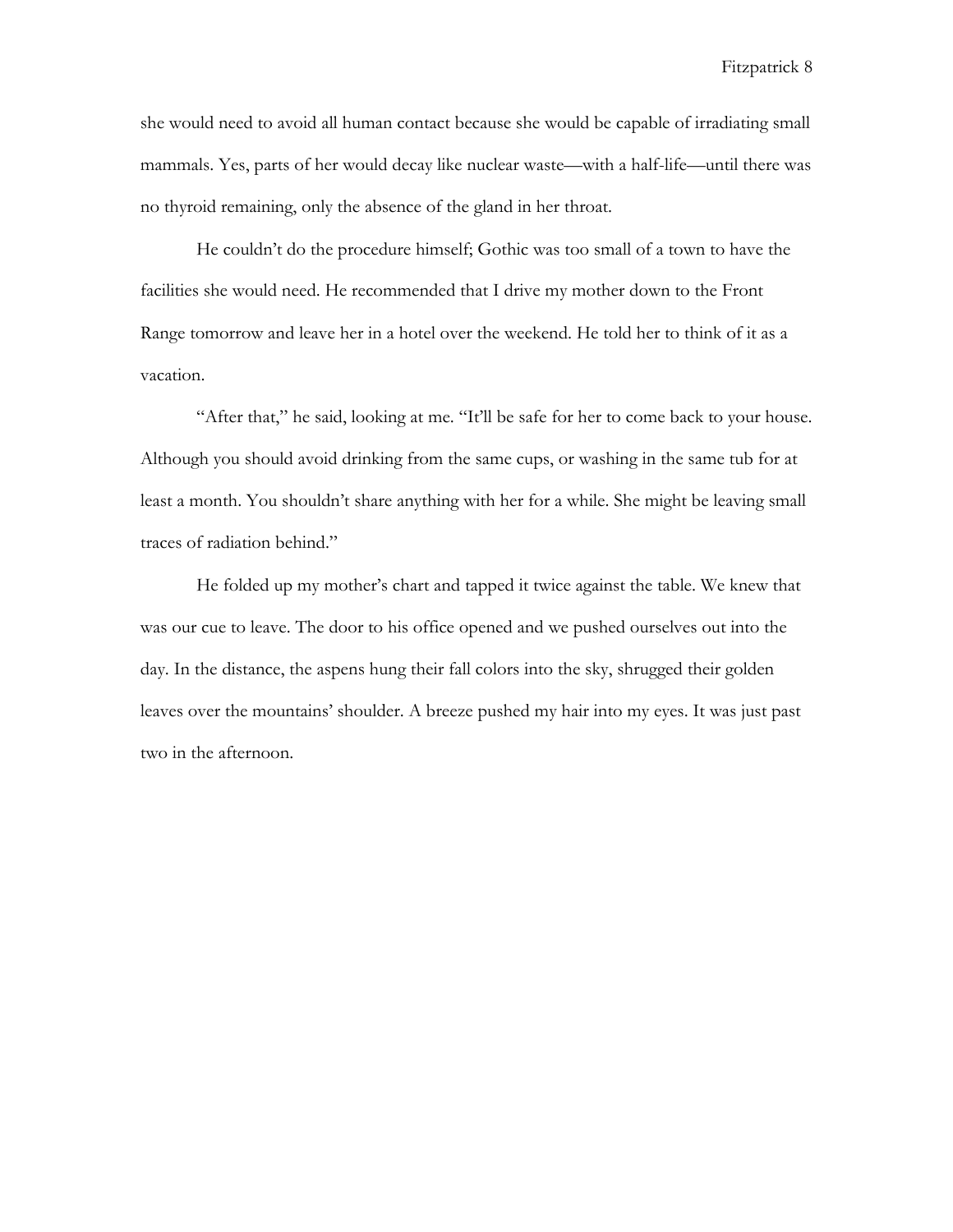I walked with my mother up Main Street. Every so often she pressed on her throat, wrapped

her fingers around her neck as if she could feel the defective gland. She wasn't speaking yet, just watching people move around her. There was plenty to see: men in Levis were wrapping string lights around the light posts and the storefronts, old women were pacing up and down the streets with lit sage, shaking the herbs at the sky. In front of the liquor store, a few men were bending tree branches into a giant statue shaped like a face.

This Friday was the Fall Equinox, a hippie holiday ignored in almost every other region of the world. But in Gothic it was bigger than Christmas. Maybe that's too much to say. It was big. Once, a reporter from *National Geographic* lived in town for the whole month of September and wrote a cover story about the festival. The council thought it would be good for tourism. It wasn't. The equinox was a celebration of the harvest, a warding off of the fears that came with blizzards and possible avalanches and the white disappearing of a mountain in December. It was also an easy excuse for indulgence. There was a joke about Gothic that went like this: we're a drinking town with a skiing problem.

All week, young girls would parade down Main Street in flower skirts and corsets, would lift a large wooden man over their heads and carry him to the town square. The man, named The Grump, was made entirely of sticks, green brush from backyards. He was hollow. Inside his cavernous chest, the town stuffed white scraps of paper with fears written on them—sick child, broken leg, bad health, long winter, high mortgage—and at the end of the festival we lit fire to The Grump and by burning him we abolished our fears. A pagan ritual, the kind of thing that thrived in this town.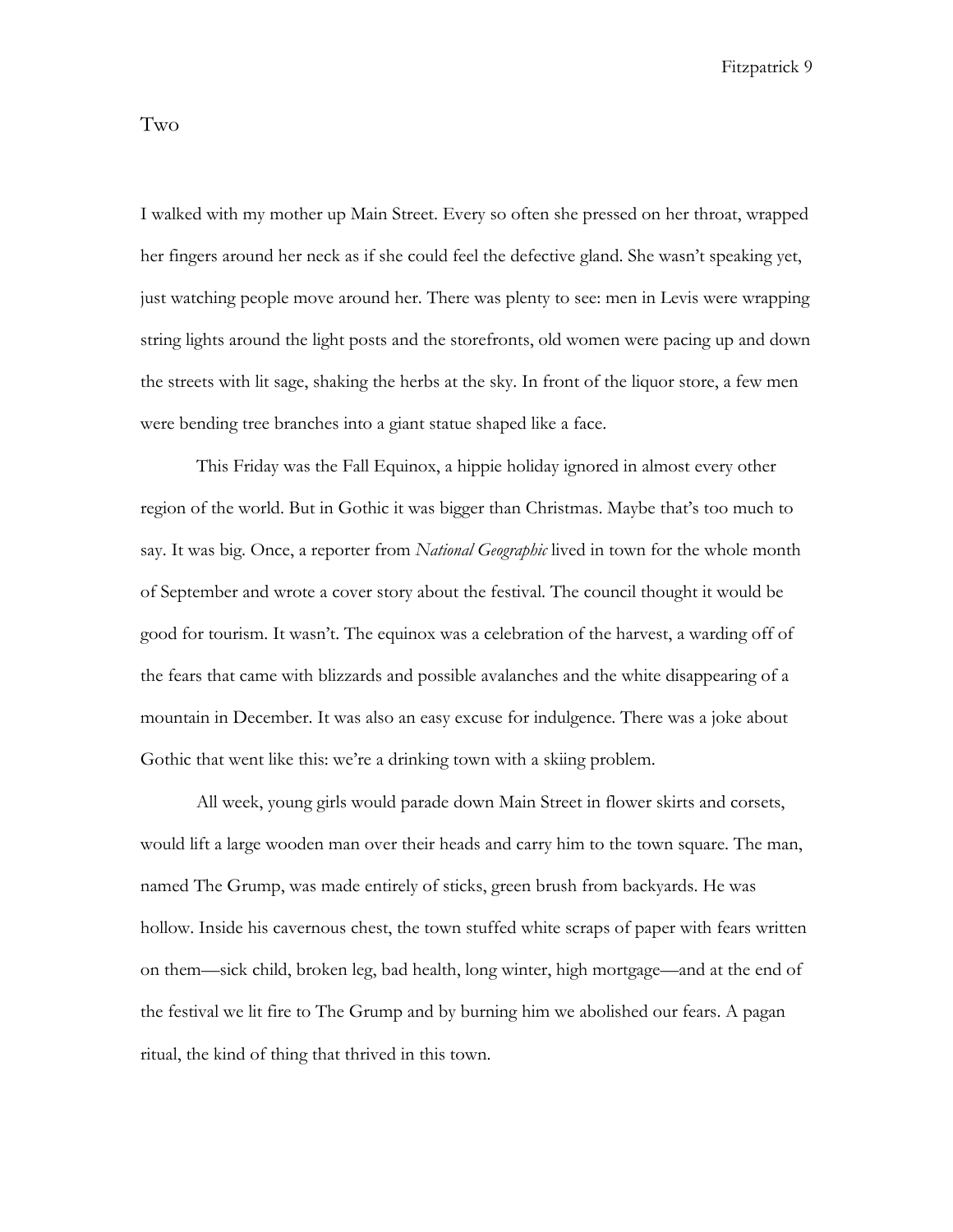Gothic was built on the old kind of faith, magic that buried itself in the dirt and snow. Of course my mother found her way here. Of course she was drawn to my father, a man born in this charmed valley. It was my mother who first taught me the magic of control, of transfiguration. One night when I was a girl the two of us walked out into the woods with a book of faerie magic. I carried paper and ink and candles. My mother lit the purple flame and the two of us scribbled out every piece of flesh we hated—her: knees, me: thighs, her: chin, me: my then too-small breasts. We burned every slip of paper, believing that we might expel all that loathing from our minds. We couldn't. Enchantment wasn't enough.

So she taught me the art of desire. The trick to being hungry and wanting it—the dry mouth, how grapefruit juice would settle in the stomach and staunch cravings. No dressing on salad, no breading on chicken. Small bites to trick the mouth into being full. I studied and practiced until my body learned to reverse its cues, until feeling full was the thing that made my stomach clench, not hunger. And in place of this fullness: anger. A life of craving.

There was something enchanted about my life now: living high enough in the mountains that sometimes I woke and found clouds hovering below my mother's house, feeling the altitude prick my ears each afternoon as I made the descent into town, celebrating pagan festivities and lunar holidays. In the months since I'd moved in with my mother and started helping her run her ballet studio, I'd felt an ethereal detachment from my body, the kind that usually only came from a night without sleep, watching the body move below the consciousness like it was a separate and solid cloud. It seemed that time had stopped for me. My mother never asked me if I was planning to leave soon; she seemed content to let me sleep in her spare room until the end of days.

Up until this day, I'd been the one relying on her. She'd cut back her own hours at the studio, determined to give me the illusion of usefulness. She said she could use the time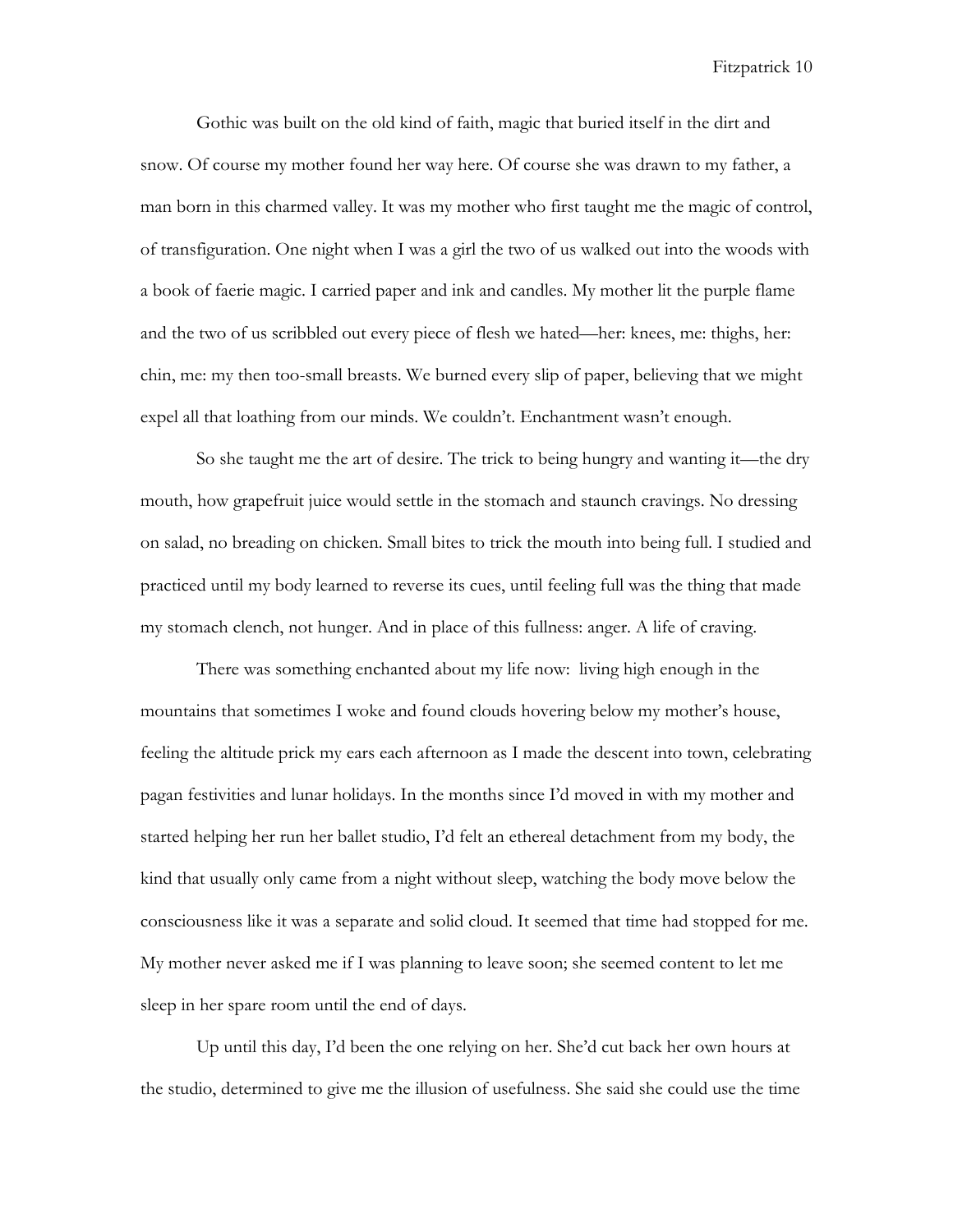to work on her choreography, as if there were some great need for fresh ballet in a mountain town of under two thousand people. But now she would need me, too. The news of her impending procedure frustrated her. It was becoming clear on her face. Not because of the diagnoses, but because of the trouble it would inflict on her schedule.

"You'll have to do my work this weekend, too," she informed me. "We can't afford to miss two days of rehearsal; the production goes up in October."

My mother was mounting a production of *Swan Lake* at the community theater. There weren't enough local girls interested in ballet to put on the whole production, but she'd cobbled together enough bodies for a selection of scenes. As we walked towards her house, she listed off the responsibilities I'd need to take on this weekend—measuring the girls for the tutus, teaching them how to properly calamine their shoes, how to stitch the knots of their laces into their tights.

"August will be here this weekend," I reminded her, unsure if it was a protest.

"Bring him to the studio," she said. "He'd make a great teacher."

He would. August was my old ballet partner. We'd danced together since we were fifteen, although I hadn't seen him since I'd had my surgery six months ago and moved from DC back to Colorado to recover. Now, he was moving to Salt Lake City to become a principal dancer in their company. He planned to stop-off at my mother's house on his cross-country trip. He'd been hinting for weeks that I should pick up and move to Utah with him. He wanted to know how much longer I was planning to stay with my mother, if I was getting ready to start dancing again.

I didn't have any answers to his questions, but I was excited to see him. This was the longest the two of us had ever been apart. If I wanted to, I could raise my hands and paint his entire form in the air. In DC, we lived together, and I woke up early each morning to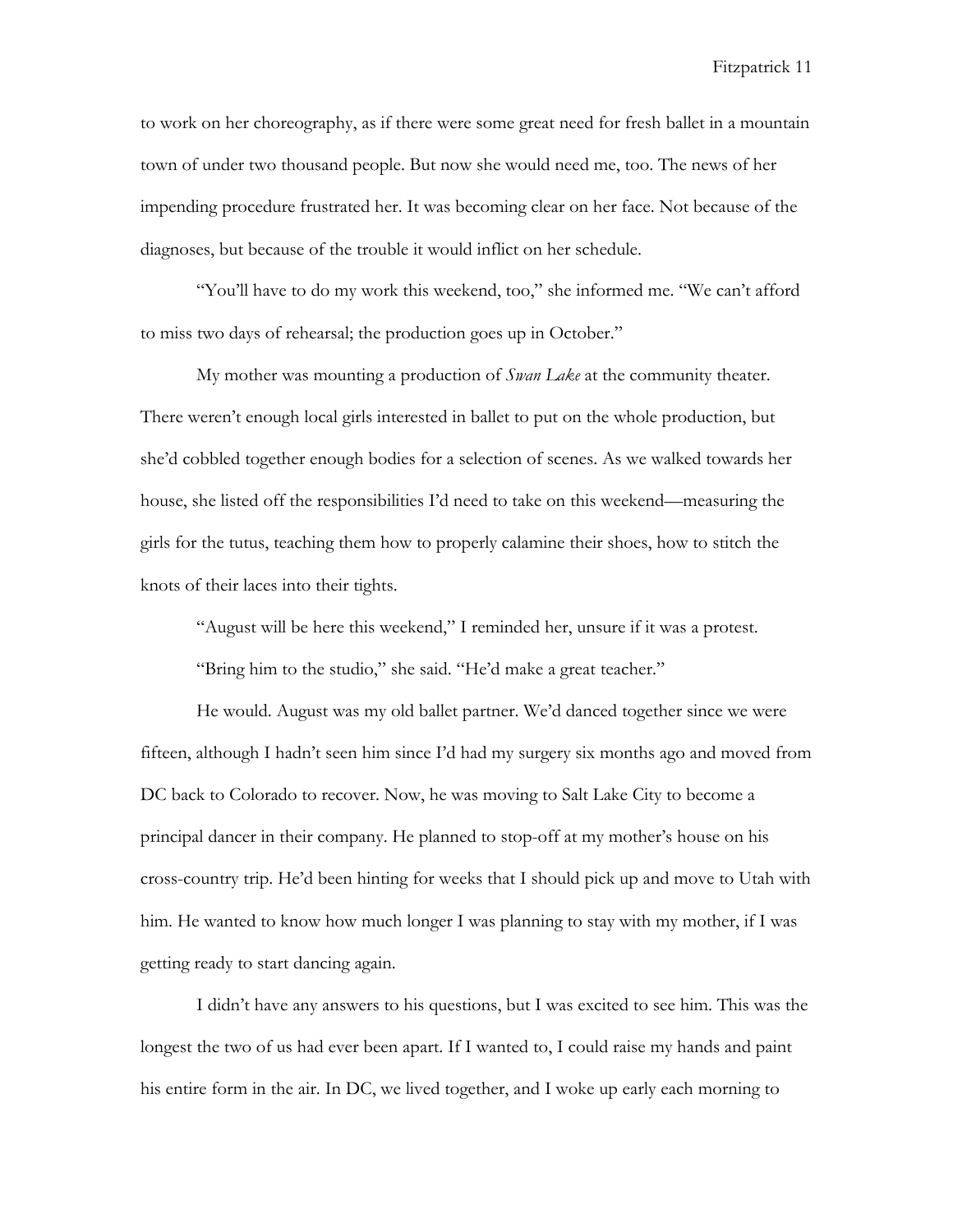help him tape up his body for rehearsal. He sat on our kitchen counter in nothing but his dance belt: padded beige underwear that tucked his genitals close to his body. In the back, it was similar to a thong but with thicker straps, to ensure that the skin at the waist and above the ass wasn't pinched. I lifted his left leg, massaged his calf until he flexed, pushing his heel into my ribs. I braced one hand under his ankle, reached down his body and wrapped a long, beige bandage around his hamstring. The hair on his thighs was dark, but sparse from years of this process, my small fingers binding the chaffing elastic around the skin. While I worked, he rolled his neck left and then right, tipped his chin up and studied our ceiling. His heel dug into my chest until I felt it change the rate of my pulse. After the thigh, I pulled out a roll of white athletic tape, pressed up the arches in his feet, and wound the tape around them.

After this, he willowed into his tights, a dance shirt, and tested my work. He lifted his heel into his hand and brought the extended leg towards his chest, until the heel was as high as his right ear. He released the foot from his hand and it remained, lifted. Then, holding the lift, he pivoted until his hips reversed his extension from *en avant* to *derrièr.* He raised his arms above his head, flourished at the wrists. I watched him, imagining my body for a moment becoming his: my thighs stretched wide with dark muscles, my arms practiced in lifting women, body trained to vault and then hang in the air. If I held perfectly still, I could feel the density swell into my own legs, could feel the strength. Then, I felt the strap of my bra dig into my shoulder and the illusion was broken. He ran through his *tendus,* hands on his hips as he tilted to the side and studied the arch of his foot. I could see the moment he was satisfied. He smiled the way a girl might smile: eyes down, mouth closed like it had something to hide.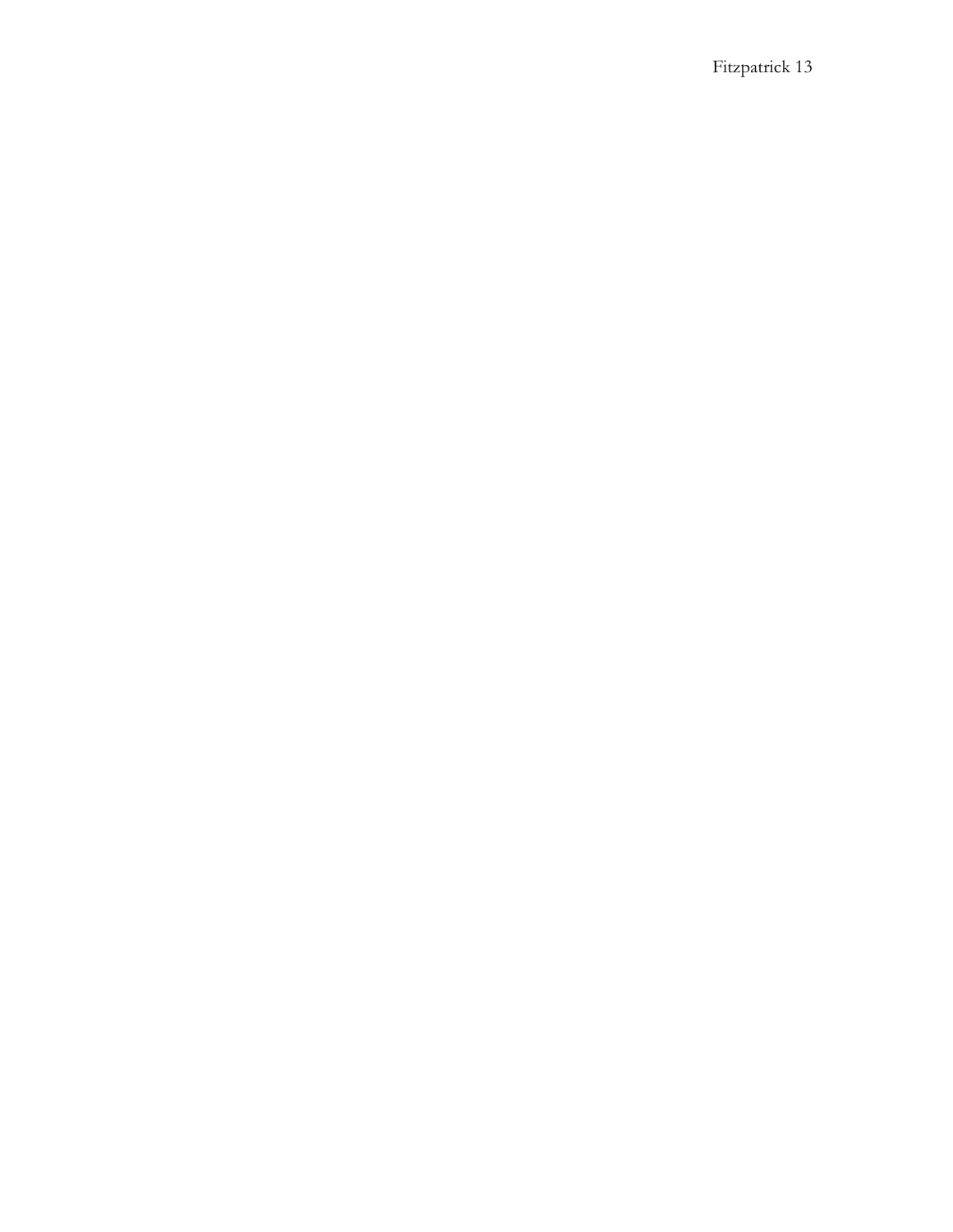# Three

My mother and I took our time walking home. By the time she opened the front door it was dinnertime. She pulled a single hard-boiled egg out of the refrigerator, fractured its shell by rolling it over the counter. She picked the small pieces off one-by-one. So slowly. It was as if she didn't care if she ever uncovered what was beneath it. When the egg was bare, she split it in half with her fingers. She popped half of the egg white into her mouth. She chewed. She squeezed the yolk out of the half in her hand and dropped it into the trash.

There was yellow in the sky, too. Small strips of pink emerging beside the shallow clouds. The days were getting shorter. Leaving my mother to her pantomime of sustenance, I stepped onto her front porch. It was almost time for The Fox Lady to arrive.

The Fox Lady was my mother's closest neighbor. She lived at the opposite end of the street, but we could still see her when she walked out onto her porch each night. Her real name was Mrs. Feinstein and she lived with her daughter, one of my mother's favorite students, Lydia. The Fox Lady built her house herself. Its walls were made of aluminum and its roof was slanted like a chicken hut. In the winter, when the real winds appeared, her house would tremble like a spasming spine.

Every night, The Fox Lady sat cross-legged in an Adirondack chair and fed foxes from her front porch. She sat down and folded her legs, which were thin as chalk and just as fragile. She dropped a bag of hamburger at her feet. She dipped her hands into the bag and tugged red meat into her lap, balled the ground beef between her palms like she was packing a snowball. The rosy excess dripped between her fingers and pooled on her porch floor. One by one, she arched the bloody packages into her yard, towards the white teeth of the foxes that waited every night for her arrival. The foxes made no noise as they ate, except for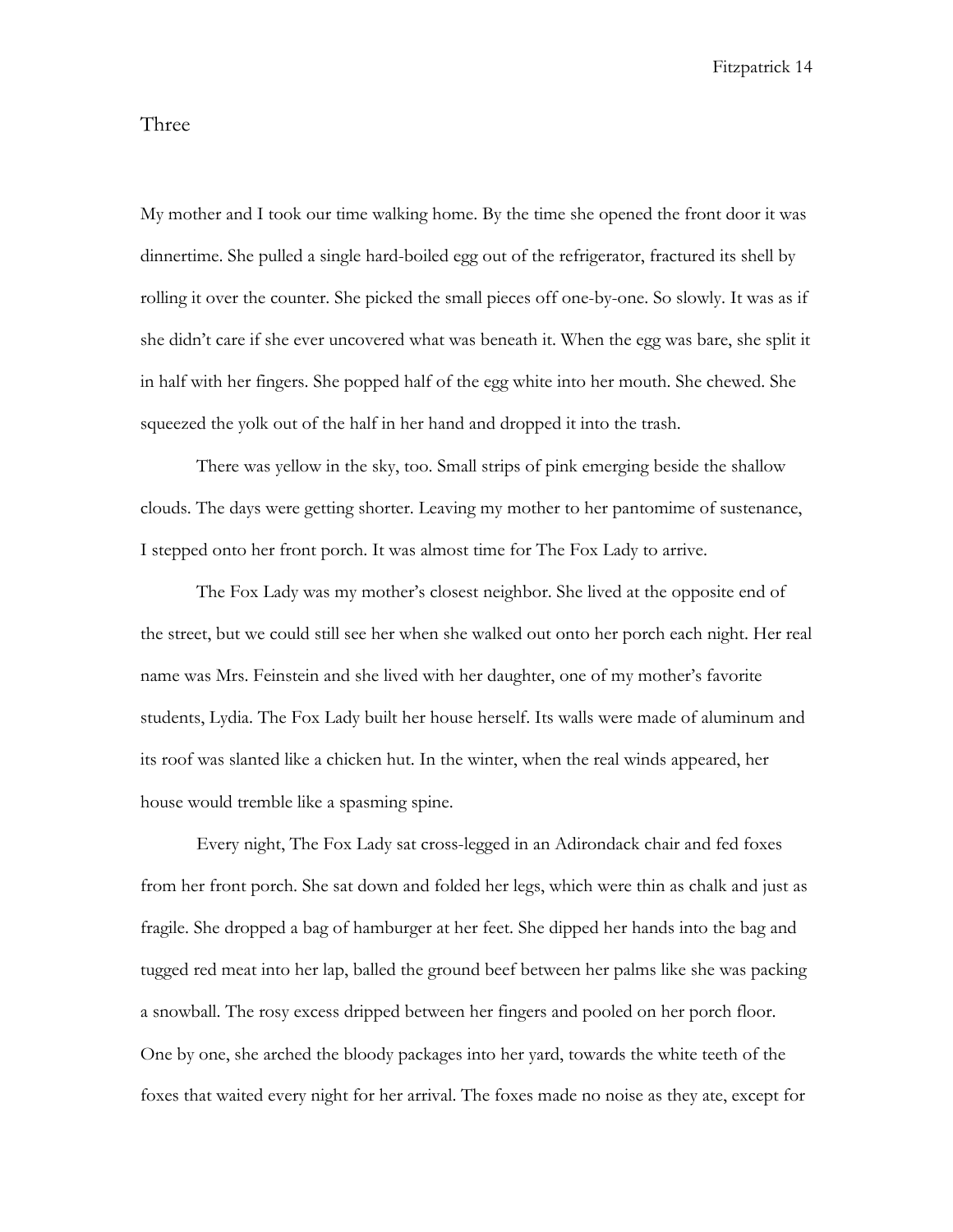the few who were too slow to reach the food. These foxes beat their bodies into the wooden slats of her porch and keened in their dark throats, hungry. But by then it would be too late. The neighborhood dogs could scent out the foreign bodies and the raw hamburger and would come sprinting down the roads, pulling up dust as they panted towards The Fox Lady's yard.

The animals would scatter, but they'd be back the next night. They never got too close to her, never threatened her with their jaws. It was quite easy to tame a fox, The Fox Lady informed me once. She had an entire blog dedicated to the subject titled "Your Pet Fox." My mother didn't believe the animals were truly tame. She said they were a danger to the community. Sure, they were fine outside, but what if one wandered in an open porch door? Who knew how an animal like that would respond to accidentally trapping itself in someone's living room. Four times this month, she'd called the police on her neighbor. Four times, the police had discovered no evidence of the foxes, only my mother's word. They could do nothing without proof, they said.

My mother snicked open the porch door and entered the scene. She patted her stomach as if she were overly full. Behind her head, I caught a glimpse of something silver and glinting: trapped tinsel in a magpie's nest. My mother's hair lifted in the breeze and matched it for a moment. She stood next to me and the two of us watched as the feeding of the foxes reached its conclusion. A few streets down, we could see one of our neighbors sitting on his porch, drinking, while his daughter swung a wooly hat over her head. Blast off! the girl shouted, again and again, catapulting the hat into orbit over her head.

She leapt off her own porch and began rushing through the yard next door, her child body nearly disappearing in the tall cow's ears and Queen Anne's lace, the hat in the air the only thing to mark her place. Then, the hat collided with a string of lights over her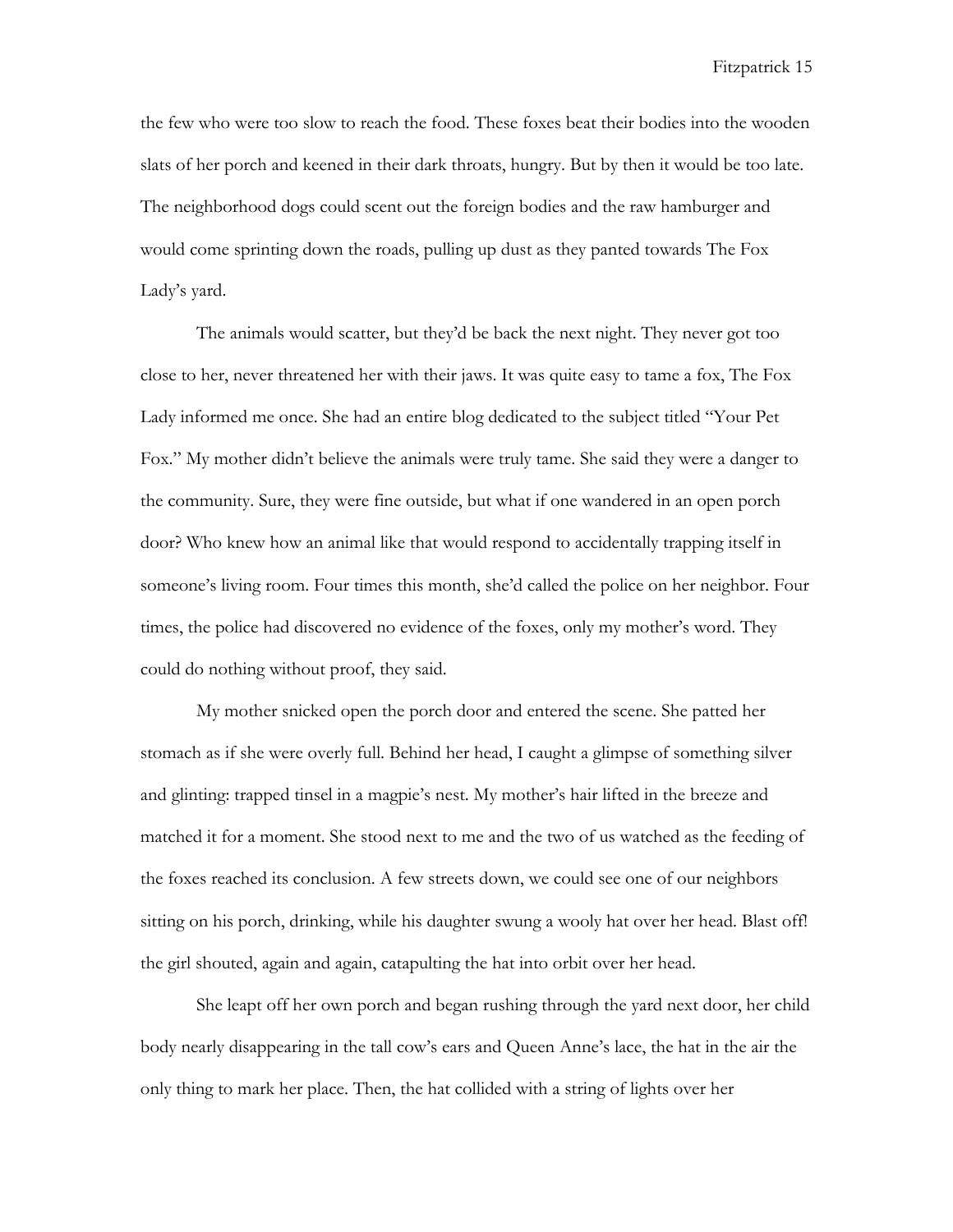neighbor's front door. The glass bulbs shattered around her like plumage. She began to cry, burying her face in the hat, the thing that had caused all this trouble in the first place. Her father watched her, not moving, as she trembled and stomped at the broken glass around her feet.

"There should be an exam," my mother said.

"What?" I turned to face her.

"You should have to take an exam," she repeated, "in order to become a parent."

What I didn't say to her: this was not an exam I thought she could have passed. Although in my mother's defense, she never suspected she'd have to do it alone. My father had died when I was very young, leaving her only the legacy of this strange mountain town where he'd been born.

My mother and I had planned to go into town together that night for the beginning of the festivities, but her diagnoses had unsettled her. She told me I would have to make the trip alone. She leant me an old corset, a worn green skirt. She pulled a silver brush through my hair, braided in a strand of columbines. These days, I wore my hair down. No longer the tight-bunned prima donna of my youth. I liked how it felt when her fingers touched my scalp, parted the plaits, wove them together with a tenderness she'd never shown before.

After my hair was finished, she bent to cinch the buckles of my corset. It was a struggle for her to work some of them closed. This was one of her older costumes; she'd been certain it would fit. She'd made a point, when she was going to search for it, in mentioning that I wouldn't fit into any of the clothes she owned now. While my mother had shrunk, in the past six months I'd gained twenty pounds.

I was often startled by my reflection in mirrors, body now curving into the shape of an hourglass. It was foreign. Back when I was dancing, I used to sit on top of my covers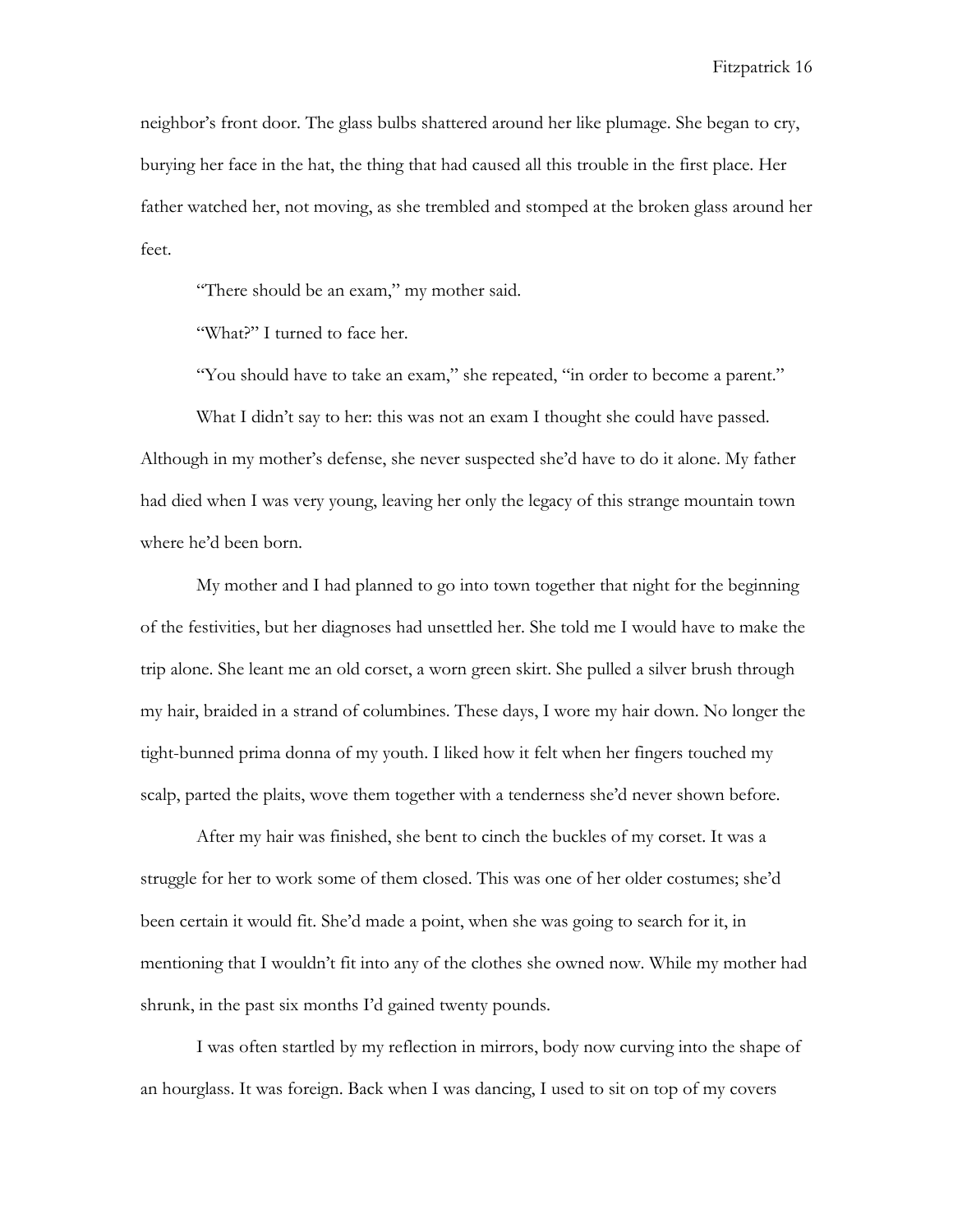each night in the dark and push out the shape of my bones. I'd cup my fingers around the bulge of my knee, feel the height of it. Then I'd reach for my hips, drag my palm along its sharp ridge. Next the collarbone, which I always pushed on a bit harder than I knew I should. I liked to feel the fragility of it. Sharp elbows, the narrow arch of my shinbone rising out of my skin. Sometimes I'd be so excited by my own body that I'd slip my fingers inside myself and pant into my pillow. Amazed, then, by how easy it was for a woman to touch the inside of herself.

Now I could feel only the suggestions of those bones. My whole body was soft and full of give. I tried to never touch myself; when I stripped for showers I turned away from the mirrors and closed my eyes in the water to avoid looking down. When my mother touched me, I could feel the sharpness of her bones over my skin.

The final buckle slid into place. My mother nodded and returned to her seat on the porch. She lifted a glass of water to her lips and imperceptibly sipped. It was clear that I'd been dismissed. I walked away from her, but turned back to look at her one last time. A breeze climbed behind me. The wind kicked up from the ground, white blooms of the Queen Anne's lace scattering like buckshot, their color like snow. The pollen salted into my mother's hair like it was erasing her.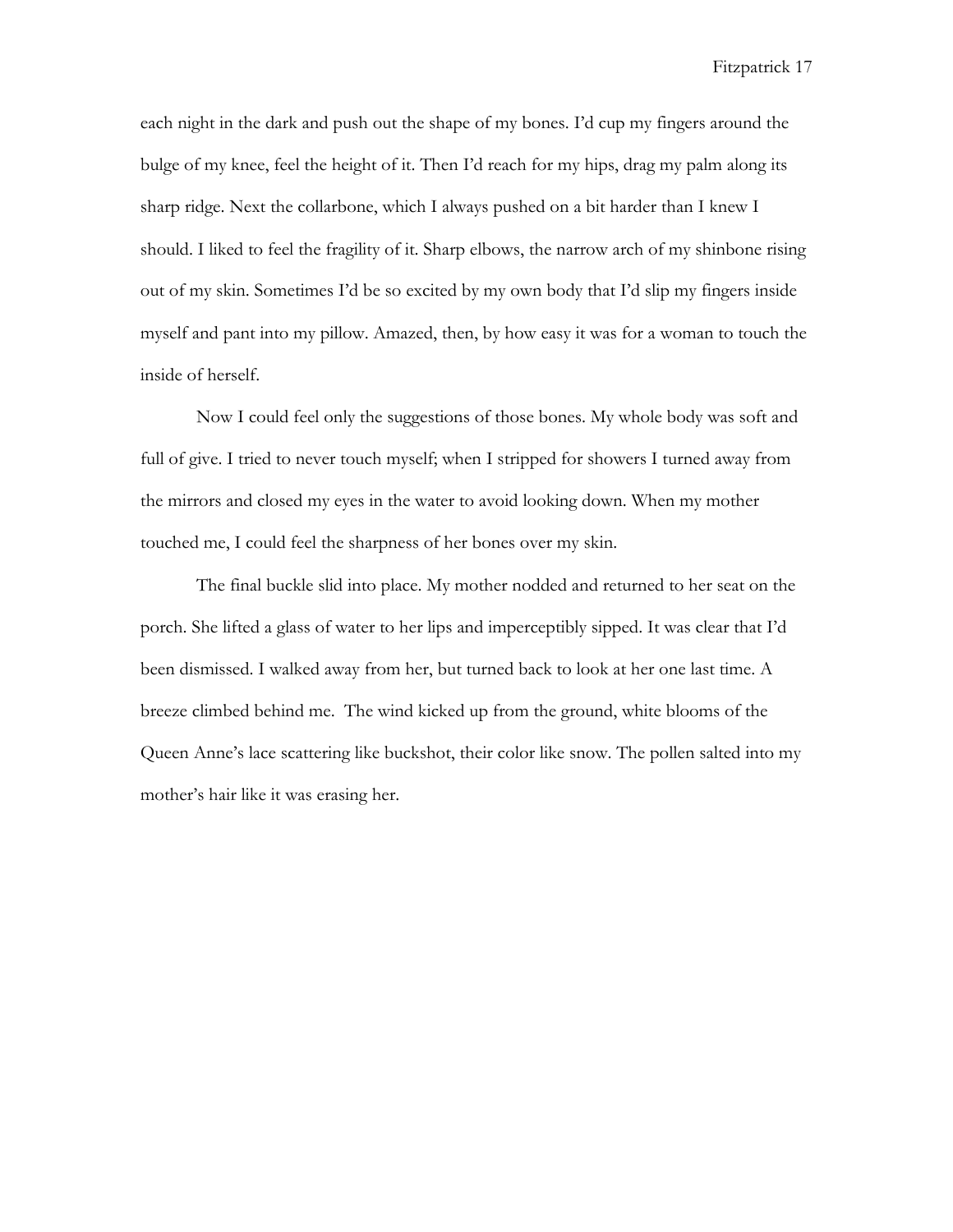#### Four

Some of our more theatrical citizens arrived at the festival on horseback. They sauntered down the streets, heedless of the droppings they left behind, and hitched their animals to a post next to the El Dorado Saloon. A few of the girls rode sidesaddle.

I had some experience with horses; my mother used to try to raise them. The summer after my father died, she bought a horse for a dollar at the county fair. The man's first owner had been cruel, but my mother believed she could break him. She saved his life and in return he taught her body a new way to move—pitched from her back, hard spine of the Colorado dirt beneath her. She spent the season in yellow and purple skin. It affected the way she ran her ballet classes. We spent a lot of time watching movies in the daylight, not rehearsing. It was the only moment in the day she could rest. She would dim the lights and touch the tender scallops on her arms, small shrapnel of dirt and twigs caught beneath her body.

That was the summer she showed us all her tapes of Nureyev and Fonteyn: those famous dance partners. All the girls gathered together at the front of the room, shoulders pressed together as we watched Nureyev crawl after Fonteyn on his knees. He pressed his face to her skirts, inhaled gracelessly. It seemed comical to me, pathetic. I laughed at him, and the other girls followed my lead. We beat at the floor with our fists, the heels of our slippers. Our laughter was endless, until finally my mother stood up and shut off the tape. We switched off, too. In the silence after our fit, my mother lifted up her metal folding chair and bucked it to the ground, her eyes searching even as she hooved at the floor with her unbroken foot.

"Tell me," she said. "What do any of your know about love?"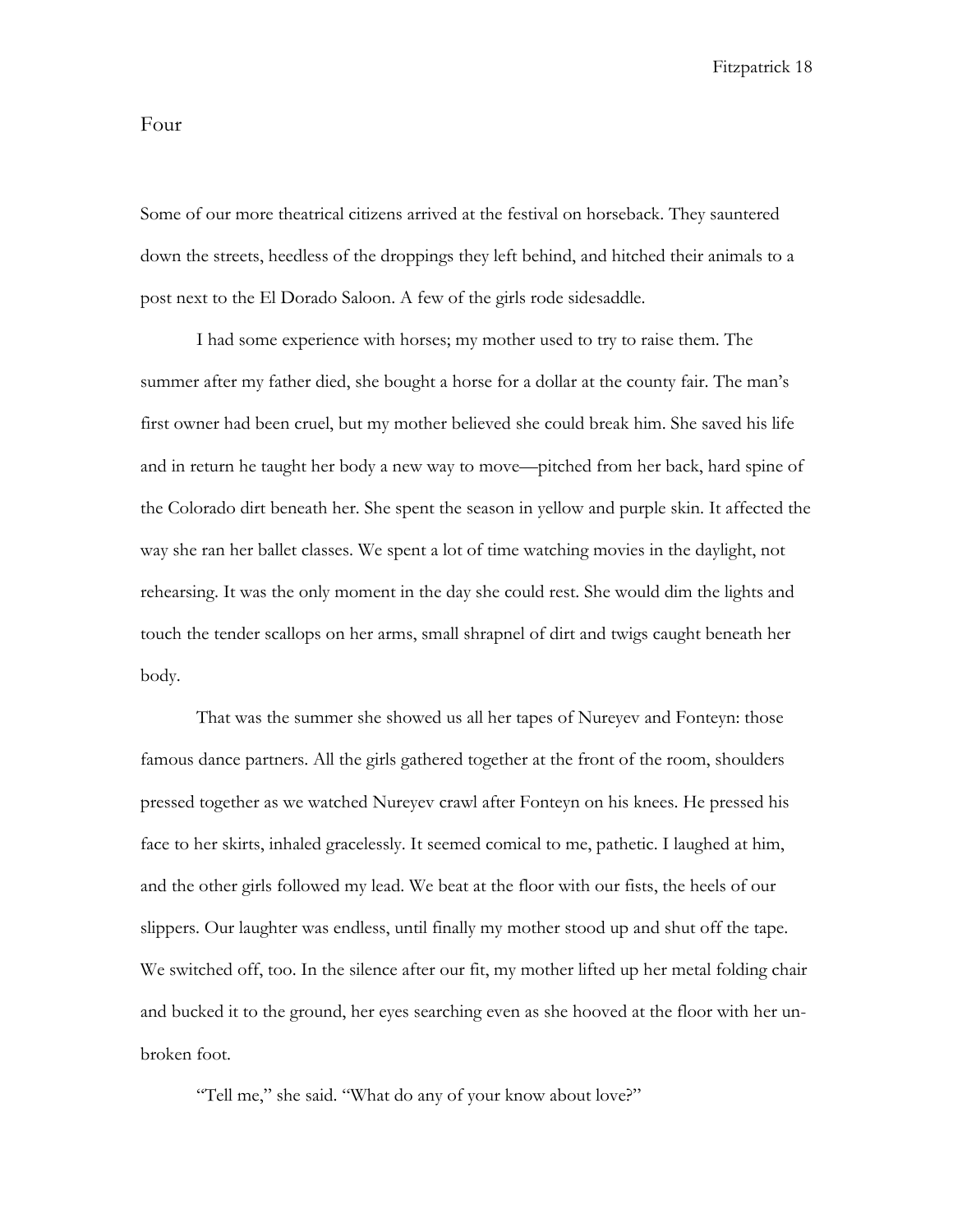Eventually, my mother stopped trying to ride the horse. But she never gave him away. She kept him in a pen all of his own. She could barely even get him to eat from her hand. The summer I was fourteen, already imagining the cities I would live in far away from my home, I crept into his enclosure and waited as he galloped at me, rumbling. He slowed as he drew up next to me. He looked into my eyes. I put my hand on his face and he pushed into my warmth. It was one of those moments of startling clarity, when my whole life seemed to stretch away from me like a string. I would move to the east coast. I would become a famous ballerina, more famous than my mother. I would leave this town and I would never return.

What is it about animals that make us calm? My mother came the closest to gentleness when we were with her horses. I'd hold sugar cubes in my palm and she would praise my double *pirouette* or my extension and then, in the same breath, say that the only thing holding me back was *this—*and then she'd slap the rise of my ass or the soft v of my thighs. Still. There was the praise. When I moved away, she sold them all and never told me the reason why.

The horses at the festival were tied to hitches at the end of the street. They stamped the ground with their heart-sized hooves and waited for their people to return. I imagined how they would react at the end of the night, when their drunken owners returned and struggled onto their backs.

My costume was mild compared to the other girls in town—wire corsets, plump skirts with cushioned bustles beneath them. They skipped up and down the streets. They carried small lanterns in their hands. Their breasts spilled over the tops of their shirt and they let them, reached down and tugged until even more of the pink flesh peaked out of the cloth. They set their eyes on men dressed in pirate shirts or green spandex. They tucked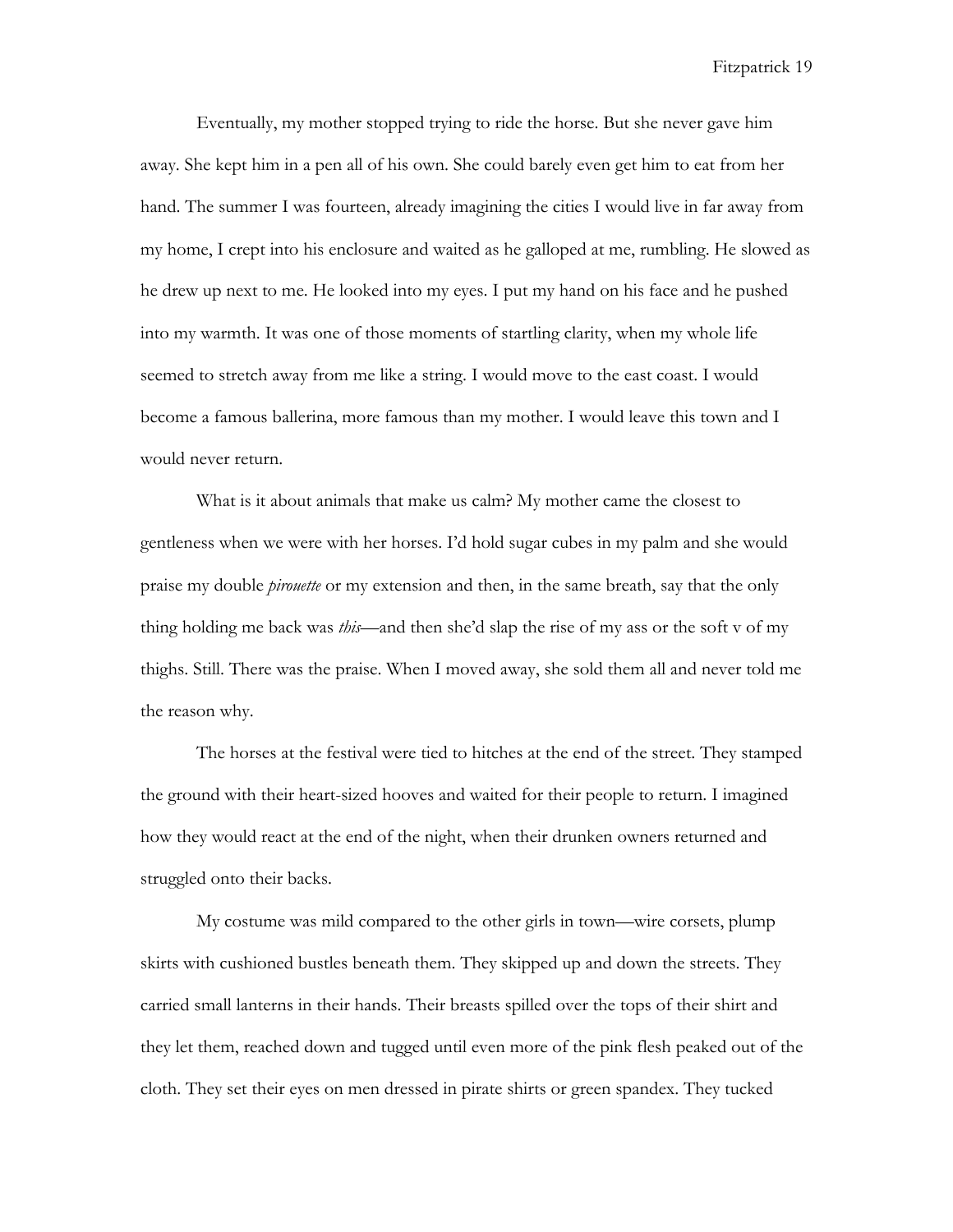Indian paintbrush and sky pilots behind their ears. In the center of the square, a pregnant woman was conducting pagan wedding ceremonies, called hand-fastings. She tied the couples' four hands together with hemp and whispered over their wrists, rubbed the soft hair of their forearms. This was all it took, in Gothic, for a man and a woman to wed.

I'd like to be clear: there was nothing holy about this scene. None of these people were true believers. They wanted to drink whiskey with flowers in their hair, wanted to see a fat bosom in a corset. When I described the scene to August, years earlier in DC, he wouldn't believe that it was as debauched as I led him to believe. But it was. I walked by the El Dorado Saloon and a tall man with blonde hair waved down at me. I didn't know him.

"Sweetheart," he called to me. "Come up and let me buy you a drink."

It's difficult to say no to another person's desire. I walked up the stairs and let the man buy me a drink. Then another. I won't tell you his name; he won't appear later in the story. We drank together at the bar and then I followed him home to his apartment where he lifted the small metal clasps on my corset and pushed my breasts up with his large hands. He put his wide fingers in my hair and picked out the columbine, lifted out the tucked strands of my braid. Naked, loose haired. All of my mother's touches were removed. I moved to turn off the light but was too slow; he'd caught sight of my stomach. He looked at the long scar that crossed just above my pubic hair, curved like the top half of a question mark.

"Sit down," he said.

He pushed on my shoulder until I was lying below him. He was still standing. He put his hand on my right hip and followed the raised line of my skin with his thumb.

"I think single moms are so sexy," he said.

"It's not a C-section scar," I told him.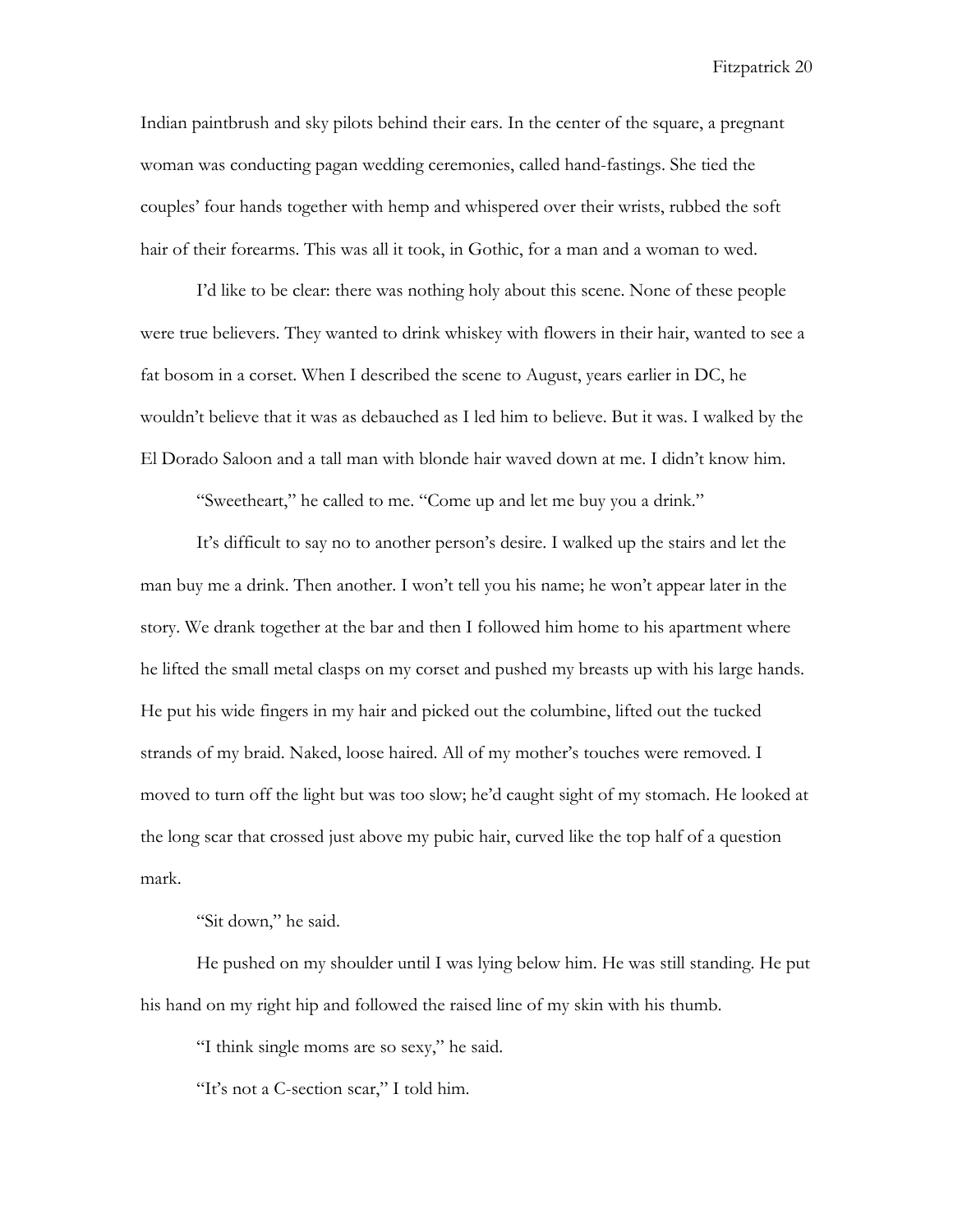He touched it again; I could tell he didn't believe me.

"What is it?" he asked.

"Work accident," I joked. "I used to be a magician's assistant. He tried to cut me in

half and—whoops—turned out he hadn't been practicing enough."

"What?" The man didn't understand.

"Hazards of the job," I said. "I knew what I was getting into."

I turned over and pushed my backside towards him. I didn't want him to look at me anymore.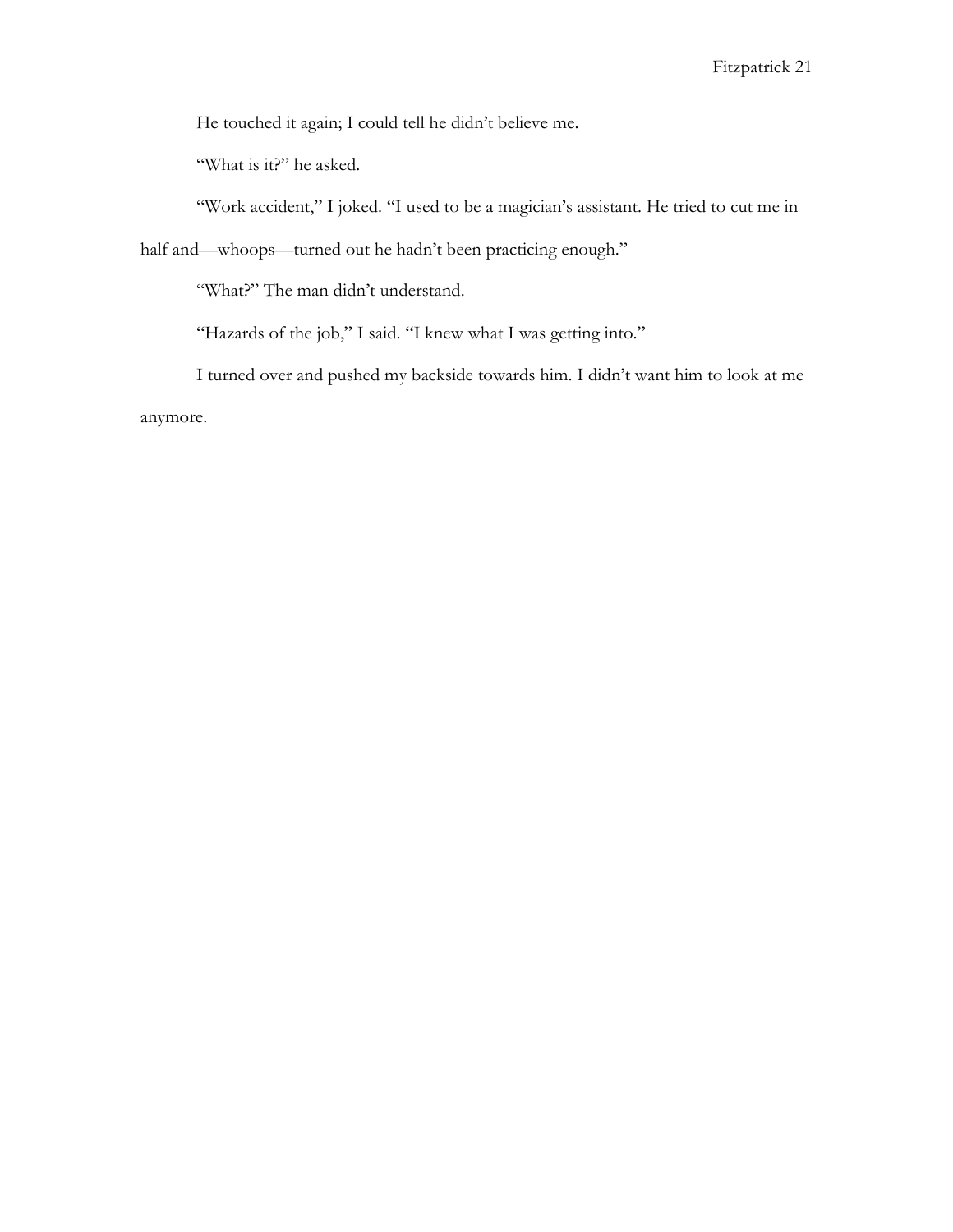### Five

I was back home before the sun rose, but my mother was already awake, peeling the skin of an apple in one long strip. Another sleepless night for her.

"Well," she said, "which was it this time: boy or girl?"

"Neither," I said. "Ghost."

"You're not as clever as you think you are."

"That depends doesn't it? On whether or not I think I'm particularly clever."

"You know," she said, reprising a familiar argument, "you'll have to chose one over the other at some point."

"You sound ignorant," I said. The barb didn't hurt her; she smiled as if she'd won the argument. I started up the stairs and she stopped me again.

"August called for you," she said. "He just passed through Colby; he should get here by dinnertime tonight."

I nodded, walked upstairs, and dressed for my run. This was my new routine since my surgical stitches had healed. Each morning I woke a few moments earlier, so I could press my forehead to the window and watch as the startling dark faded into a cool grey, as the sun split the world into horizon and ground. It was something startling: a sliver of light illuminating the bisecting line of the horizon, the green of the pine tree, the light beige of the roads.

My running socks never matched. This morning one was purple with polka dots, the second grey with a hole over the arch. I tucked them inside the pink florescence of my running shoes and stretched my calves by hanging my heels over the steps in my garage. Down, up, down, up, I lifted and fell with a ten second hold on each side. I pulled my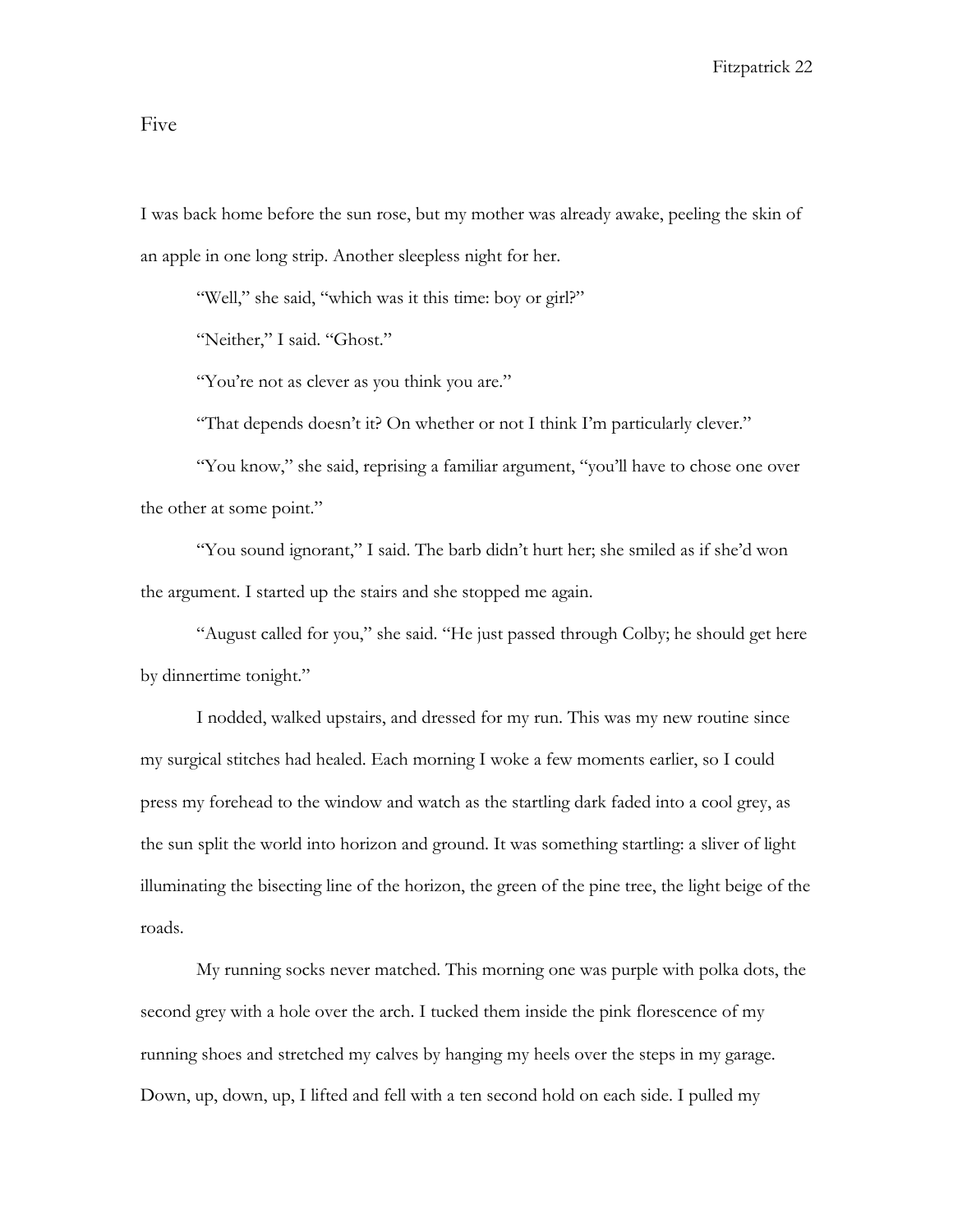elbows over my head and cracked my neck. Then, finally, I turned away from the apartment and began beating my feet down the gravel road.

By then, if I had timed it right, there was be just enough light to see only two or three feet in front of me. This was my favorite moment of my day, the only moment I could step outside of my body and see myself as nothing but motion. It lasted only a few seconds and then my awareness returned. I began to hear beats, the pulse of my feet against the ground—one two three, one two three—my sharp pants turning waltz.

Ballet is the sort of art that's often romanticized. Girls in pink tutus, hems adorned with rubies. But it's an art that relies so much on equivocation; impossible contrasts existing simultaneously. Costumes that appear glamorous from a distance, but up close are made of the gaudiest costume jewelry, the stiffest of fabrics. It takes a fake sort of ruby to shine on the back rows of a theatre.

And the girls are not the innocent ingénues they appear to be. I remember when I first moved to the city, before I had August as my ally. I was fourteen. I lived in a dormitory with fifty other girls, all of whom wanted to become prima ballerinas. I've read a lot of stories where young girls live together and bond and make each other strong, but I don't think the people who write those stories have ever been young and a girl and truly alone. In this story, we all watched each other like we were taloned birds. We refused to ask each other for help with the simplest thing: washing our laundry, mending tights, using a phone card to call home. We shouted at each other under the slightest provocation. Living alone left us breathless; we used all our concentration to convince ourselves that we were adults, that we could take care of ourselves. It became insulting for anyone to assume we might need them, to try to push their intimacy into our lives. By day, we stood side by side in the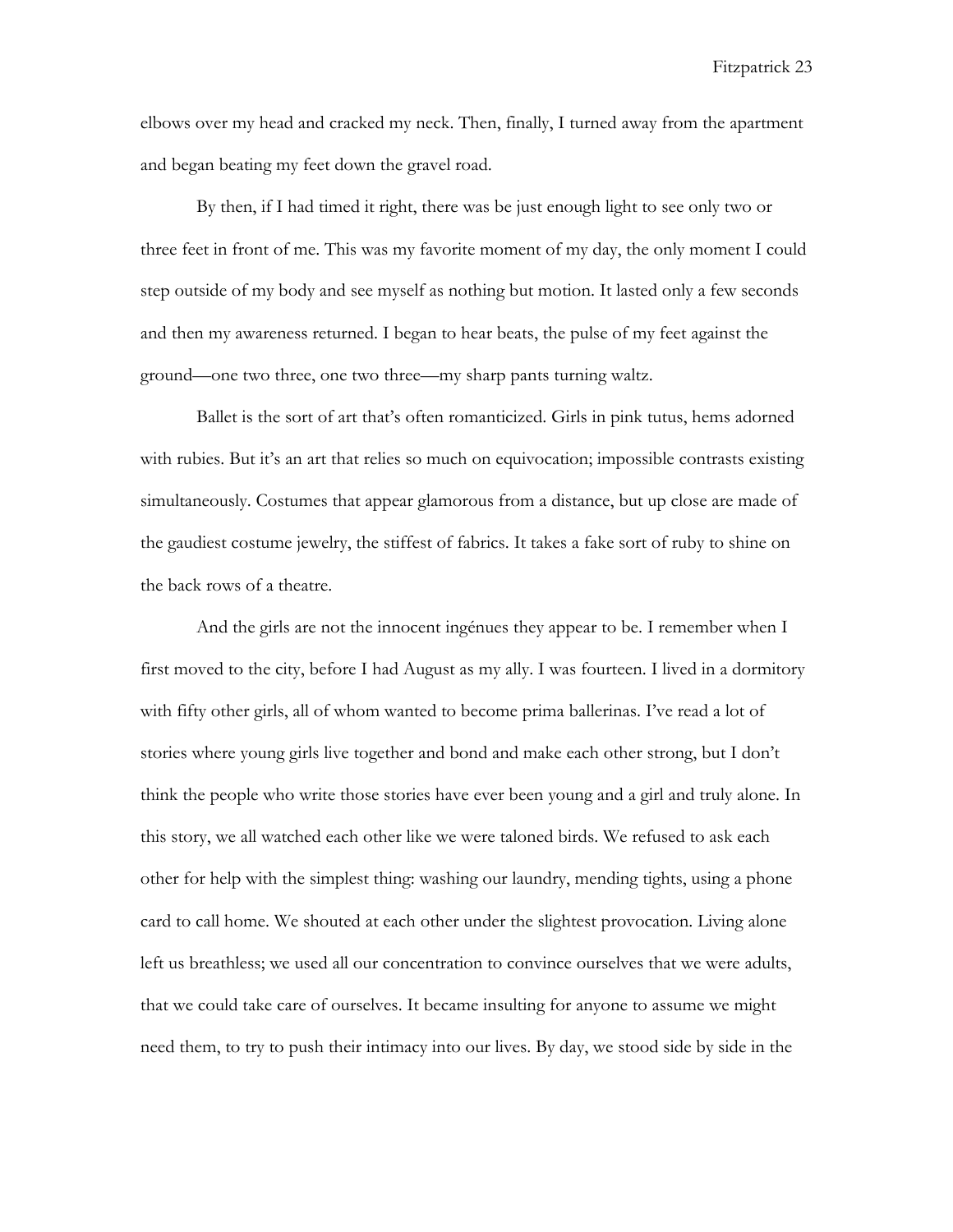mirror and practiced moving in perfect synchronicity, but at night we scowled at each other while we brushed our teeth, judged each other by the name brand on our underwear.

I refused to change in front of my roommate because that year my nipples finally started to swell away from my skin, miniature breasts pushed themselves free. A slick curve grew between my waist and my widening hips. Puberty was catching and pulling my body away from its girl-thin shape. Everyone in the dorm noticed. They nicknamed me "Thunder Thighs." One afternoon, my roommate pulled me aside and told me she could help me. She held up a small jar in her hand. Inside was a cramped white body. She said it was a tapeworm. That if she fed it to me it would suck up the extra food in my stomach and help me stay thin.

The two of us sat across from each other on the grey carpet of our floor. Above us, a silver frost coated our window and pointed its fingers towards the icy sky. My roommate stood and lowered the blinds. She locked our door.

"You know," she said to me, "you might gag."

"Don't let me," I said.

She raised her delicate hand and I saw the body in the jar. She tapped it into her palm and dropped it down my throat. Then, she pinched my nose and mouth closed until she saw me swallow, the same way she might force-feed a dog. I squeezed the pale body down my throat and tapped her on the wrist, but she kept her hands tight against my breathing for a few seconds more. I didn't know why: slow reflexes, that very human desire to hold an entire life in her fingers.

That night I curled up in my bed and held my own fingers over my nose and mouth in the exact same way, waiting for the rush of the fear to quell the nausea roiling inside of me. Over the next few weeks, I waited for my body to drain, for the parasite inside me to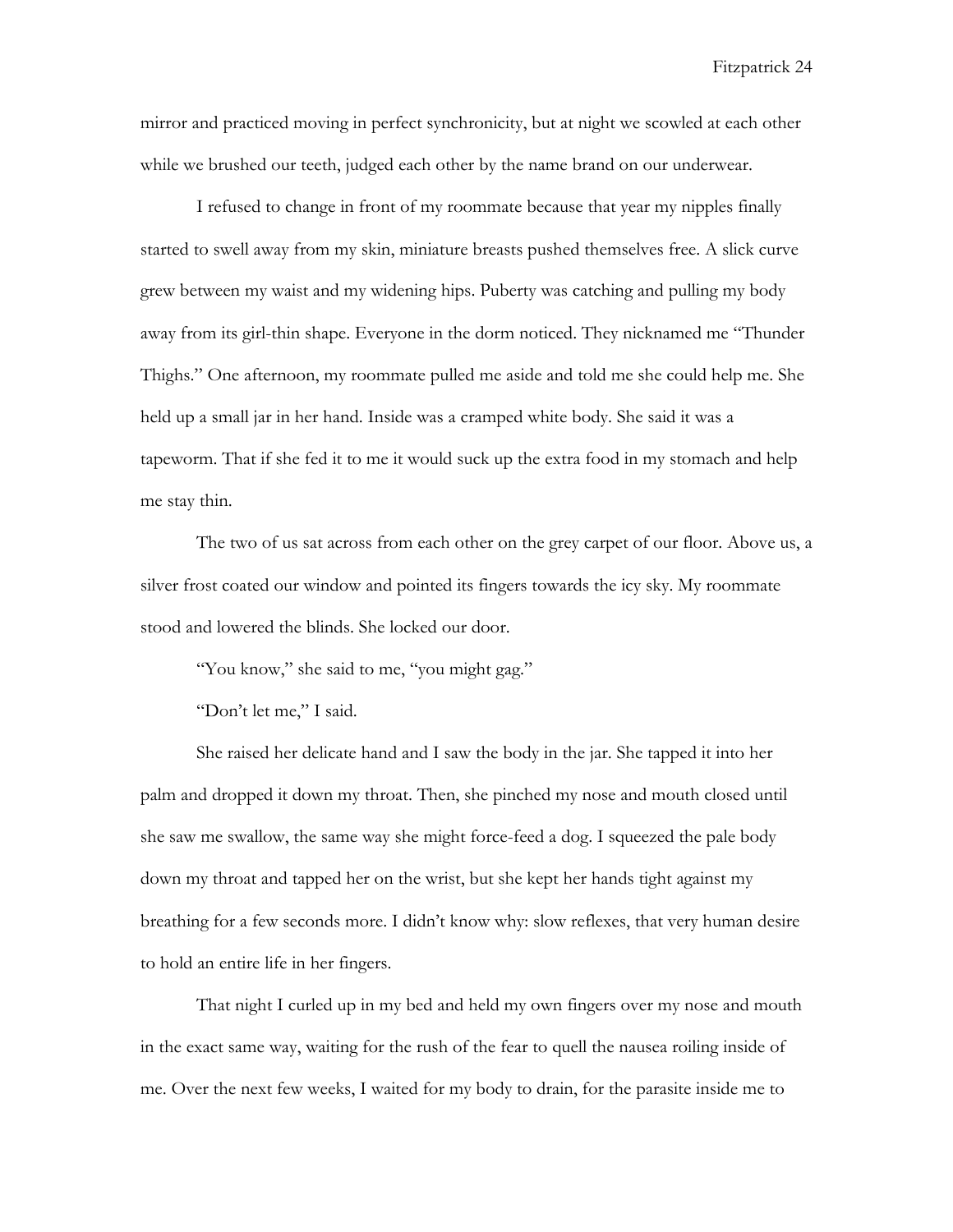suck up the carbohydrates from my stomach and dissolve them. Imagining the worm inside of me all those weeks, I could feel a crooked sort of power growing in my gut. I was lightheaded with fantasy and nausea. I thought I could feel the thing breathing inside of me: light twitches in my lower back, a heart beat in my kidneys. I imagined its teeth. Everything I dropped down my throat I chose with such precision, imagining that second mouth inside of me.

A few weeks later, my roommate revealed that she'd fed me a dead maggot she'd found in a winter puddle. She laughed. It was a prank she'd planned with her friends. I think she thought it would defeat me, but it had the opposite effect. It was as though something real had grown inside of me that afternoon. From that day on, I sunk my teeth in. I stuck. I found new ways to stay small. I bloodied my feet on the dance floor for extra hours each afternoon. I learned to press the handle of a fork down my throat to avoid the telltale pink finger of bulimia.

The sun climbed higher and pink scarred its way out from behind the mountain, ragged and rough like a stretch mark. The light ricocheted off the painted roofs of my neighbors: white and green and burnt red. I could look down and see the flushed skin of my thighs, how the edges of them shook and trembled each time my foot struck the pavement. It was all about outrunning my own gaze now, my own eyes on my own softness. Although in this moment my eyes became my mother's, watched me the way she watched me those years I lived with her and she taught me how to starve. The sun hit me directly and the small dimples on my legs appeared. I remembered how different I looked now from the girl I used to be.

I ran a long circle around the sparse houses of my neighborhood, the burnt grass color of a fading mountain summer, excepting the few houses that wasted weeks and water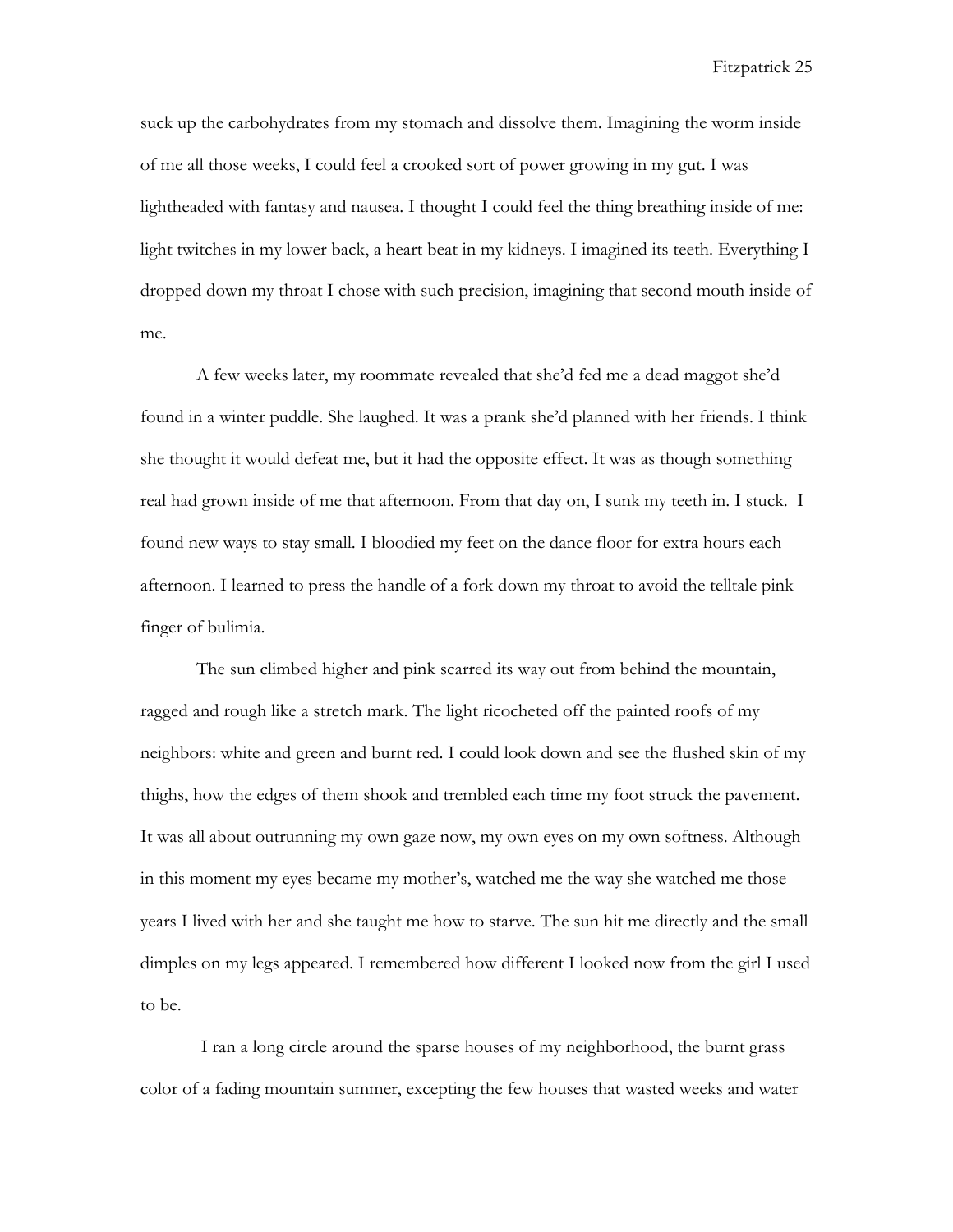attempting to keep their yards living: neat grass, flowers in clusters of white and pink and red and white again. Miss Louise's begonias, fainting in the wet summer air. Inevitably, of course, the gardens would wilt as the sun scorched it the color of sand. The cows ears and Queen Anne's lace and ragweed would push their roots back in. Nothing here remained neat or tame.

I arrived home, skin colored like an emergency, shirt sticking to my stomach and showing off a small roll of fat over my compressions shorts. I walked up the stairs and stripped, turned the knob on the shower all the way to cold.

I allowed myself ten minutes in the shower: five minutes to wash my hair and two minutes per leg so I could shave. I had been using the same razor for two months, and I could feel the dull blades catch and saw half-heartedly at my stubble. Already the skin bubbled with itch. I lathered my calves up again with the soap, pressing my thumbs into their fleshy bulge. Beneath the softness there was a hard triangle: the dancer's calf. A muscle I would never lose. I pointed my foot and raised it off the ledge where I'd been balancing it to shave. I wanted to see how high the ligament would extend. My toes reached above my forehead, but I didn't look at them. Instead, I looked at the purple scar over my missing ovary.

I wondered how I would look to August when he saw me for the first time in almost four months. Would he notice the soft curve of my thighs, how my collarbone no longer pushed noticeably through my skin? Would he react to my new shape? I was ashamed to think of how he might pity me. I wished there were actually some magical solution for me. I wished that I could travel back in time and swallow a real tapeworm that day in my dorm room, so I would never have to worry about my body again. So I could be more like my mother.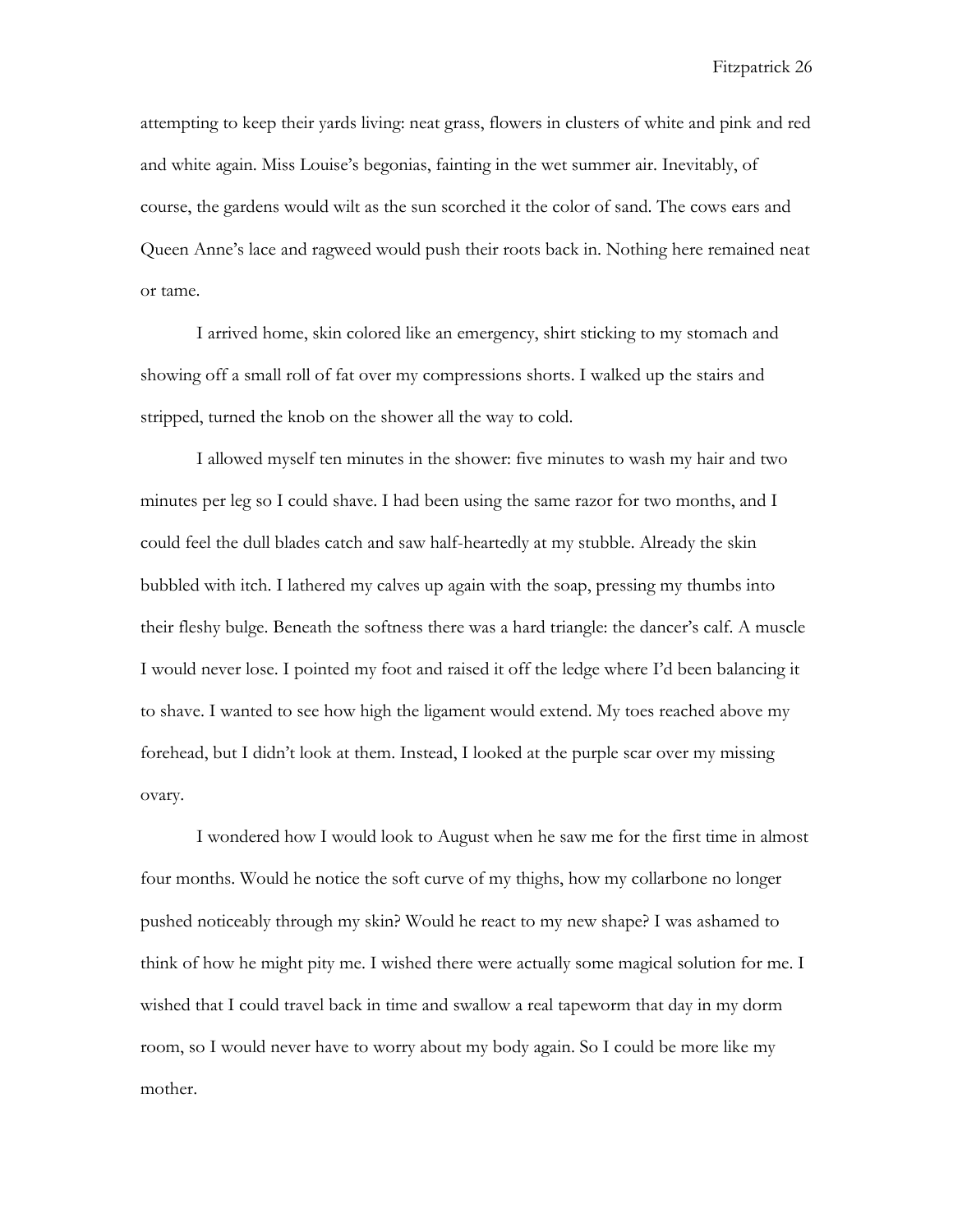I stepped out of the shower and looked at myself in the mirror. My chest still flushed from exercise. For a second, I couldn't help but see myself as a powerful thing. I remembered how my thighs tightened each time my feet hit the dirt. How easily I breathed, how simply I moved. Then the fog faded from the mirror, my skin rippled and paled. Again, the scar stood out vividly on my flesh. I watched the pucker of cellulite quiver with my steps.

Downstairs, the coffee machine blinked on and performed its choking, dripping routine. Wet-haired, I filled my cup and walked back outside to sit on the steps of my mother's porch. It was not yet eight am, and now there was nothing remaining for me to do but to sit in the bright sun for as long as my skin could stand, until it was afternoon and time for me to drive my mother into the city so she could lift a pill over her lips and let it turn her blue veins nuclear.

I thought of her, a few rooms over, preparing for her body to dissolve a piece of itself. I thought of August, driving steadily through the plains, heading towards his new life. Everyone with their choreographed motions to fill and me, alone on the porch, feeling the button of my jeans press against the soft skin of my stomach. It was impossible to escape how regressed my life had become: living in my mother's home, sharing her job. I was as dependent on her as I had been when I was a teenager. I counted my breaths until finally the rhythm of it overwhelmed the trembling in my hands, the staccato beat inside of my asking *what now what now what now.*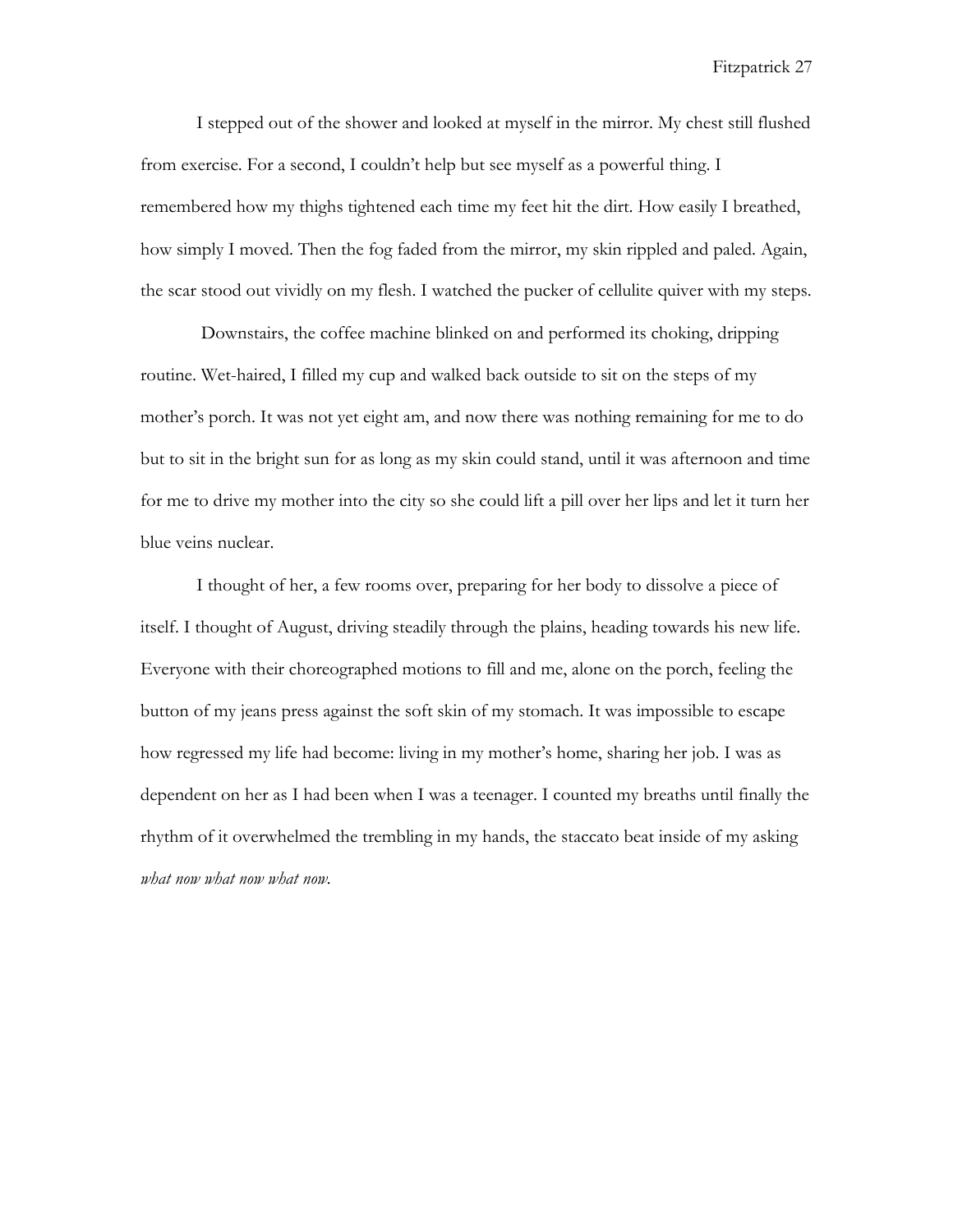My mother didn't wake up until noon. I heard her running the water to the shower while I sat on my bed and looked at reviews of past performances from Salt Lake City's ballet. An impressive reimagining of *Firebird,* a new piece based on the life of Nureyev and Fonteyn, *Don Quixote.* It didn't have the prestige of ABT, but August would do well there; they had only a few male principals so he'd be guaranteed a variety of roles.

My mother walked into my room, dressed only in her underwear.

"I think my suitcase is still in your closet," she said.

Before I'd moved back home, she'd turned my room into a giant closet for the things she no longer used. This included her luggage. It also included the years of junk I'd collected as a girl. Living in my old bedroom was like living in a shrine to myself. The walls were still the same nauseating pink I'd chosen when I was six. Bulletin board after bulletin board was still filled with ticket stubs and reviews from performances I'd viewed, pictures of me in tights. A box in the corner overflowed with the pointe shoes I'd worn-out over the years. Next to that a bag of my shoe prepping supplies: a hammer to beat at the box until it softened, a zippo to cauterize the ends of my laces, a stitch kit. An entire closet full of the pink dresses with bows I'd been obsessed with wearing to school. Anyone walking into my mother's house would think she still lived with a fourteen-year-old girl.

"I washed my sheets," my mother said. "The room's all prepped for August to stay there."

"Thank you," I said, refusing to look up from my computer. I didn't want to examine her naked form.

"That's assuming he evens wants the other room."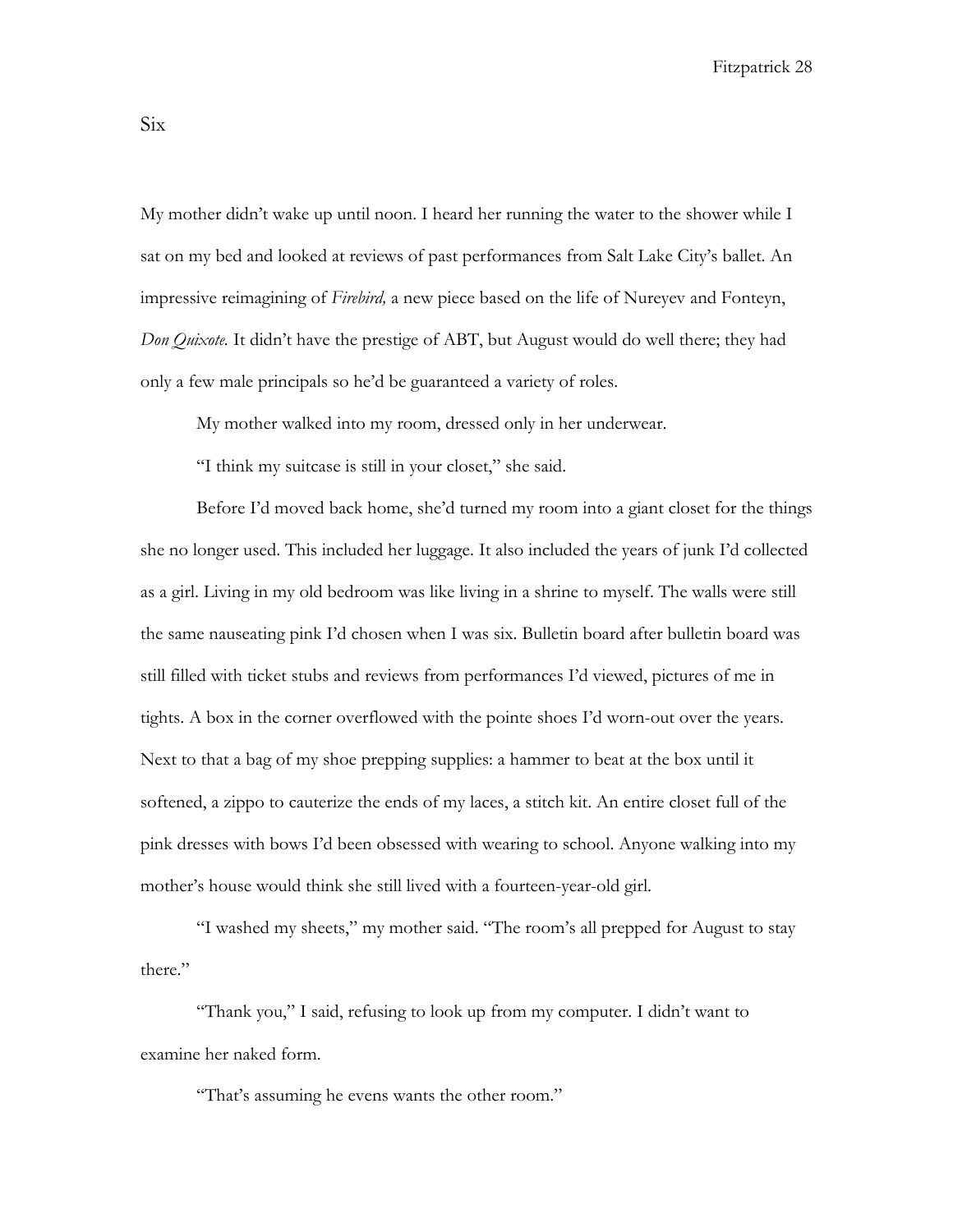"Why wouldn't he?"

"I don't know," she said. "I didn't want to presume. God knows I don't understand the relationship the two of you have."

"We're friends," I said. "August will not be sleeping in my bed."

I looked up and came eye to eye with her stomach. The skin hung down over the hollow of her bellybutton like she was molting. She was so thin I wondered if she even weighed one hundred pounds anymore. Her mouth sprawled across the sink of her cheekbones, widening when she spoke like a blowhole. Her eye sockets pressed into her skin far enough that the rounded sides of her eyes showed. If she hugged me, I knew I would be aware of the weight around my hips, how it caught on her fingers and pulled.

She didn't hug me, of course. She rolled her eyes when I called August my friend and dragged her suitcase out of my room. I realized it had been months since I'd been touched—not in the simple way, the sex way—but the way that mattered. I wanted someone to cup my shoulder as they spoke to me, to rest their arm around the back of my chair, to set their head on my shoulder when they were tired.

As a girl, I used to sleep on my father's chest. He was a heavy man, and his stomach rolled out over the button of my pants. When I turned eleven, my mother bought me my first scale, reminding me that I'd have to watch the "chubby" genes from my father's side of the family. But I wasn't worried about counting calories when I was five; I napped on the fat pillow of his stomach.

When I was older, I would imagine what my life might have been like if he hadn't died. Usually at the dinner table. During meals, I chewed food and then, turning away from the table, spit the food into my hand and fed it to the dog. My mother's friends that visited found it charming how much he loved me. They laughed at how he crowded my chair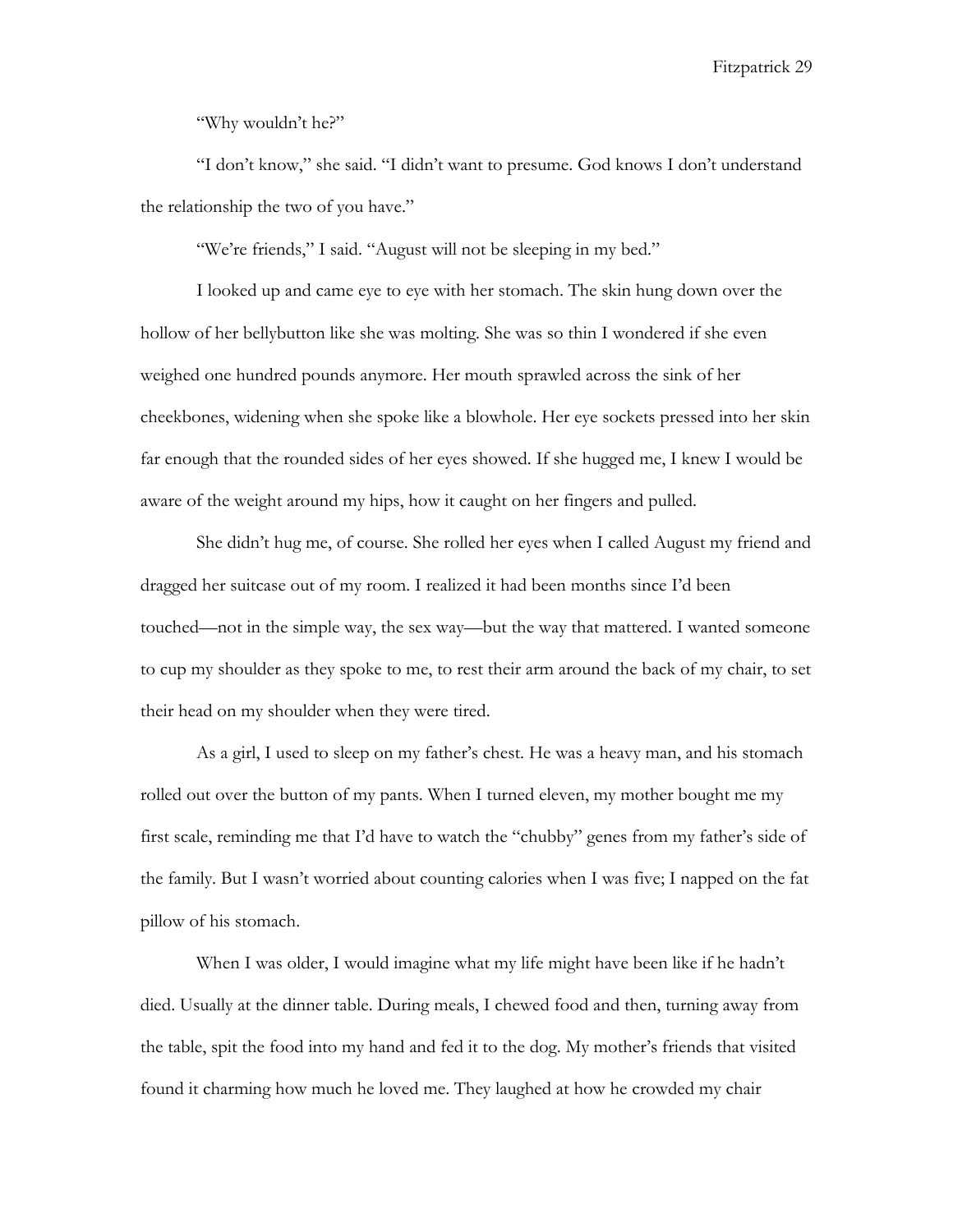during meals. And each time I did it, I'd look up at my mother and smile, like it was all a performance designed exactly for her. I ate only lettuce, lifting each leaf with my fingers and placing it on my tongue. My mother, nothing on her plate, slipping into the kitchen after dinner and gnawing away at discarded chicken legs, lamb bones, suckling at the fragments of meat clinging to the ribs. I would resurrect him sometimes at night, place him at the end of the dinner table, watch him spoon ribs, and beef, and bar-b-que onto our plates.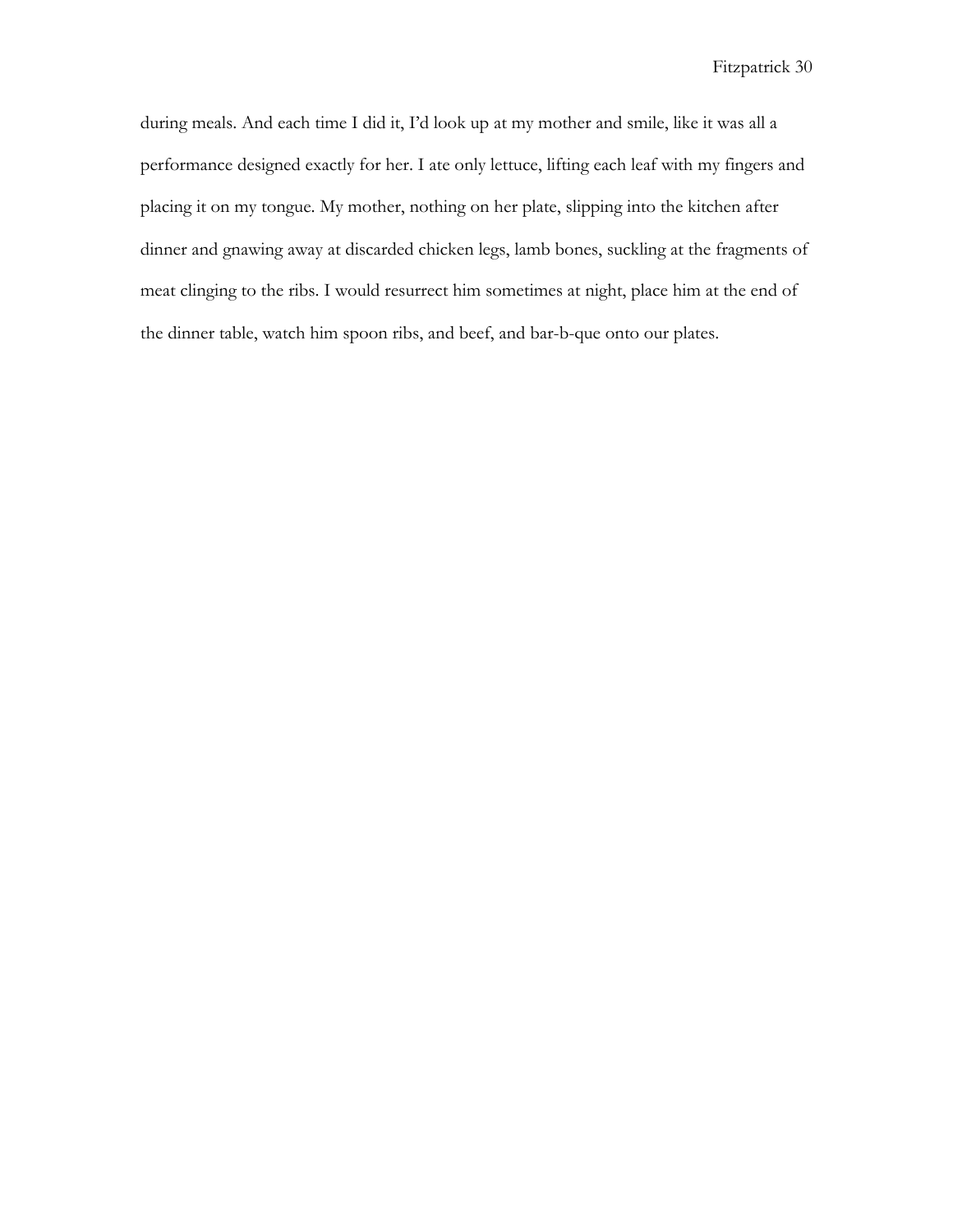# Seven

The closest hospital to us was fifty minutes away in Gunnison. We drove down towards the Front Range and the high mountains were replaced with beige shrubs. River rapids finally slowing their summer frenzy, preparing for the inevitable fall freeze. My mother drove and I pressed my feet against the beat-up dashboard in her old SUV. The sky stilled around us, the color of slate. It was the pigment of rain without the promising dampness. No breeze.

In town, we went out to lunch. My mother called it her Last Meal. A laughable concept if I'd ever heard one; she'd never even eaten a first meal. I ordered a chicken fried steak as a statement and pushed my knife greedily through the tough meat. My mother walked to the salad bar and created a meal of mathematical portions: one slice of lettuce with seven boiled shrimp, six tomato wedges, and eight hearts of palm. She cut each shrimp in half at least twice and then speared each one with a fraction of a tomato, a heart, two shreds of lettuce and then swallowed it quickly, maybe without chewing. I watched her jaw flex. Sweat beaded on her lip from the simple exertion of moving her teeth. Just looking at her took away my appetite, but I raised my fork to my lips in protest of the sensation.

This was not the first time my mother had been to a hospital. When she was young, only sixteen, she let a surgeon fill her mouth with ether and drain the fat from her breasts. All of this in aid of her ballet career. She was fifty-four now and they still looked strange. She had the tightening around the waist that suggested a larger bust, but instead her shoulders and chest formed a trim rectangle. The top half of her a geometric constant. Their removal might not have even been worth it, in the end. At twenty-one, breastless, she was the upand-coming star of the Kansas City Metro Ballet, prima ballerina in a production of *Giselle*.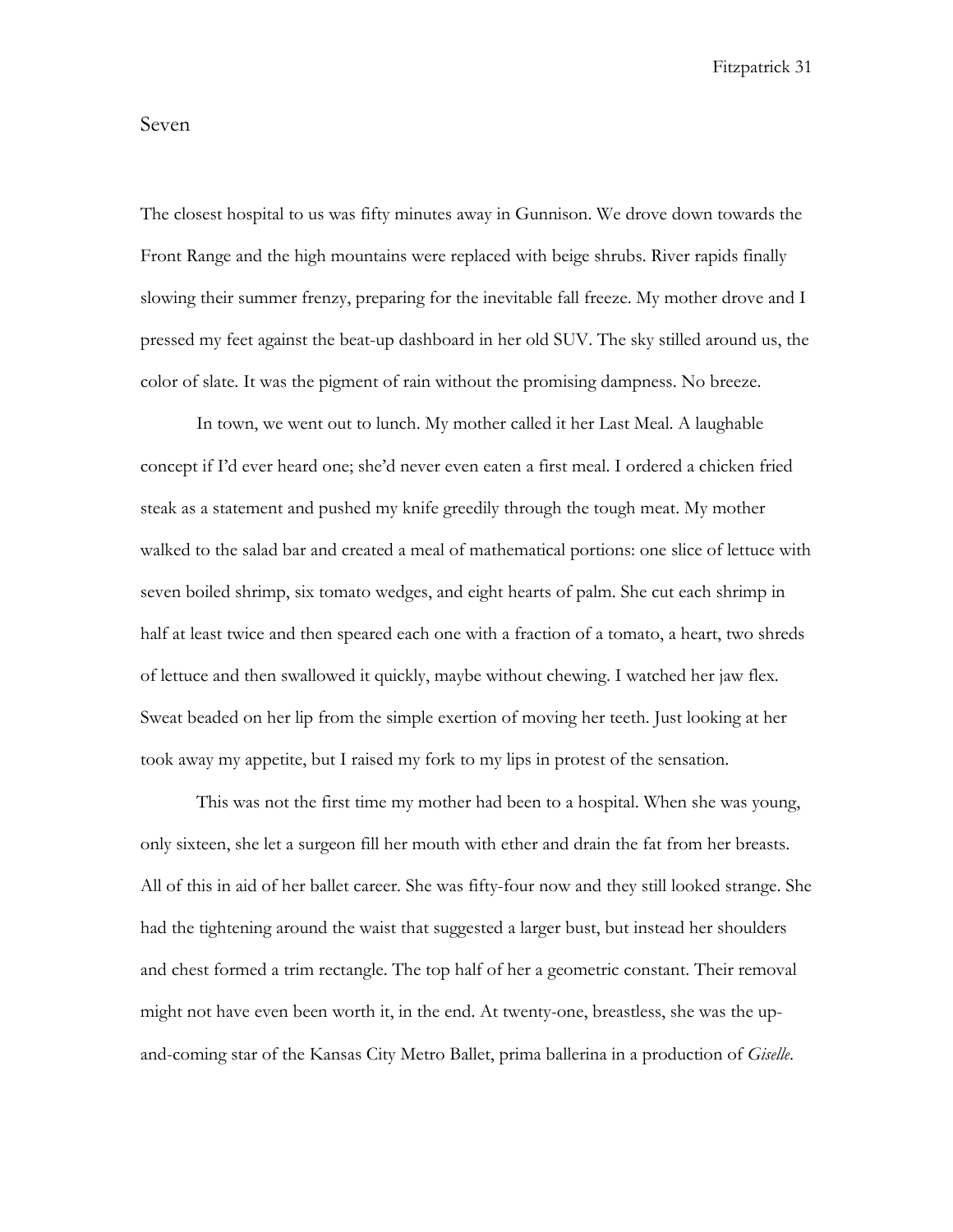Then, during afternoon barre, she didn't stretch her ankles and in the cold studio snapped her Achilles tendon with a clear pop. She never danced again.

Her life was something different then: afternoons spent walking up and down florescent supermarkets with me in her cart, shopping for dinner, planning casseroles, and teaching me to brush my own hair. I can remember her so clearly, showing me how to grate the cheese when her own hands shook, how to lift on my toes and spin sizzling meat around in the pan. Always cooking, never eating. For many years her mothering distracted her from fully realizing what she'd lost. Children are so reassuring in their earliest state, when they're all sincere affection and no desires of their own. Out of my shapeless mold she crafted a miniature version of her own desires, drilling me on French terms and shaping my fingers into their most graceful bend, her own personal body double: the two of us with wrists like the legs of crows.

As if she could sense me thinking about her, my mother looked up.

"Where' s your mind at?" she said.

"Nowhere," I said. She picked up the third shrimp on her plate and dropped it. "I'm ready," she said. "Let's go."

We walked three blocks over to the hospital. Upstairs, we sat in the waiting room and studied the ugly blue and green prints of the hospital chairs. We tapped opposing rhythms against the fake wood of their armrests with our thumbs.

A nurse opened the door and called my mother's name. My mother slapped her hands against her small thighs and stood. She gestured to me and the two of us walked up the stairs alone. We opened the door to a perfectly square office with pale tiles and a bench covered in white paper. The nurse looked at the two of us side by side.

"This is your daughter?"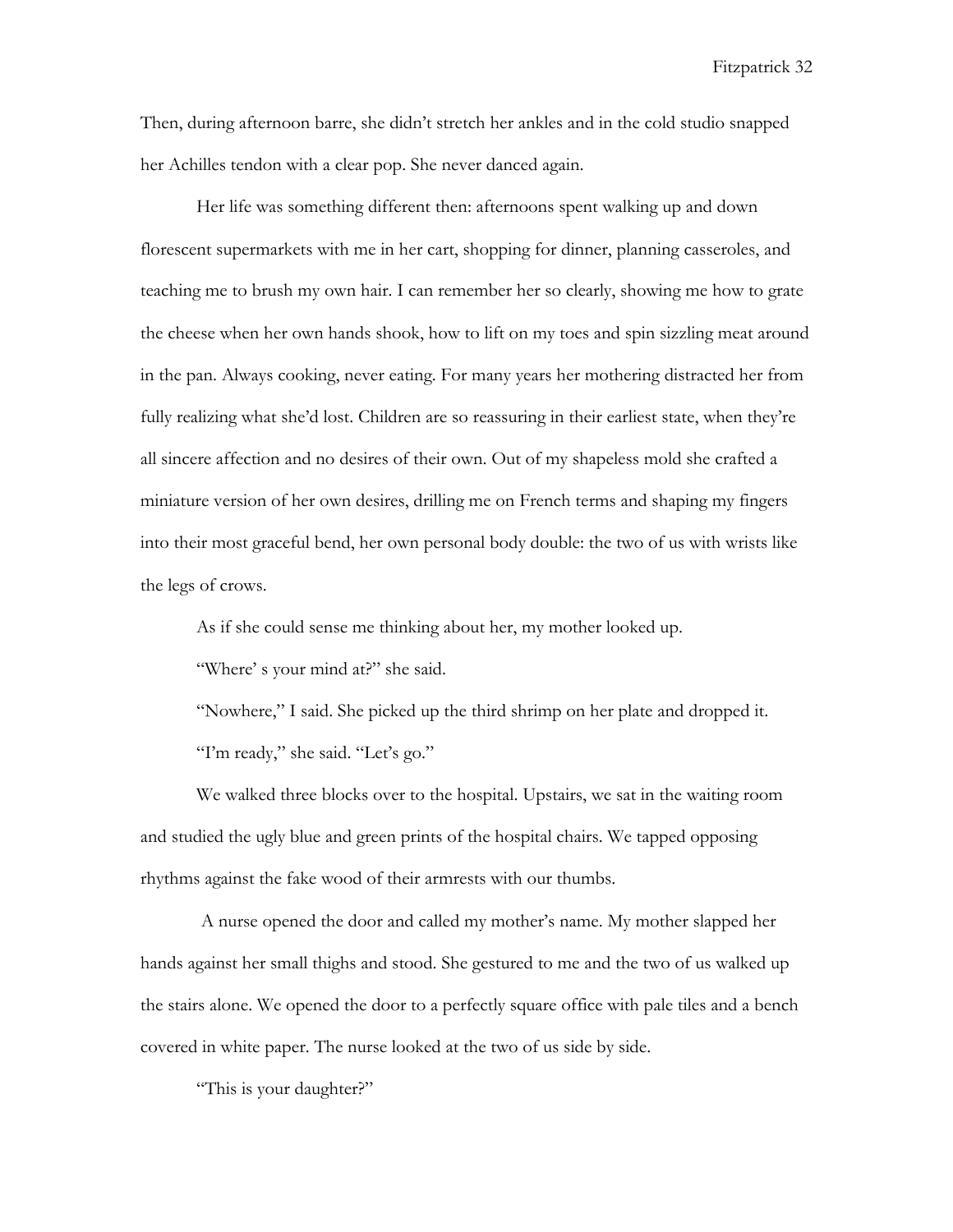It was always like this with people. I knew the physical similarities between us had drained away when she lost so much weight. The wide cheeks that we used to share, the flared shape of our hips; even at our thinnest they curved away from our waists like bells. All of this was gone now and instead we were just two bodies, shaped liked opposite ends of an ad for weight loss drugs. I hated standing beside her in the stark lighting of this room. I wanted to disappear.

Let me be clear: I wanted my mother to have the procedure. I wanted her to get well. But. I wished I didn't have to witness it. Looking at her easy slimness made me feel like a frayed rope soaking up seawater.

"This is my daughter," my mother said.

The nurse ran through the list of things the two of us would need to watch. I shouldn't drink out of the same cup as my mother for at least a week. We should be sure to use different bathrooms. She would need to wash all of her clothes separately from mine.

"We know," I said. And in that moment I thought about greater dangers, how my mother was removing an essential part of her self, how for the rest of her life she'd have to take two pills a day to simulate the effects of a functional thyroid. How artificial she might become.

The nurse walked out of the room to retrieve the doctor and I looked at my mother, small spheres of sweat on her head. I wanted to touch her brow and, against my better instincts, I leaned forward and did. She startled at my touch.

"Rosalind," she said. She took my hand and our clasped fingers hovered just over my stomach, right above my scar. "You're so much like me. Sometimes I just can't stand it."

Before I could answer, the doctor walked into the room. He handed her a flimsy cup filled with her pills and listed the side effects back to her again. Then he handed her a cup of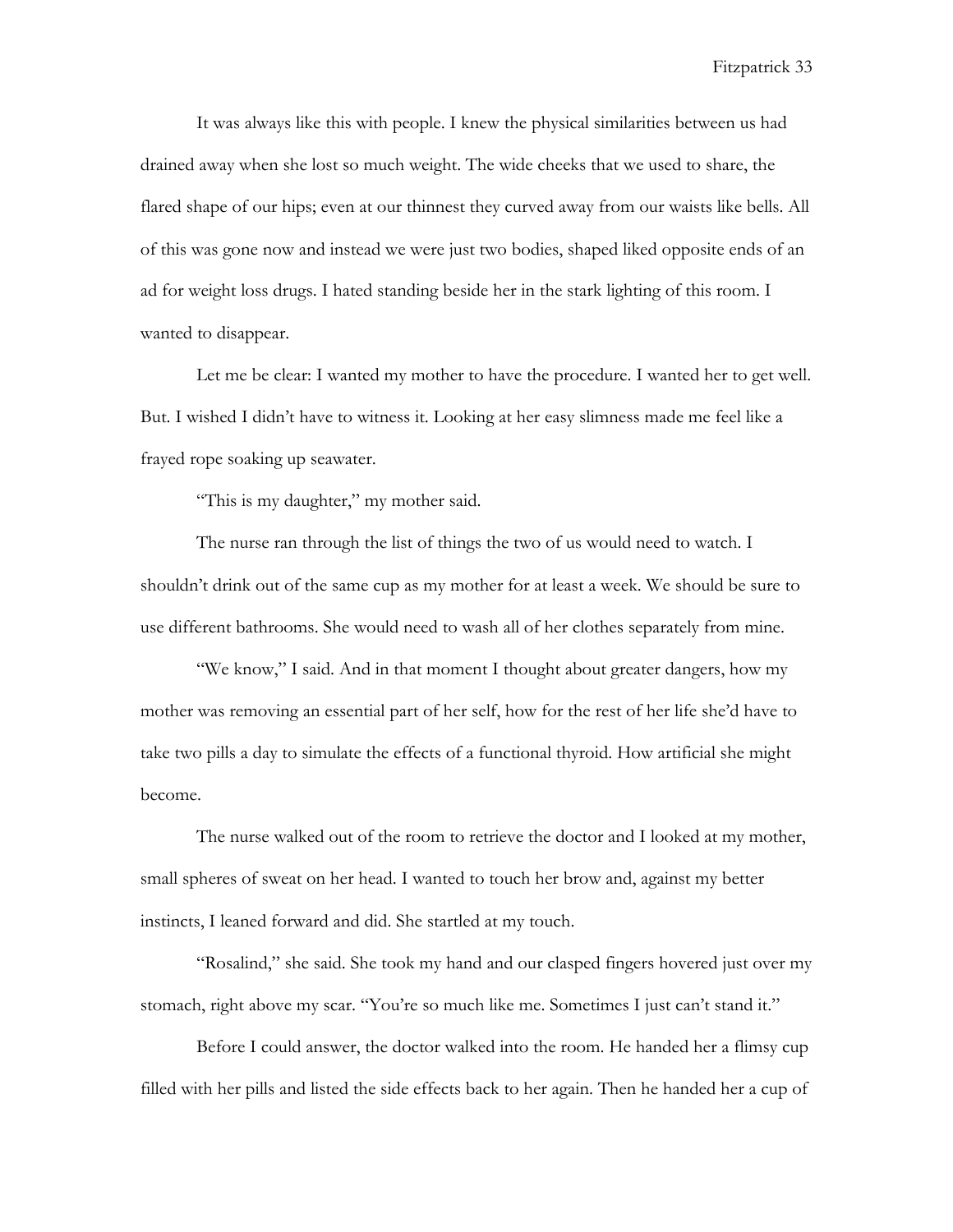water. My mother held them both in her hand. Then, she sat the cup down on the floor and, with her free hand, reached out towards me. I grabbed ahold and we sat there linking fingers and looking at the floor. She lifted the pill over her throat and opened her teeth.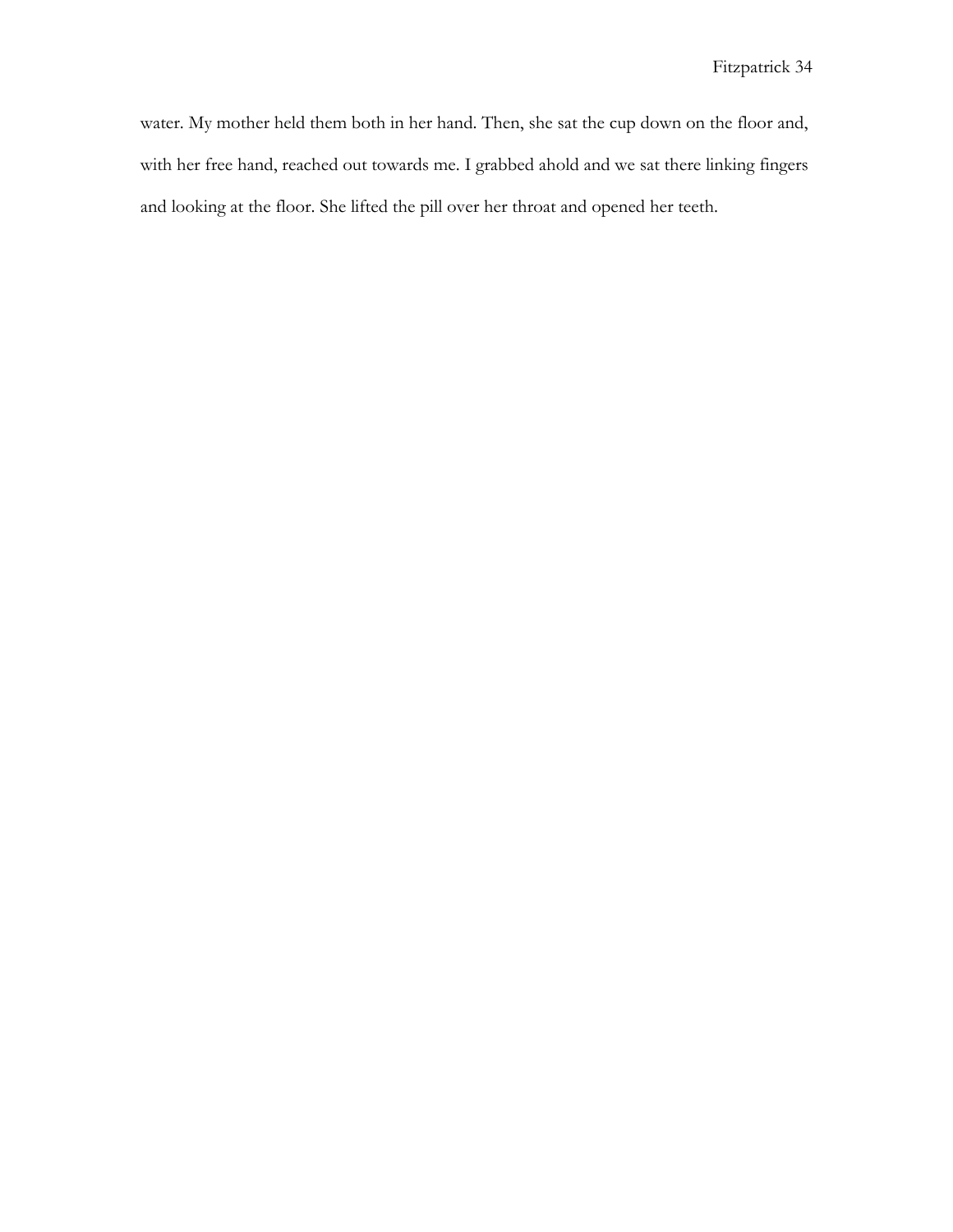### Eight

My mother wouldn't even let me drive her to her hotel; she wanted to take a cab. I sat beside her to say goodbye and she leaned away as if she was afraid she might truly harm me. I left her in the hospital and she waved, told me she'd be ready for me to pick her up on Monday.

"Say hello to August for me," she said.

Driving home, alone, I remembered the last time I had been to the hospital. It wasn't a prepared trip like my mother's; I'd been rushed there in the middle of the night. I'd just completed my final performance of *Coppelia.* I woke up with such a fierce pain that the doctors almost misdiagnosed it as appendicitis. An x-ray revealed a ruptured ovarian cyst. They put me to sleep and cut a blunt line above my pubic bone and pulled out my left ovary. When I woke up, August was there. He put his hand on my elbow and looked at me while the doctor explained that there were dozens and dozens of cysts spidering their fingers across my remaining ovary, preventing proper menstruation. I would probably, they told me, never be able to have children.

They brought in a cot and let August spend the night. They thought the two of us were married. All night, while he snored, I lay awake in the bed and felt that something was coming to life inside me, a gapped jaw opening in my chest. I could have seen this coming, could have stopped myself from needing the surgery. I'd never had a normal menstrual cycle, but I'd never seen a doctor about it. I'd assumed my anorexia was to blame for my lack of periods. I couldn't risk going to the doctor without exposing the thing that was keeping me thin, keeping me dancing.

And now here I was: barren at twenty-six. I wanted to disappear. On television, a local news station was replaying an old performance of August and me performing *Swan*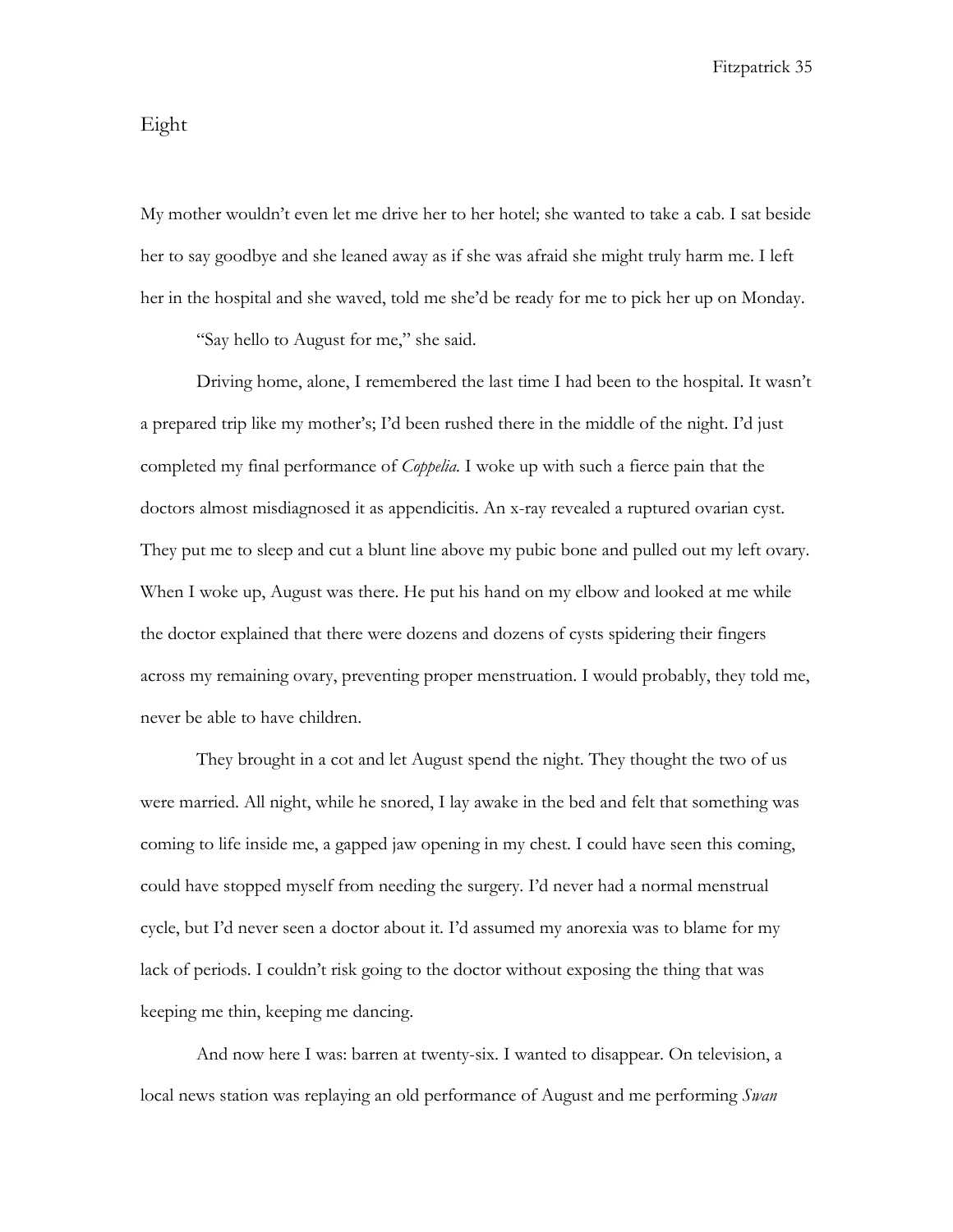*Lake*. I watched my flickering body move across the stage as this beautiful man chased me and hordes of swan girls surrounded me. I felt like I was watching a stranger. In the corners of the stage Rothbart, bird of prey, lingered. I was fascinated by the way my body performed exactly at his command. Perfect symmetry, that alien thing, impossible in the human form. All night I watched my fairy tale self and thought of how the sort of fantasy I wanted was not the girl in white, the swan neck, but rather to be the thing in command. The monster and not the gossamer wing. I wanted, if my body was shifting, for it to be into something stronger than its original self. A fanged thing, an animal without struts in its bones.

In the morning, the doctors delivered the killing blow: they told me I wouldn't be able to dance again for at least six months. They sent me home to recover in my mother's house. I slept in my old bed and ate six meals a day. I could hardly motivate myself to even answer the phone when August called.

After a few weeks of this my mother announced that I couldn't keep staying with her rent-free. She told me I'd be coming to work with her at the studio in the afternoons. Then she bought me the running shoes, a not-so-subtle hint. Then she threw out every loaf of bread in the house. We are not the kind of family, she announced, that eats their feelings.

Sometimes, in the afternoons, I would cast the covers off my body and study myself with a critical gaze. I'd never wanted children before, but now I missed the possibility of having them. I'd done this to myself. I'd let ambition over-take the primary objective of my body: to create life. And even knowing this, that dancing had almost killed me, I still wanted to return to that world. The idea of grace, of movement. Like there was a long strut running through my bones, hollowing me out for any other desire I might have.

I was home in time to see The Fox Lady perform her ritual again. Tonight I only watched her with half an eye. I was waiting to see something else: the grey body of August's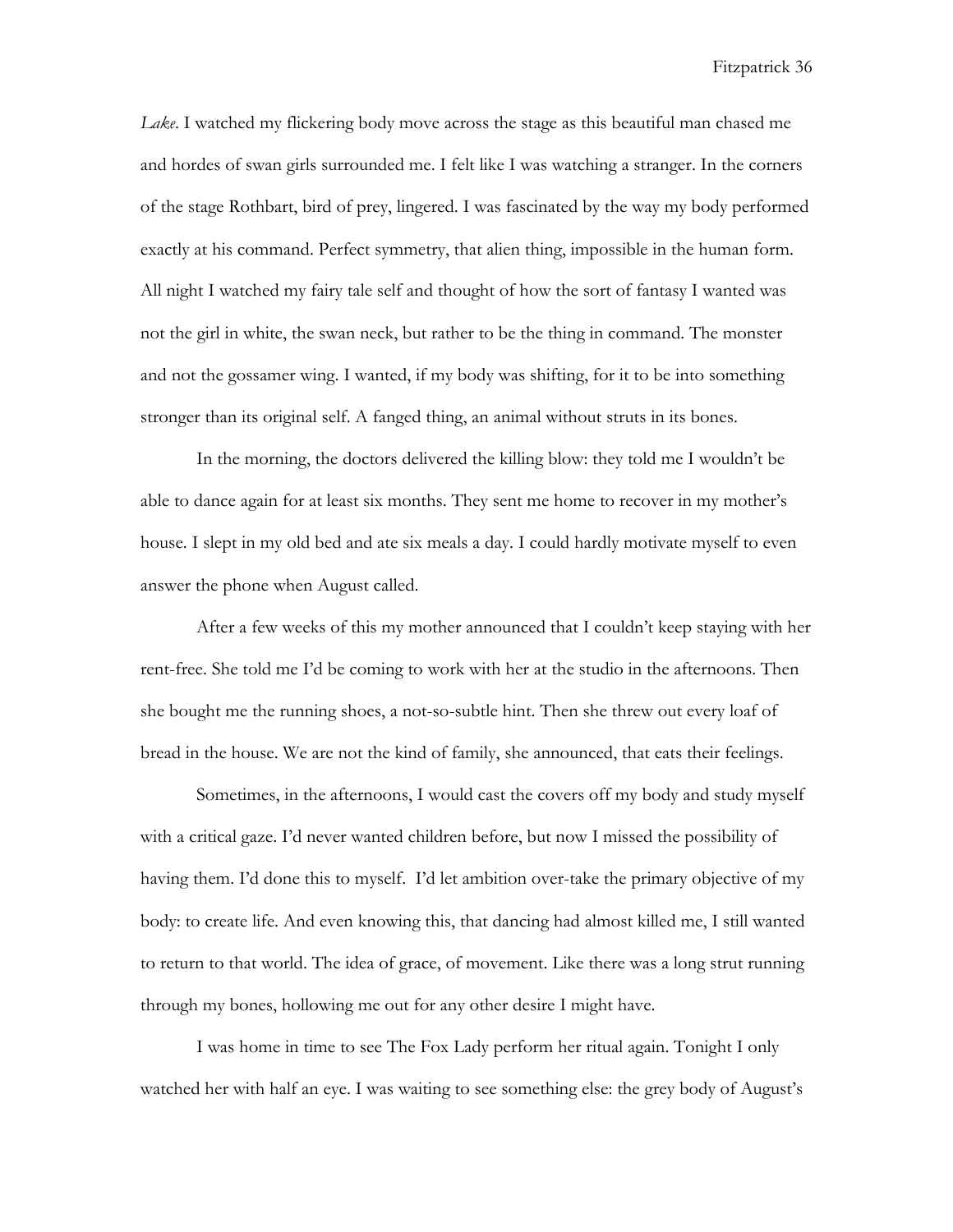truck moving up my hill. Soon, I thought. Any minute now. The yellow leaves of the aspens shook in the wind. The sun sank in the sky like a blind eye, watching me. It would be winter soon. In the mountains, we got our first snowfall as early at October. I could barely remember what that sort of stillness felt like.

I walked inside and began combing through my hair with my mother's silver brush. I pulled out thin strands and braided them. Unbraided them. I started warming up a curling iron and then, just as impulsively, unplugged it. I pulled my hair back from my face and worked my fingers through a remembered routine: pinning my hair into a bun. I dotted concealer under my eyes, lined my eyes with khol and plumped my lashes. I was trying to remember how I used to look, before I'd let myself go. I wanted to seem familiar to him.

I went back outside. There. His truck twisting up the mountain curves. I tracked it until it pulled into my driveway and then, looking past it, I saw a second car pull in next to him. August stepped out of his truck first. I'd nearly forgotten what his face looked like. Intimacy can do that sometimes: you lose your impression of a person's nose, the color of their eyes and instead you remember the pitch of their laugh, the smell of their sweat. August stepped over to the car next to his and opened the driver's door. A woman stepped out. Her hair was golden and curled, like a girl from a children's book. Her legs were as thin as children's legs. She put her hand on her chest when she stepped out of her car, as if just breathing in this high air were enough to tax her lungs.

August put his arm around the woman. He began walking with her towards me. "Rosalind," he said. "Here we are."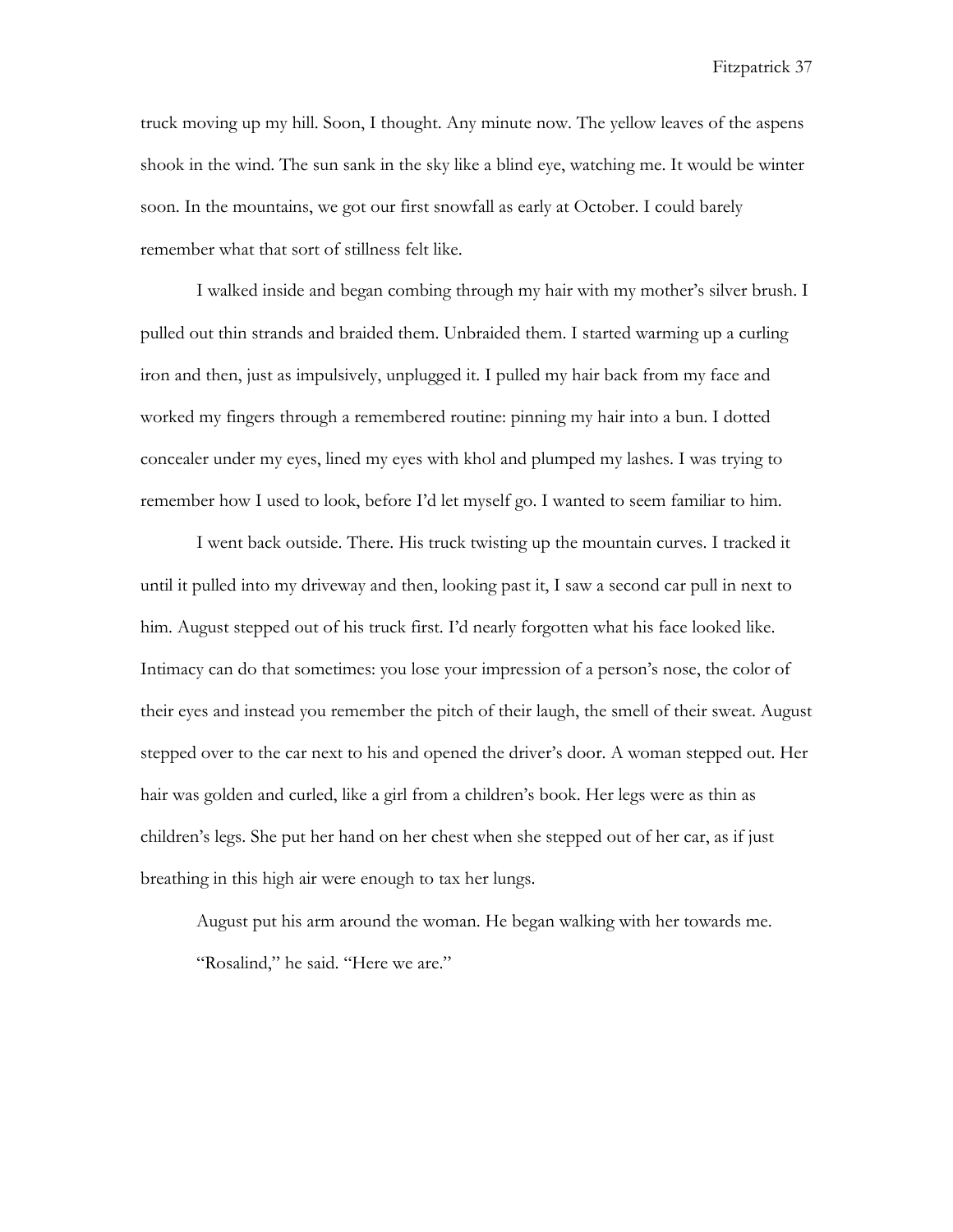*Am I still the only one who knows about your mother? The other ballerinas, they thought your life was so easy. Because your mother was famous. Because she could teach you the way this world was supposed to work. But I went home with you once for Christmas; I met your mother. When she greeted us in the airport, I mistook her for a chauffer. That's how expressionless she looked. It was the first time she'd seen you in almost two years. She kept talking about the expense of the plane ticket, how hard it had been to take time off from her studio to drive into the airport. She said nothing to me.* 

*The joke around the studio was that you were an animal. When your temper flared, they called for me. Bring in the trainer, they'd say, the lion's on the prowl again. You had that small glimmer of your mother's anger inside of you, but I knew how to slow you down. If you're such a great dancer, I said to you once, then prove it to me. You laughed and executed a perfect sequence of entrechats. You liked your temper, said it made you like Nureyev, who once had a lover that opened every letter by writing* my dearest, beautiful monster*.* 

*We carved space between the other passengers as we walked to collect our bags. It was always this way with ballerinas in a crowd. Something about our posture: chins up, feet turned out even in our tennis shoes, straight backs, silent feet against the tiled ground. You were ignoring me, too. Crossing your arms, practicing your mother's distant stare.* 

*Do you remember telling me how she used to hold matches under your toes to make you stretch higher?*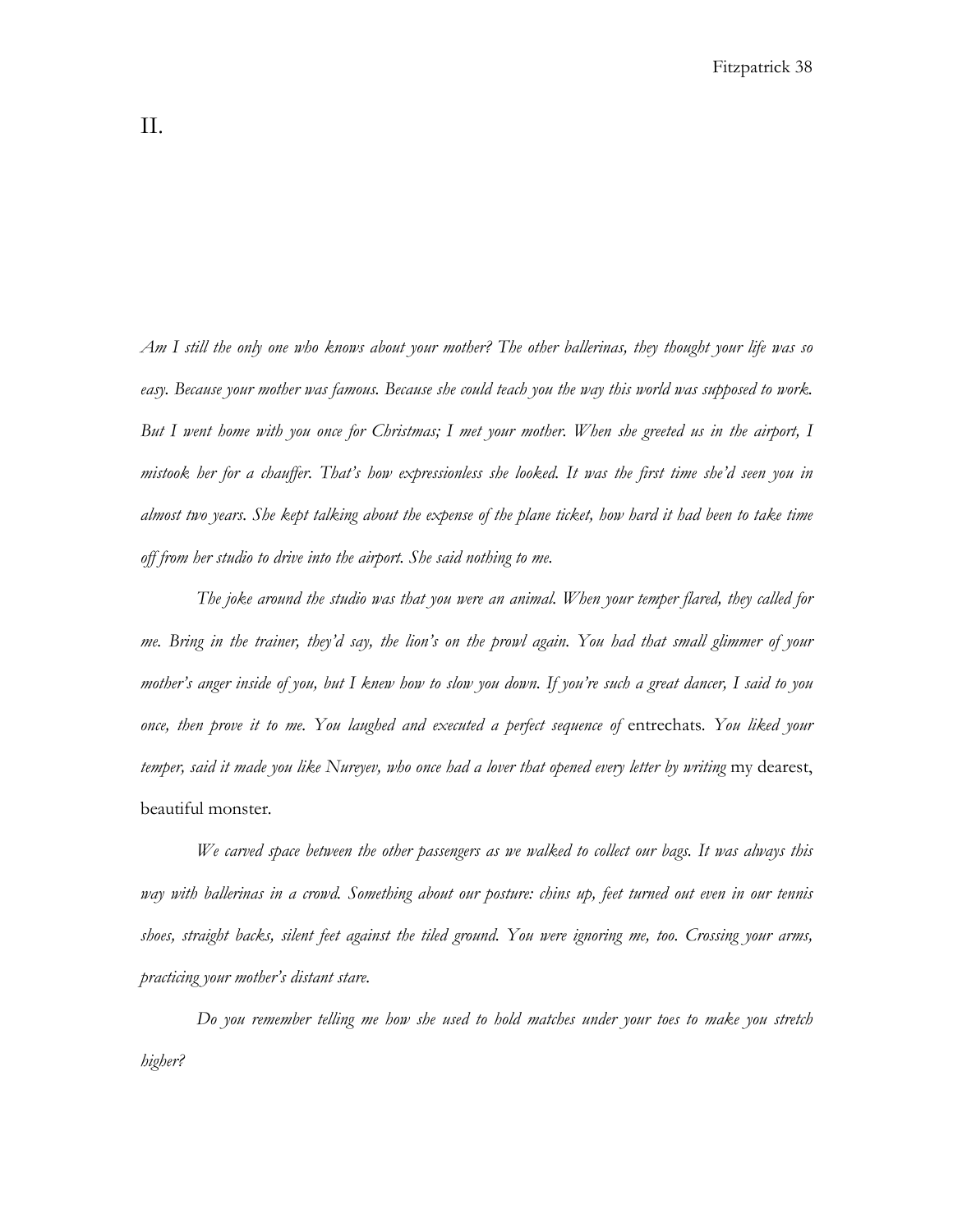*At home, your mother walked us up the stairs, paused in front of the door to your room and finally looked at me. She said something about making up a bed on the couch and you just shook your head. He's like my brother, you said.*

*Well, there's a big difference between "like" and "is."*

*I remember your room. It was filled with pink: toe shoes, dresses, bulletin boards with well-wishes from other girls. Tacked to the wall was a giant photo of you dipped in your mother's arms. You were young. In the photo, your mother is attempting a fish dip, but you won't cooperate, have turned your face up to look into your mother's eyes. You have the same braid down the side of your heads, the same dark eyes. You've even pouted your lips to match her expression. I understood now how you'd become so good at following the tempo of other dancers, how you had trained yourself to follow another body like it was your own reflection.*

*I never minded when you were angry.*

*While I was brushing my teeth, you stripped to your bra and got into bed. You were already sleeping*  by the time I walked back into the room. I didn't get into the bed next to you. It wasn't the nakedness that *bothered me; we'd shared a bed before. But I felt like I needed to stay alert, to protect you from something I couldn't explain. All night, I sat up and stared at that picture of your mother hanging on your wall. I knew I was seeing a part of you that you'd never shown to anyone.*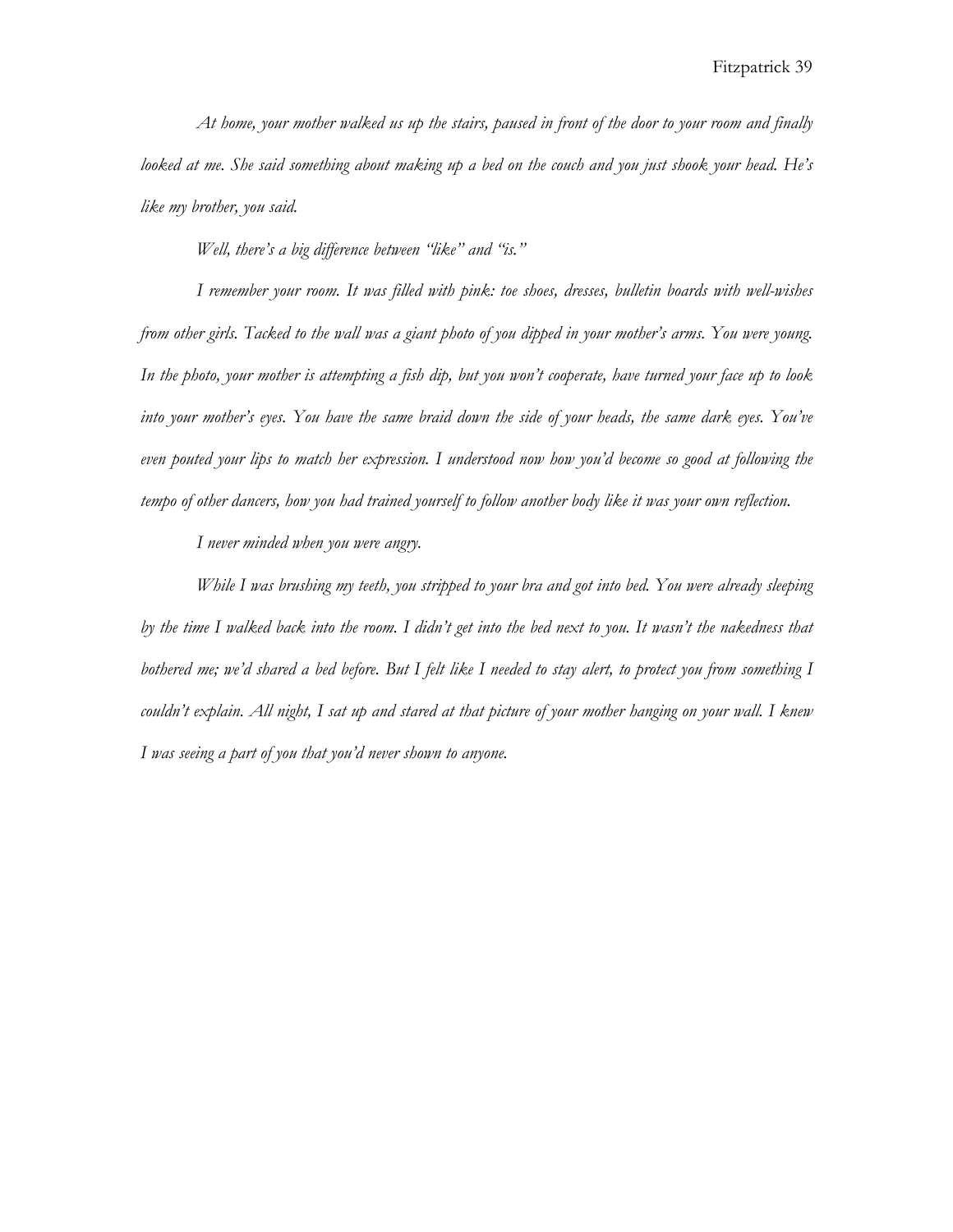## One

The woman was an obstetrician. She and August had met in DC. She was also in the process of moving to Utah.

"So you're moving together," I said.

"I wouldn't say 'together,'" the obstetrician said. "There's a very good position at one of the hospitals there. It just happened to open up at the same time that August got his offer."

But she turned and looked at August, as if expecting him to argue with her, to affirm that they were, in fact, moving together.

"We're definitely not moving together," August said. "We've only been dating for two months."

The obstetrician nodded once more to confirm. Looking at the two of them, side-byside, I announced that I was going to cook dinner. I wanted to impress them. I drove into town, swerving around the girls dressed in corsets and the boys watching them, and bought everything I would need to make my homemade risotto. When I came home from the store, she and August were spread out on the floor, flipping through my mother's record collection. It's strange, isn't it, the moments our bodies chose to become possessive? I hated how comfortable she looked in my home. I said nothing. As I walked inside, August turned towards me and grinned, balancing himself on her shoulder.

"I've got a joke to tell you," he said. "I've been practicing it all afternoon."

"Okay," I said.

"What's a pig's favorite ballet?"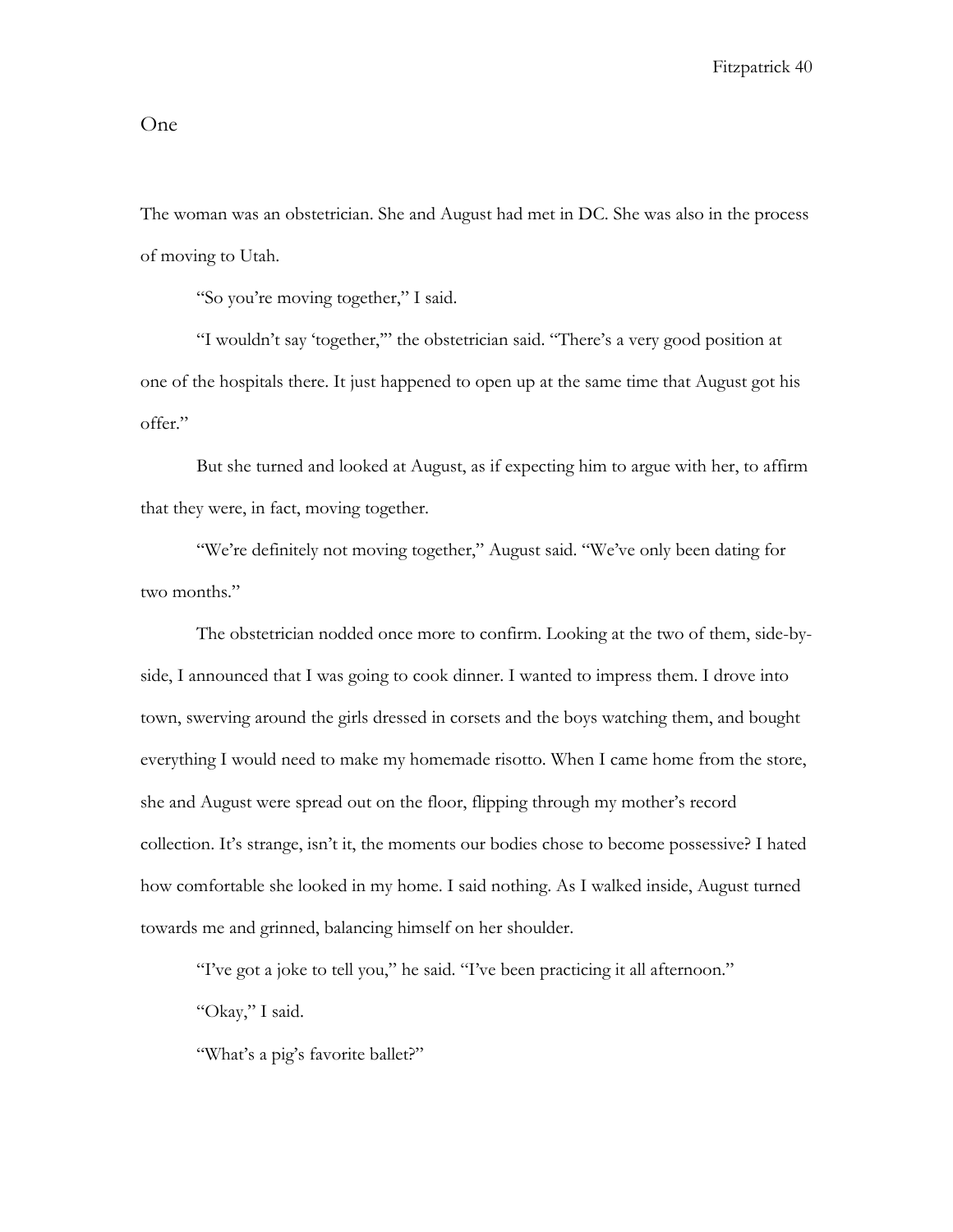"I know this one," I said. He was still holding onto the obstetrician's shoulder. "It isn't funny."

"Swine Lake!"

Neither of us laughed. He let go of the obstetrician's shoulder and looked at us both. "Come on." He insisted. "It's a little funny."

I laughed. It was my mother's false laugh: slender, fine dust rasp like chalk on the tongue. We were looking straight into each other eyes, except that we were not. I was looking at August's chin. He was staring at the circle pock of scar beneath my left cheekbone. I walked into the kitchen and unloaded the groceries in my arms: chicken and rice and basil and pine nuts and a dozen other ingredients. I began setting them out on the counter.

I heard the obstetrician—no I won't give her a name—laugh. From where I stood, I was still essentially in the same room as them, only separated by our island sink. I had to turn my back to cut the vegetables and dice the garlic. I could hear nothing but silence behind me, short whispers. I wondered how close the two of their faces might be.

"Hey," I said, "could you put on some music?"

"We're trying," the girlfriend said. "But August is being such a pill."

August made a noise of complaint. I turned. The two of them had not moved since I'd last looked.

"Rosalind," the girlfriend said. "Tell August that his taste in music is uncomfortably antique."

"You like old music, August."

"Tell him it's time to catch up to this century."

"Catch up to this century," I said, parroting.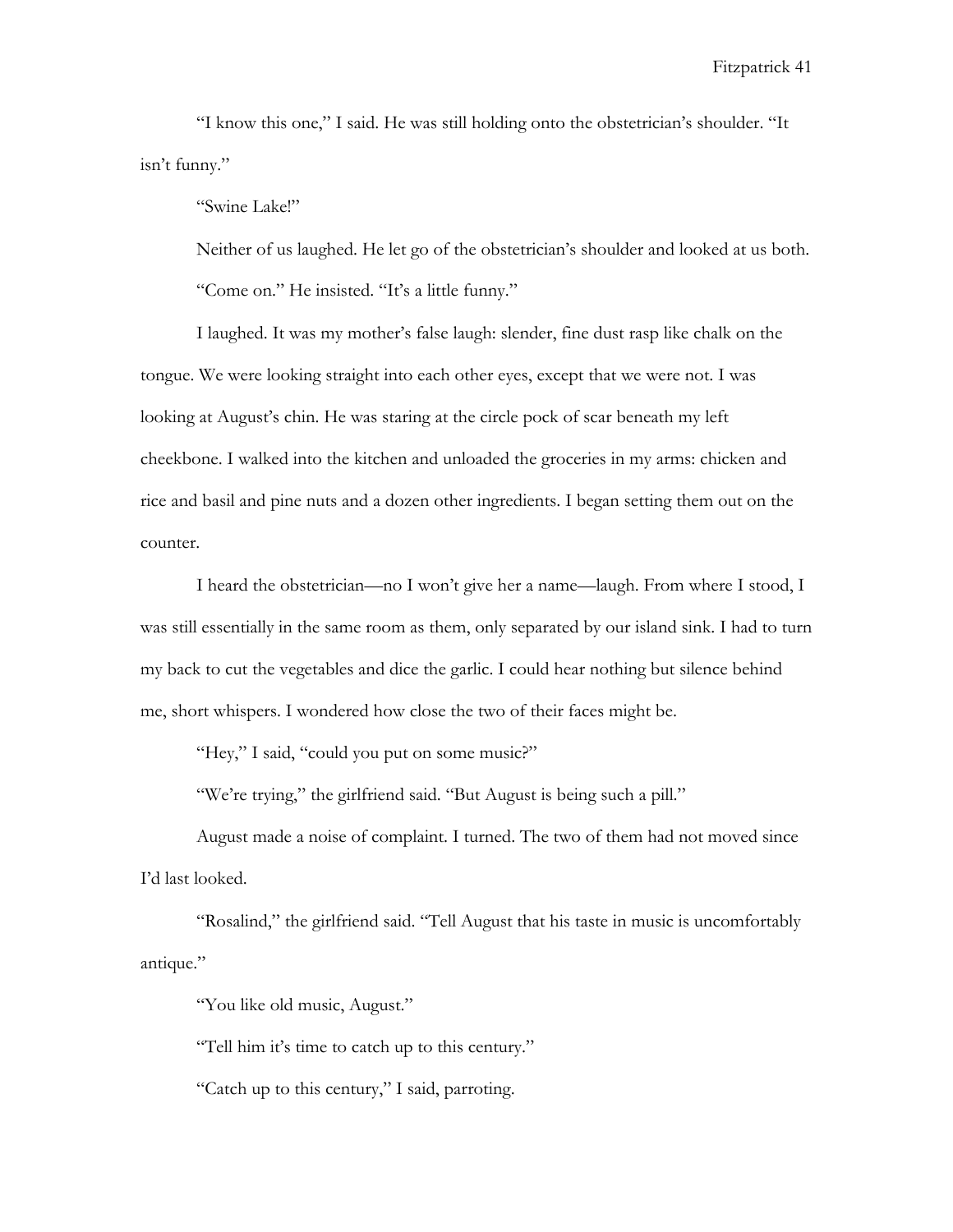"Now tell him to listen to me and put this Belle and Sebastian album on."

I stood, tomato in hand, my dumb bird mouth repeating her.

August shook his head and pulled *Rumors* out of its paper sleeve.

"Everyone can agree on Stevie Nicks," he said.

"Witchy woman," I said, smiling.

The girlfriend lay down on the carpet and slung her arm over her eyes, waiting for the music to start. Her denim shorts rose high, and I could see how the carpet left circle imprints down the backs of her thighs, faux dimples of cellulite. In that pose, she reminded me of my mother, who used to spend every afternoon of my childhood this way: record spinning, eyes closed. She'd come to the floor straight out of the shower, towel wrapped around her waist and hair damp, wetting the floors like a sea creature's limbs. She'd spend her afternoons here, eyes shut, Prokofiev or Tchaikovsky filling up our home. It was clear, looking at her then, that she'd traveled back in time, that she was living her life before me. The life of her as a dancer. If I moved across the room too quickly and startled her, I could watch the awareness return to her, mouth and eyes opening in tandem as if to say, *so here I am, back in this body again.*

Perhaps because she craved transformation so fully, she taught me to believe in charm. Showed me videos of Kirkland dancing the dewdrop fairy, Fonteyn as the sugar plum fairy, the illustrious snow queen. She made me mesh skirts and sewed long flowers onto their hems, dressed me in them each afternoon and called me her fairy girl. I spun about the yard in my gauzy dresses and leapt from the limbs of trees, imitating flight. When it rained, and circles of mushrooms popped into the center of our yards, I sat inside them, hoping to be stolen away to another realm. She called me a will-of-the-wisp, as weightless as air, and tossed me in her arms. Even then, I was valued only for my lightness.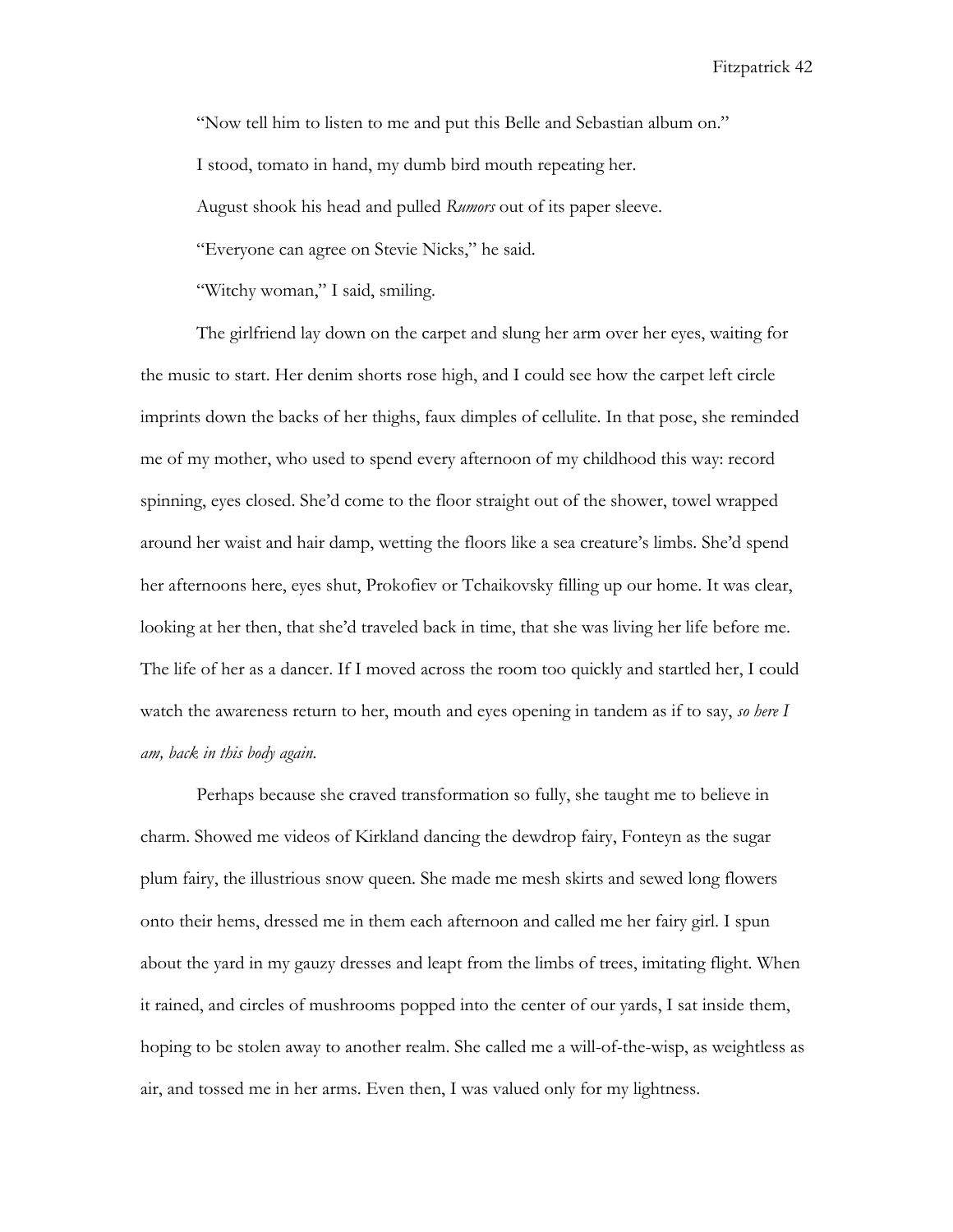As though the girlfriend could hear my thoughts, she called to me from the floor. "Rosalind," she said, "your real last name isn't actually 'Bird' is it?"

She was looking at an old poster of August and me that my mother had tacked to the living room wall. In it, he was dipping me forward, right into the letters of my last name.

"No," I said. "It's a stage name. I inherited it from my mother."

"Your mother was a ballerina, too?"

"Not for long. She snapped her Achilles tendon when she was twenty-one."

The girlfriend blew air out between her teeth, feigning a shudder of fear. She asked what my real last name was, and when I told her 'Glass' she laughed.

"That sounds like a stage name, too. Why'd she change it?"

"Her last name was Kirkovich. Glass is my father's name."

August's fingers finally found the record, slipped it from its sleeve, settled it down. The music started and I returned to my cooking. I could imagine the two of them dancing, spinning their hips and waving their hands. How the girl's yoga pants would roll over at the top and slip lower on her taut hips. Her tank top would climb up above her belly button until August could see the bottom notches of her ribs, ladder rungs waiting for a hand to climb.

I hunted through my mother's drawers for a half-sharp knife. I remembered living with August. He had a bad habit of rearranging our drawers each time he washed the dishes. Sometimes I would find the skillets mixed in with the Tupperware bowels, knifes speared into the pasta strainer. I scalloped through the breast of the meat and August walked into the kitchen and stood beside me, chewing at the skin on the inside of his cheek. I set the chicken and the cutting board aside, pulled out a new knife, and began chopping an onion. August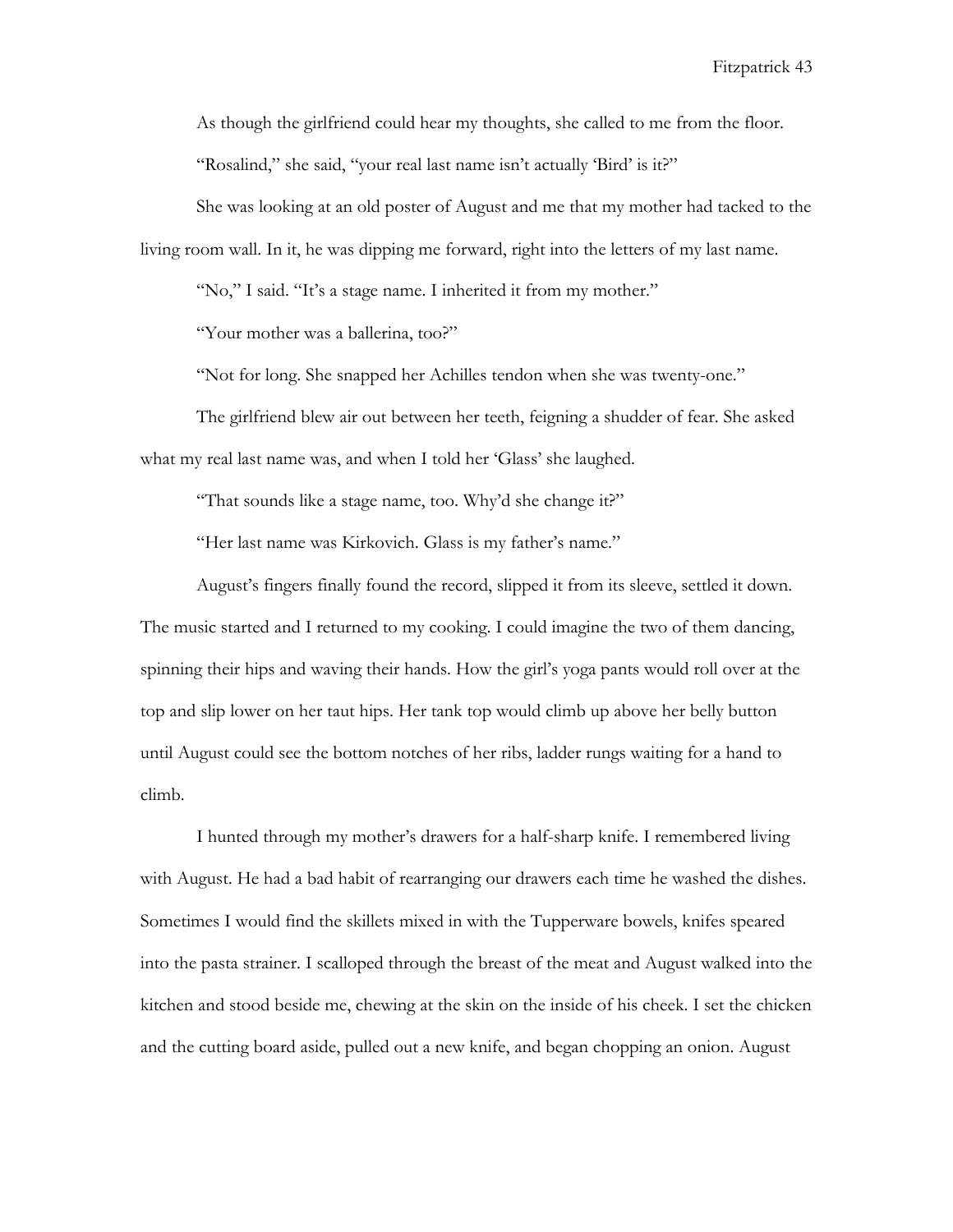still watching me. When he got this look in his eye, I knew he was about to attempt philosophy.

"It's amazing," he said. "The things I learn from watching you."

"What do you mean?"

"Like that. Right there. The way you pulled that knife through that white skin. It's fucking poetic."

Poor boy. He had never seen anyone chop an onion before. I turned from him and scattered the chicken into a saucepan, let the sizzle overtake what August was continuing to say to me about the importance of what we'd done together. The beautiful and platonic ideal of our friendship; how progressive we were. It was one of his favorite riffs. How much he'd learned from me about the way that women worked.

I couldn't listen; risotto was one of those dishes that required constant attention. I skipped the rice in beside the chicken and smothered them both with pesto and white wine. Thick liquid trembling as it reached a boil. For me, cooking provided a pleasure that eating never would. There was always a hard kick of anxiety with each bite I took, but the creation of the food had none of that guilt. I especially loved cooking for others, the expression on their faces as they opened their mouths and swallowed.

I turned my wrist and spoon through the rice over and over, folding in the chicken and the tomatoes and, finally, a heavy spoonful of butter. The air grew thick, fatty. I could feel its greasy coat on my teeth, could feel my stomach clenching in anticipation. I liked myself best when I was hungry, but today the satisfaction I usually felt while cooking eluded me. The noise of August, still speaking, pulling me out of the half-meditative mood I so enjoyed.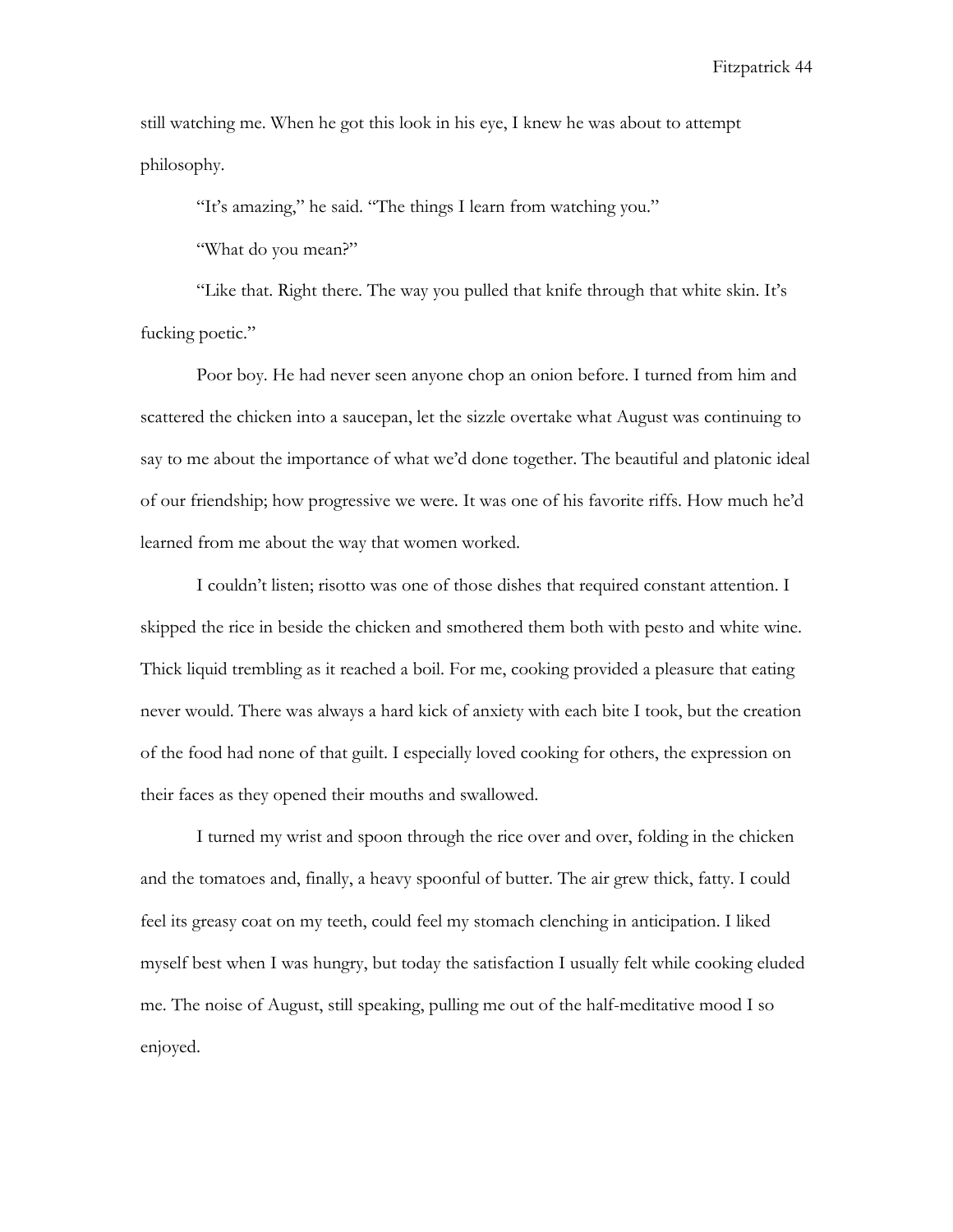The girlfriend walked into the kitchen, too, and August restarted his statement about platonic love. She looked at him and turned towards me.

"Look at the color of this dish," she interrupted him. "So gorgeous."

I turned towards her so that the two of us were meeting eyes and August was cut out completely. I knew exactly what I was doing; it was a trick I'd learned from my mother. So much of what she'd taught me about food could be translated into a lesson about affection. She possessed the power of resistance, the ability to tamp down hunger until the crunch of an almond felt like pure decadence. She could mimic this effect in her relationships, holding people at a great distance for days and days and then offering them a quick bone of kindness, the soft catch of her thumb on their cheek. They were so starved for this moment they could live on it for weeks. I, occasionally, had something of this skill.

I turned away from August and the girlfriend and continued stirring. I felt myself wishing, although I couldn't say exactly what I was wishing for. To keep August by my side, always. To undo that quick tug of jealousy I'd felt seeing the girlfriend lying next to him on the floor. But even those thoughts felt too definitive, not quite settled with the craving grinding inside my gut. I looked down at the ballooning rice and listened to the two of them, talking again, returning to the living room. I moved my lips silently as I stirred the risotto and thought about what a simple sort of magic cooking was. Casual alchemy. I looked over at the two of them and saw August doing an impression of his childhood dog. He sniffed at the air, propping himself up on his knees, pawing at the girlfriend's shoulders, her collarbone. He pushed his nose into the ticklish skin of her neck and she squealed, thrilled.

Enchantment, so present in my mountain life, found me again. I could feel its fibers inside me, as I moved my wooden spoon through the bubbling, bickering boil. I dipped my tasting fork into the skillet. The risotto was soft; red tomatoes and basil and butter soaked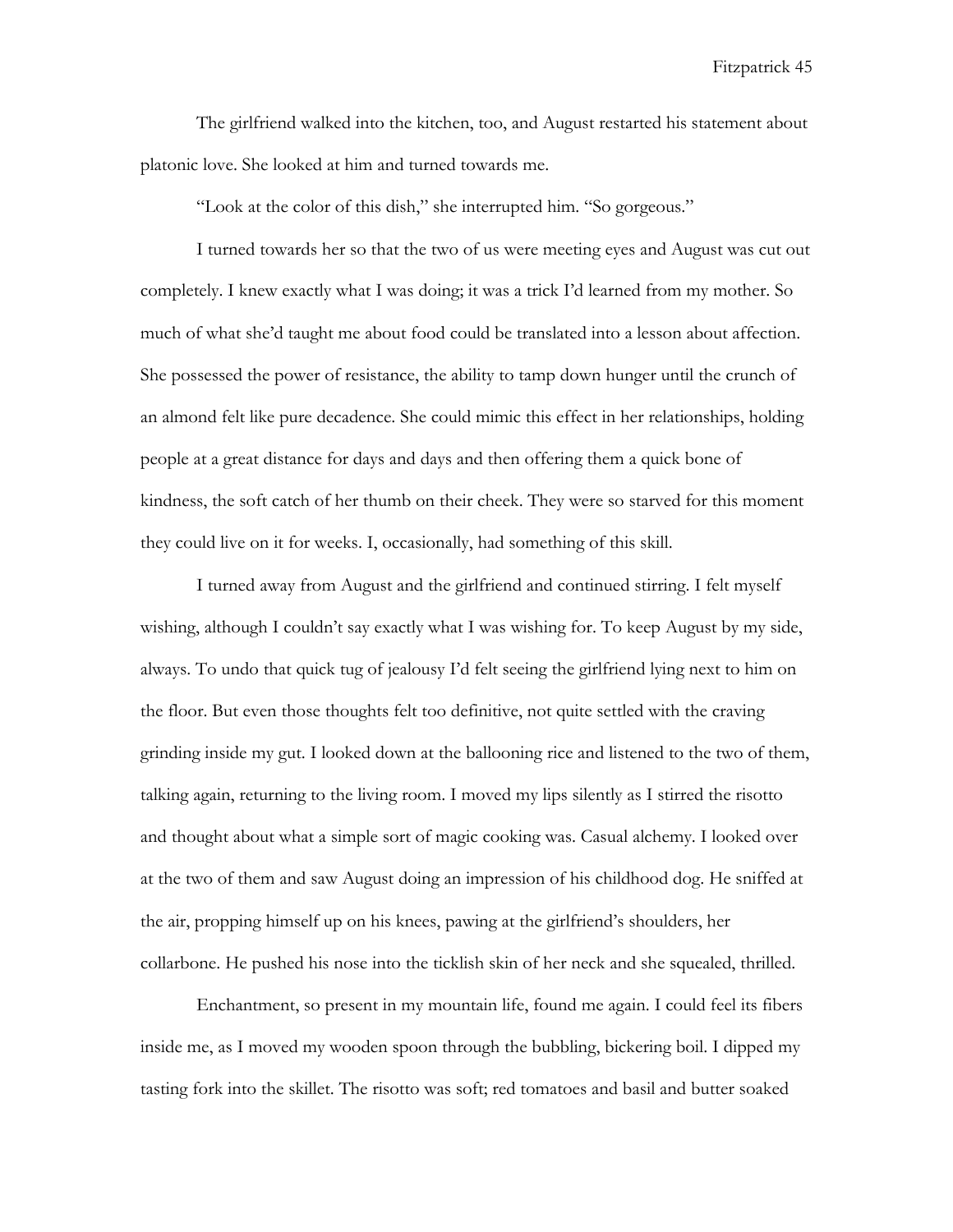into the rice. I thought I could see my own face in the ruddy dish: the wide cheeks, the wobble of skin beneath my chin. I whispered again into the simmer, grinding up rosemary and sage into my palms and sifting the spice through my fingers, a slow sprinkling of green to accompany my still nebulous wishing. Across the room the girlfriend leaned away from August until she toppled off the couch.

"Bad dog," she said and smacked him across the nose.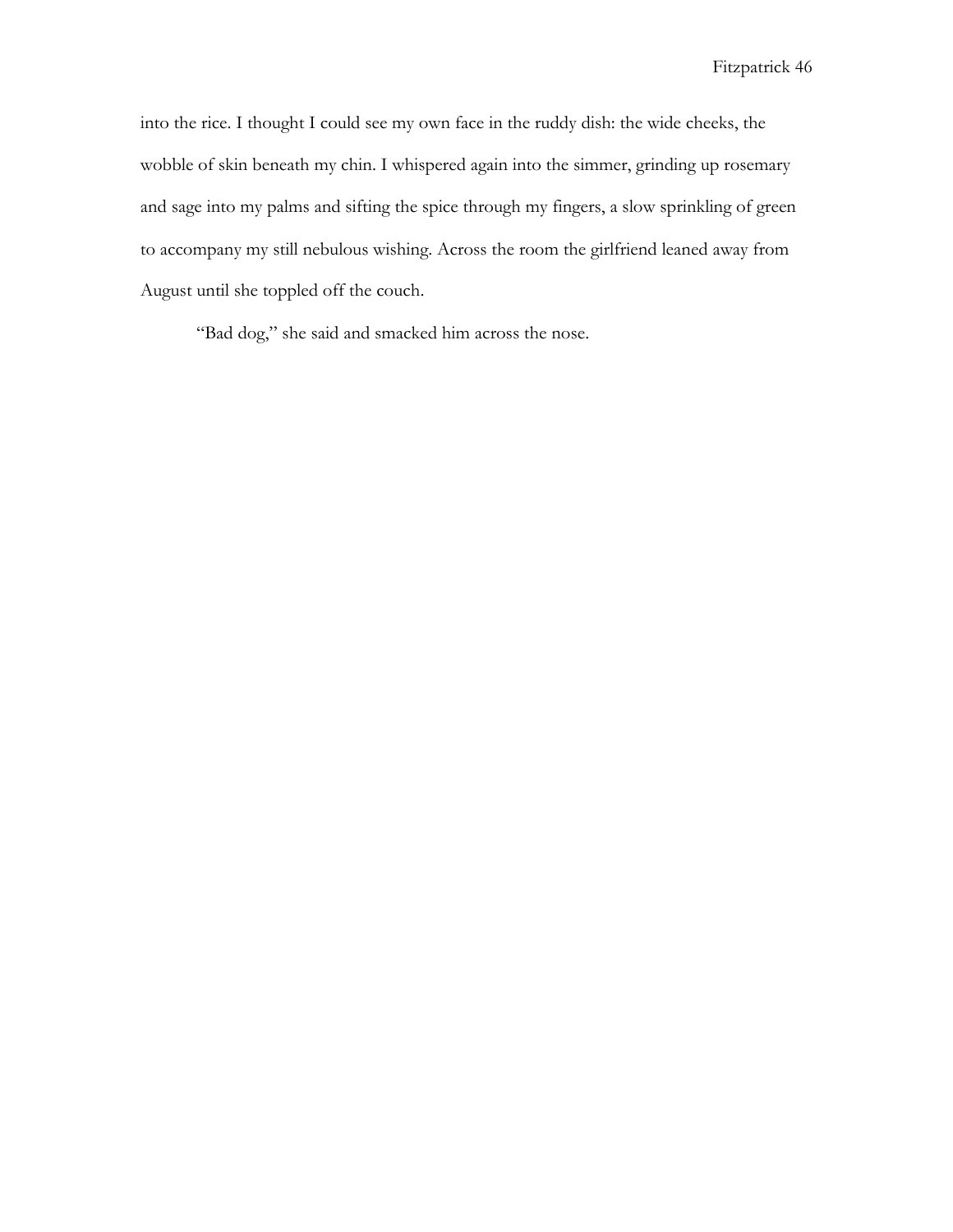Two

After the wishing, I set the table and presented the risotto in a blue serving pan. I cut up mangoes and tomatoes and golden raisins for a spinach salad. August poured all of us slender glasses of red wine. We sat at the table and began eating, the girlfriend and August piling their spoons high with red rice, the soft grains of it filling their cheeks, spilling off the edges of their plates and spotting the table cloth with grease, the shine of a raisin catching between their teeth like jewels. They ate quickly and with abandon, almost as if they were compelled to swallow bite after bite after bite. Meanwhile, a thickness in my throat turned chewing into impossible labor. When I looked down at my plate, the skins of the tomatoes appeared feverish and sweaty, the rice like swollen glands. I returned to the habits of my youth, pushing my fork through the mess and piling it around the sides of my plate, miming at lifting my fork and swallowing.

I poured myself another glass of wine and August followed suit. Soon, we were all on our fourth glass.

"So tell me," the girlfriend said to me, "how did your mother meet the illustrious Mr. Glass?"

"I love this story," August said. "It's so sweet."

He put his arm across the back of my chair and I looked at him. He was doing a poor job of flirting—talking about my father and leaning his shoulder behind mine like we were a couple. Then I wondered if he was trying to make her jealous, playing with the girlfriend by using me.

"Tell the story," August said.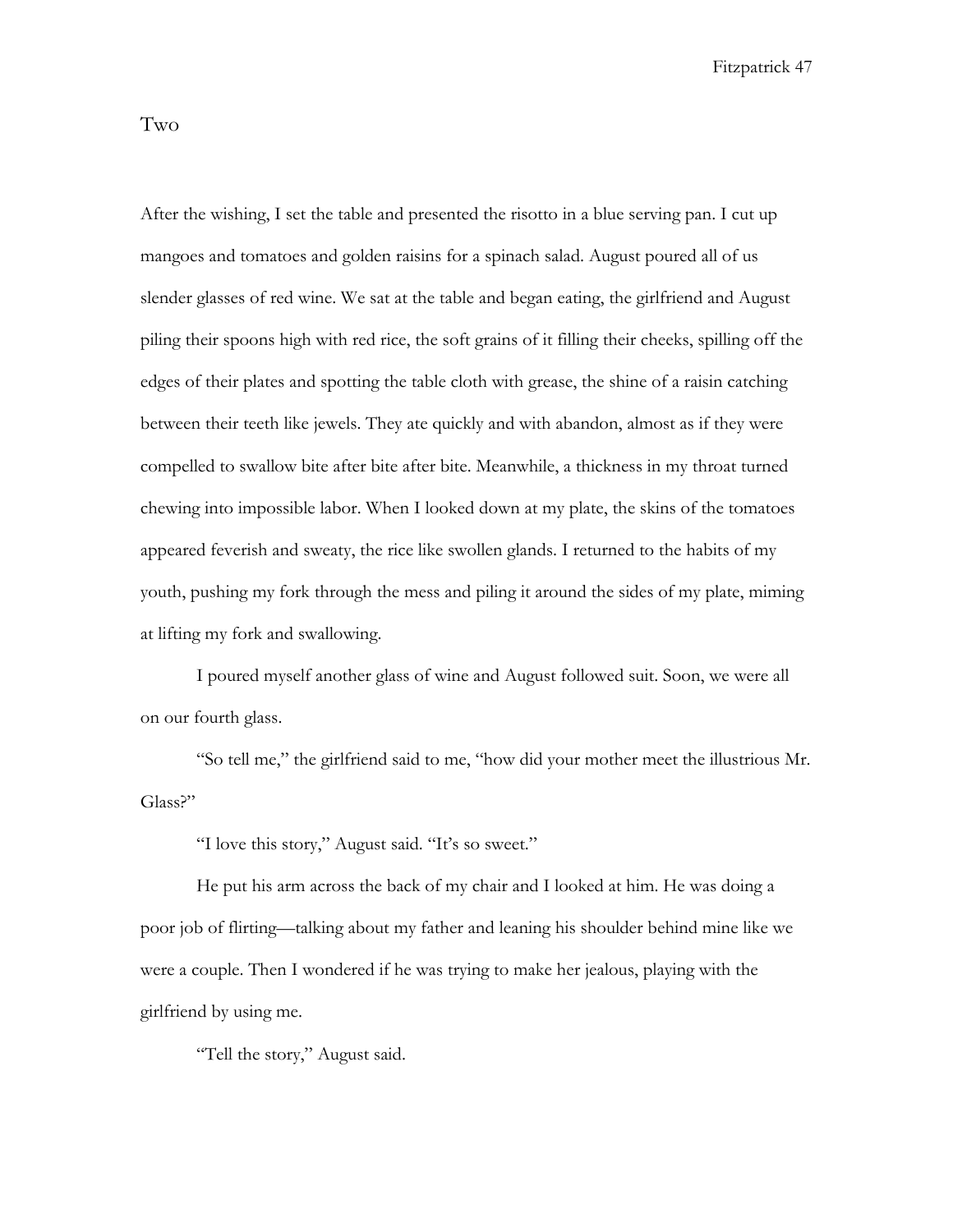I told the story. My father, a pharmaceutical sales rep, made one trip to Kansas City each spring. The rest of the year he lived in the Rocky Mountains. He was a huge fan of the ballet and always attended. One April, sitting through a production of *Giselle*, he turned to the woman next to him and asked her why she looked so familiar to him. The woman was my mother, foot wrapped up in bandages, watching her understudy perform her role. My father recognized her from a production of *Coppelia* the spring before. This moment of tenderness swept my wounded mother off her feet. She loved him instantly, followed him back to the towering peaks of the west and delivered him a baby girl.

There was something a bit lonesome about the tale, but I still smiled while I told it. When I looked up, August was looking up at the ceiling and smiling as well. The girlfriend was picking at the ends of her braid and studying my eyes. She reached her hand across the table and ran her fingers through my bangs, patted the top of my bun. Her breath spiced across my cheek. She was drunk.

"I wish you'd take this down," she said. "You must have such lovely hair. I'd love to braid it. I think you'd look so pretty with a braid."

"No thanks."

"Don't you think she'd look pretty with a braid, August? A braid like mine?"

I pulled further away from her hand. I stood and lifted all three of our plates from the table and carried them into the kitchen.

"Cook shouldn't clean," August said. He tried to follow me into the kitchen.

I shook my head to show him it was fine. I watched the bubbles cover the plate and imagined that the two of them might disappear. Without food, the alcohol had hit me quickly. Still, my tolerance was far beyond the girlfriend's who, now five glasses in, turned and rushed into the bathroom. August and I froze for a second and then I heard the wet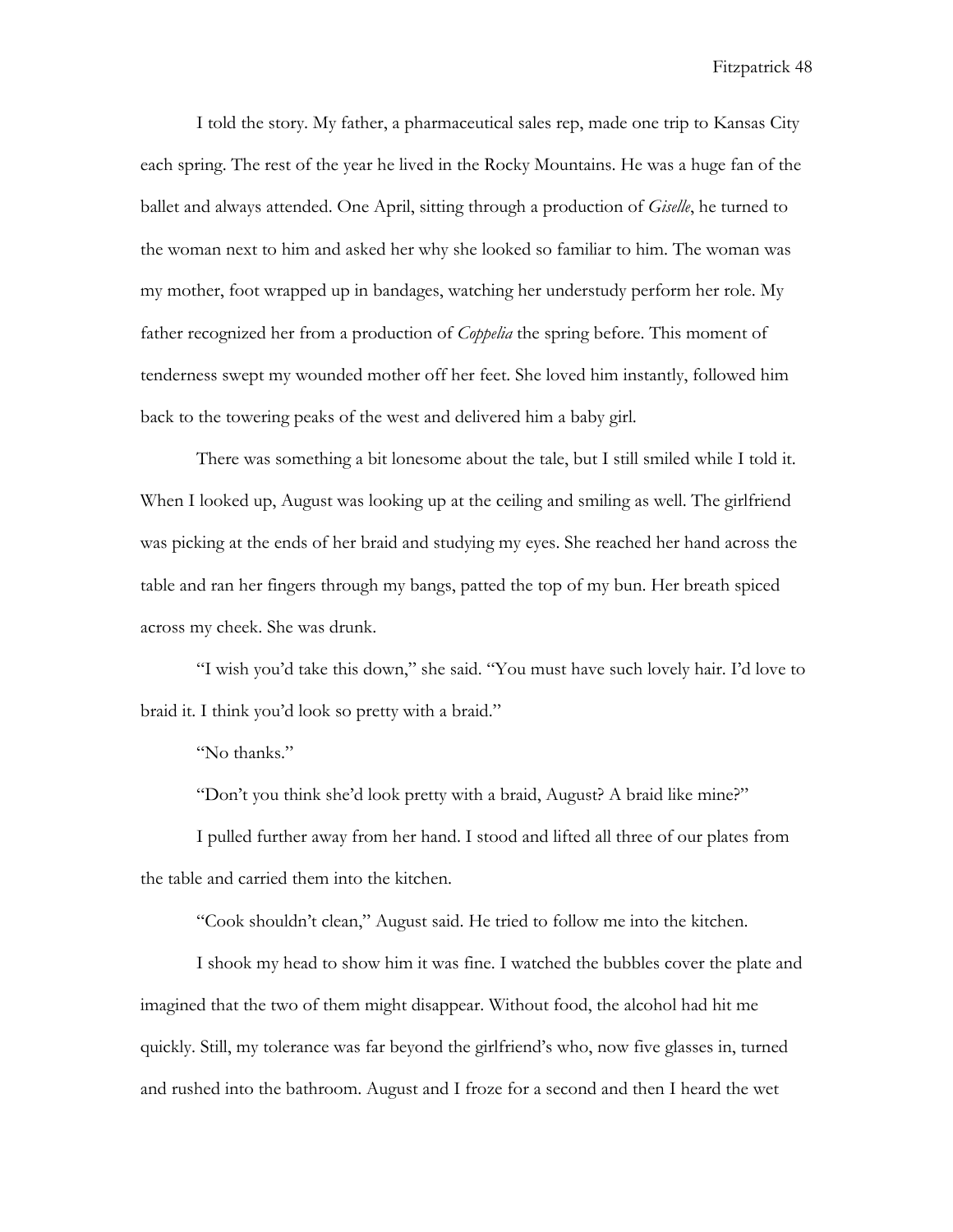sound of a gag. I don't know why I was the one that moved for the bathroom first. I'd like to say it was because I was worried for the girl. The truth is, though, I think I couldn't have waited out in the living room, listening to the sounds of him taking care of her.

She hadn't made it to the toilet, instead she'd purged in my sink. I pushed her hair off her forehead and settled her onto the floor, back against the cool porcelain of the tub.

"Oh, babe," I said to her, and in this moment all of my anger vanished; I could see how young she was. "Sit still."

I turned back to the sink and began running the water, pulled a rag from under the sink and scooped the undigested pieces of food from the sink to the toilet, flushing and flushing.

"Quiet," she said. "I don't want August to know I'm sick in here."

I bit my lip, said nothing. I ran the water through the sink and began scrubbing the mess down the drain. My hands felt chapped from the soap and the fibers of the rag. I thought about how another woman might gag in this moment, but for me the sensation was nothing more than a hiccup.

"Everything will be fine," I said. "He'll never know."

"I feel disgusting," she said. "Why did I eat so much?"

I thought again of my incoherent wishing, my desire over the stove. Was this what I had wished for? The furrow in her brow, her sloppy discomfort? I washed my hands and then dropped the dirty cloth in the bottom of the shower, closed the curtain over it and reminded myself to return for it later. I wetted another cloth and pressed it to her brow. Hushed her with a soothing note.

The girlfriend's back buckled and she slipped all the way onto the bathroom floor. I pushed my arms below her shoulders and knees and lifted her into my arms, carried her out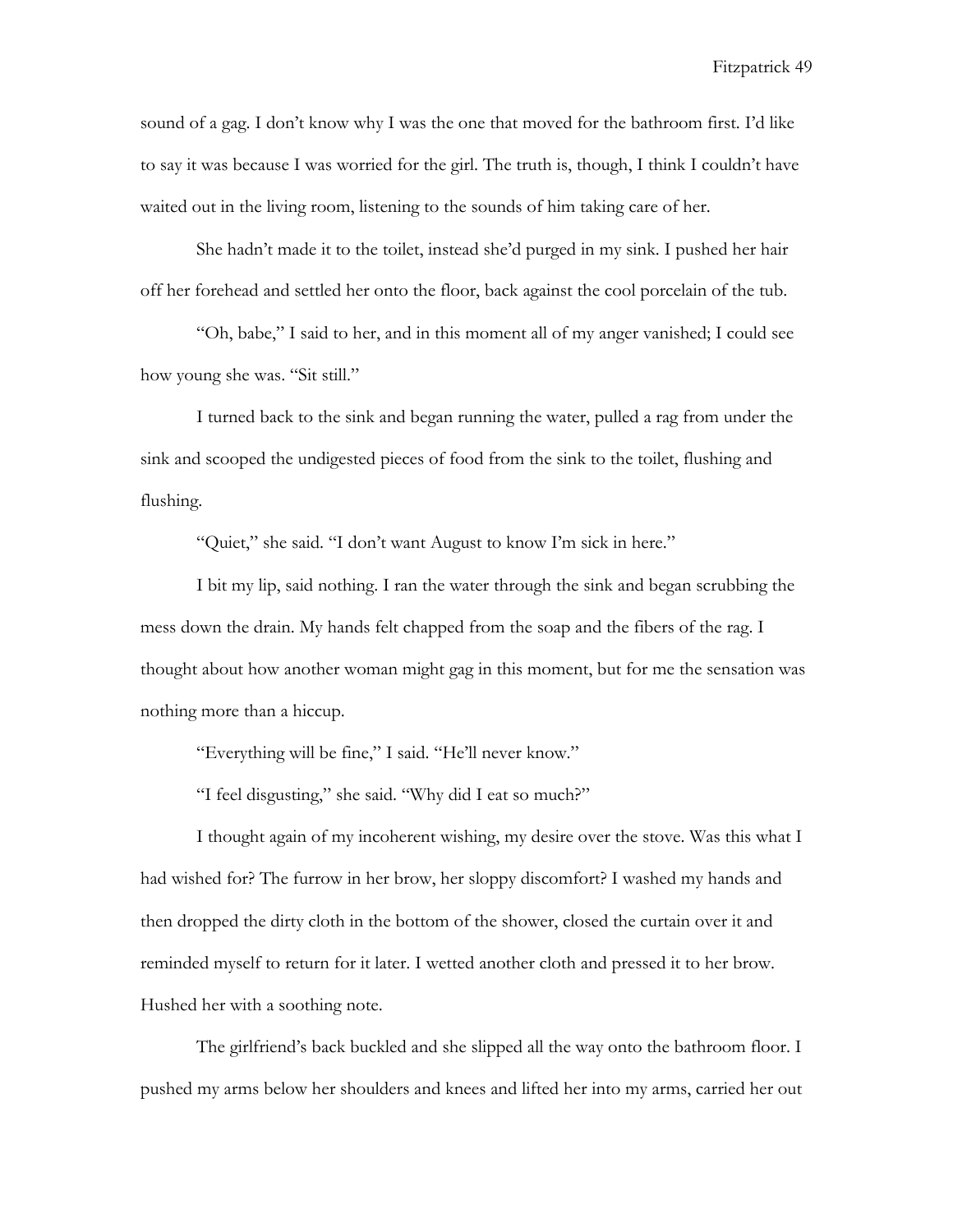of the door to the bathroom that connected to my mother's room. I set her on top of her covers and then tugged the comforter up from the foot of the bed. Her cheeks were flushed and she looked up at me through hooded eyes. She began pulling her shorts over her hips, struggling with the button. I helped her pull the cloth down her legs and folded them at the foot of the bed. When I turned back to her she had pulled her knees to her chest, hugging them like a second body. I touched the braid in her hair. In the living room, August began singing along to an old Johnny Cash album and I smiled.

I turned from her and walked back into the living room.

"She's down for the night," I said to August. He laughed.

"I thought she might be."

"I put her in my mother's bed; she made it up for the two of you to stay in."

"That was nice of her."

"Nice." I laughed.

"Where is she?"

I explained about her thyroid, the white pill, how her body was becoming a toxic thing.

"Jesus," he said. "You Glass women sure can't seem to catch a break, can you?"

He put his hand on top of mine and rubbed just below my thumb.

"You must be exhausted," he said. "Are you ready to turn in?"

I looked down at my watch.

"It's early yet."

He handed me a cup of whiskey. He wanted to know what else had been happening in my life. I told him how I'd been helping my mother out at her studio, how, a few weeks ago, waste run-off from a nearby nuclear plant had turned sections of the Colorado River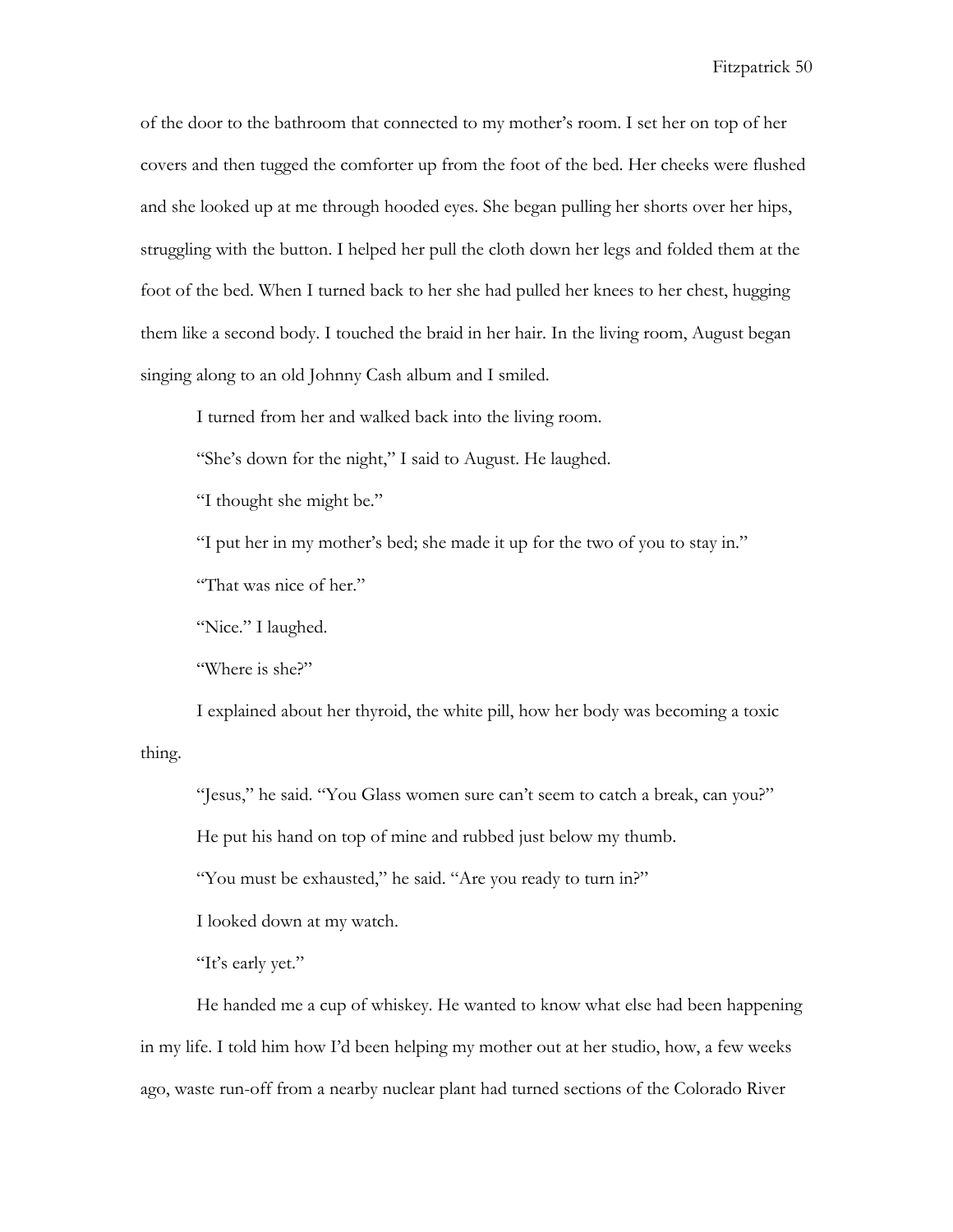orange. He told me that the girlfriend was teaching him to swim. He dropped to the floor beside me and spread out on his belly to show me what he'd learned last week: the breast stroke. He flinched and stood back up.

"Fuck," he said.

His nipple ring had caught on the movement and popped open, dropping out of his shirt and rolling across the floor. He chased it and caught it in his hand. He lifted his shirt over his head, pinched the earing between his finger and his thumb and attempted to press it back inside his skin. It dropped to the carpet again.

"My fingers are too big," he said. "Or I'm too drunk. Hold up your hand."

I held up my hand. Fingers like stretched, elegant legs. The tips of mine extended beyond his, but twice as thin. He put the hoop in my hands and pressed my fingers to his chest. I felt the tender pink of him give as I pushed the metal home, heard the silver tick of the clasp locking in place. Under the cold jewelry, his skin puckered and firmed. I thought, for a moment, I could feel his heart, but it was actually my own pulse, animating even the tips of my fingers.

I pulled my hand away and he smiled.

"How have I survived without you?"

"You've been fine," I said, tilting my head towards the bedroom. "Clearly."

He shook his head and shimmied down the floor. He rested his head on my stomach and I tried not to pull away; I didn't want him to feel how soft I was. He didn't seem to mind. He rolled his face to the side and pushed his nose into my hip like a dog.

"I love you," he said.

"I know," I said. "You too."

He looked down at the whiskey in his hand and sighed.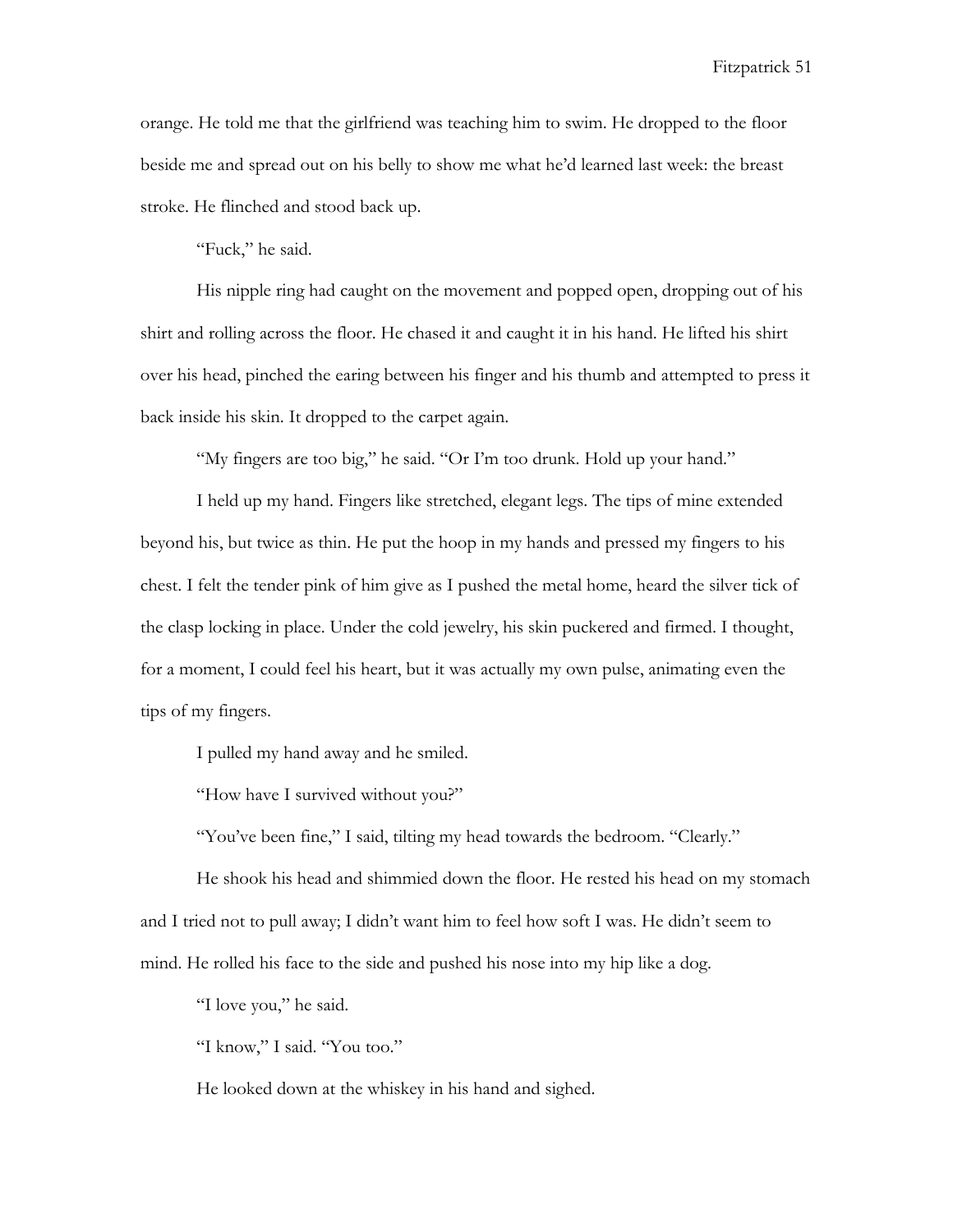"Fuck, this was a bad idea. I'll be so hung-over tomorrow."

"It's fine," I said. "We're young."

Together we stared out the window. In the dark, we could still see the thick outline of the mountains, tinted by the moon so it looked like they'd been drawn in grey chalk. We counted the seconds. He covered the punctured skin of his nipple with his thumb and flicked the hoop with his nail. Only stillness outside. He stood from the couch and held his hand out to me.

"Let's go to bed."

I watched him trail down the hall and open the bedroom door. Imagined him walking inside and curling up next to the girl, how her hand would be waiting for him, palm up, an invitation on his sheets.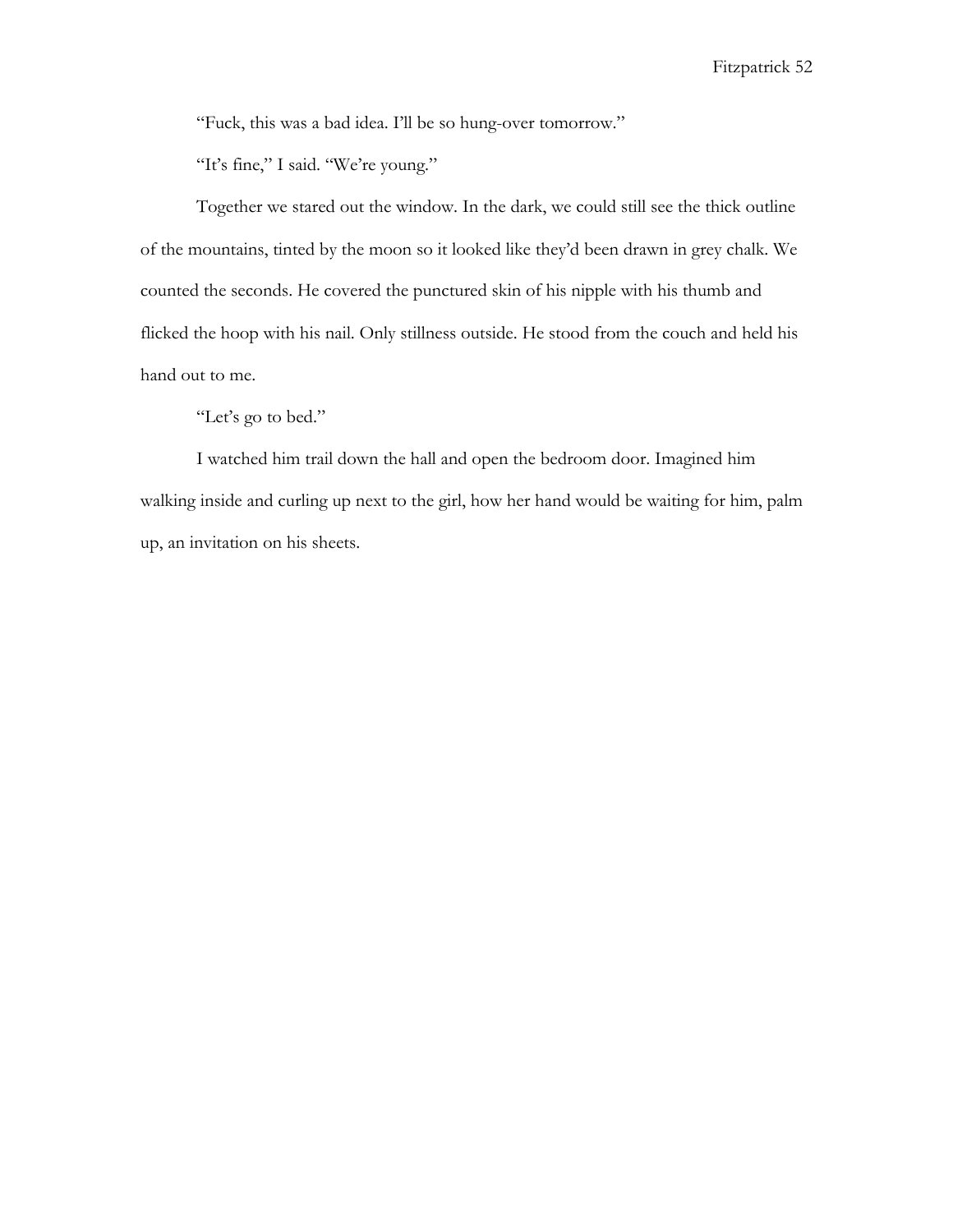## Three

I slept through my run the next morning, woke up to the girlfriend knocking on my door. She wanted to know if I knew where she and August might find a pool.

"I've been teaching him to swim," she said, smirking as if this fact gave her some possession over him. "I would hate to let his practice lapse."

I nodded and told her I would drive them to the high school pool. She left. I thought about the way she talked, how she seemed to fill her sentences with fat words to impress me. I wondered if she assumed I was stupid because I hadn't been to college like her. Well maybe I was stupid about some things, but words weren't one of them. I'd studied books on drama to learn the art of performance, put myself to sleep by reading Greek myths so I could understand the origin of those transformations that were so common in ballet. Even the sound of an orchestra started to take on a language of its own for me, the sharp angles of a body creating a pose. There's a reason they call it a "musical phrase." It was impossible for me not to notice how language, too, often contained that same elegance. Even the simplest words: milk teeth, touch paper, rumble strip.

Gothic was so small it only had one pool, attached to the high school. Everyone used it. I watched the girlfriend's brow furrow as she realized how crowded it was. She commented on how its size was slightly smaller than she was used to. Still, she lead August off to the shallow end and I tried not to be too amused watching him prepare for his lesson. Twenty-six and learning to swim for the first time. He might have gone his whole life without learning if it weren't for the girlfriend.

I sat on the bleachers and the girlfriend held August around the stomach as she taught him to kick. *White bubbles,* she said to him over and over again, *white bubbles.* By which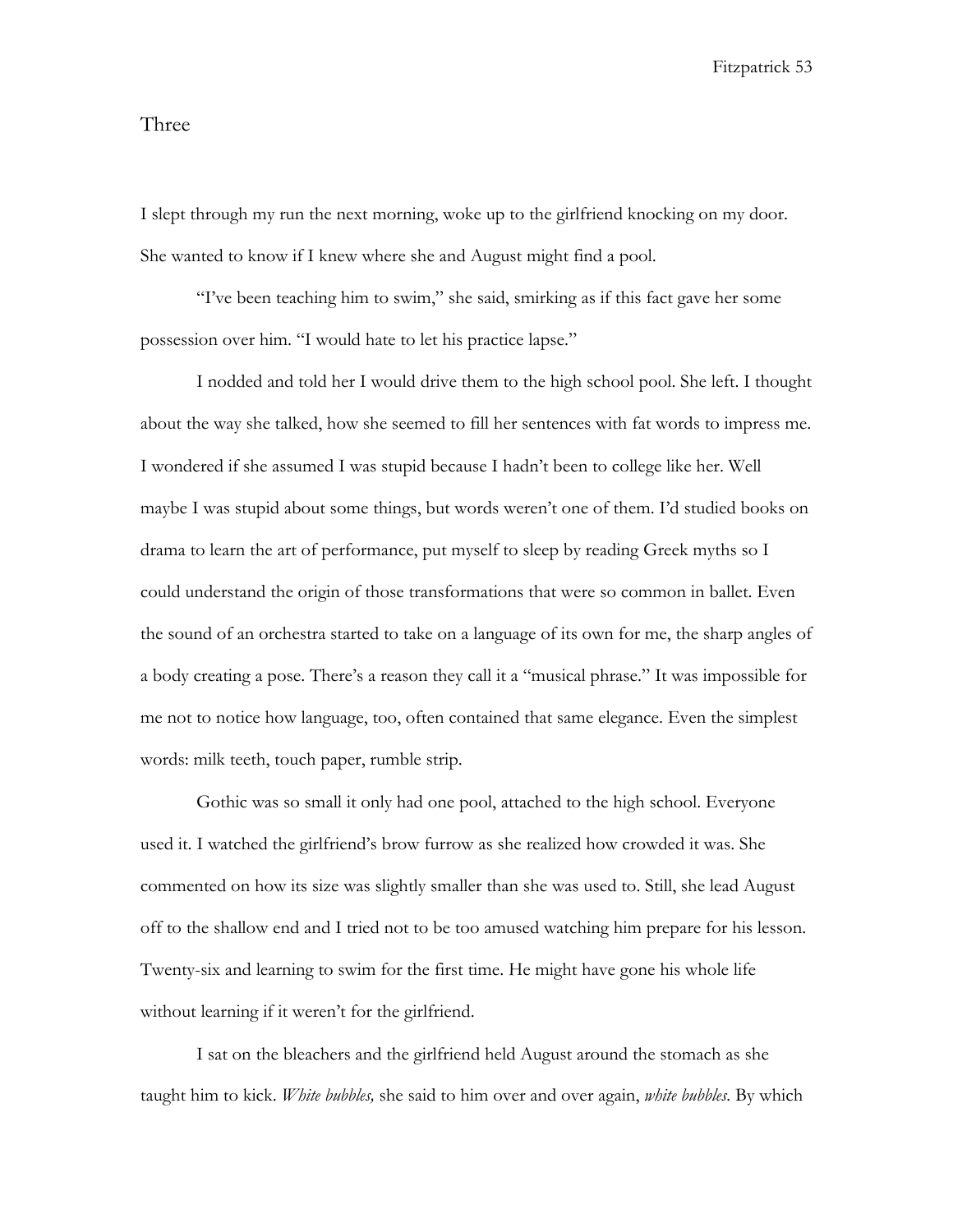she meant: kick harder, make the water opaque and foam. The water surrounding August's feet stayed that same pale color of chlorine and blue-bottomed pools. Around his wide chest he wore a red flotation device, as though the girlfriend's hands and the fact that the water around them was only three feet deep would not be enough to keep him from drowning. *White bubbles,* she said again and August's calves tensed, his feet flayed the water with his flexed toes.

Then he stopped kicking and rolled out of the girlfriend's arms. The floatie around his stomach caused him to bob helplessly for a moment before he righted himself and drew to his feet. He smacked the water with his hand and I saw him cough, knew he had inhaled wrong and was trying to hide his almost-choke. The eerie lights from the pool illuminated him from below, shadowing him with strange lines and highlighting his more decorative parts: the large print tattoo of a wooden ship, the glimmer of silver from his one pierced nipple, a fat slice of scar down his forearm from where he'd shattered his elbow. The tight lines of his swim cap had dug in and now ran a deep line across his forehead, a brilliant wrinkle in his skin.

At the other end of the pool, the high school swim team was practicing their dives, boys with shaved chests and hip-divots twisting their backs as they flipped their entire bodies over and over again, entering the water with a single, still splash. Girls warmed their aching muscles in a hot tub and cheered, rated the dives. Between the divers and August, muscled women free-styled up and down the lanes with their hair pinned up in caps, waterproof iPods clipped into their ears. Where I sat, on the bleachers, I was surrounded by mothers: watching their sons on the high boards, charting their progress with their eyes and whispering to the other mothers about what their own kids could do to improve.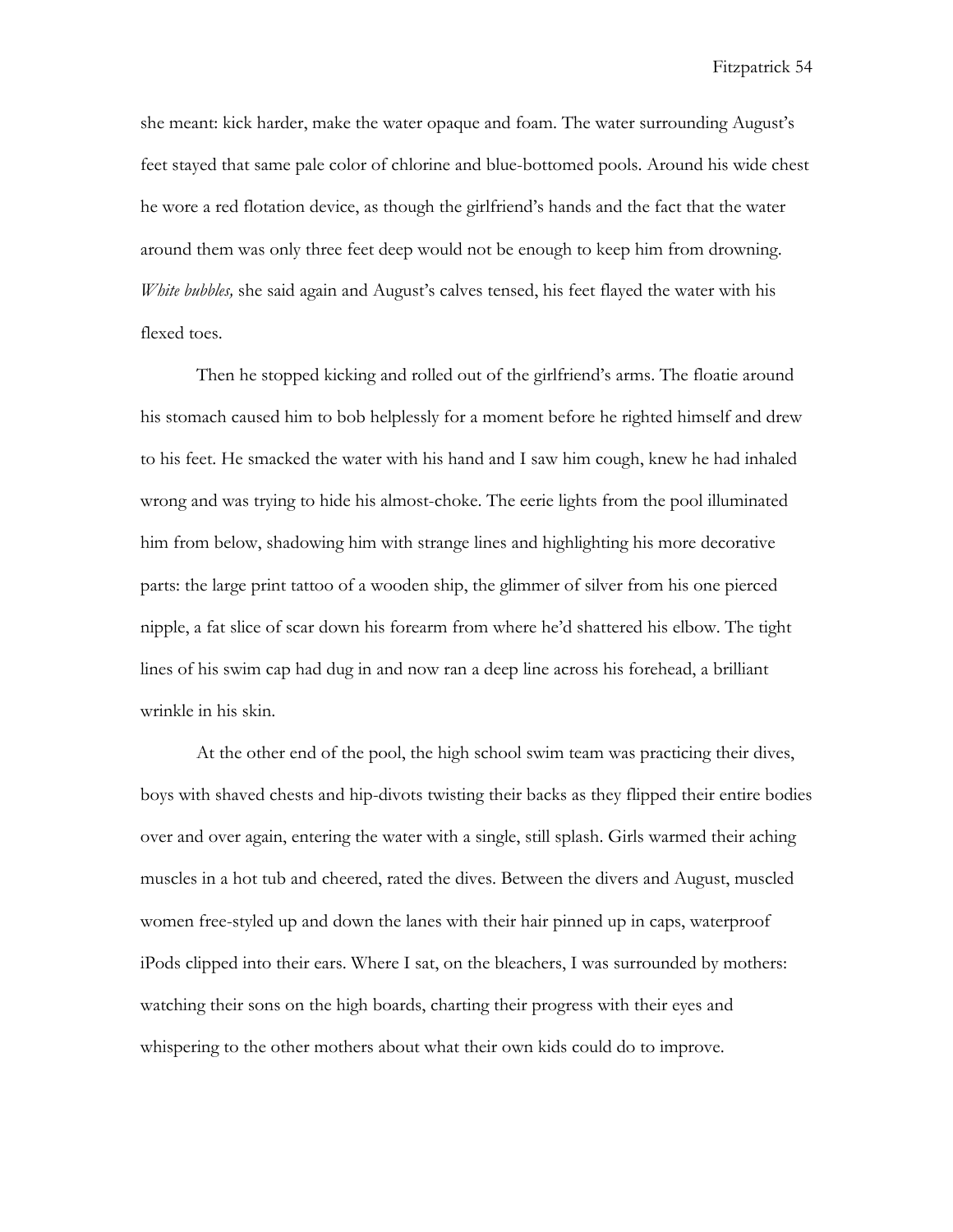It was clear I did not belong among these women, watching their boys. There was pride on their faces. They did not think, for example, how foolish their boys looked with floaties around their waist, how embarrassing it was to learn such a simple skill so old. They did not have the sharp bones of judgment beneath their skin. Perhaps more importantly, these boys belonged to them, relied on them. I could not even think of the exact words to describe who August was to me. Yes, I knew him so perfectly I sometimes forgot the two of us were not family. I knew how he looked in the mornings before brushing his teeth. I knew how heartily he despised the coin-shape circle of thinness on the back of his head; how he held his hand over it when he spoke to women he met at bars. I knew, also, how regularly his mother called him on the phone, how he said her name when he answered. I knew he feared her death more than his own.

And still, despite all our intimacies, I could not watch him flailing about in the water with sympathy on my tongue. Instead I wondered if his bald patch had grown since the last time I'd seen him. I laughed each time the floatie bobbed him back into his girlfriend's arms. I resisted the urge to lean closer to one of the women sitting next to me and whisper about him: I wanted his weakness to be seen.

This was not the reunion I had wanted: watching this beautiful woman hold him in her arms while he paddled like a dog. My mother never understood my relationship with August. She insisted we were both in love with each other and too stubborn to admit it. She kept asking me what I was waiting for. When she spoke about him to me, she called him *your friend August,* and said it with a smirk, drawing the word "friend" out like a comedic bit. She was convinced that, one day, the two of us would be married. I tried to explain to her how, for me, intimacy was the opposite of desire. The longer I knew August, the less arousing even the thought of him became. It had always been this way with me; the more I knew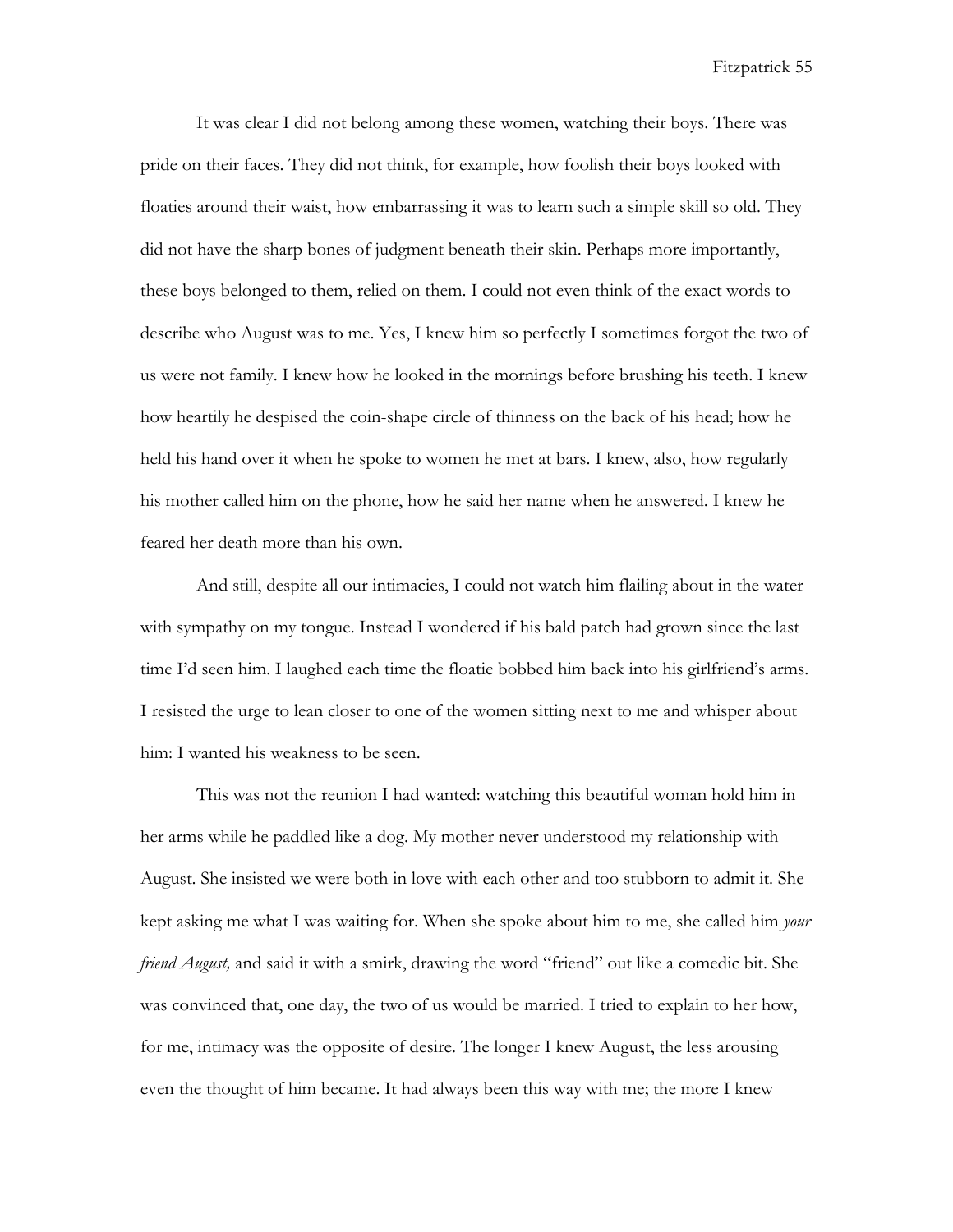someone the less sexual they became. Some sort of defect inside of me that kept me from getting closer to the people who really knew me.

And yet. There were times when she described this hypothetical future to me, the merging of my love for August and my desire for another body against mine, when it might, for a second, seem real. There was something intoxicating about imagining that sort of happiness. About someone believing I could achieve it. It was hard to escape. Then, I would just as easily imagine the opposite of that, the inevitable ending, the two of us no longer lovers or friends. He was more important to me than anyone else I knew. I couldn't lose him.

Watching the girlfriend in the water, I wondered if it wasn't already too late. Even through the water I could see how thin she was, how the tops of her thighs never touched. I pulled at the skin around my neck, convinced I'd grown into a second chin. I looked down at my wrist, the bone nearly invisible. I felt tired and somehow, although I was the most clothed person in the entire pool, completely nude.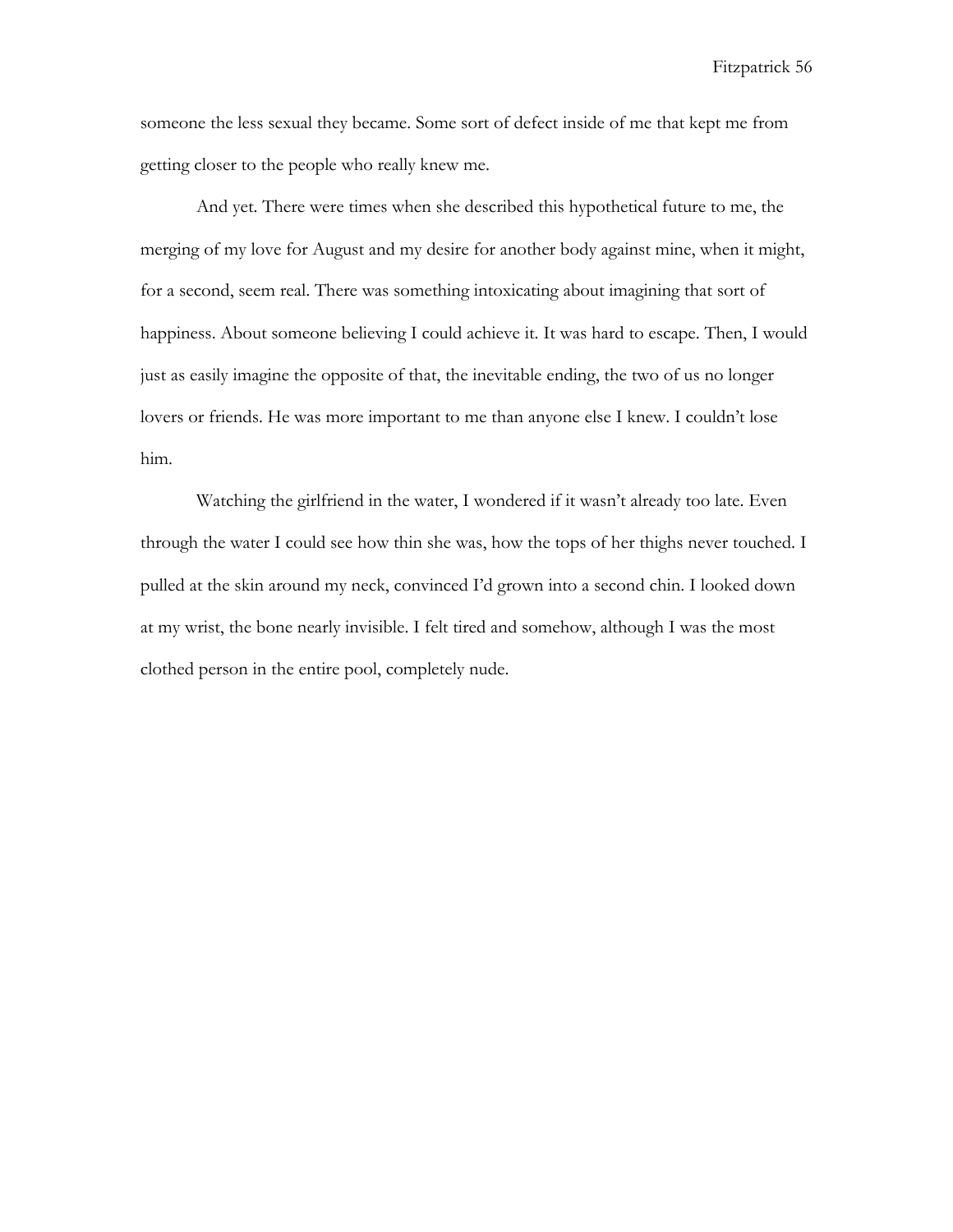## Four

After the lesson, the girlfriend announced that she wanted to take a nap. August told her he wanted to see my mother's ballet studio. She paused for a moment, conflicted, and then said she would come, too. We walked into town and she wrapped her fingers around his elbow, pulled him close to her while they walked. He shrugged her off.

"I feel like you're my grandmother," he said, "holding on to me like that."

She dropped his arm and fell behind him, rubbing her hands up and down her ribs as if she were chilled. I felt a sharp spike of sympathy for her, but pushed it down. I was anxious about showing the place to August. We'd both studied at so many state-of-the-art facilities. At ABT there were whole hallways, glass doors that would allow a visitor to see into at least three rooms at once. When I walked down these halls, my eyes always seemed to pick out August. He was the first thing I noticed in any room. My brain trained over the years to spot the wide slope of his shoulders, draped in his typical heather grey shirt, to listen for the gentle line of his voice, soft and high, as if his throat had stopped growing long before the rest of him. In sound alone, he was quite feminine: an odd western lilt in his voice that made words rise and fall in places you wouldn't quite expect. Even grown there was still something delicate about him, standing tall in the corner of a room, stretching the back of his hamstring up the barre while I watched him through the wide studio windows.

My mother's studio was simple. It was only one room, a worn old barre that ran around two of the walls. One wall entirely a mirror and another wall entirely a window. Occasionally, the screws holding the barre to the cinder brick wall would wriggle loose. Then my mother would kneel on the floor and attempt carpentry. She rolled out the long strips of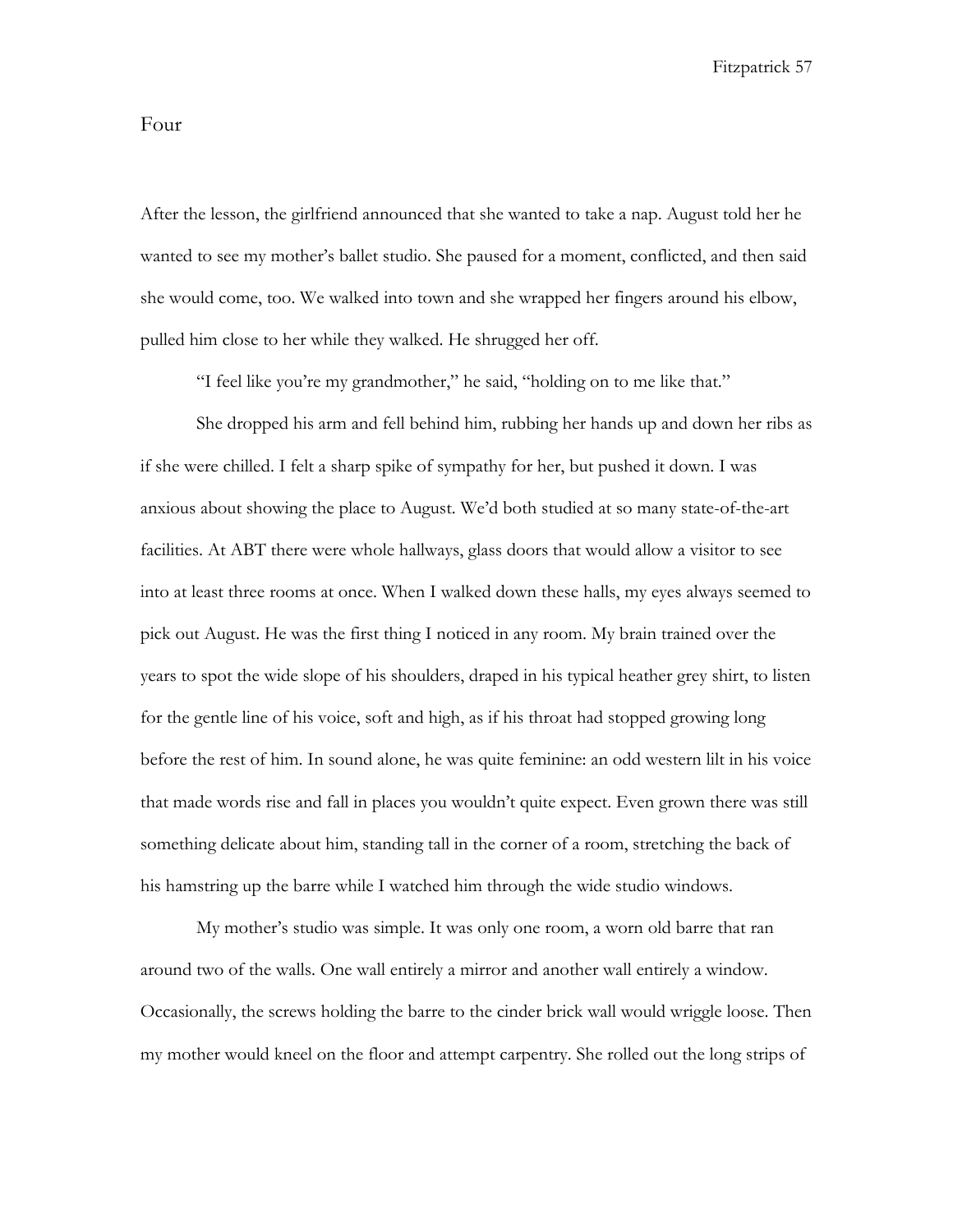ballet mat onto the floor and taped them down herself. I wonder if she sometimes also felt ashamed of how her studio compared to the ones she remembered dancing in.

The front of her studio was tucked into the stucco front of a small strip mall. On its left, a family owned BBQ restaurant, favored for selling buckets filled with chicken and biscuits and enough sauce to soften the cardboard of the dish's bottom. On the right, Dimple Donuts, a local treasure that my mother despised. I've never understood why*,* she would say to me, people continue to eat at a restaurant that advertises exactly what it will do to your thighs*.* And between these two buildings my mother's wide windows, so that anyone passing between the stores could see clear to the back of the studio, each dancer's face, the desire to escape the blistering pain in their feet.

People often stopped to watch; this was not a town accustomed to performance. Or to slim girls in leotards lifting their legs above their heads. My mother refused to close the blinds. She said it was practice for performance and for a lifetime of being a woman. They're always looking at you like this, she said. At least here there's a glass between you. So the girls sweated through their summer performances, dreaming of the winter, when the humidity of their own bodies would fog the cold window and obscure them to the world outside.

When I brought August and the girlfriend into the studio, they noticed the window first. The girlfriend commented on the gorgeous view. The studio was already filled with my mother's dancers, stretching in their legwarmers. They looked at the two newcomers with curiosity, but I refused to introduce them, just gestured them over to the viewing couch my mother had positioned at the top of the room. These girls were not my friends; there was no reason to explain August to them.

I clapped my hands to call the girls to attention and they all gathered around me. Lydia stepped forward, so that she was standing closer to me than any of the others. She was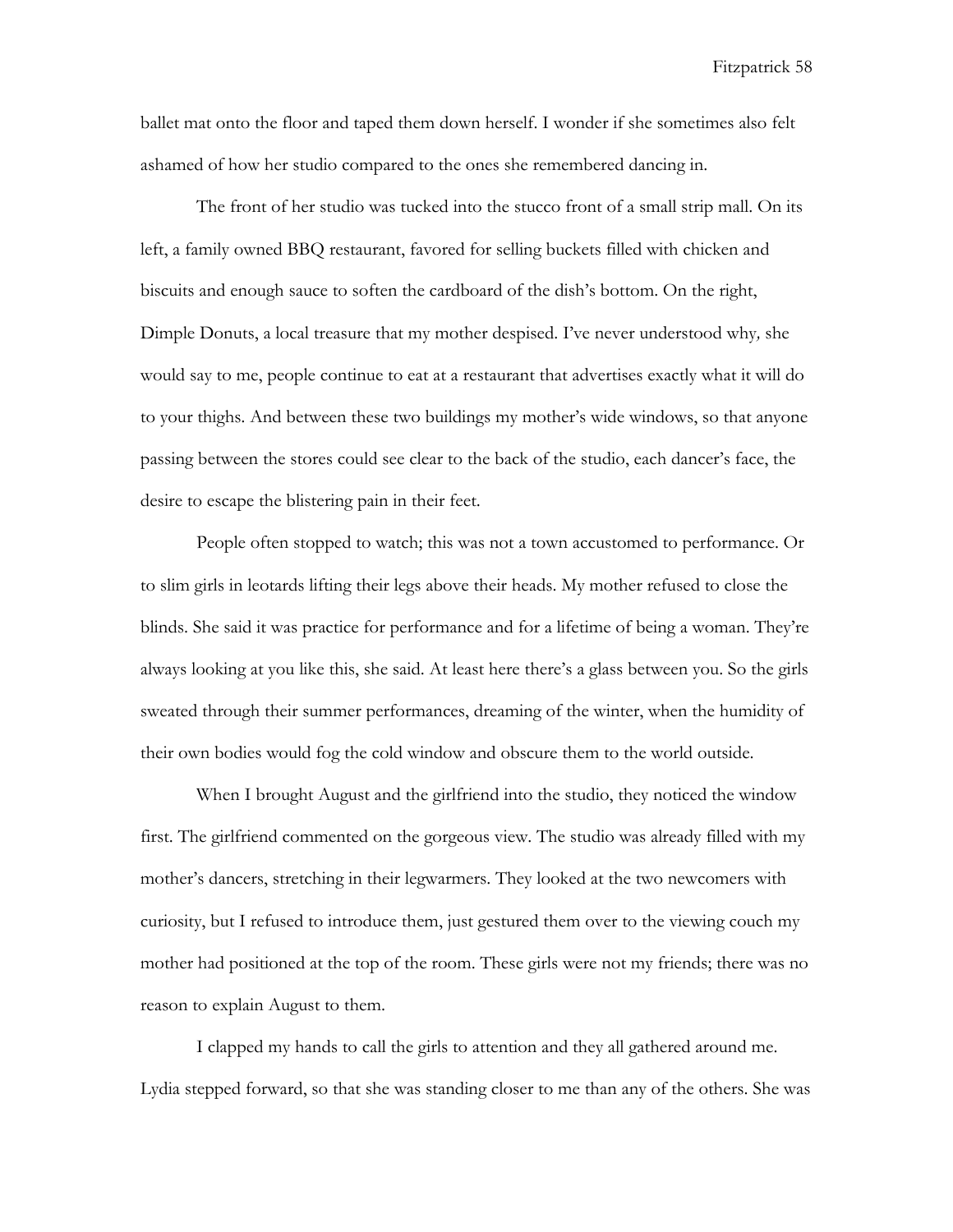the daughter of The Fox Lady and my mother's current star. Lydia was beautiful. Her face was so slender I could see the entire line of her cheekbone. When she smiled a small dimple appeared. The dimple seemed impossible on such an angled face. The rest of her body was just as defined; even as she stood perfectly still, pieces of her seemed to flex. The muscle of her thigh split into two triangles and her calves were as tight as clenched fists. She had all the pieces of a dancer's body. Already I could see her lifting easily up into a man's hands, I could imagine her head leaning back onto his shoulder as they *pas de deux*-ed.

Her balletic shape stood out in the studio, full of high school girls with soft stomachs, love handles, brand new breasts that they hadn't yet learned how to contain. I noticed how August picked Lydia out instantly. He sat up straighter and trailed his eyes up her body from her ankles to her collarbone. I thought Lydia would notice his attention. I thought she'd be flattered. But she only looked at him once, dismissively, and then turned back to look at me with rapt attention.

"Rose," she said, "I've been having so much trouble with my *piqué* turns. Your mother told me you could help me. "

"Of course," I said.

"Show me one?" She asked.

Once upon a time, I was famous for my triple *pirouettes,* my mid-air rotations. But I hadn't danced since the surgery. I would not perform a turn for her. Instead, I walked behind Lydia, boxing my hands around her hips like a male dancer would. I patted the side of her ribs and asked her to *relevé.* I pushed her hips just slightly forward and then backed away from her.

"Try again," I said.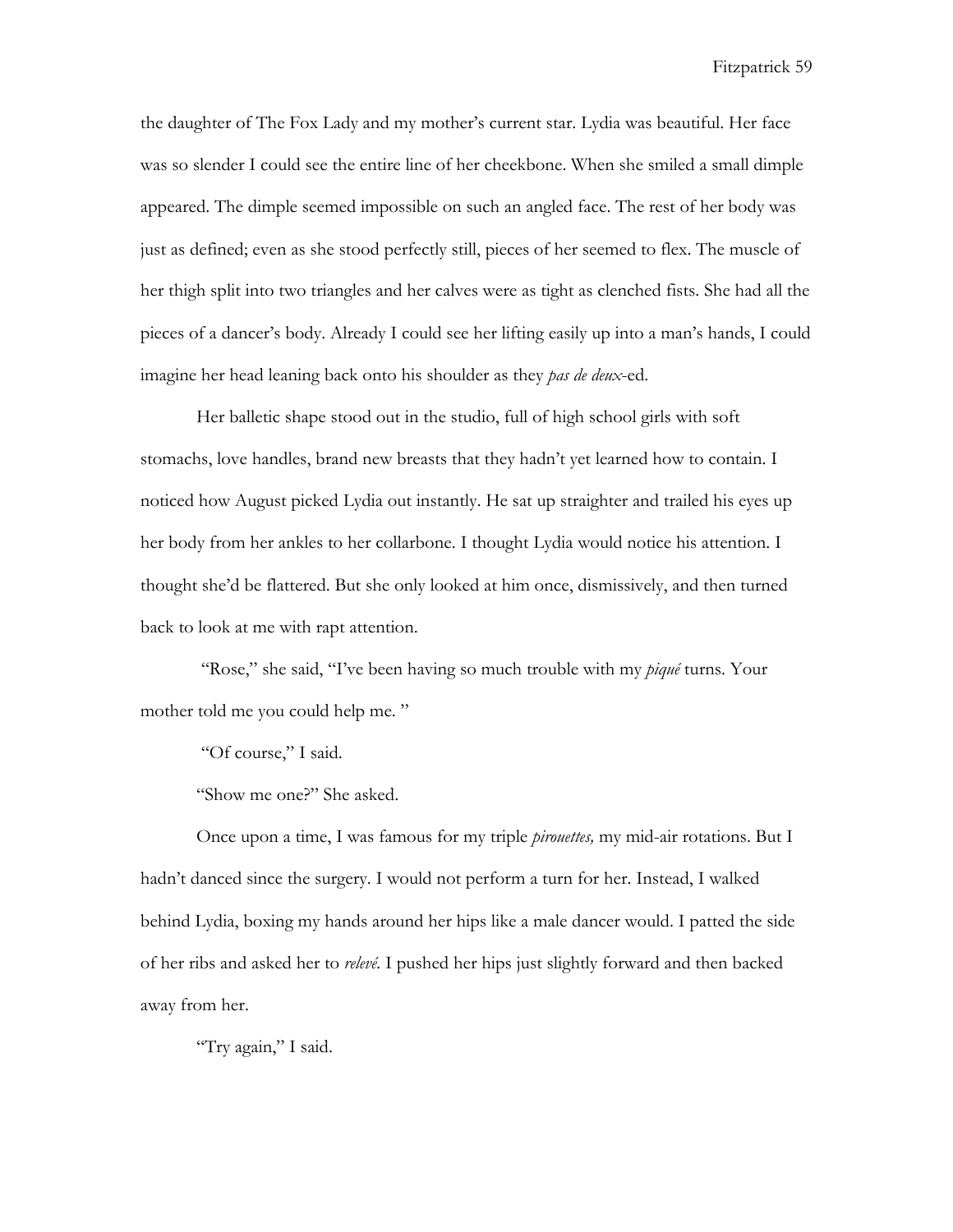She rose up on her toes and spun, this time twice. I could see, in the quivering of her torso, how unsteady she was, still unpracticed in stability. As she turned, her thigh quivered twice and her pointed toes slipped down her knee; it was a miracle she didn't knock herself off-center.

August watched her with his lips pursed. I knew he'd noticed the same flaws I had. He leaned back to study Lydia and in doing so knocked my mother's plastic parrot off its perch. The mechanical bird clattered to the ground.

The bird was one of my mothers many eccentricities. She'd bought it years ago, before I was even born, at a bargain bin toy store. She used it to taunt her students when she was feeling especially cruel. The bird had a small recorder inside its belly and could play back up to twenty words. Each week, she recorded a new catch phrase into its beak and chased her dancers around the studio, pressing replay. Your foot is sickled! the bird would shout. Don't you know the difference between your left foot and your right? Your ass is flabby and you will never own a corvette! At the end of each exclamation, the bird was programed to squawk, adding insult to the injury.

In the bird's early days, she used it most often on me, wanted to be sure everyone knew I wasn't getting special treatment because I was her daughter. Sometimes she would stand in front of me at the barre with the bird in her hand, squawking, and I would have to go through the entire rehearsal with it's red chest and plastic blue feathers touching my face. Not good enough, the bird said that day. Not good enough.

I'd seen my mother wielding the bird with her current crop of girls. They flinched each time she lifted it from its perch on the piano. But now the bird was dead, small head severed from its shoulders by the collision with the floor. August had killed it. He looked up, horrified, but the girls in the studio cheered. I smiled at him.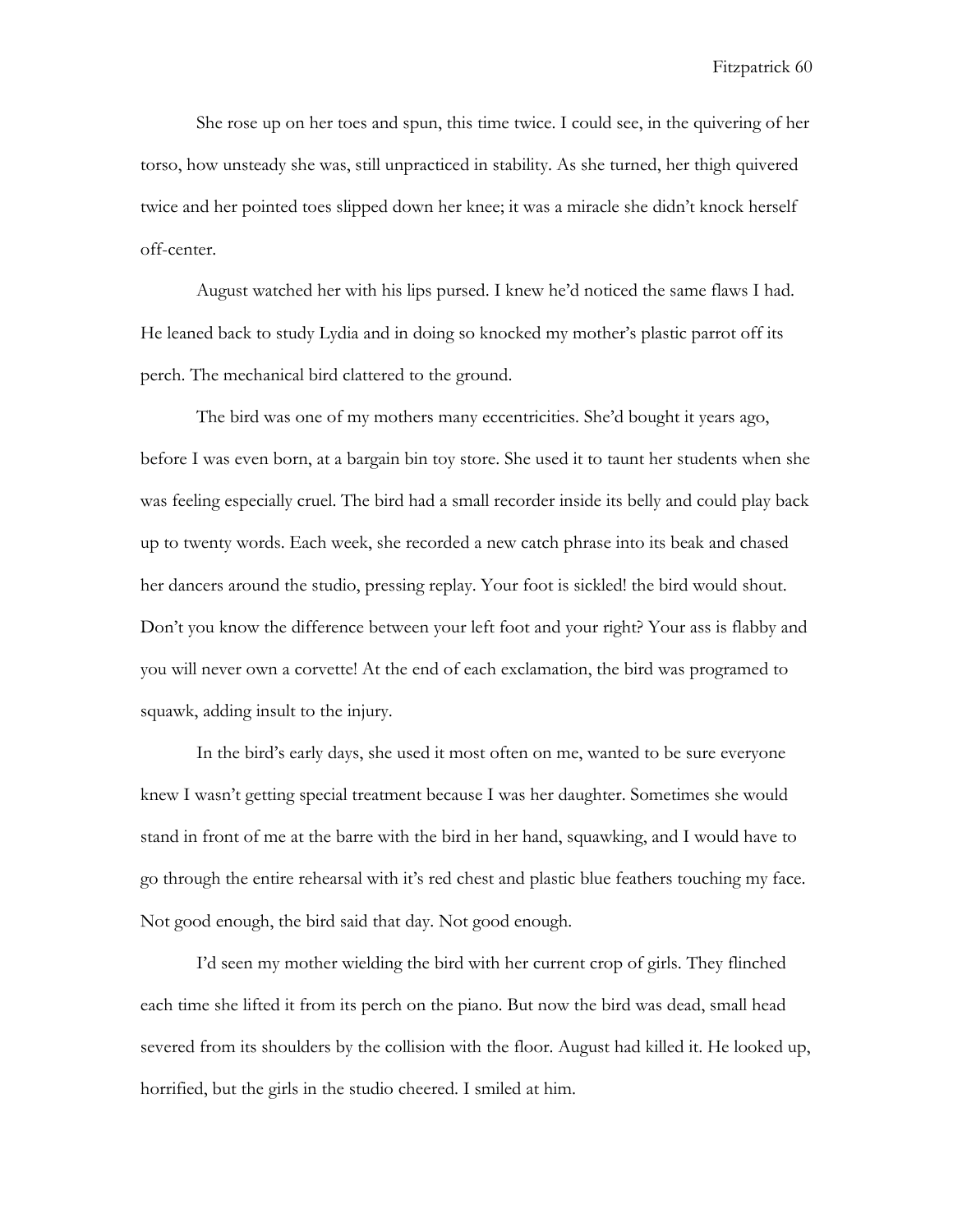"You're their hero," I said.

August stood and bowed. The girls blushed. I let them stare at him for a minute more before clapping my hands again. It was time to start rehearsal. I called for the four *petite cygnets* and they walked towards me with clasped hands. I moved to the tape deck and skipped it forward a few measures, called out the "big swans" to practice their *pirouette en arabesques.* None of them looked quite stable. I adjust one of their arms and then ordered them to turn again. I was always anxious leading rehearsal, so aware of how soft my body looked compared to someone like Lydia. I kept waiting for one of the girls to question my ability to teach them. But none of them ever did. They listened with rapt attention while I reminded them not to adjust their feet while they were trying to balance *en pointe*. Think of a tree, I said to them, does it adjust its roots when it's knocked about by the wind?

I took them through the choreography of the second act of *Swan Lake*, the triumphant music swelling as Prince Siegfried and Odette fell in love. I watched these simple girls dancing. They were all so young—none older than nineteen. None of them dreamed of becoming famous ballerinas and, even if they did, there was no chance any of them could become stars, would ever see even a scrap of the success that August and I had. Not even Lydia.

I'd always loved the second act of Swan Lake, when the prince finally meets Odette and her lake of swan maidens. He's not looking to fall in love; he's going hunting. All morning, village girls have *pas de basque-ed* and *jeté-ed* around him, and now that the moon is rising and a swan is stepping out of the water, turning into a girl, he realizes the problem with all of his suitors: they were not birds. How silly, he says to himself, how could I not have known this before? I can only love girls that also have wings. You have to believe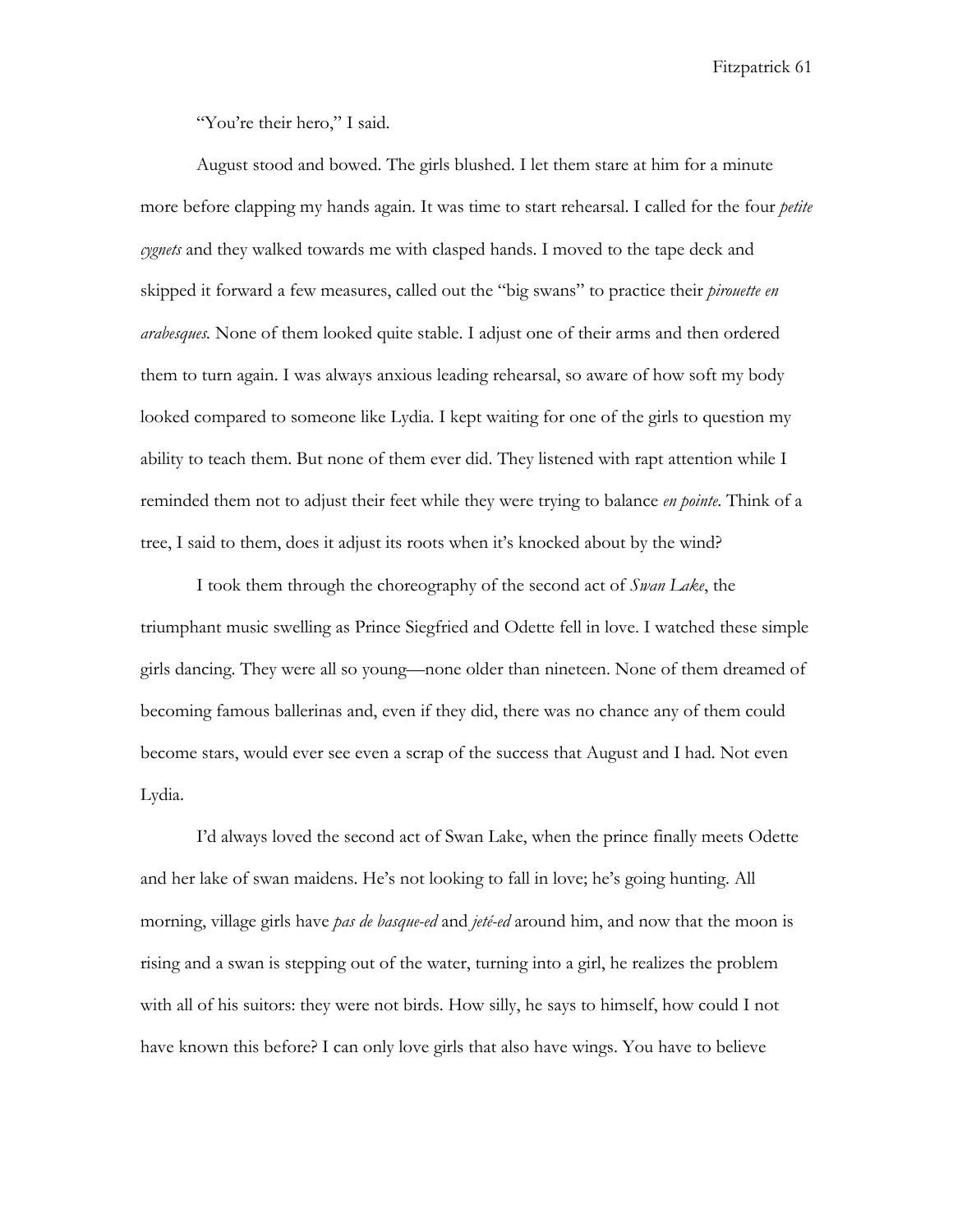there's something spectacular about a man like that. It's like Nureyev said, *the prince was exceptional man. It does not happen just to everyone to see there are swans.*

Odette is much more skeptical; he's holding a crossbow. Swan-girls never trust a hunter. But he finally calms her and she tells him everything about the curse, how she and her handmaidens are forced to live every day as swans until a man, who has never loved another, proclaims his undying love for her. He says he'll make the oath. He'll make the oath today! Oh, but he loves her.

In the ballet, this part always comes across as a little silly, because it's pantomimed. Odette crosses her arms down her chest to show how she is bound and the prince raises his whole first in the air, shakes it to show how he'll defeat the evil sorcerer, Rothbart. And every few seconds the sorcerer himself, dressed as a bird of prey, darts across the stage from the wings. But then the swans, dozens of them, *arabesque penche* in from the sides and save them, surround them with their pale tutus and their perfect, upside down J points, *bourre-ing* around the stage while the prince lifts Odette into his arms. Everything is beautiful again. Charming. We can forget about the silly charades, the old man dressed in tights and flamboyant feathers flapping away in the wings, the fact that girls cannot actually become swans.

When a professional corps performs this scene, it's like understanding the purpose of ballet. Their perfect and synchronized wings. But I could find something intoxicating even in the performance of these imperfect girls, the way they flitted across the stage, lifting their shoulders to pantomime wings. I stood before them and ruffled my shoulders, showed them how to tilt their head at a sharp angle.

The first time I danced Swan Lake with August, I entered half-hidden by a screen that was designed to look like the surface of a pond. I showed nothing but the neat point of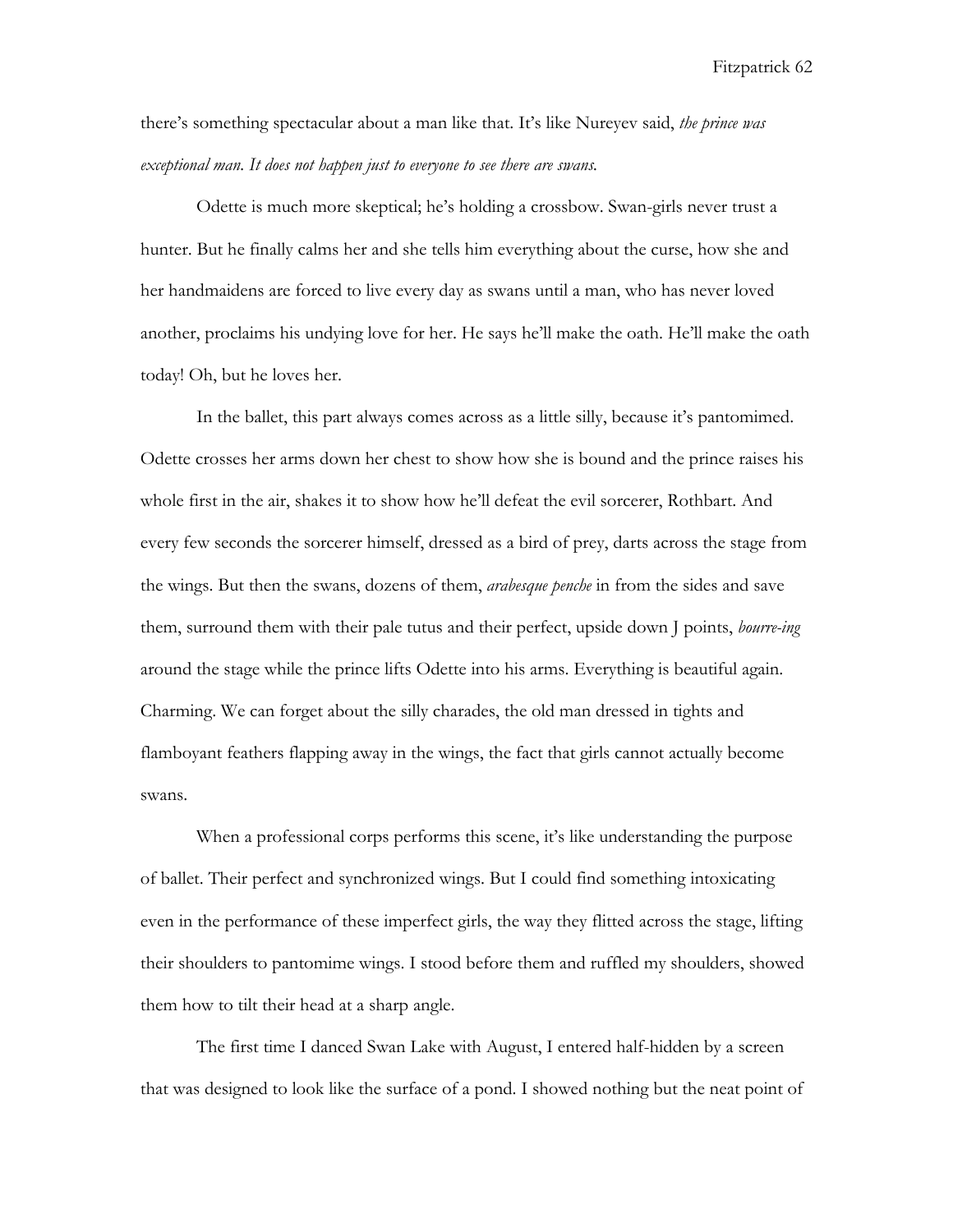my calves, the arch of my arms, the white frill of my tutu imitating a swan's behind. I looked like I was truly swimming. For weeks, August watched me glide across this black water in my white mesh, and in the dressing rooms he told the other dancers he'd never seen a more beautiful sight. He repeated to them what Nureyev reportedly said to Fonteyn the first time he saw her dance: that he would follow her to the end of the world. When I walked off the lake, I rubbed my chin against both my shoulders, fidgeted like I was picking at the down of the wing. It always seemed to me that ballet was invented exactly for this role: the lifted arms, the quick beats of legs, women trying to take flight. And as I reprised the role in my mother's studio, I remembered what it used to be like to be linked so wholly to August, to feel like we were one body, with one goal.

I finished with the swans and sent them out to get water. Lydia had to stay. It was time for us to rehearse her solo. In a professional performance, of course, it would have been a *pas de deux,* but my mother had choreographed it into a solo for her. I watched her perform the steps that had been mine for so many years, watched her perfect body—the sharp angles of her extensions, the gorgeous line of her leg. Her foot was as slender as her legs. The swans returned from their water break and sat cross-legged in front of Lydia on the floor. They watched her perform her *forte* turns. They applauded.

After rehearsal, the mothers flooded in. The girls were all still in high school; they needed a mother to drive them home. I recognized in these mothers the familiar crossed arms, how some of them touched their daughters on the cheek and patted the bloated skin, peered into their eyes. The girls curtseyed to me before they left the floor.

"Why do you look so startled?" August said. "You're a great teacher."

"I know," I said. I didn't know this. I thought I looked foolish trying to lead these girls through my mother's choreography. A fat girl pantomiming at grace.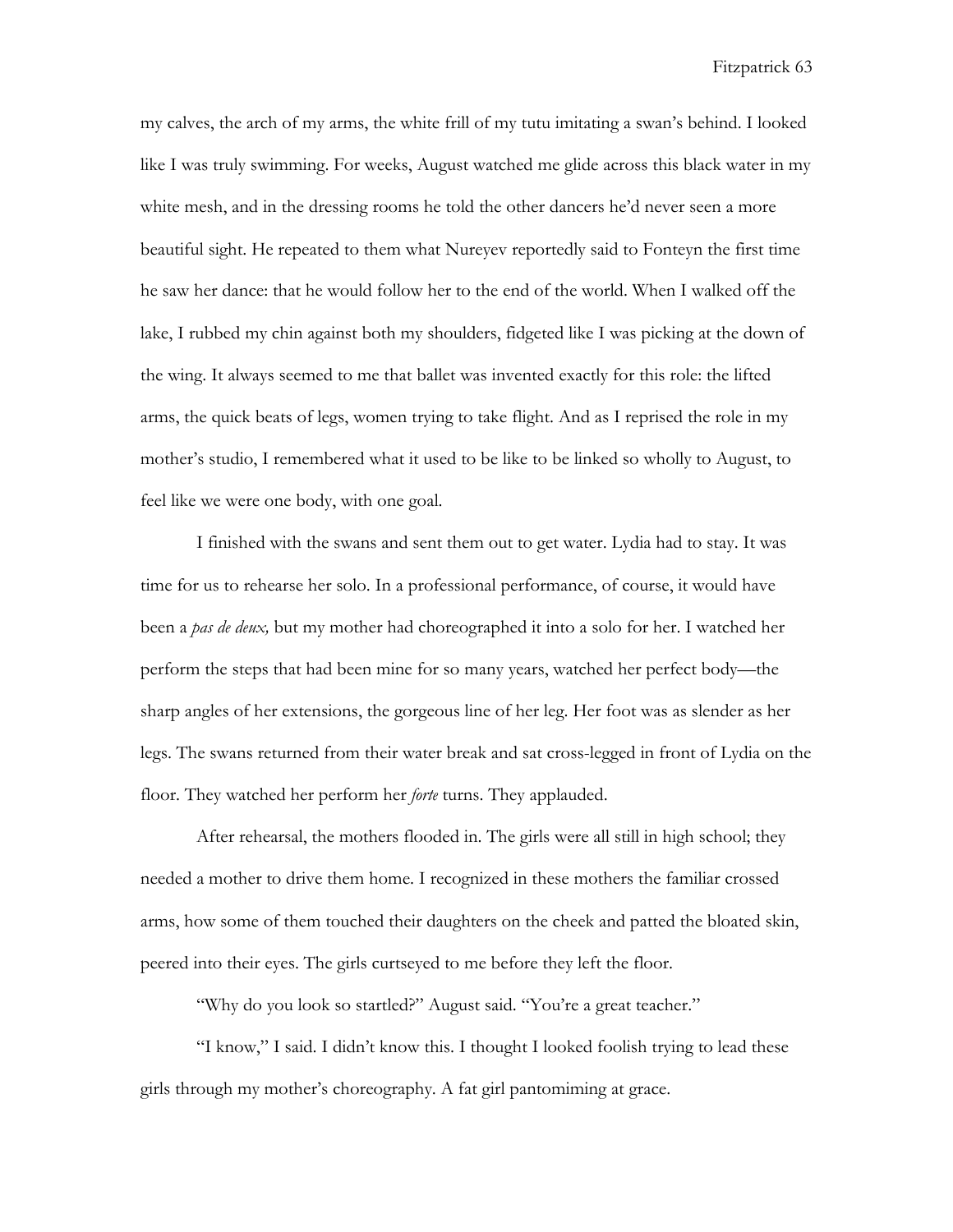After I locked up the studio, the girlfriend said she was going to walk home and take a nap. She motioned with her eyes that August should join her. Instead, he asked if I would show him the town. She pulled him by the elbow and they whispered, back and forth, her voice rising higher than his ever did. Finally, she turned and walked away.

"It's just the two of us," he said.

Finally. I lead him through the streets and showed him the litter of bottles and paper bags left over from the celebration of the equinox. August asked if we could attend the last night of the festival: the burning of The Grump.

"Of course," I said. "If you're still here."

"I'll still be here."

I turned away so he wouldn't see me smile.

He kept forgetting to look where he was walking. His gaze was turned up at the sky, the gold of the aspens contrasting with it perfectly. He said a day like this could make you understand the phrase "electric blue." He couldn't believe it looked like this every day. I reminded him that it was just the color of fall. I had a thought, as I was saying that, about the legend of the seasons, how it was Demeter's grief at the loss of her daughter that caused the weather to cool. I wondered if there were any other mothers in the world that loved their daughters that much.

I took August out for food. As we stood in line, I studied the body of the girl next to me. Her legs were as thin as my arms; I was certain that two of her could fit inside of me. We ordered burritos and he tucked into his hurriedly. I'd always been jealous of the way he ate. He didn't need to stay small enough for a man to lift; he had to stay strong enough to lift an entire woman in the palm of his hand. I picked up my knife and sliced my burrito down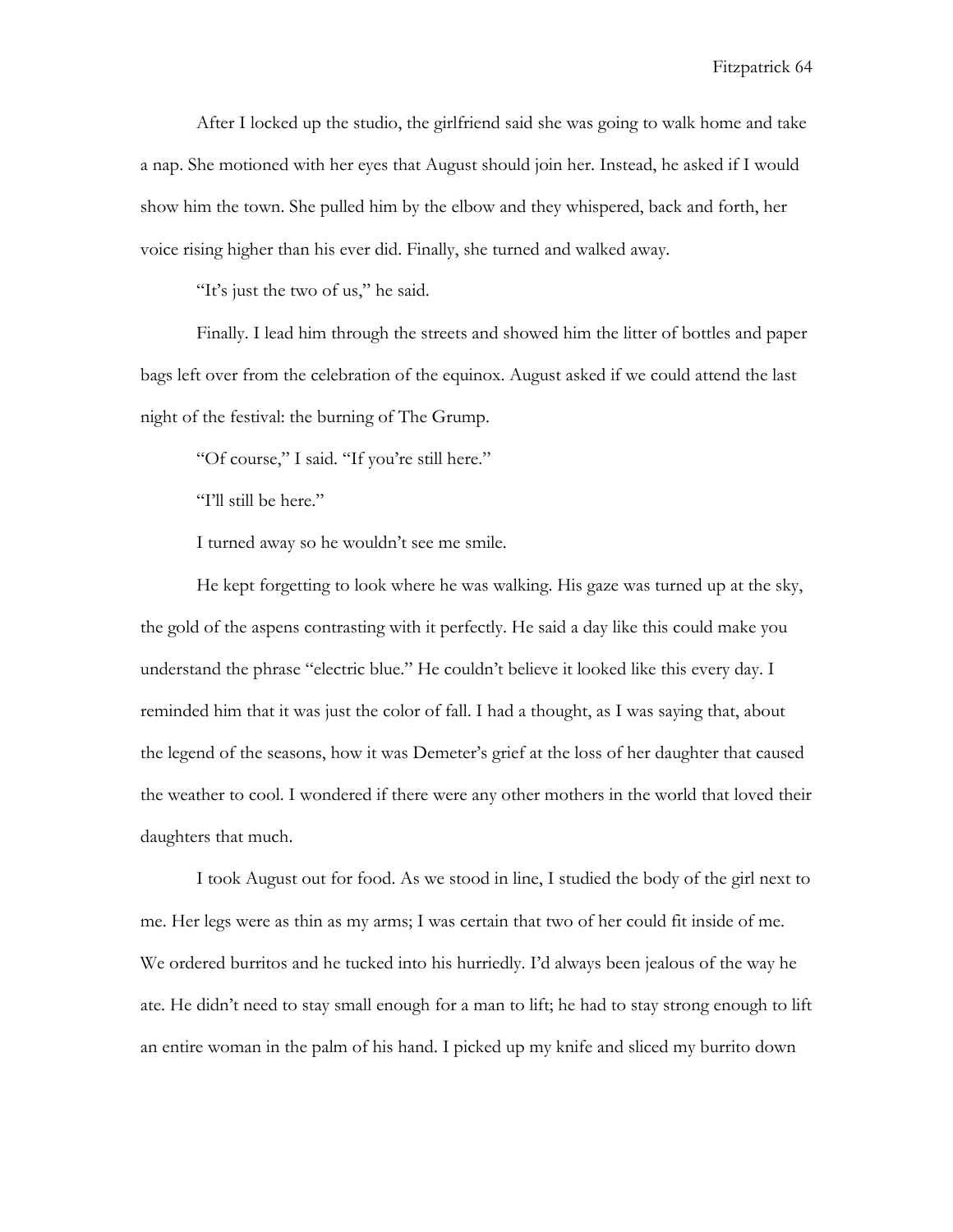the middle. I cut at the open ends of either side of it. August finished his meal and looked up at me. I pushed my plate towards him.

"Take mine," I said. "I'm finished."

"You've barely touched it."

"Take it," I said. "If I eat anymore I'll just make myself throw it up later anyway."

"I thought you were getting better," August said. "You look better."

I shrugged and pushed the plate towards him. He paused for a moment before driving his fork into a piece of beef.

After we ate I took him to happy hour at the El Dorado Saloon; I wanted to keep him to myself just a little longer. Then we wandered up and down the streets.

"There are so many art galleries," August said. "How can there be so many art galleries in a town this size?"

"Tourists," I said. "They'll buy anything."

We ducked into one gallery, and the paintings were wretched: simple, gold canvases of wheat with wide blue skies. In every room a different season. Different iterations of the same life. All poorly painted and overly slick with oil.

"Hello." It was Lydia.

"Do you work here?"

"I do," she said. "It's one of my many jobs."

I knew she was saving money to move out of her mother's house; it couldn't be fun to live surrounded by all those foxes.

"Lydia," I said. "This is my old ballet partner, August."

"Hello," August said. "Horrible art, by the way."

For a second I paused, certain he'd offended her. Instead, she laughed.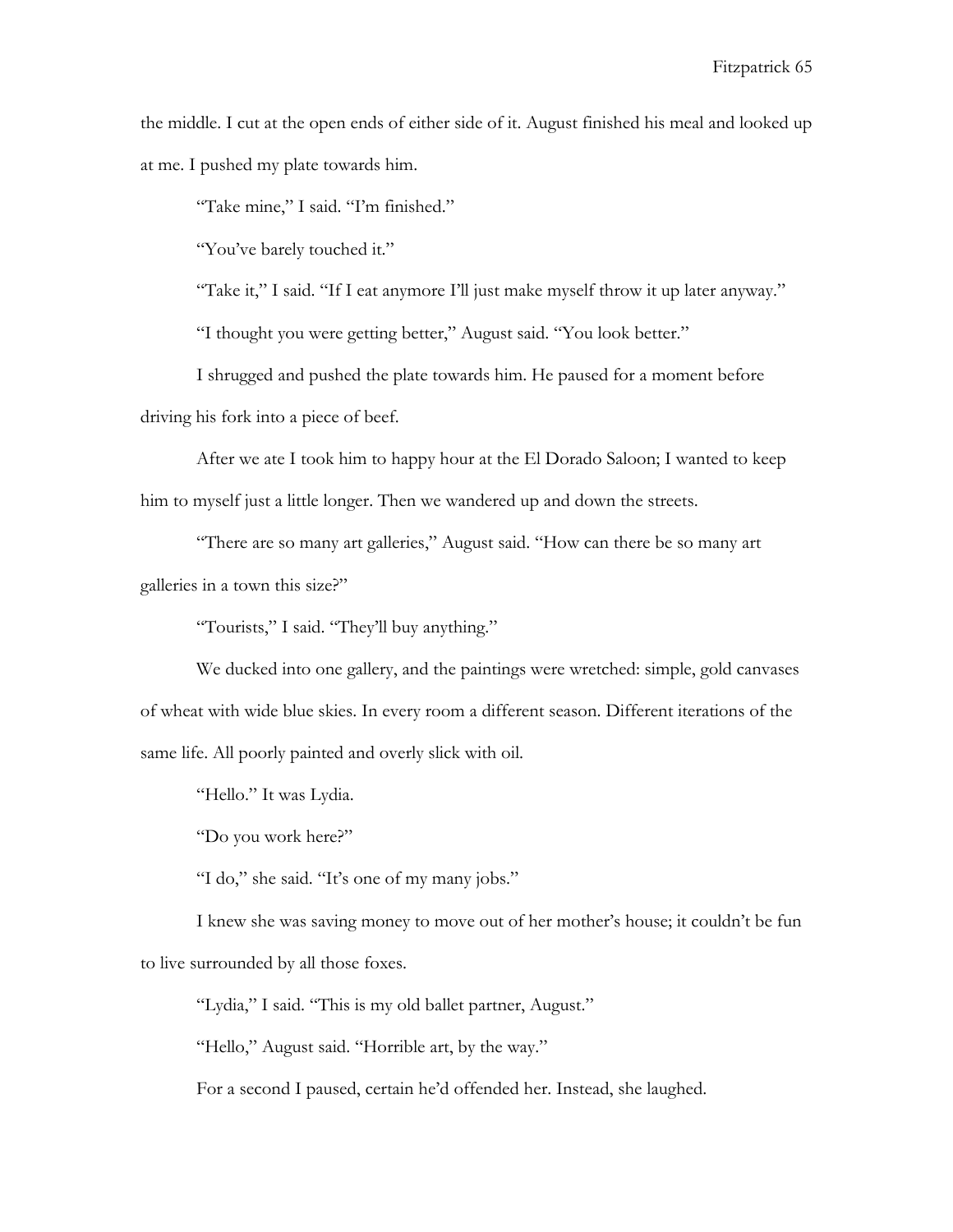"I know," she said. "I can't believe it's my job to protect this crap."

"How much protection does art even need?" I said.

"I'll show you," Lydia said. "Why don't you touch one of those masterpieces?"

I reached my hand forward, rested four of my fingers on the oil so they perfectly covered up the line in the highway, two small rolls of hay, the low sun. I held my hand there. Lydia watched me.

"Well," I said. "What are you going to do to me now?"

"I'm going to have to restrain you."

She took a step towards me, but at that moment another customer entered the

gallery. August and I excused ourselves into the next room and he nudged my shoulder. "She was definitely flirting with you," he said.

"I know."

He started to say something else and then he paused. He slapped me on the back.

"You've already slept with her," he said. "Haven't you?"

I nodded.

I know there's this idea of ballerinas being proper and prim, but it's really not the case. Imagine growing up surrounded by gorgeous bodies, people that make a living off of being beautiful. When I was thirteen, I got to dance in the corps for Swan Lake in the Kansas City Metro Ballet. Between the third and fourth acts, Odile and Rothbart raced off the stage and stripped totally naked behind the rosin box. This was how most quick changes happened in the professional ballet, but I didn't know this. I was fascinated. Everyone kept hurrying about, preparing for the next scene, and I stood still and watched their bodies. They shucked their tutus and tunic in tandem, stood waiting for the woman behind them to button on their next ensemble in nothing but the thin mesh of their tights.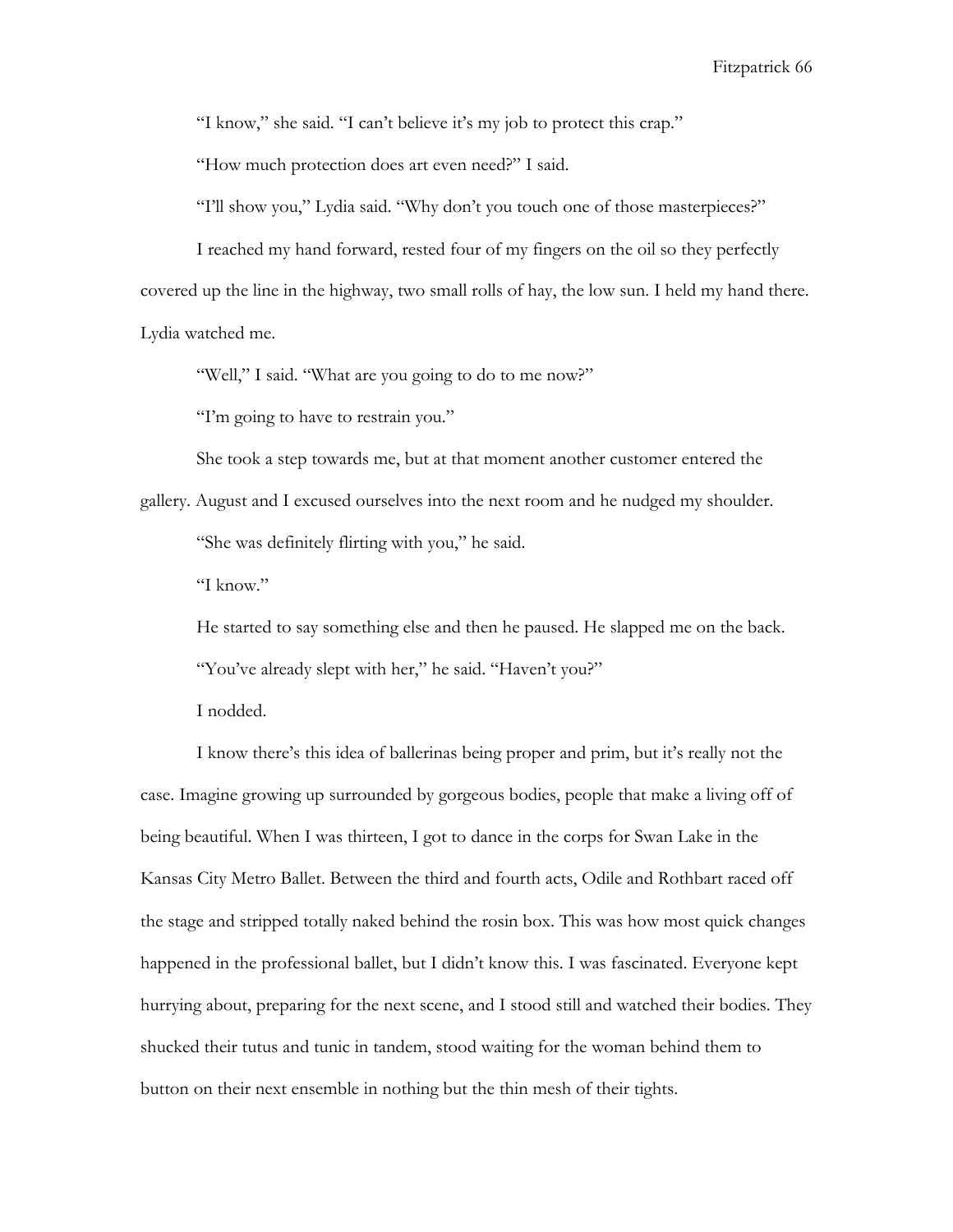I guess I could have turned away, but I didn't. I studied the shallow points of her breasts, the tight, hard lift of her nipples. Through the pink tights, I could see her crotch, how it was no different from my own: hairless and bare. Beside her, the man stepped out of his tights: he would have to wear a skintight black bodysuit for the next scene. I don't think I even noticed his cock. I was distracted by the sturdy lines of his thighs; how the muscles were so sharp they produced literal dips in his skin. The assistant started wrestling him into his suit while beside him the woman pulled her second costume on, looked around and spotted me. I thought she would yell. Instead, she walked towards me, backing into my hands.

"Can you button me?" she asked.

I tucked each button into place and the two of them raced back onto the stage. As I watched the two of them through the final act, as I balanced beside them on my toes, I couldn't help but think of the skin beneath their outfits, how crafted and architectured each moment of their bodies had been. I thought that if I only I could have a body like that, I wouldn't feel the sharp pulses of jealousy that were so constant beneath my skin. And years later I would look just like this woman, would shed my own clothes easily off stage, let eyes fall on me, call boys and girls beside me after a performance and let them touch me beneath my tights. But I would never undress without that initial hesitation, would never look at a body without first feeling a quick rush of envy.

Even in high school, I never slept with anyone more than once. I could hardly stand to look at someone after they'd seen me naked. And it wasn't just the boys. When I was sixteen, my old roommate backed me up against a set dressing from *Firebird* and pushed her fingers under my tights. Pay attention, she told me, it'll be your turn next. Pleasure, I think, is easier to give than to receive. Especially if you don't like to be looked at.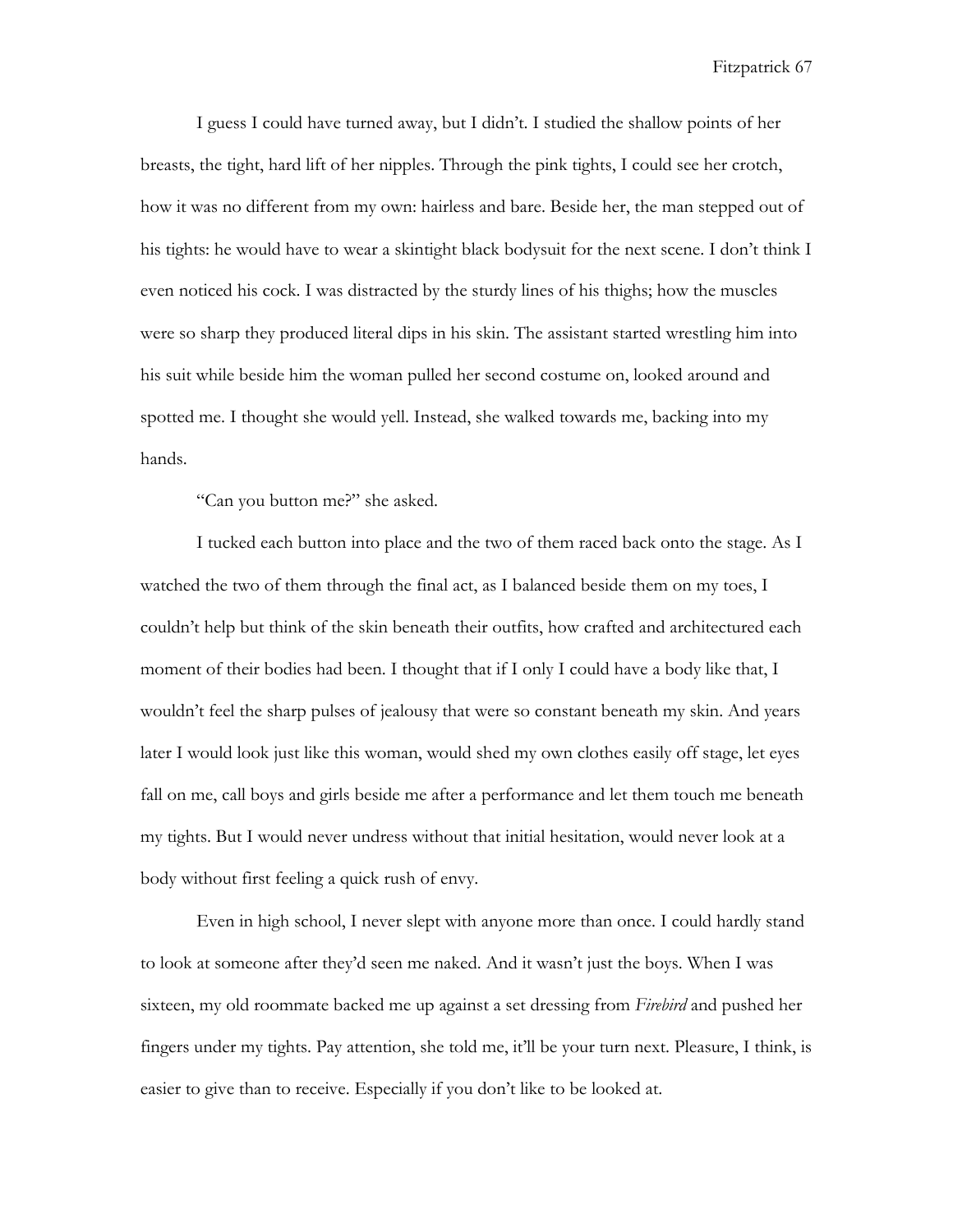At night August and I would creep up to the roof of the dormitory and lie on our backs looking up at the impossible stars. We never turned our heads towards each other while we talked. I would detail to him how the girl had touched me, what it felt like to put my mouth on her, and he would admit that he sometimes thought about these stories alone in his room while his roommate slept. I felt so powerful then, knowing how I could flush him.

I could see it was a power I still had. He looked back at Lydia and blushed, giggled like he was young. I rolled my eyes at him and pulled him into the next room. There were only a few paintings in here, but dozens of boxes rested against the wall, unsold paintings from dozens of shows before. More stacked in the center of the room, not even boxed, just loosely covered in butcher paper. I could see their corners poking out like pale skin. The floor was lousy with them.

"This is just like life," I said.

"What?"

"You fill your whole life up with projects, work, like those stupid hay bale portraits back there. Room after room of them, your whole life, and then one day you realize how useless they all were, how no one actually enjoyed looking at them but you and now there's just a room of paintings wrapped in butcher paper."

I walked between the boxes, pulling back their covers, searching. I wondered if he knew what I was thinking about, how my own life had filled up that way: lists of French terms and ballet lifts crowding out all other thoughts. Me dressed up like birds and fainting women. August in jeweled tunics and tights, lifting me into the air. I could fill whole rooms with all the wasted choreography I'd learned over the years. For a moment it felt like I was standing in a gallery of my own dumb desires.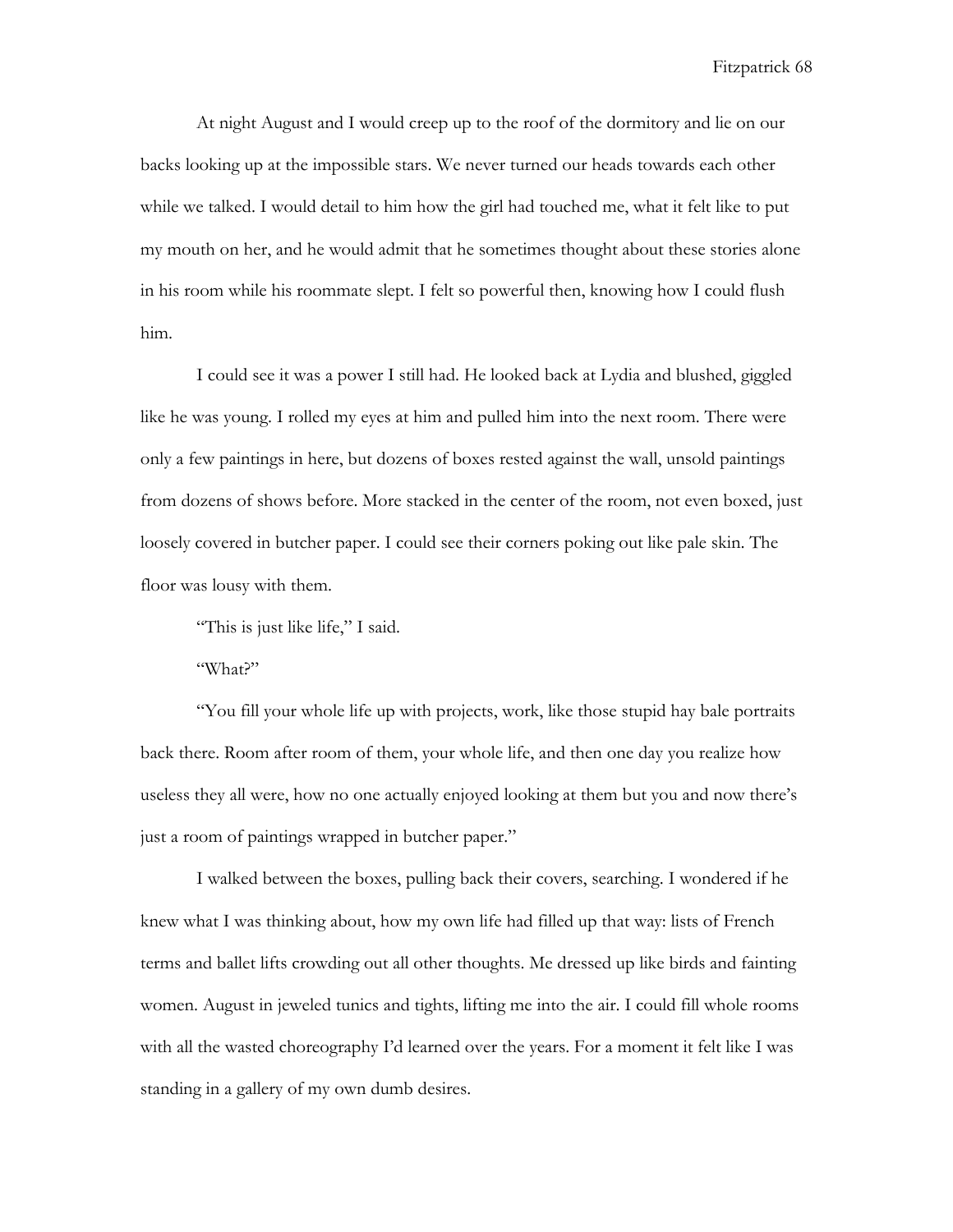"Do you know," August asked, "the theory about parallel universes?"

He explained. Scientists theorized there were thousands upon thousands of alternate universes surrounding us, that for each choice we made a separate universe split off where each decision played out. So, there was a universe where I'd never danced at all. A universe where I never left the west. Where August and I became corps dancers on different coasts. The air was ripe with possibilities.

August lifted a painting off its stack and ripped the butcher paper off the front. The canvas was jewel grey, perfect slate except for one splash of yellow in the center of it: a neon, misshapen canary. He touched the crescent of her nail to the oil and scraped off a small corner, then a large oval. He looked down at the rolls of grey beneath his nail.

"I like to think," he said, "that whatever might be different in those other worlds, the two of us always find each other."

I couldn't help it. I laughed at him.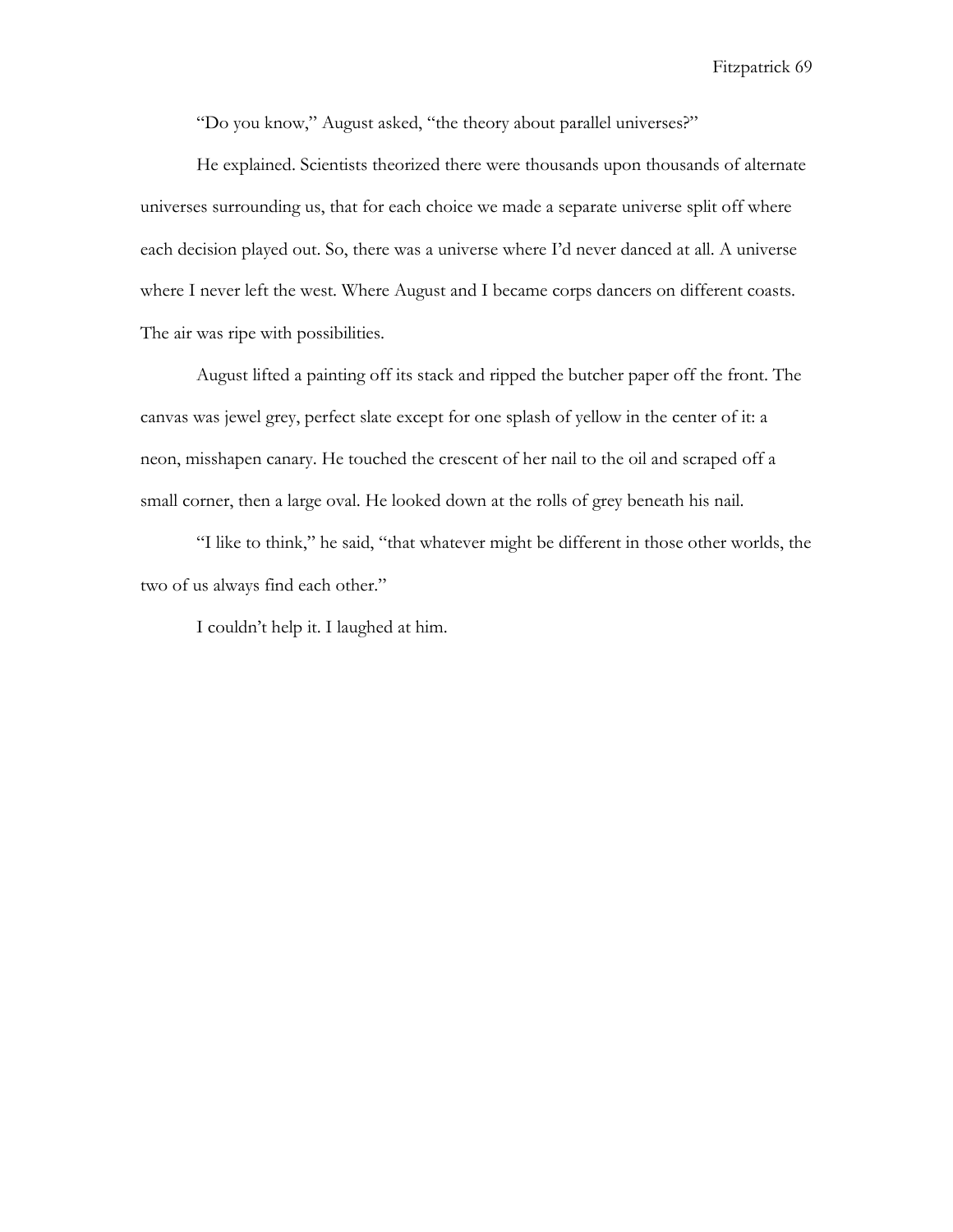Five

After the gallery, I told August I needed to go back to the studio and alter a few costumes. He said he would follow me. I asked if his girlfriend wouldn't be missing him and he said that she'd left for Utah a few hours earlier. When I looked surprised, he reminded me that the two of them weren't moving together. I understood, finally, what they must have been fighting about outside of the studio.

"Plus," he said. "She has orientation for her new job tomorrow."

"You could have gone, too," I said. "If you wanted."

"I didn't."

While I stitched sequins onto the bodices of the swan tutus, August paced out the studio. He took off his shoes and began practicing his *tour jetés* and *saut de basques.* I watched how he split his legs and seemed to pause in the air. He *pliéd* and sprung into the air. His athletic thighs carving geometric patterns into his skin. The shapes the two of us were expected to make were so different: he was meant to have power, height, bulk. I was meant to rise up on my toe and balance like a thin line. He stopped and walked over in front of me, chest heaving.

"Come dance with me," he said.

I shook my head. Instead, I took him outside to show him the festivities. Girls were sashaying down the street, carrying The Grump above their heads. Behind them, men on stilts carried giant torches, lit. In the distance, we could see the stand where they would set The Grump before they pushed their flames inside his chest. I imagined how it would look: wood two stories high, sparking into the dark. In tandem with the bonfire, they'd set up a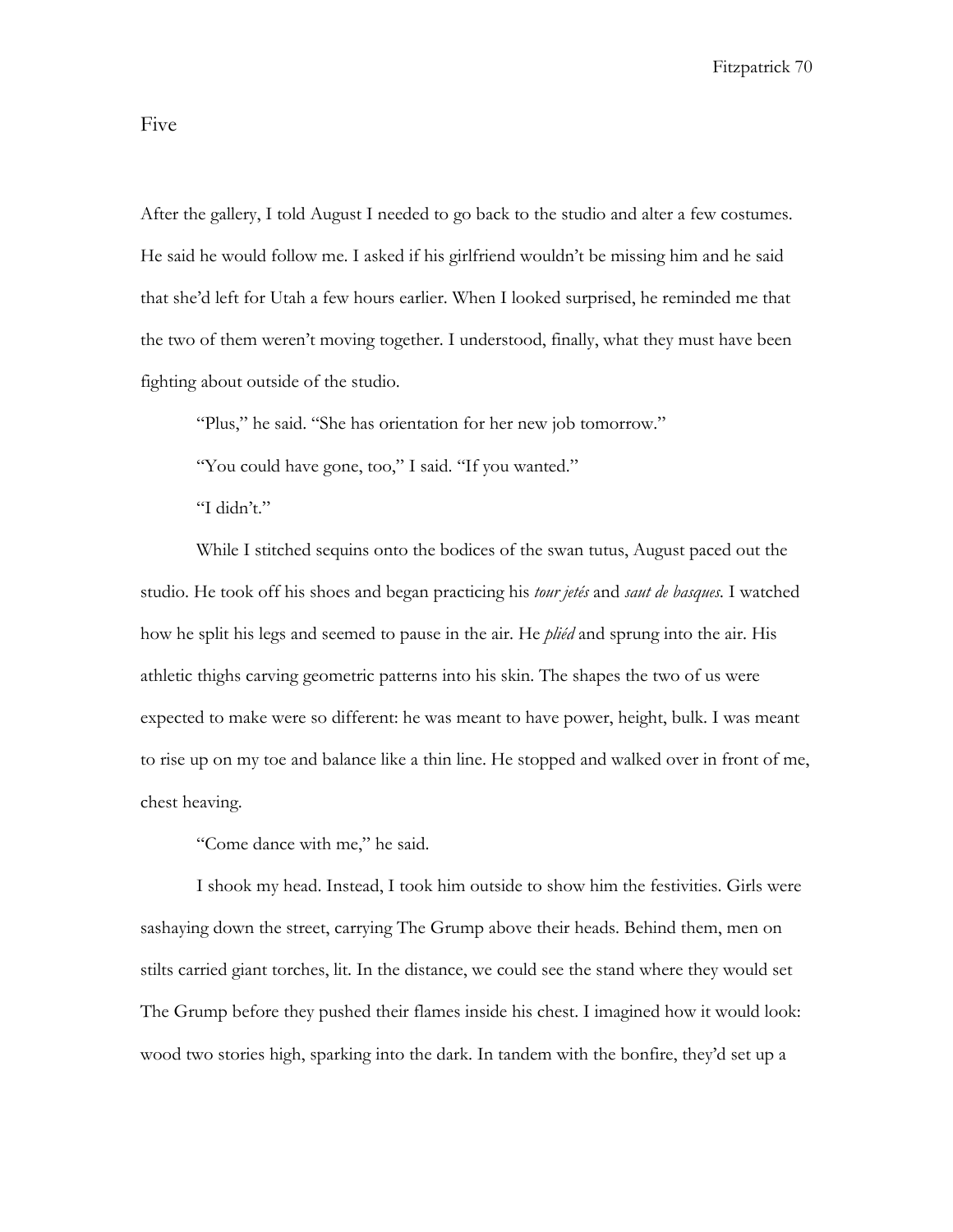small stage under a white tent. No one in the band was under the age of sixty. In front of the amplified guitars, middle-aged divorcees danced in cut-off denim shorts.

The band began to play. They were grey-haired and eager, the woman playing the bass guitar thrumming and hopping in place. I wondered if I'd ever held that much energy off a stage. Off stage, old men in cut-off shorts bounced from divorced woman to divorced woman, dipping them, cradling their open palms. They were dressed just like me: cut-off shorts, small shirts, summer smoothness on their legs. It seemed for a minute that there was no age gap between us, that nothing would change as I grew and time filed my bones down. August and I sat together and watched them. He was careful to sit close enough that our shoulders touched. In the grass the singles kicked off their shoes, settled into more permanent pairings, women pressing their fingers to the slightly stubble-roughed faces of the men that held them.

I spotted Lydia, not too far away. She was sitting on the grass alone, talking into her cellphone. I could guess from her pursed lips that she was talking with her mother. She ended the call just in time to be discovered by some of her friends. They lifted Lydia up by her arms and pulled her into their circle. They began to spin. Some of them had their wrists knotted together with hemp. Others were topless, shouting sibilant praise to the Earth Mother. They danced. I was not too much older than them, but twenty-six felt like an infinity of time between myself and their teenage revelry. Every so often, Lydia turned back towards me, and then her dancing would slow. She wanted to perform for me, wanted me to watch her.

A man began walking towards us. I could see his eyes were open, but when he was a few feet away he closed his eyes and started pushing a walking stick against the ground. He slowed his pace and waved his hand in the air like he was blind. He stopped right in front of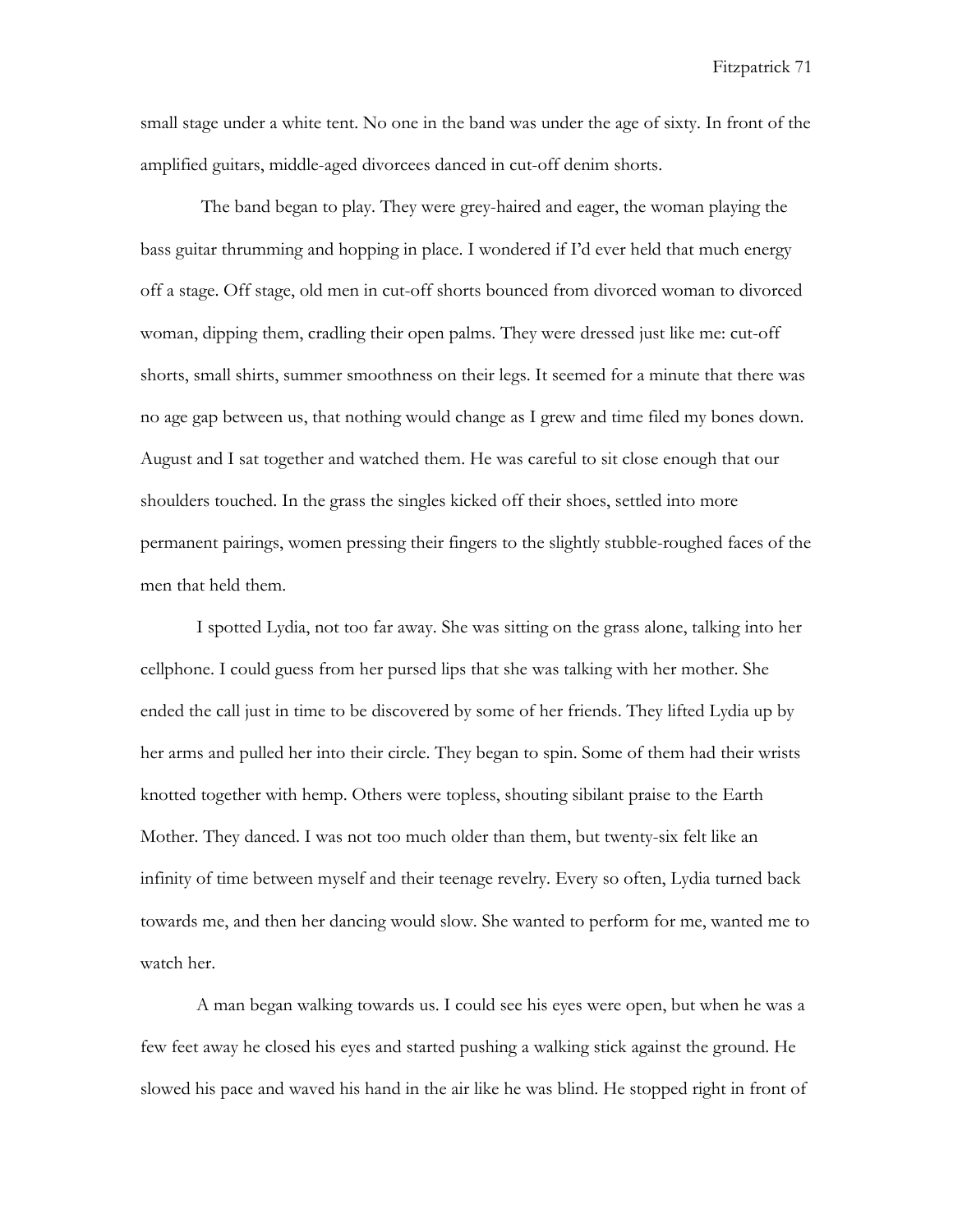me and kneeled on the ground, put his fingers on my shoulder. He dragged his hand lower, towards my breast.

"Hello," he said. "Can you help me?"

August pushed him away from me, told him to back off. The man opened his eyes and laughed. He stood up and tried the same trick on another girl a few feet away from us.

"You didn't have to do that," I said to August. "I can take care of myself."

He'd set his hand on my knee, thumb rubbing smooth patterns over the joint. I stood up and walked away from him, and his hand remained cupped in the exact shape of my leg for a few seconds more. Then he stood up and followed me out into the night.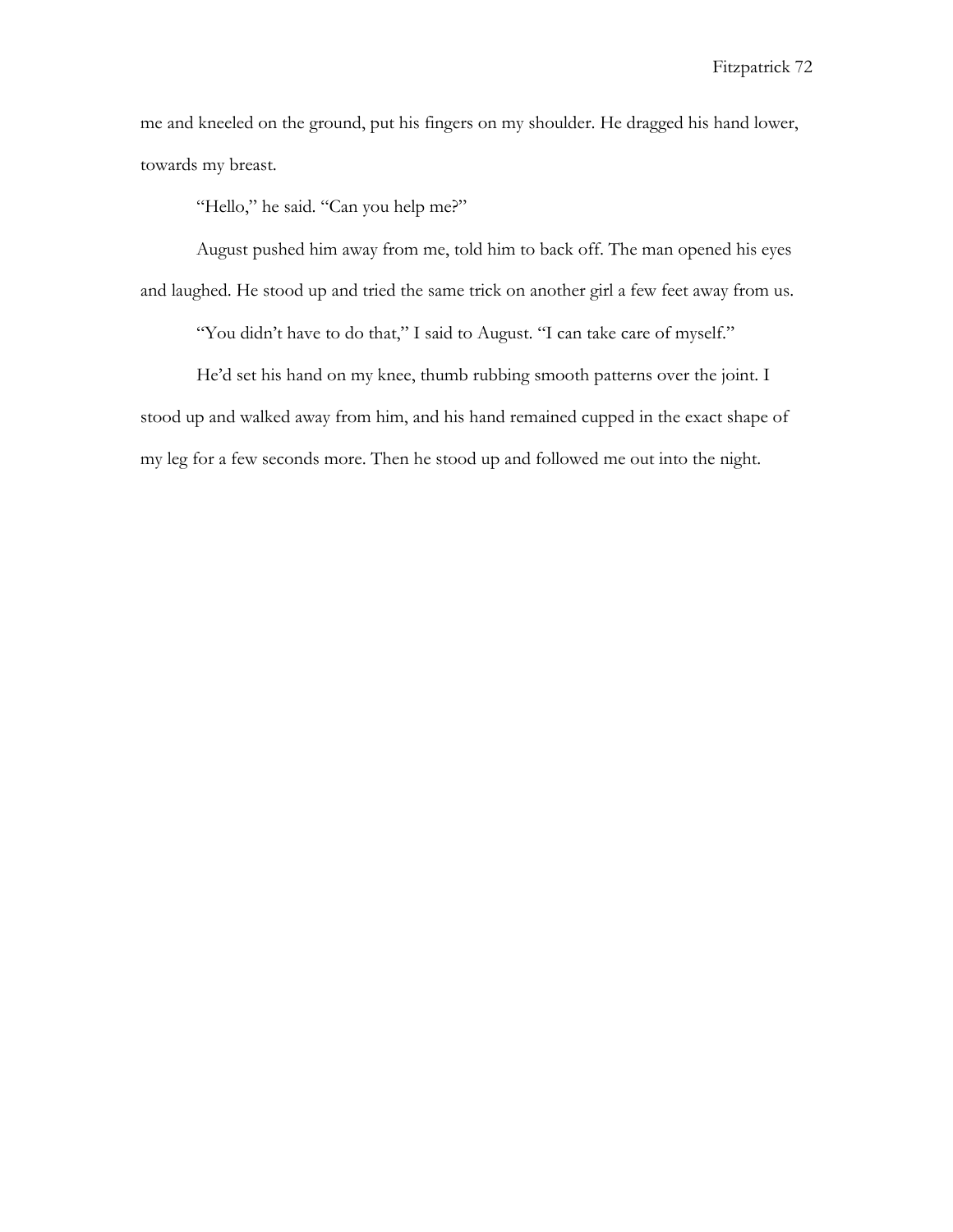In the morning, when I returned from my run, August was sitting at the kitchen table eating bacon and drinking coffee. He was wearing a pair of blue cotton shorts my mother had bought for me when I was thirteen. They were stretched to their limit by his muscled thighs, so short they barely hid the important bits. He was also wearing one of my old tank tops. When he saw me staring, he shrugged and ripped off a chunk of bacon with his teeth.

"I needed to do laundry," he said.

He wanted me to take him up in to the mountains and I agreed, asked him if he wouldn't like for me to try to find him some more suitable clothes. I said my mother might still have some of my father's old clothes lying around. He said he liked my clothes just fine. When he turned to walk into the bathroom I saw the word "juicy" spelled out in rhinestones across his ass.

I decided I'd better take us to one of the less traveled hikes.

As we drove up into the morning, I gave August the map. He directed me while I steered. This was a pattern we were practiced in. I rolled down the windows so we could breathe in the smell, the damp country asphalt letting in the old musk of rain. August had always loved the Blue Ridge Mountains and he loved their western cousins even more. The higher we drove into the Rockies, the more I saw him smile. He rested his head on the lowered windowpane and the breeze moved like fingers through his dark hair.

Of course I was in love with him. Don't be so naïve as to assume the trouble was as simple as me not recognizing my own feelings. The trouble was that I didn't believe he could actually feel affection for me. I couldn't understand it. There was no part of me that I could imagine him being attracted to. I had such a long list of flaws. I could hardly admit them to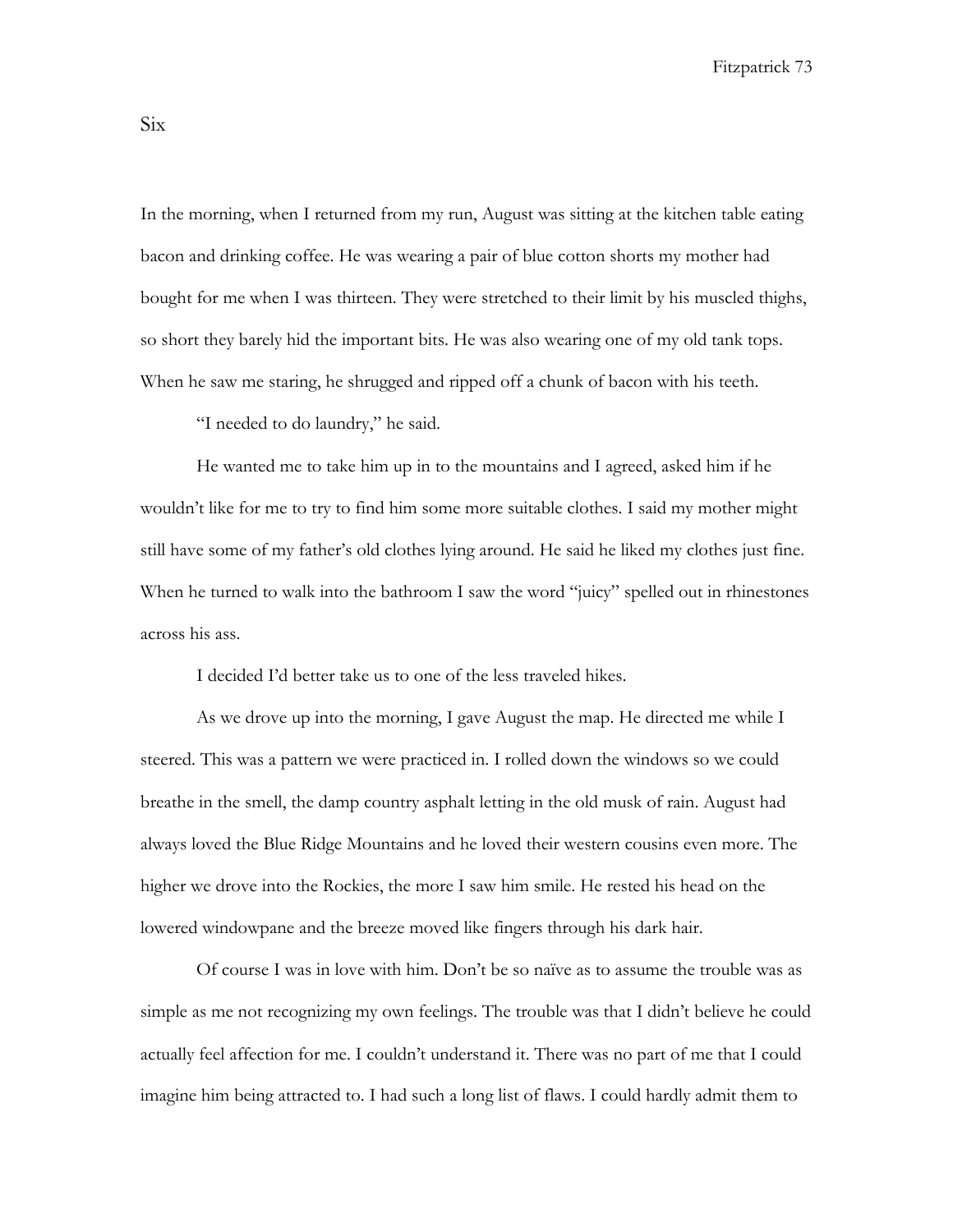myself. Tell me how you accept that you were so fixated on starving yourself that you couldn't even notice an ovary splitting inside your own skin. Tell me how you accept that you're barren at twenty-six, that you'll probably never menstruate again without the pill. I always was jealous of those girls in school, the ones with the wild cycles that synced up with the other girls in our dorm. Oh, to belong to anyone that way.

The closest I came to belonging to anyone was with August. I was once as familiar with his body as I was with my own. I could still imagine the two of us on the stage, the years we spent together. The catch of his calluses steadying my hips as I spun. During one performance, my breast slid free of my bodice, the nipple pointing directly into the crowd. August lifted it up in his hand and tucked it away before the next beat.

We reached the trailhead. August and his juicy ass leapt out of the car and stretched. He lifted his nose to the sky and breathed in deep.

"Mountain air," he said. "Nothing like it."

"Let's go explore," I said to him, and we began to pace up the trail. I tried to keep my eyes away from the shine of his butt. There was a small farm at the bottom of the mountain, barely visible from where we stood. We could see the grey horses standing in pairs of two. I knew that they stood like that, face to butt, so they could whisk flies out of each other's eyes.

We kept walking. We reached a trail opening that climbed at a steep, almost ninetydegree angle, dotted on either side with rocks. The only moments of traction were the wide roots that grew into the path. We both moved quickly, but August broke free of the ascent first, up onto a flat, crested ridge. I wasn't far behind. Somewhere in the distance I heard rifle fire. I caught up to August on the hill and he slowed his steps so we fell into time. His mother was an amateur botanist, so he could tell a blue spruce from a bristlecone pine by the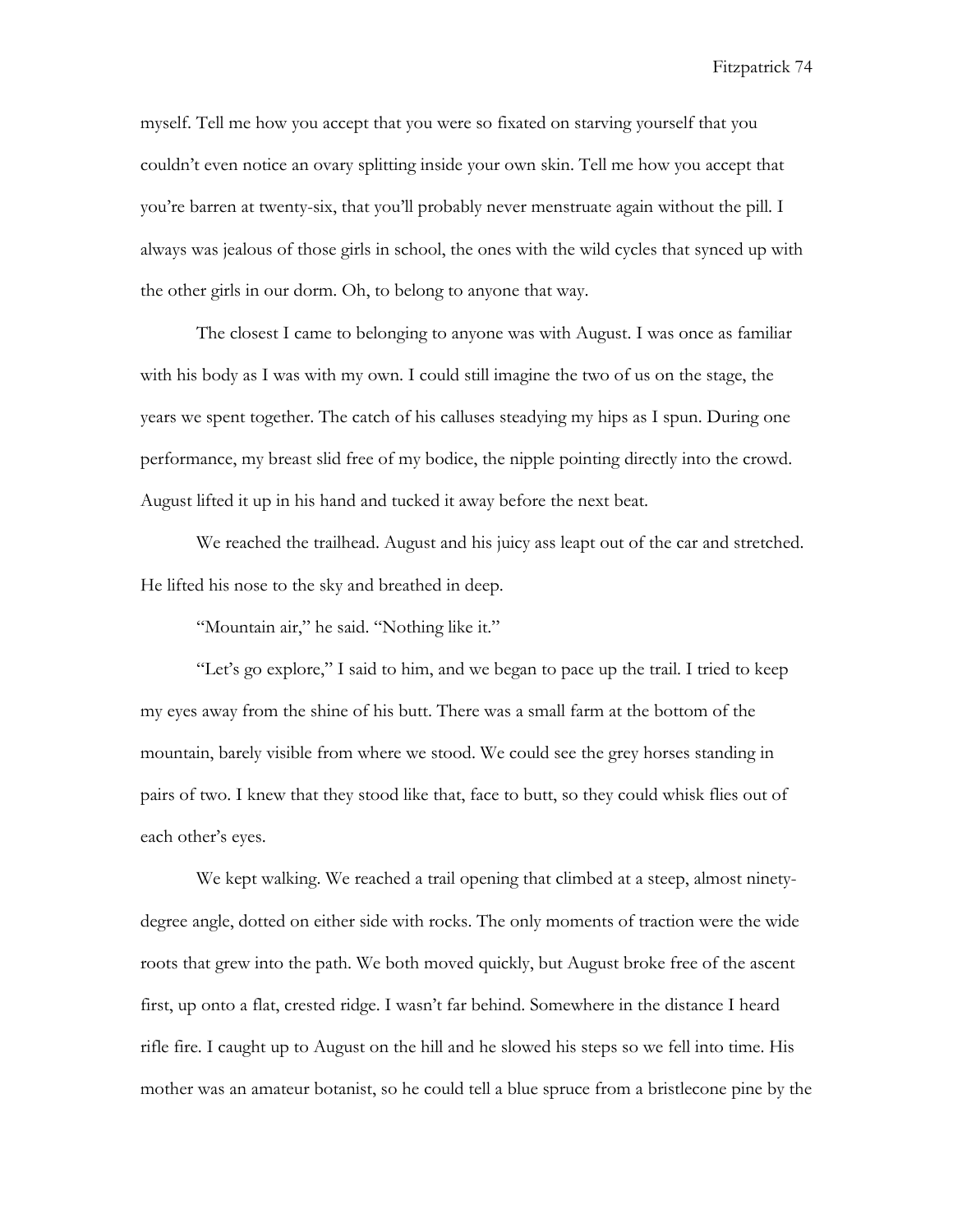ridges of its bark. We paused beside a narrowleaf cottonwood and he rubbed his fingers into the gaps of its furrows to show me its patterning. He lifted up a fallen leaf the size of my head and propped it into my hair like a crown. He flourished one of his wrists in a circle and bowed to me.

"Your highness," he said, theatrical lilt in his tone, "might I release you from your great burden?"

He motioned towards my purse, which I handed over to him. With the purse in his arms and the rhinestones on his rump he looked quite delicate. He held it for a few moments as we walked on, then he handed it back.

"It's too pink," he said.

"I didn't ask you to hold it."

We kept walking. The trees returned and August continued to identify them (Engelmann spruce, quaking aspen, limber pine, white fir). We approached the peak. The September sky began to cloud, appearing fuzzed like a broken television. August sat down on the flat surface on a rock and motioned for me to sit next to him. We looked over the landscape, hundreds of miles spread open before us, the line of the highway far below us, bisecting everything like a black scar, houses lined up on either side of it in perfect geometry.

Our legs dangled over the summit and kicked in parallel beats and I realized something that I should have realized years ago: that one day August and I would live separate lives. One day, he might hike up this hill with his wife and sit beside her on this same rock and point at the small, marigold-sized houses while the light cut faces into the rock around them and August named the trees that were shading her with their palms. I breathed in this realization, tried to accept it. In all the time I'd known him, he'd never dated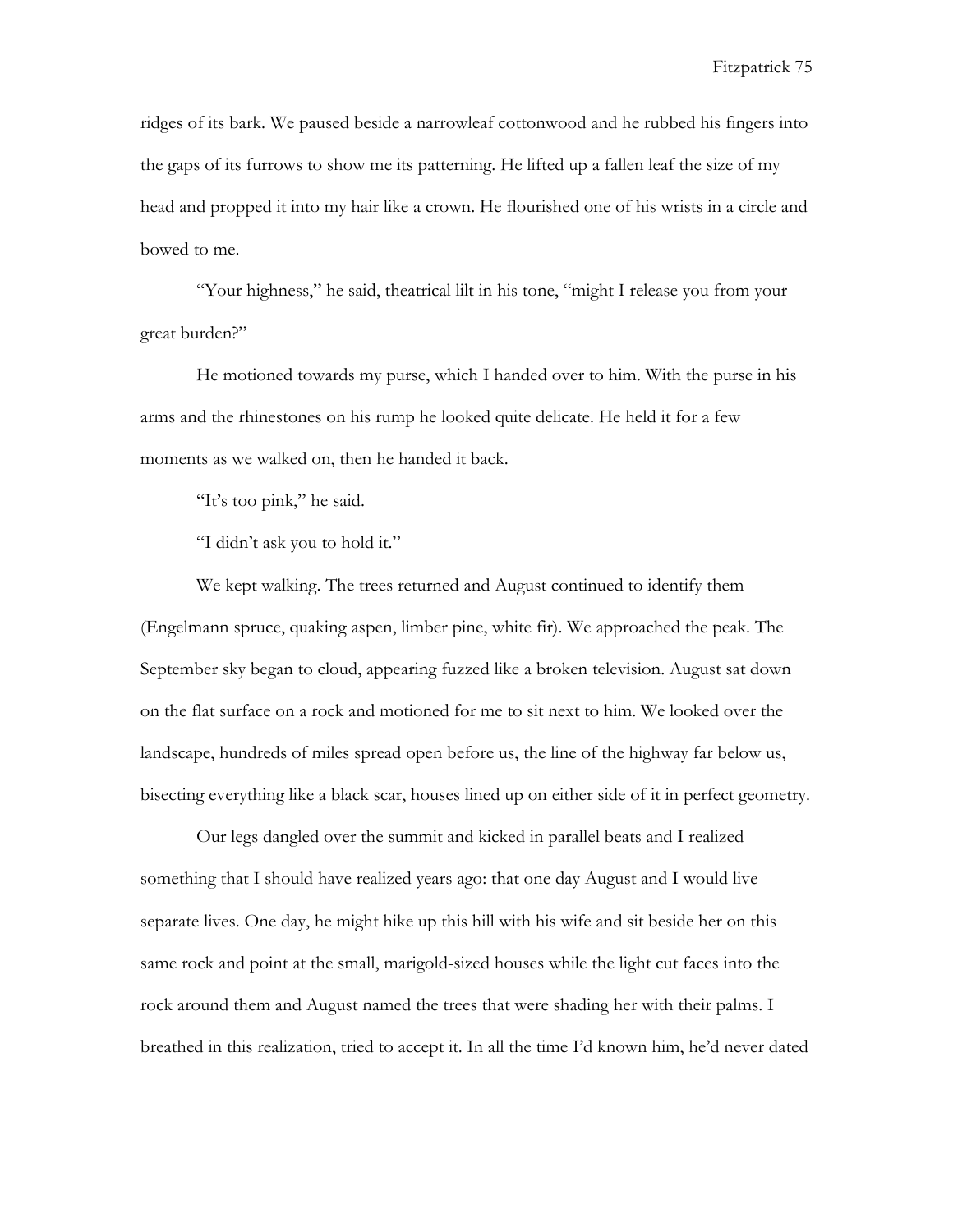anyone seriously. Daddy issues, he claimed, and he'd never said more on the matter. Still, one day even that would fade and he would settle down.

"I had the strangest dream last night," he said.

"Please don't," I said. "No one is ever interested in anyone else's dreams."

"What if I told you that you were in this dream?"

"Okay," I said. "I could be interested in that."

He told me that he'd dreamed about my death. It wasn't the first time it had happened, he said. He'd been having these dreams for months. Sometimes, it was simple: I stepped off the curb too quickly, the brakes went out in my car, or I sunk into wrinkles and life ended for me the natural way. Other times it was more fantastical: I was waiting for him in the terminal of an airport and a sinkhole opened up beneath my feet. Or I was devoured by a pack of wolves. I choked while eating boiled pears. Once, I went up in a hot air balloon and the basket tethers snapped. His mother came to him and told me I was dead, but could never prove it, never showed him the body.

In the last dream he had, I was walking away from him and he told me to wait, told me to listen, but I didn't and, without even the sense of a third body in the scene, a bullet entered my chest. I was bleeding out at his knees. That dream had been the worst because it hadn't ended there. Time sped forward and he'd been forced to dream of his grief for me, how eventually everyone expected him to forget about me and carry on with his life. It had felt so real, he said, that he'd walked around for most of that morning still believing I was dead.

"How did I die last night?"

"You swallowed a chicken bone," he said. "You died coughing up blood."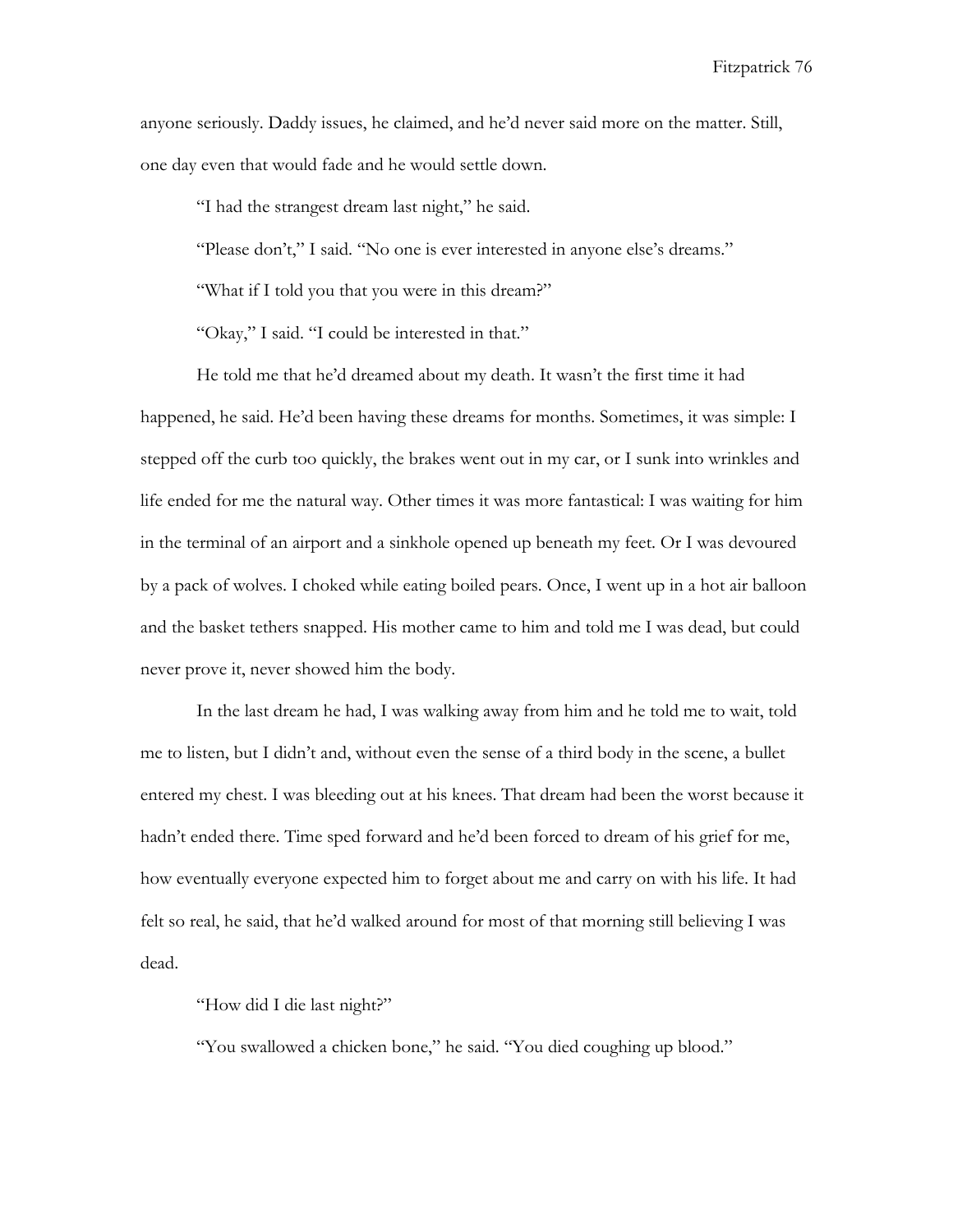He pushed his hand through my hair. I could smell the dark spice of his deodorant, the smell of his sweat mixing with the detergent still trapped in my clothes. His thumb ran up the shell of my ear and I pressed my nose to his forearm, felt his soft hair on my skin. I breathed in deep; I didn't want to forget. He slipped his hand to the back of my neck and tried to pull me to him, but I shrugged out of his grip.

"Okay," he said. "That's fine."

"August—

"I just needed to know," he said. "I had to try once, didn't I? He nodded and stood. He started walking back down the hill.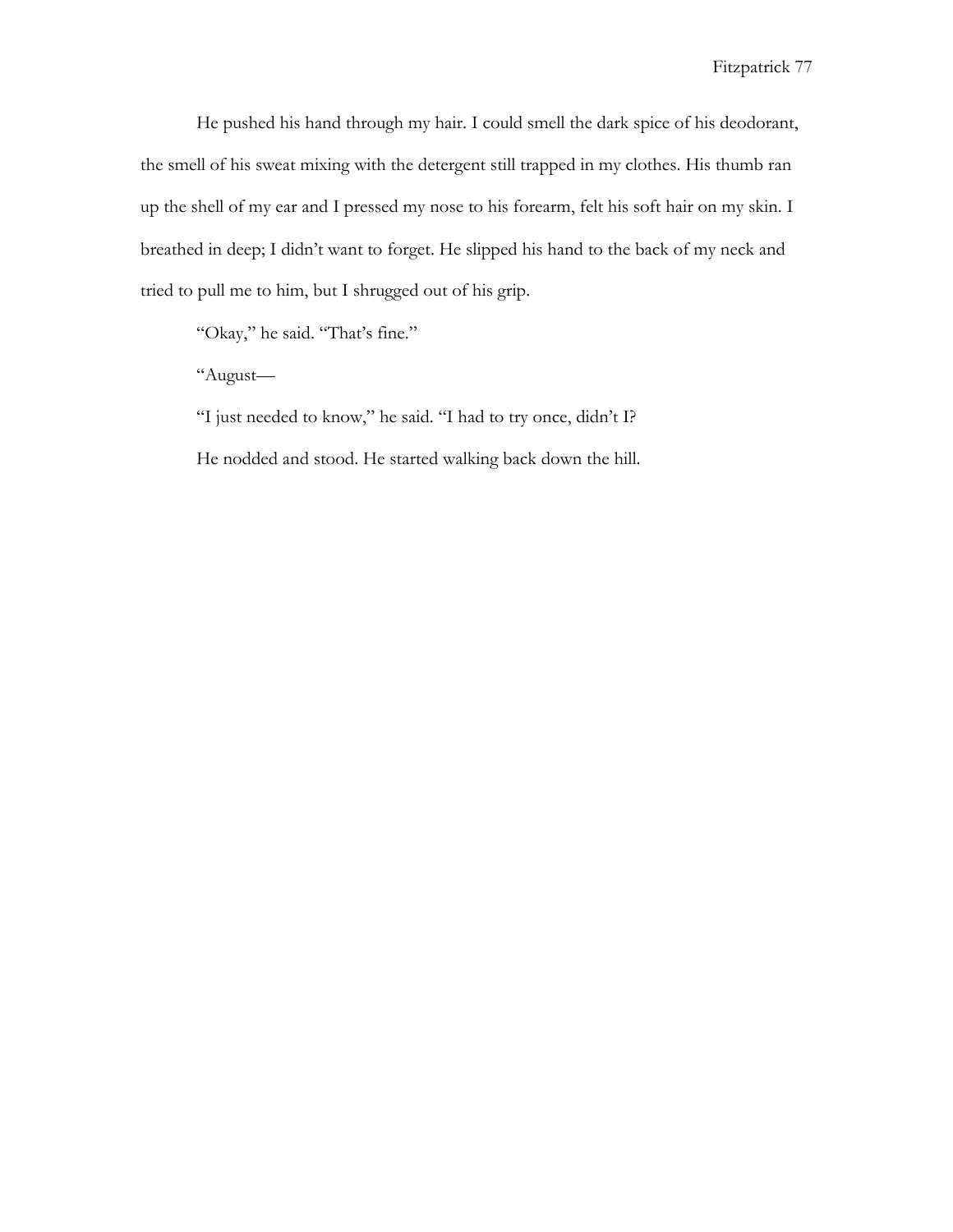## Seven

The mountain curved beneath our feet like the dark spine of an eel. August chewed on the skin inside his cheek, which was what he did when he was thinking about difficult things. He reached out his hand and took my purse back. Up here, the trees thinned and were replaced by these odd, verdant flowers lining the path. They looked like long-stemmed peonies, but with an eerie green complexion. I'd never seen anything like them before. The stems, the necks of them, were thin and wavering. Many of them hadn't bloomed, and the ones that had were cellophane-skinned, veiny and glowing. August held the corner of my purse in both hands and lopped off the head of one peony. Then another.

"What are you doing?" I said.

He walked faster. He took out three with one swing. I stood still and watched him skip-step and swing, decapitated blossoms following in his wake. He reached a curve in the trail and handed the bag back to me.

"No," I said. "You're committed to it now."

He shrugged and looped the long shoulder strap of it over both of our necks. He linked his elbow into mine and I could feel our sweat rubbing together. We walked with our elbows joined the way a grandson holds his grandmother to help her cross the street. Like two noosed and tottering old ladies, we sweated up the crooked trail.

"You're upset about something," I said. "Are you upset at me?"

He said nothing. I could feel how badly I wanted him to respond to me, to finally admit me into his mind. I wondered if he was thinking about the girlfriend and wishing he'd left with her.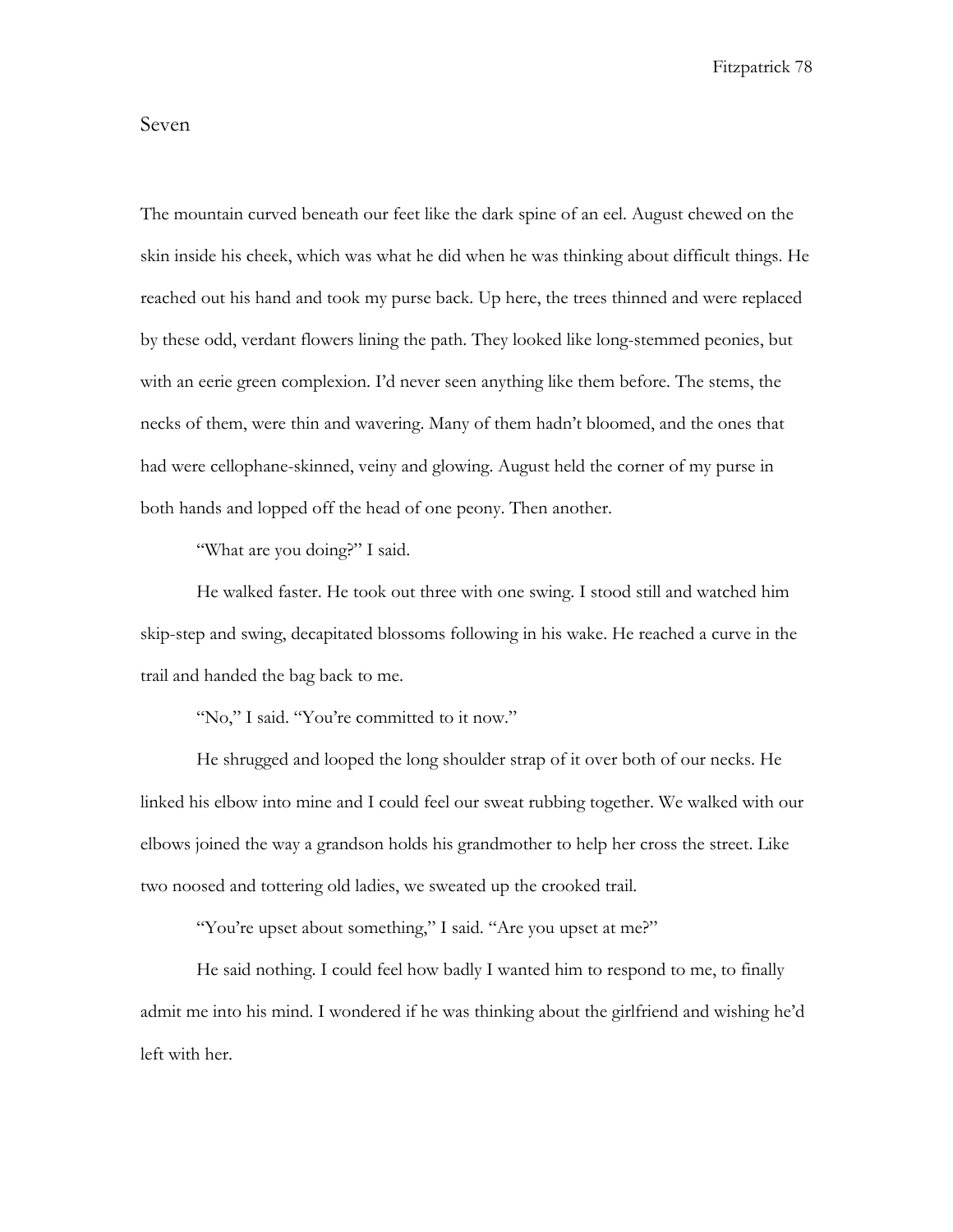August began slapping the trees as he passed them; his dark palms kept catching on the ridges of the bark and bits of the skin scraped away. He was the kind of man who callused, who bled often. I wanted to catch his hands in mine and stop him.

August let go of my arm, stopped, and plucked a fistful of the odd, irradiated peonies. He said they were for my mother, but didn't say anything more. Now, he walked ahead of me. Each time I quickened my pace to match his he would speed up. We walked past a lake and August paused.

"Let's go swimming," he said.

"You don't know how to swim."

"I know a little," he said. "I'm going."

He walked towards the lake, pulling his shirt over his head.

The color of the lake was nothing like the chlorinated blue of the pool I'd watched August practicing in the day before. I could see the dim tone of this water. It was gaseous and grey, still as slate and just as cold, even in the September heat. I dipped my finger into it and shivered, pulled back.

The lake was narrow and stretched almost three miles in a thin line. It was an ambitious challenge for a novice swimmer, but I knew the water was never deeper than eight feet, even at its center point. Around the lake, dry summer brambles and unopened seeds that had fallen from nearby trees. The ground was baked hard by the summer except for the points closest to the water, where wetness literally lapped.

August walked ahead of me and stretched his arms. He stripped out of my juicy shorts and was wearing only his boxers. I studied, again, the clumsy black outline of the ship against his chest. He'd gotten it years before he was old enough for a tattoo, sixteen, in honor of the "broader horizons" he hoped to reach. When he looked at it now he found it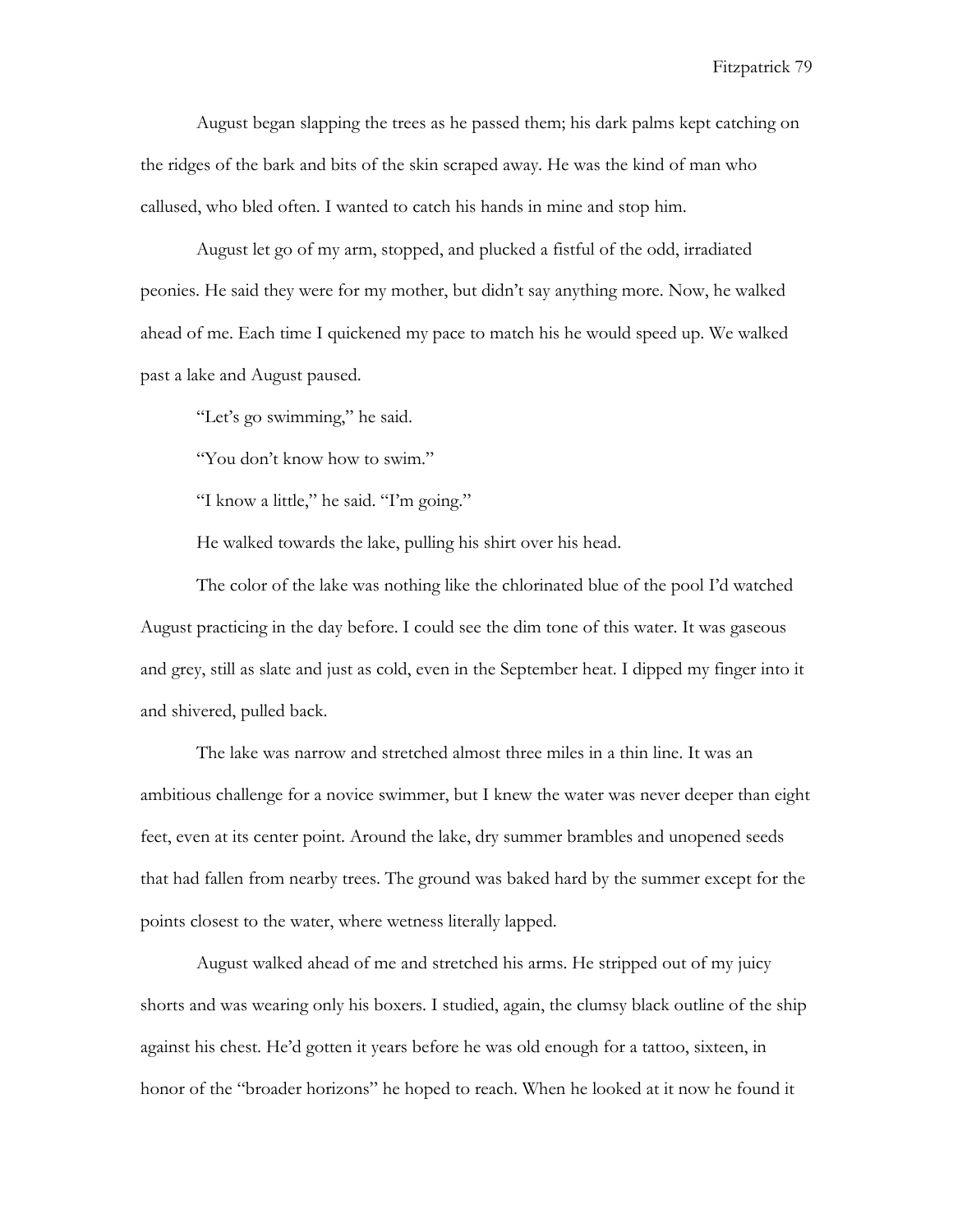humbling, shameful. Everything we find clever will one day humiliate us. His chest was hairless, but rashed in such a way that I knew he'd shaved the follicles away. No one wanted to see chest hair peeking out of a man's leotard.

He walked to the end of the lake and I watched as he flinched against the brambles in his bare feet. He didn't dive into the water, but walked deliberately into the still tide. The sun was beginning to dip behind him and it cast its light on the hairs of his legs. They looked burnished and gold. As he stepped into the water, the hair darkened and stuck to his thighs. He kept walking, even as the water rose up to his neck and it seemed, for a moment, he might not have to swim at all, but instead wade his way from point to point. Then, his chin dipped under for a second and I saw his arms startle to the surface, paddling. He dipped his head under and pulled his arms in a circle. A delicate, bobbing breaststroke.

I didn't follow him. I sat down of the damp ground of the bank and watched. I couldn't understand why he was so upset with me for turning away from him; he was the one with a girlfriend. I didn't want to be added to his list of forgotten girls—a kiss was hardly a declaration of love. But still: I didn't want him to leave me. In the space of a few days, I'd forgotten all over again how to live without him. I tipped my chin up. The light was gone and the first few stars had begun to appear. It was easy to forget, sometimes, that even things that appeared as facts had not always been facts. For example, the constellations—Cassiopeia, Orion's Belt, The Seven Sisters—were created by men, were drawn line by line on a map. Invented so we would have an easier way to chart the skies, to memorize them. There was a point in time when none of them had names. They were just dense balls high above us in the night, as indistinguishable as everything else. And then the next day they were pieces of a list. We became reliant on them to navigate. Soon, we could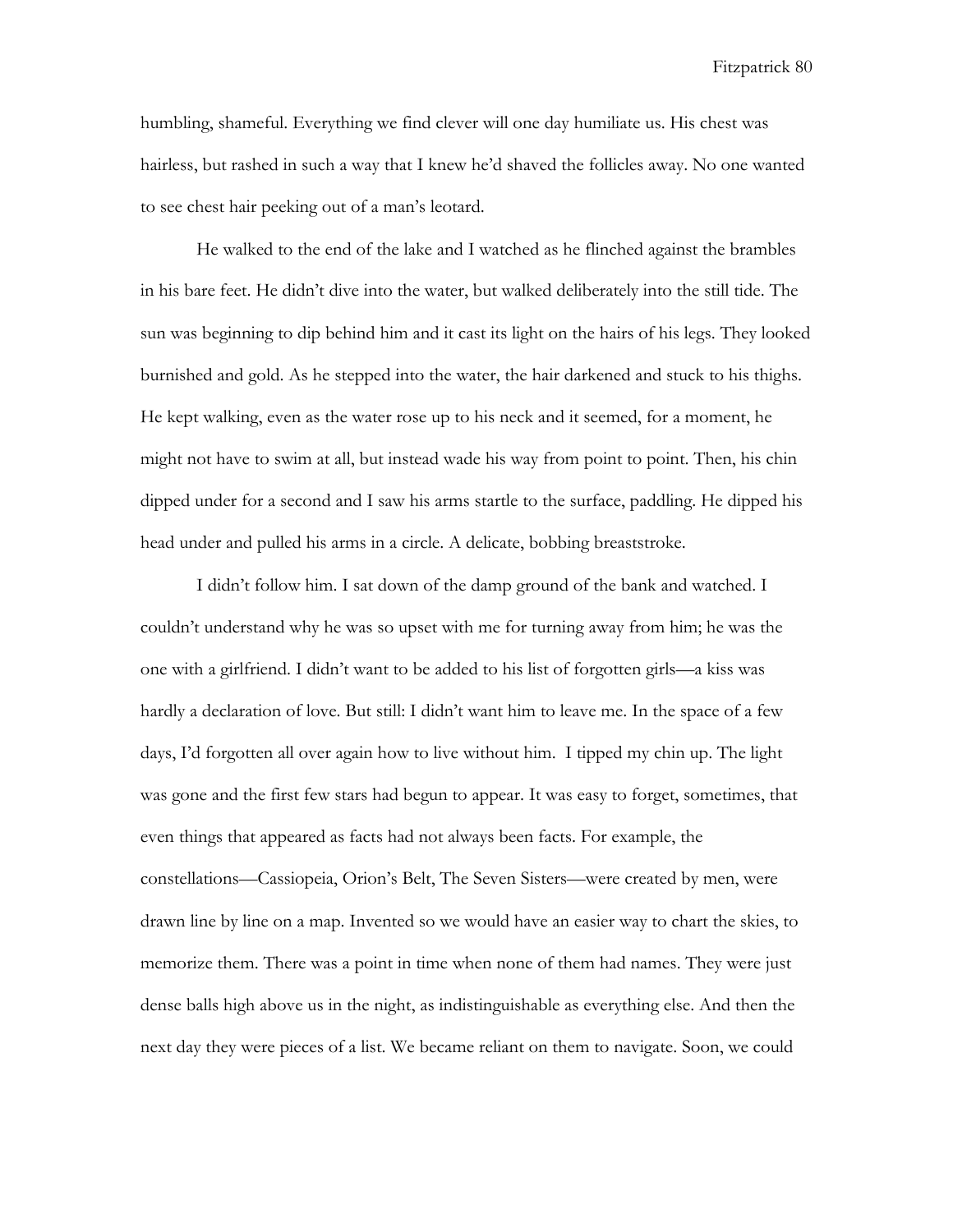not imagine being unable to name them. It was the same way with relationships. A person was a stranger to you one moment and then the next—

August shouted my name. I looked up and saw him floundering. Then his head vanished beneath the water for two seconds, three, burst to the top again with a flail of his arm, and his hand smacked against the water as if it might gain purchase. I sprinted towards him, crashed into the grey water. August was moving towards me now, quick free-style strokes that stuttered into doggy paddle. No more of his casual breaststroke. He shouted my name.

"Something bit me," he said.

I kept moving towards him. I could hear him choking, how panic had interrupted his breathing and jittered adrenaline into his limbs, throwing off his strokes. For each rise he made above the water he sank deeper.

"Rosalind," he said again, and now I was close enough to grab him.

I wish I could say something simple here. I wish I could say that he went limp in my arms and I suddenly realized the strength of my body as I lifted him to shore. I wish I could tell you how easy it was to hold him to me with my muscled arms, the power in my thighs. Or I could deliver a poetical musing on my weightlessness in the water, his hollow-seeming form. How we floated and floated like so much foam.

But he didn't come easily to me. He kept struggling; the fear gripped him so hard. August kicked up white bubbles. He bruised my shins. Still, I was pulling him towards the shore. I was saving him. It took such an effort that I forgot the water was helping me lift. When we reached a depth were I could stand I was suddenly startled by the density of him in the air. It pulled me to my knees.

"August," I said. "Stand up."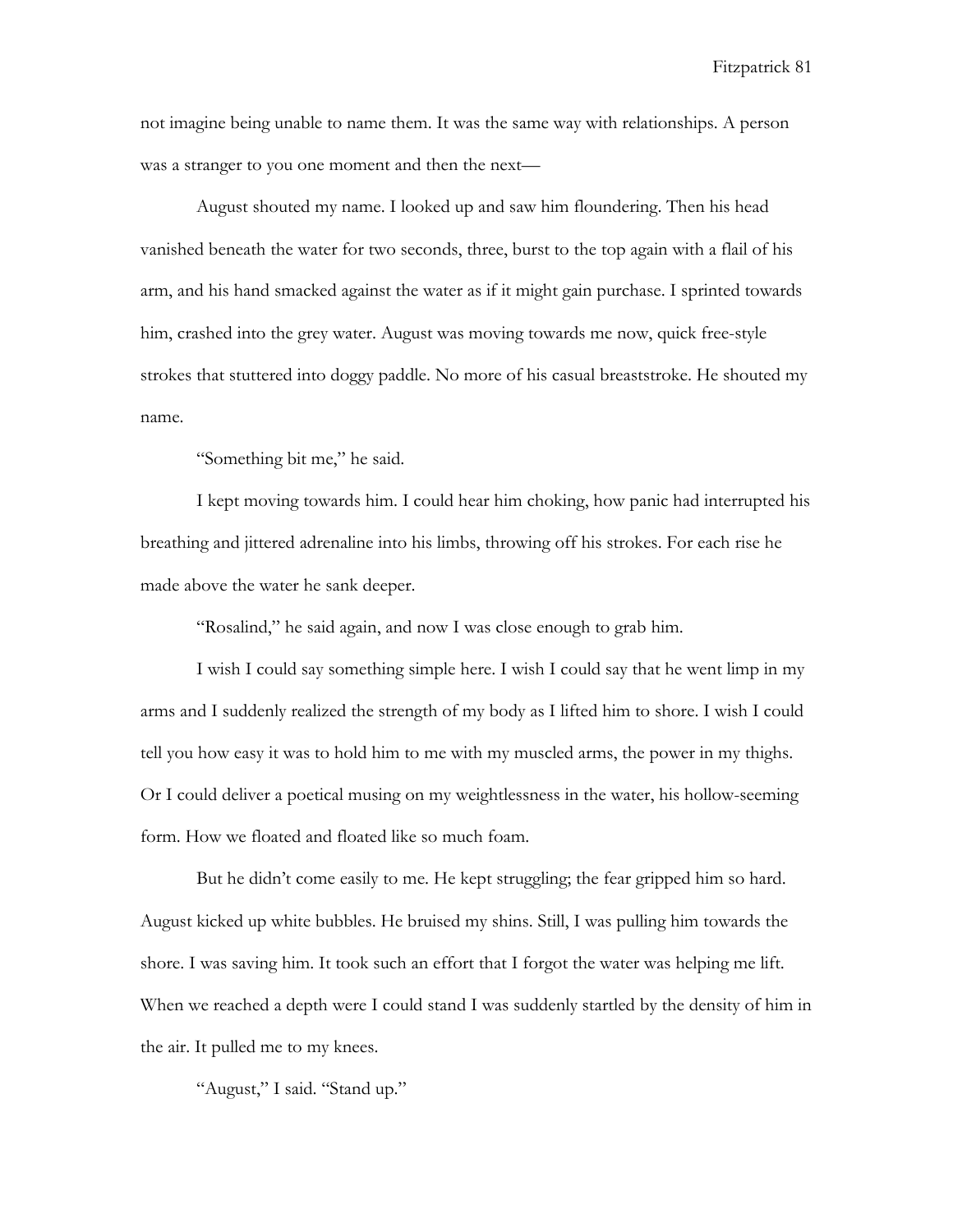But he couldn't. I laid him on his back, like the girlfriend had the morning before, and pulled him by his arms through the shallow muck. His eyes wide and unseeing. He floated for a moment; his head bumping against the shore, dazed.

"August," I said again. "Stand up."

This time he did. We were all alone in the woods. It was up to me to lean August on my body, to start to shuffle him back towards the car. I left his clothes behind. His boxers stuck to his skin and dripped down his thighs while we hurried up the path with our arms wrapped around each other, August's wet shoulders soaking into my shirt. He was wheezing now, breaths like something pulled from the deep pit of a hole. He collapsed to the ground.

"Hold on," he said. "I can't breathe."

"Okay."

His face looked slack, damp at the corners of his mouth. His temples jeweled with sweat. My whole skeleton locked up for a second. For a moment, he seemed to come back to himself a bit, although his forehead was still hot beneath my palm. I kept one hand on him as if I could lower his temperature by will. His breathing began to slow, no longer like he was sprinting, and I could tell he was feeling more lucid. He began to pull away from me, pushed my hand away from his face.

"I'm fine," he said, leaning even further away from me. "I thought something bit me but…I think I just got scared."

"You're not fine," I said.

I put my hand on his forehead. The skin was clammy with lake water and sweat. Could I have somehow caused this: his fear and need? Had I set this whole chain of events into motion with my shapeless wishing? I had wanted him to need me and now here he was, his whole weight sinking into mine. I put my hand on his leg, felt out the damp skin from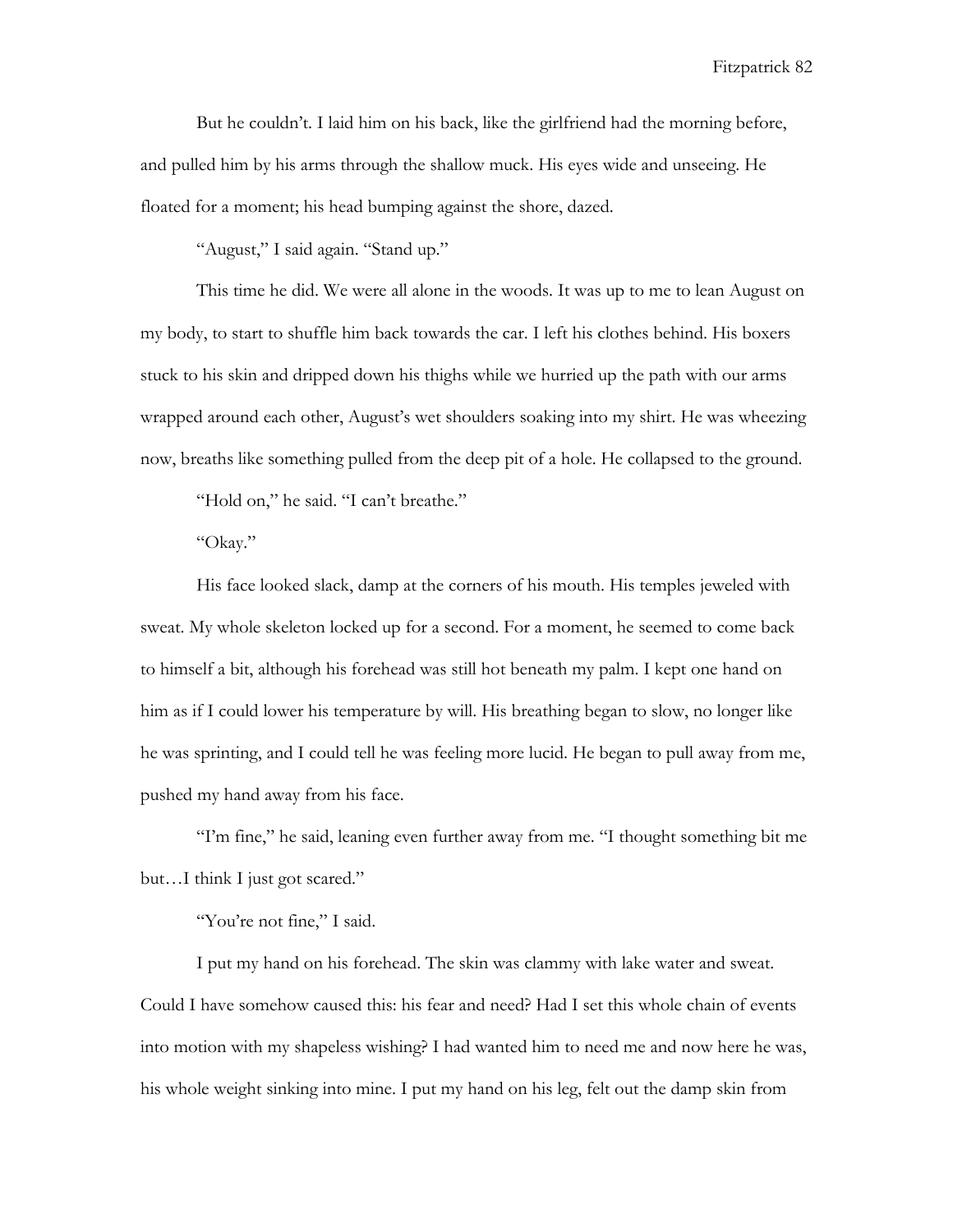hip to toe looking for a puncture wound. Then I repeated the check on his other side.

Nothing. Just his own fear.

"You're fine," I said.

"No. Something bit me," he said again, certain now.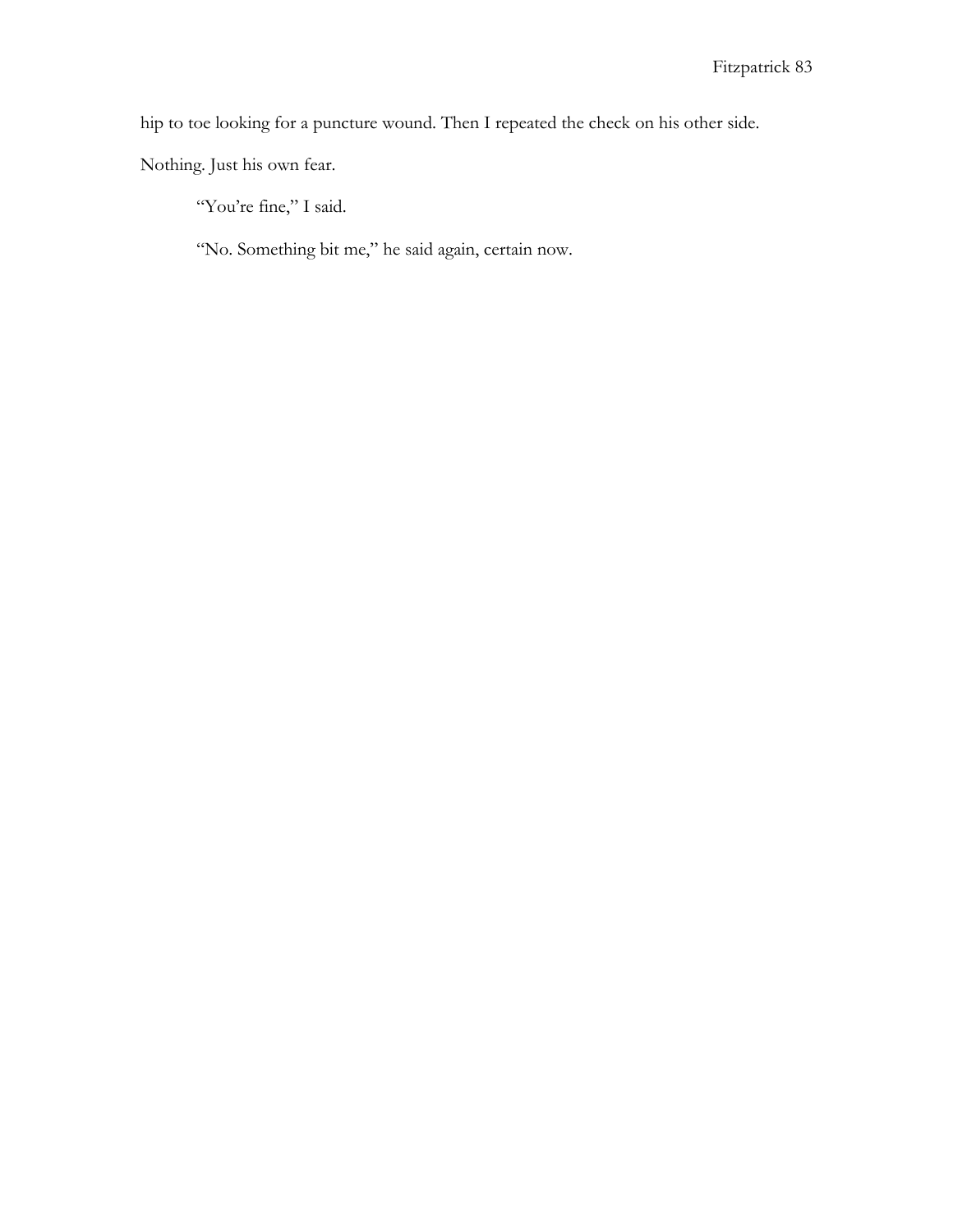## Eight

Somehow, the nuclear flowers survived the entire ordeal. August held them in his hand while I drove him home. Once I'd finally convinced him he wasn't poisoned, August found the whole scene rather funny. I didn't. I kept seeing the panic on his face repeated back to me. He'd been so sure he was about to die. Even remembering this, I can see the clenched fear of his mouth so clearly. I can remember how quick his was to laugh off his fear, how he smiled as we drove back towards my mother's house.

Inside, he hung the flowers, one by one, by pinning them to my ceiling beams so that the stems were above the blossoms.

"That's an interesting way to display them," I said.

"I'm not displaying them," he said. "That's how you dry out a flower."

I turned away from him and touched another flower. The veins within the petals felt raised and rough. They looked sick. He was still watching me. We sat out on the porch and I piled blankets on top of him until he pushed me away. The lights of my neighbors' houses blushed across his face. He was alive.

I watched his hands. Considered their short calluses. So many of them, I knew, had come from years of balancing his hands against my own hips, steadying me as I turned, gripping my sides and lifting me into the air. Literal marks of me on his skin. August looked up and saw me watching him, reached his hand toward me. It fell short of my shoulder and tangled in my hair, which he looped between his forefinger and thumb, drawing me closer to him by my edges.

"I'm going to make dinner," I said, pulling away from him again.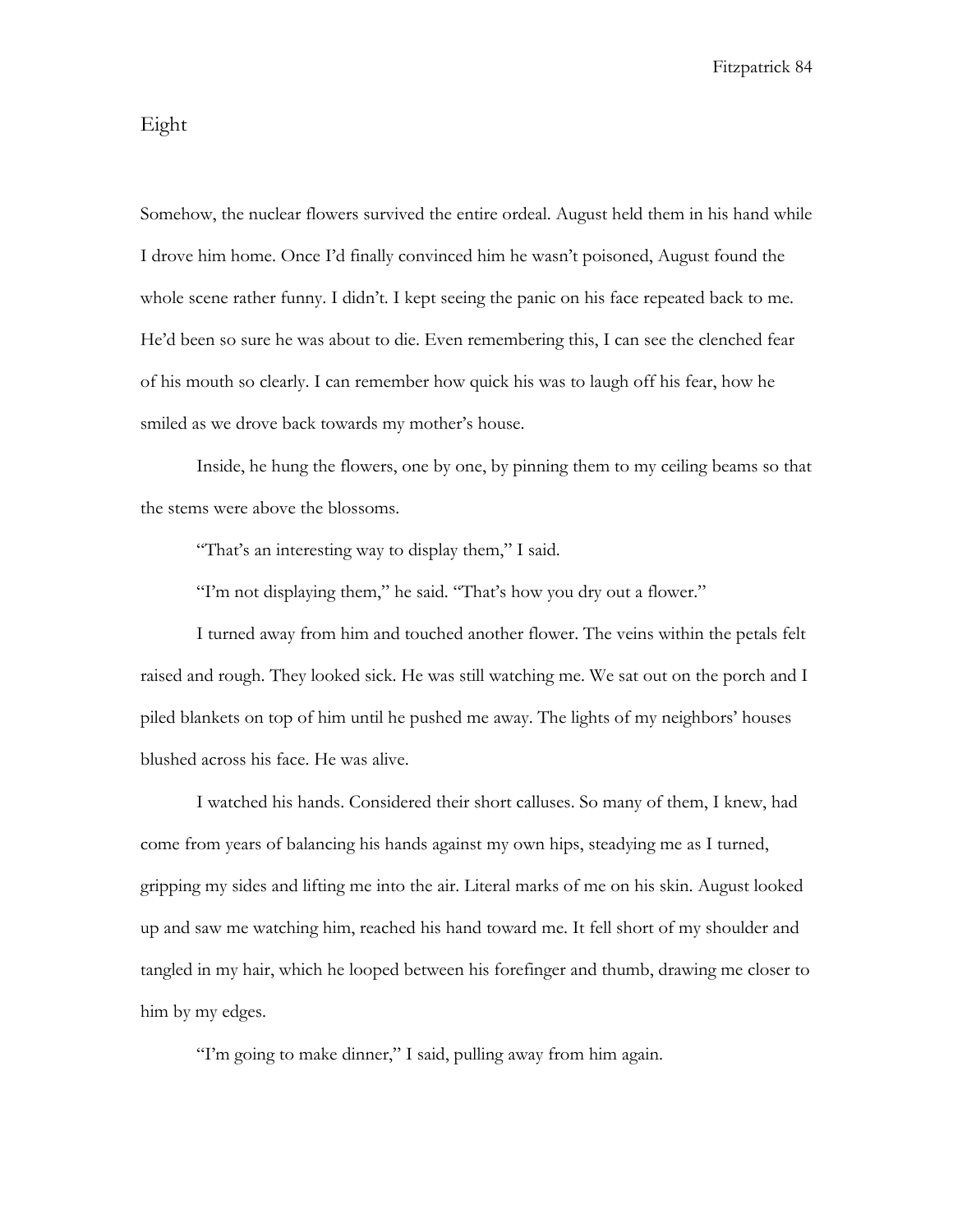I cooked him dinner: baked chicken with vegetables. I pulled sweet potatoes and green beans out of the fresher. I ripped the veins out of the center of the beans, cracking the small, pointed tips on their ends and discarding them into the sink. I tossed them into a pot and began to boil the water. Then, I skinned the potatoes, dark shells sliding off them and revealing the orange body beneath. I pulled a blade through the circle of the potato, over and over again, as thin as I could. I dropped the potatoes onto a pan and began sprinkling them with oil, a few pinches of truffle salt. The beans were boiling and I lifted them from their heat and drained them in the sink, tossing them beside the potatoes so they would all get seasoned the same and roasted. I slid the dish into the oven and set the timer.

The water frothed. I thought about my slender mother, miles away. I wondered if she was hurting, if she could feel it as her body digested bits of itself. The timer dinged and I pulled the potatoes from the oven, dished the vegetables onto two plates. I watched August eat his fill and pushed my own food to the edges of my plate. After dinner, we sat together on the porch and drank wine and spoke about things that didn't matter: men and women we used to dance with, funny stories we both remembered from our teenage years. It was warm outside, but every time I looked at him I could detect the hint of a shiver.

When we walked back inside to go to bed, August surprised me by following me into my own room.

"I'm still a little shaken up," he said. "Can I stay with you tonight?"

I didn't laugh at him this time. I trailed behind him down the hall, leaned against the door for a second. He didn't turn on any lights; the curtains were open and even in the dark the sky semi-lit the room. Beside the bed, August had already begun to undress. He had a beautiful, shameless attitude about his own body. The moon tinged him blue and then white as he pulled off his jeans, unbuttoned his collared shirt. He shucked it from his shoulders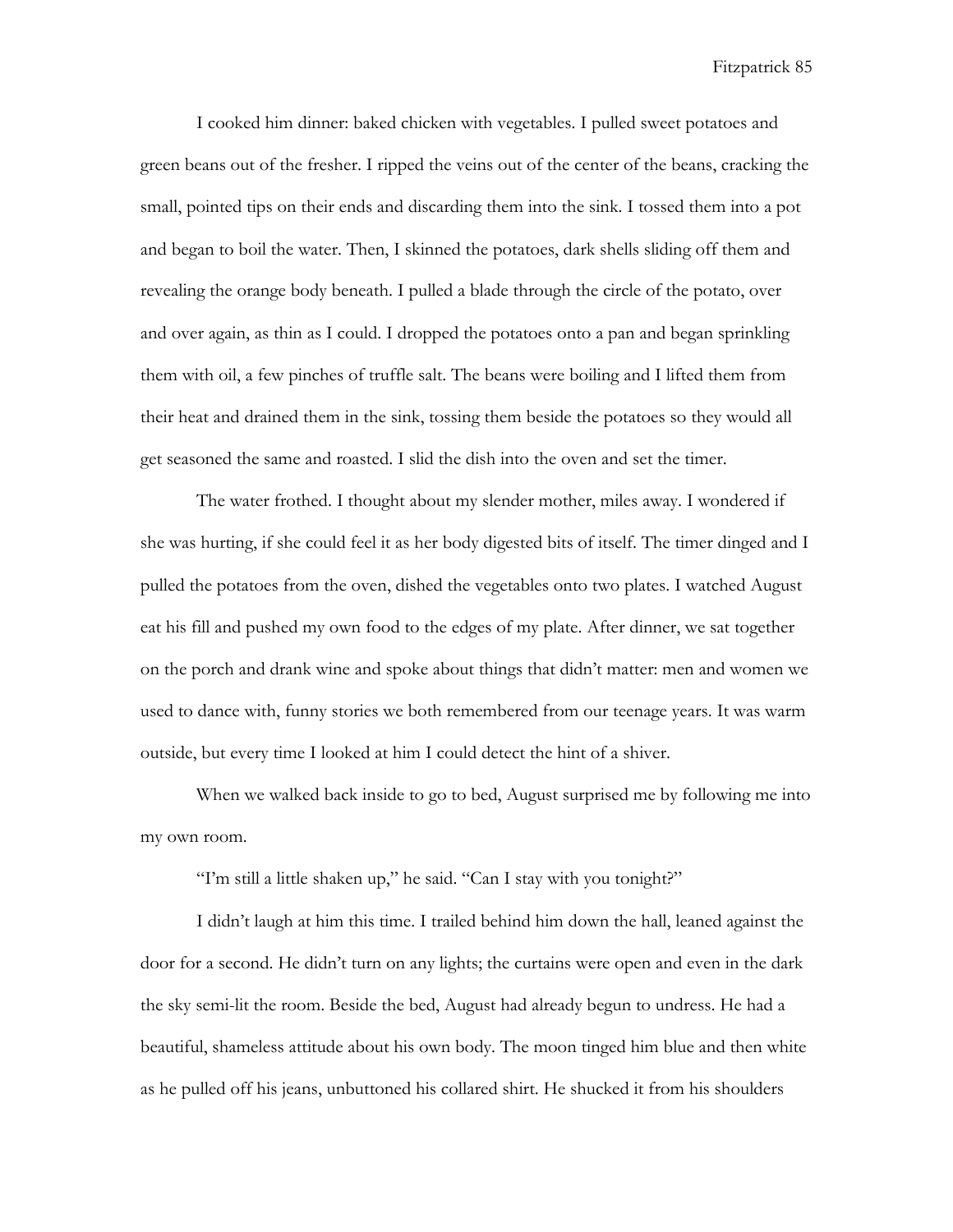and the buttons clicked together as it fell to the floor. I unhooked my bra, pulled it out of my shirt, and climbed into the bed fully clothed. Under the covers, I unbuttoned my pants and tossed them to the floor.

I pushed my face into my pillow and feigned exhaustion, pretended not to see August's enviable body walking away from the foot of my bed to the bathroom and back. When he crawled into bed he flipped the covers down dramatically, and I could see both of our legs—mine pale and his dark—our white underpants, the perfect spheres of our ankles. I rolled away from him and felt the softer edges of my thigh rub against each other.

"Can I ask you something?" he said. Just the question sounded too intimate in the dark.

"Yes."

"Will you show me your scar?"

I pushed the sheets down to my knees, lifted my shirt and pushed at my underwear until he could see the long slice that started just beside my right hip. In the daylight, I knew it still looked purple and rough, ragged at the edges. In this light, though, the color was washed out, so he could only see the depth of it, its neat and surgical precision. He touched it with his broad thumb and I shivered, but held perfectly still. He pulled the finger back.

"Did that hurt?"

I nodded. The surgery had happened so long ago; I was sure the wound shouldn't still be so tender. I was beginning to wonder if I would ever heal.

"Sorry," August said, and though he meant the touch, I couldn't help but hear it as something more.

I felt his breath begin to slow. His head dipped to rest on my arm. His dark hair was short, and scratched against my skin like grass. I could see, again, that dime shaped patch of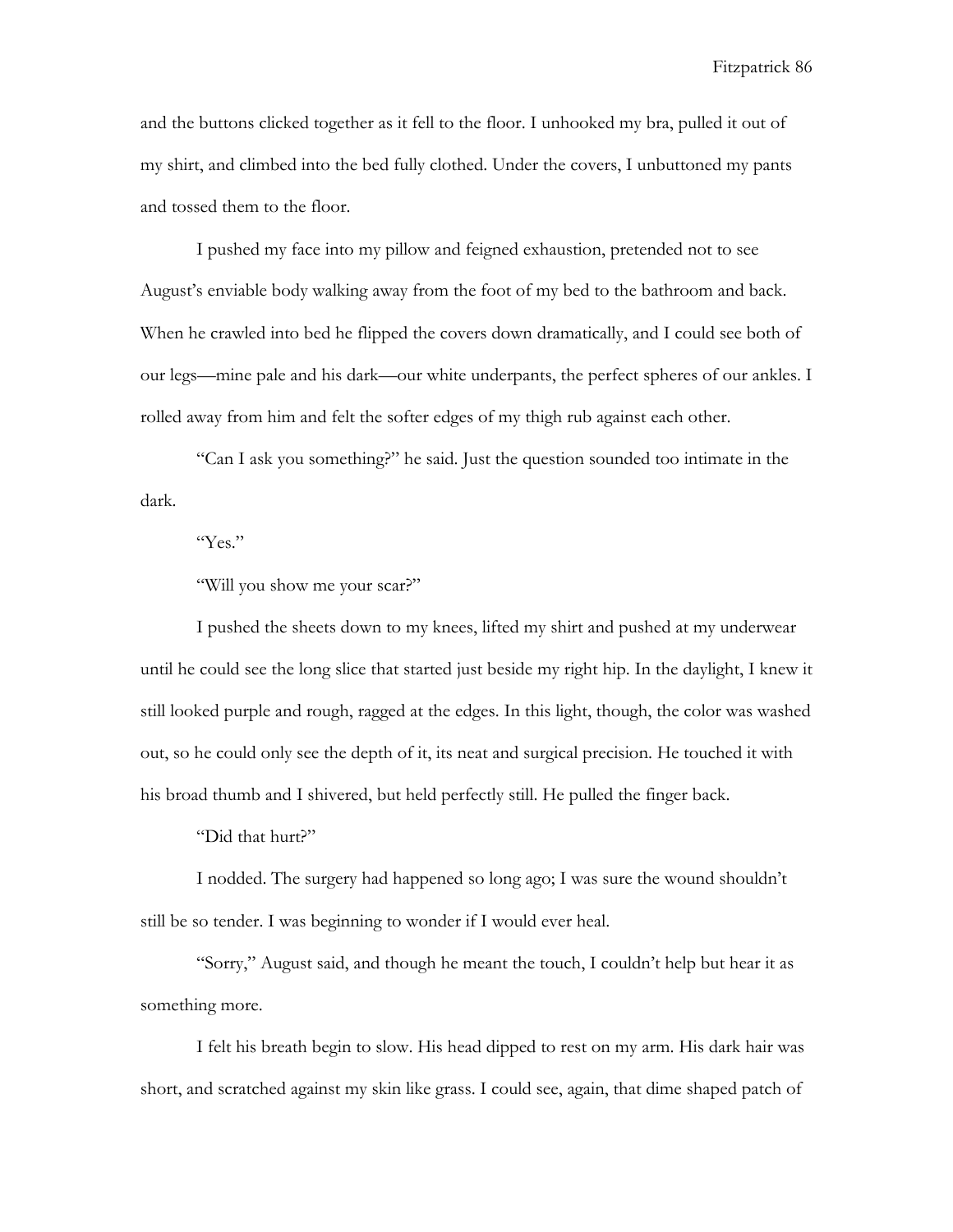bare skull. Maybe it was strange, but in that moment the bald spot was my favorite part of him. Something imperfect, like a scar, the pale pink of his scalp. I thought of how I would spot him worrying at it during the day, covering the back of his head with his entire hand. I wanted to pull his hand away. I wanted to tell him how tender this one piece of him seemed to me.

I was thinking about his charming theory of possibilities. Were there other worlds where I was more like those wild girls I'd watched in town all weekend, flinging their limbs into the air, heedless of how their bodies looked? Were there worlds where I'd never danced at all? Worlds where August and I never met?

I couldn't imagine a world like that. I wanted to pull us back in time, to remember how connected we used to be. I knew what I needed to do. I sat up in the bed and he mirrored me. I slipped to the floor and dug around under my bed, pulled out an old pair of tights and a leotard. Already, I could tell they would be too small, but I steadily began to work the pink tights up my legs. They ripped. August watched, silent. I reached for another pair.

"Wait," he said. "Before you put those on."

He held up a roll of athletic tape and gestured at my ankle. He taped up the joint, then reached up to my left knee and taped it up as well. He'd remembered my weak spots: the tendinitis in my Achilles and the strain of my metatarsal. Of course I should have known he'd been watching me all these years. I'd spent so long studying him, leaning against the cinder blocks of various studios and studying his lift, how his leaps improved, how the muscle of his thigh seemed to reach out of his skin as he grew strong. He had been doing the same to me. We were both so trained to look at each other and nowhere else.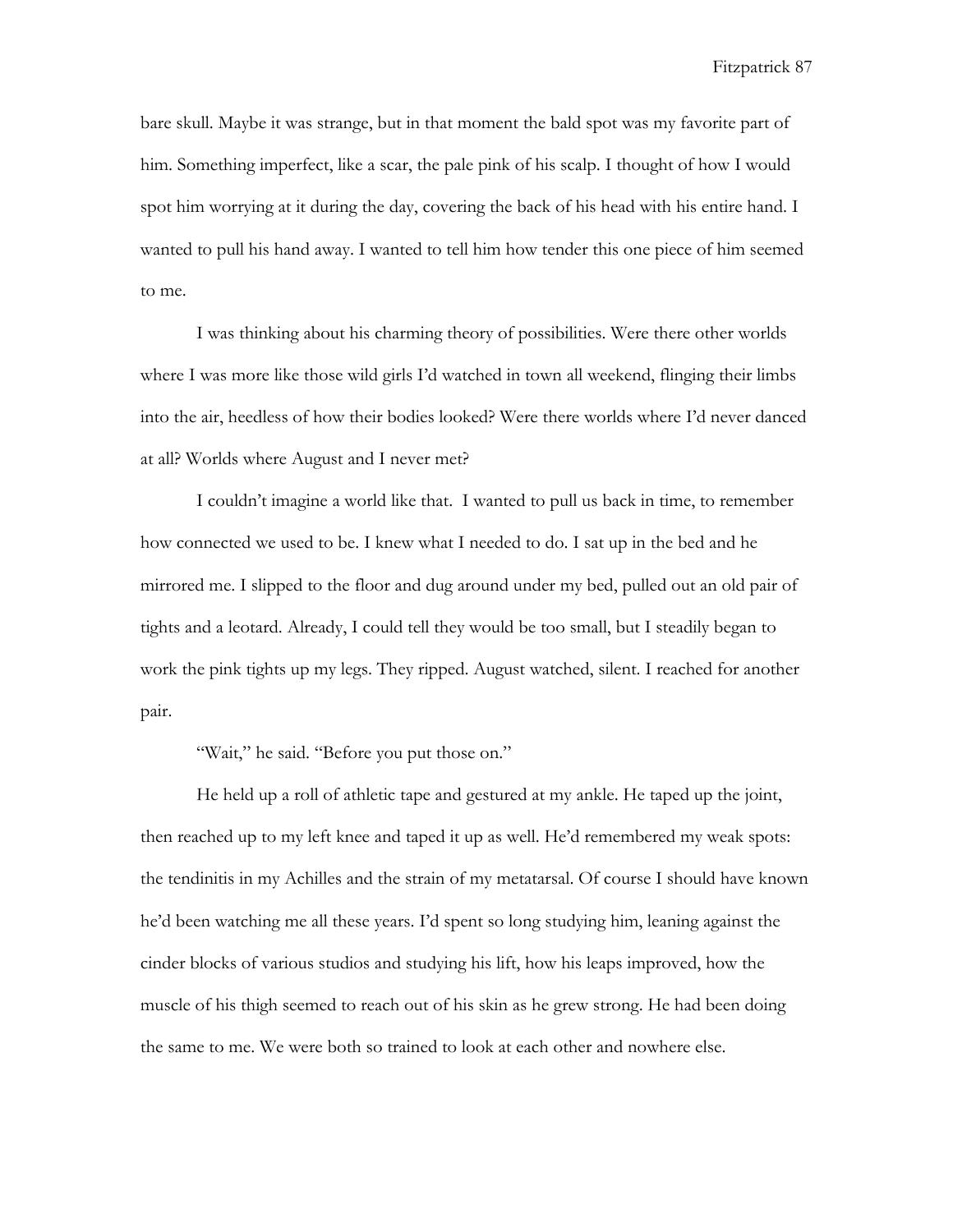I picked up a larger pair of tights, cradled my hand over my scar so the tights wouldn't snap against it as I pulled them up to my waist. I forced myself to look at August as I stripped off my shirt and then my bra. I shimmied into the leotard, looked down at how the edges of my breasts pressed out of the spaghetti straps. I pulled them down and rehooked my bra. I reached into my bag of old shoes and at the bottom found a fresh box of pointe shoes.

The popular conception of pointe shoes is that they're pink, but my preferred brand was a golden satin, almost the same tone as my skin. I pressed my feet into the arch of them and stood, just for a second. I remembered the pain of this, but in this moment there was none of that. The flat box of the toe supported me and I hung, perfectly poised in the air. I had lost nothing. I took the shoe back off and began to prep it, bending the sole, standing on top of the firm toe box and trying to soften its edges.

August turned the lights back on. He sat down on my bed and I sat beside him. For a moment, I just looked at him. I felt like I needed to memorize everything about him. His skin was that delightful summer tone he'd always called "olive" and I could see lines on the sides of his face and top of his forehead where age had worn him. He raised his hands at me and gestured at me as if to say, *go on.* 

I set the shoes beside him, walked over to my old stereo system and dug behind it, until I found the small sewing kit I kept there. I sat next to him and threaded my needle, measured out the elastic and sliced it. While I worked, August picked up one of the slippers.

"I feel like I've watched you do this a million times," he said. He touched his hand to the unbroken satin, then snapped the shoe twice against his palm, settled the arch between his knees and used his muscles to bend it.

"Careful," I said.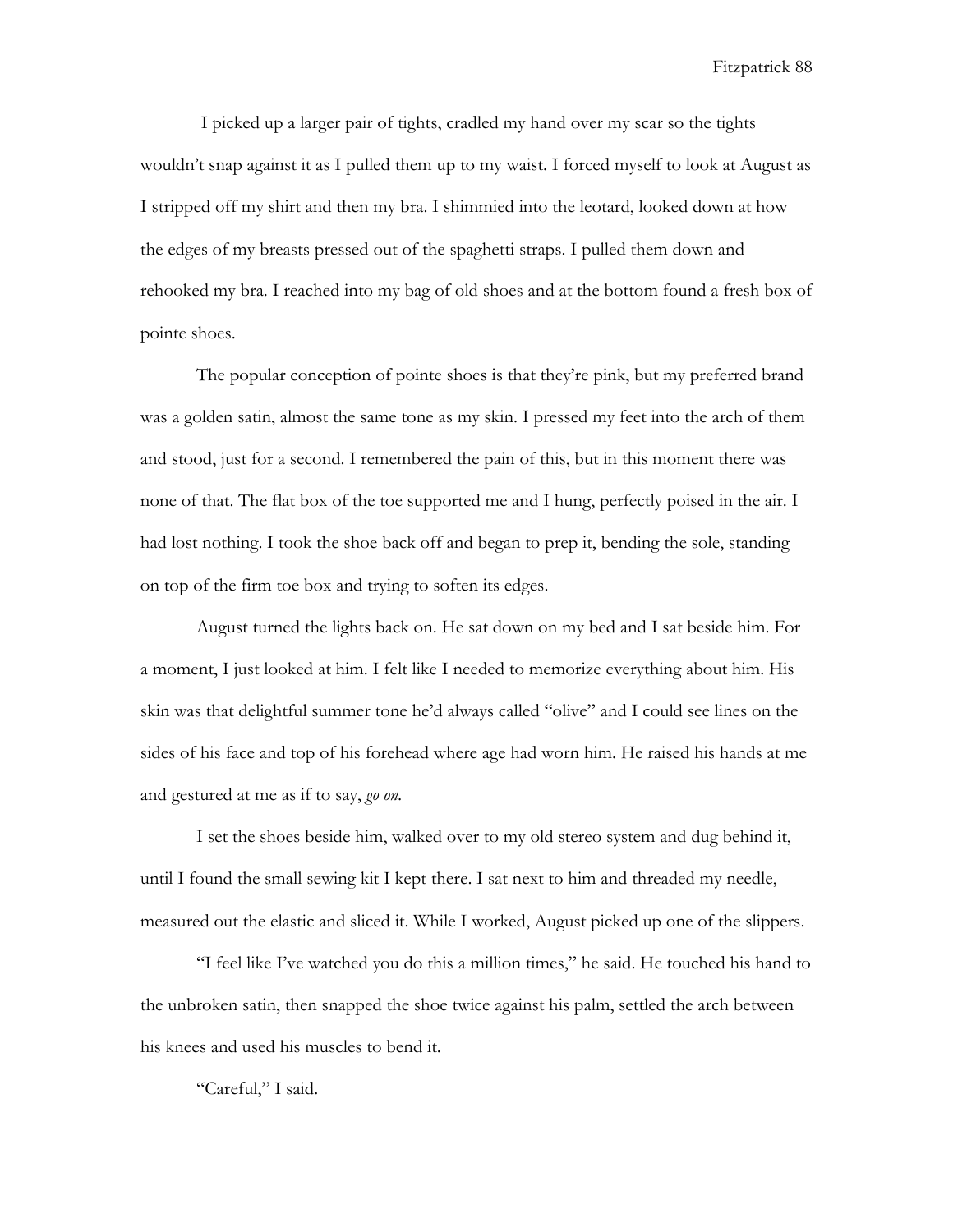"Right," he said. "You're not one of those girls that cuts out the shank; your foot's strong enough to bend it."

Next I pulled the elastic and the ribbons out of the box and began to stitch them into place. With a pencil I marked where I would sew each piece, slipping the shoe onto my foot and measuring the exact height of my arches, measuring the ribbon against my flexed ankle so they would hit just the right mark on my leg and not cinch or bruise a vein. I asked for a match and cauterize the end of each slice of ribbon so it wouldn't fray. I stood.

"I remember how you used to rub your shoes down with calamine lotion," August said. "So the satin didn't catch on the lights in performance."

I walked to the corner of my bedroom and faced my back to him. The room wasn't particularly big, but the wood beneath my feet felt as firm as the floor at my mother's studio. I bent my right leg and stretched over the arch of that foot. Then my left. I had neglected to pack my shoes with lamb's wool or bandages, and already I could feel the hard box of the toe pinching me. I rose onto the balls of my feet a few times then *relevé*-ed all the way *en pointe* into second position. I *pliéd* deeply over both my arches. I closed my eyes and imagined myself on a stage. I wished I had a box of rosin to dip my feet in; the new satin felt uncomfortably slick.

I turned back to him and gestured to the towers of CDs around the stereo system. "Pick something for me to dance to," I said.

"Well," he said, "do you want to go fast or slow?"

"Addagio," I said, and he bent, lifting up CDs and studying them.

"Prokofiev," he said. "Don't you think?"

He slipped the disc into the machine and I watched him. The music began. For the first few minutes, I moved at a fraction of the pace of the beat. I recalculated how to move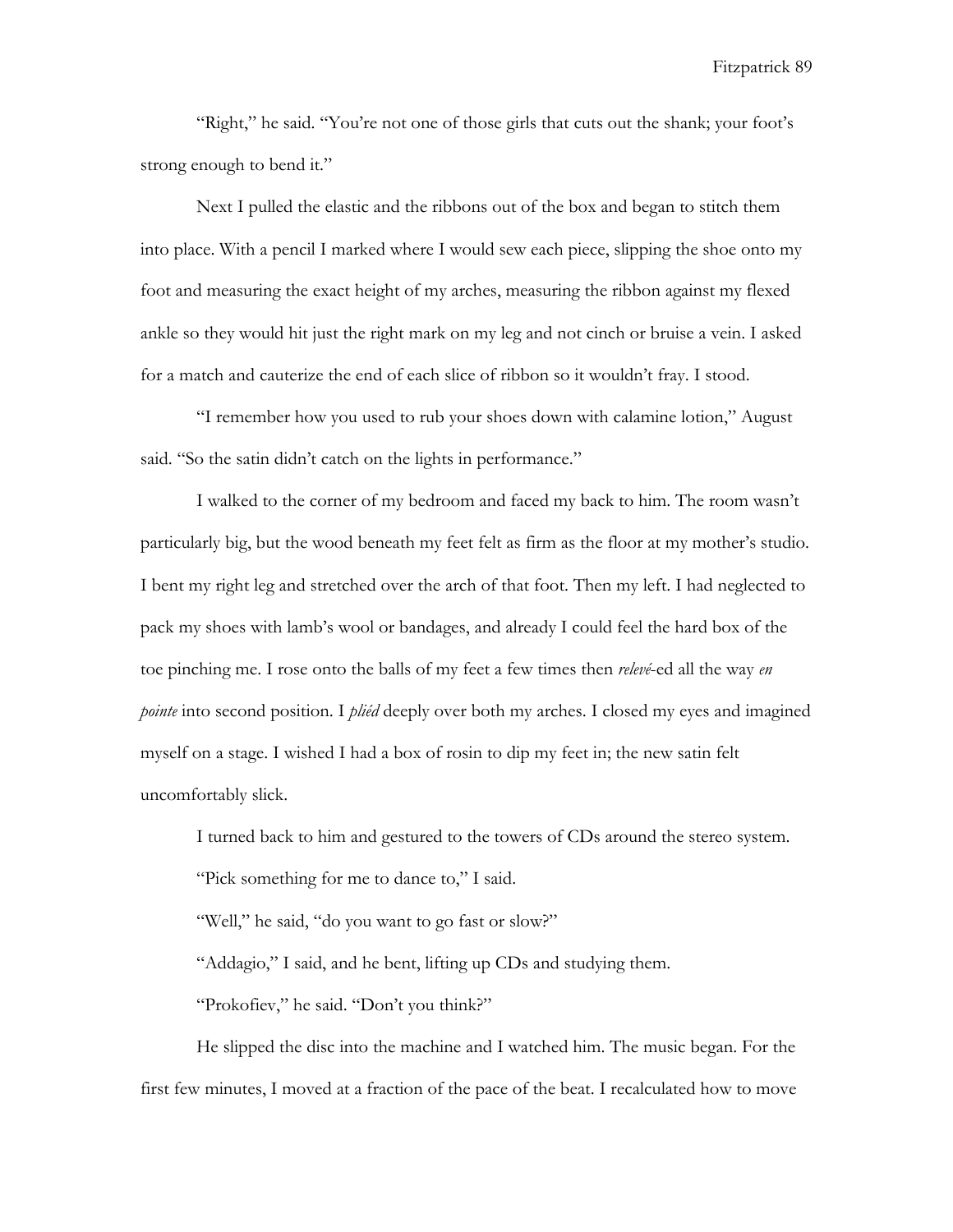in the tight space of my bedroom. I considered each movement, naming the steps aloud as I completed them. *Piqué. Balancé. Pas de valse. Sissonne.* I tucked my toes behind my knees. I beat my feet together three times in the air. I leapt and stretched my legs into the splits. I forced myself to watch the movements in my bedroom mirror. My body was no longer the body of a dancer's, but still it knew how to flow between the poses, how to arch into the neat geometry it had once possessed. I just had to ignore the rest—the waggle of the undersides of my arms, how, when I finished a turn, the insides of my thighs collided with a wet *thwack.*  I began to sweat.

I had forgotten how it felt to move in only a leotard and tights. As I danced, the leotard rose up over the fat of my behind. It threatened to wedge into my butt like a thong. I thought of August again that morning, walking up ahead of me with JUICY spelled out in rhinestones. I laughed and began to *pirouette*—doubles then triples. A few spots danced before my eyes; I was hungry. I'd hardly eaten since August had arrived in town. In the mirror, the spots made my body look like it was illuminated by stars.

I'd made a run in my tights sitting on the floor, and as I turned the rip expanded. I could see the pale milk of my legs, but also the boxy strength of them on each turn. I moved through the room with the whole silhouette of myself exposed. I flipped a *tour jeté* and heard the mesh tear even more. I knew that August could see the few dimples that ran from the back of my knee up to the rise of my ass. He sat, cross-legged, watching my soft, scarred body *pas de chat* across the floor while recorded violins kept my time.

As the waltz drew to a close I slowed my turns, my lifts. Stretched everything further than I had the beat before. I let my wrists breathe into each pose, bent my back until the top of my head touched the floor. I held myself there, evening my breathing into time with the music's notes. Then I broke my pose.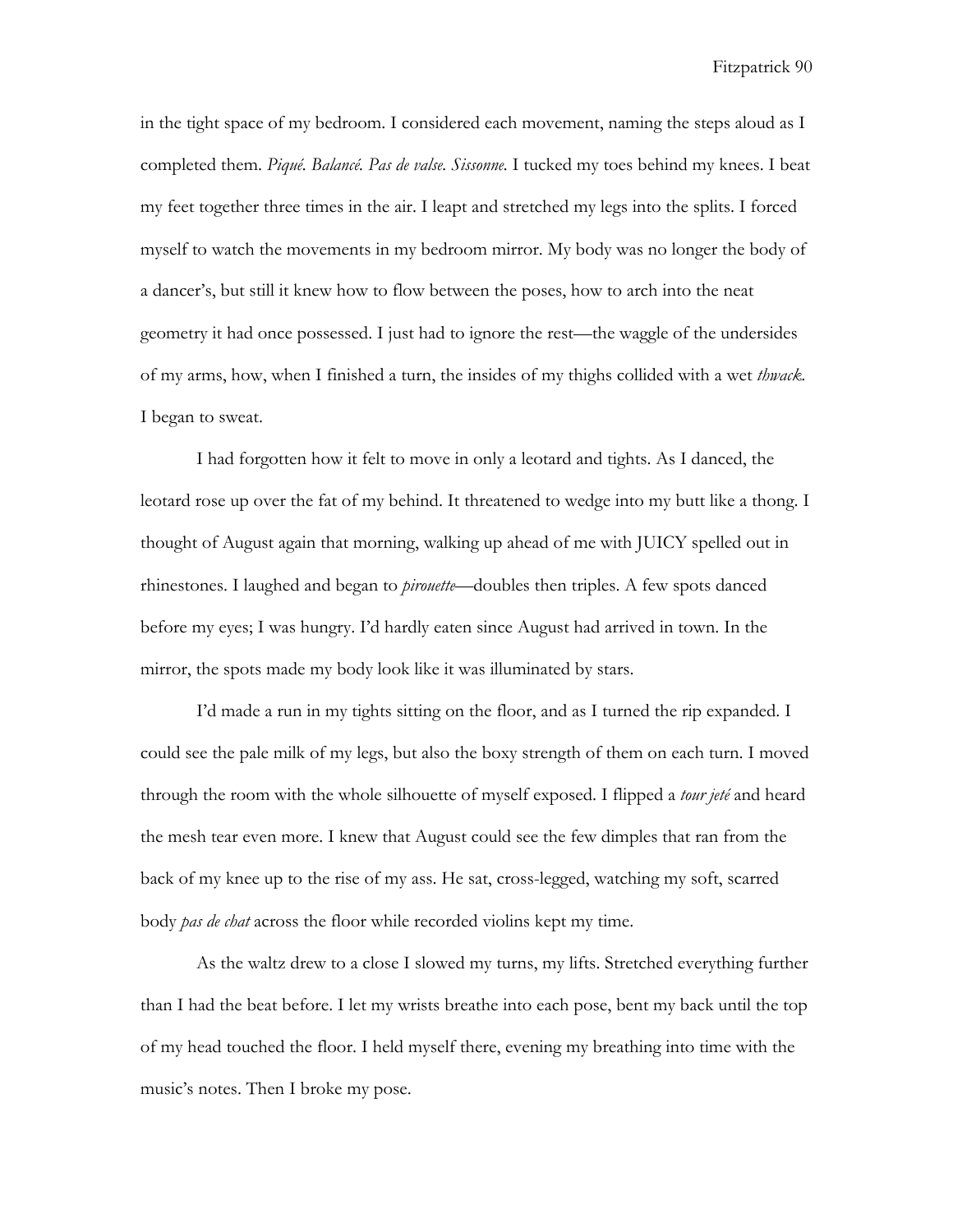"Hold on a second," I said. I sat down next to him on the bed and kicked my toes twice against the hard floor, trying to reawaken the feeling in them. A reed flute took over the track and its foolish lightness made me flush. I looked down at myself and felt ashamed. August was sitting on my childhood bed, watching me dance in my ripped tights and I still couldn't admit to him how much I wanted him. There was an alternate self, I was sure, who could be this honest, who could say this to him. But there was no one else for me to inhabit, only myself. Even after everything, I still balked at the exposure my words might bring.

August stood. He reached for me and led me back onto my floor. He held my hips while I spun. Each time I caught sight of the flat points of my shoes I could see how the floor had already ripped at the satin of them, turned the fresh shine scuffed and grey. My turns slowed. Our dancing shifted into something smoother, less articulate. August tightened his hands around my hips and lifted me. I'd forgotten how this felt, forgotten how close it brought me to the ceiling, how my toes would tap against the tiles. I arched my back over his shoulder and split my legs so that my right foot reached for the ceiling and my left foot pointed down against his hip. He walked from one end of my bedroom to the other and I could feel the pressure of each of his fingers against my soft hips. Then he slid me back to the ground and touched me on the waist. He turned me to face him and I could see he was not even breathing hard: it had not been an impossible effort to lift me.

"I forgot what this was like," he said. "Dancing with you."

"What is it like?"

"Same way it always was: you walk onto the stage and make light."

I laughed and shook my head.

"You could still be a dancer," he said. "If you wanted to."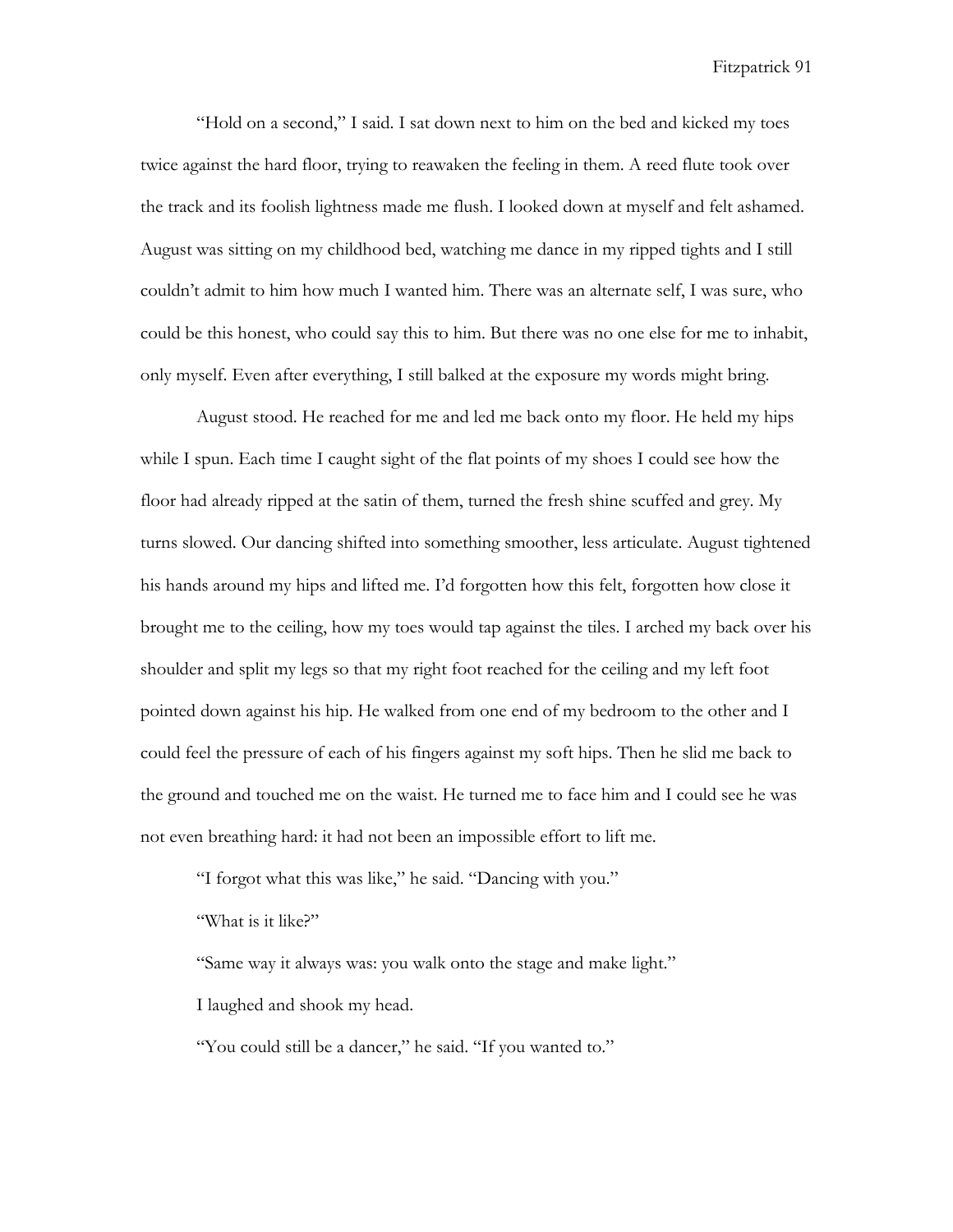He went on: it didn't matter that I'd put on a few pounds. It didn't matter that the extra weight made my posture less exact than it once was. This was not what ballet was about. It was about the turn of my wrist, how the motion rolled out under my flared fingers like a plumping wing. The sharp alignment of my chin over my gesturing shoulder, urging the eye towards my pointed foot. The arch of that foot. Its lift. The delicate curve and slender ankle pushing against the floor and propelling my entire body forward. It was about the way the two of us looked together, how we moved like we were one body shaping one pose.

Through my window, we could see the stillness of the night outside. It was nothing more than a sharp horizon, nothing exotic beyond. August and I sat down and I pulled off my shoes. He held the ball of my ankle in his hand and studied my blisters, showed me the calluses he still carried on his toes.

"Plus," and here he struck that charming grin, the one all his ladies loved. "Your boobs look fantastic now."

I laughed and smacked him on the arm.

"Come with me to Utah," he said. "You'll be back on the stage in six months." "You really think so?"

He looked up at me, so pleased. Yes, August, I know what part of the story you thought this was. You thought you'd saved me. You thought that now, suddenly, I'd realized I was beautiful all along, that all it took was one man's hand on mine to show me I had worth. You thought this was the moment where the woman steps into the water and becomes a swan.

"We're perfect together," he said. "We're the celebrity dance pair of our generation." "No," I said. "I'm not a dancer anymore."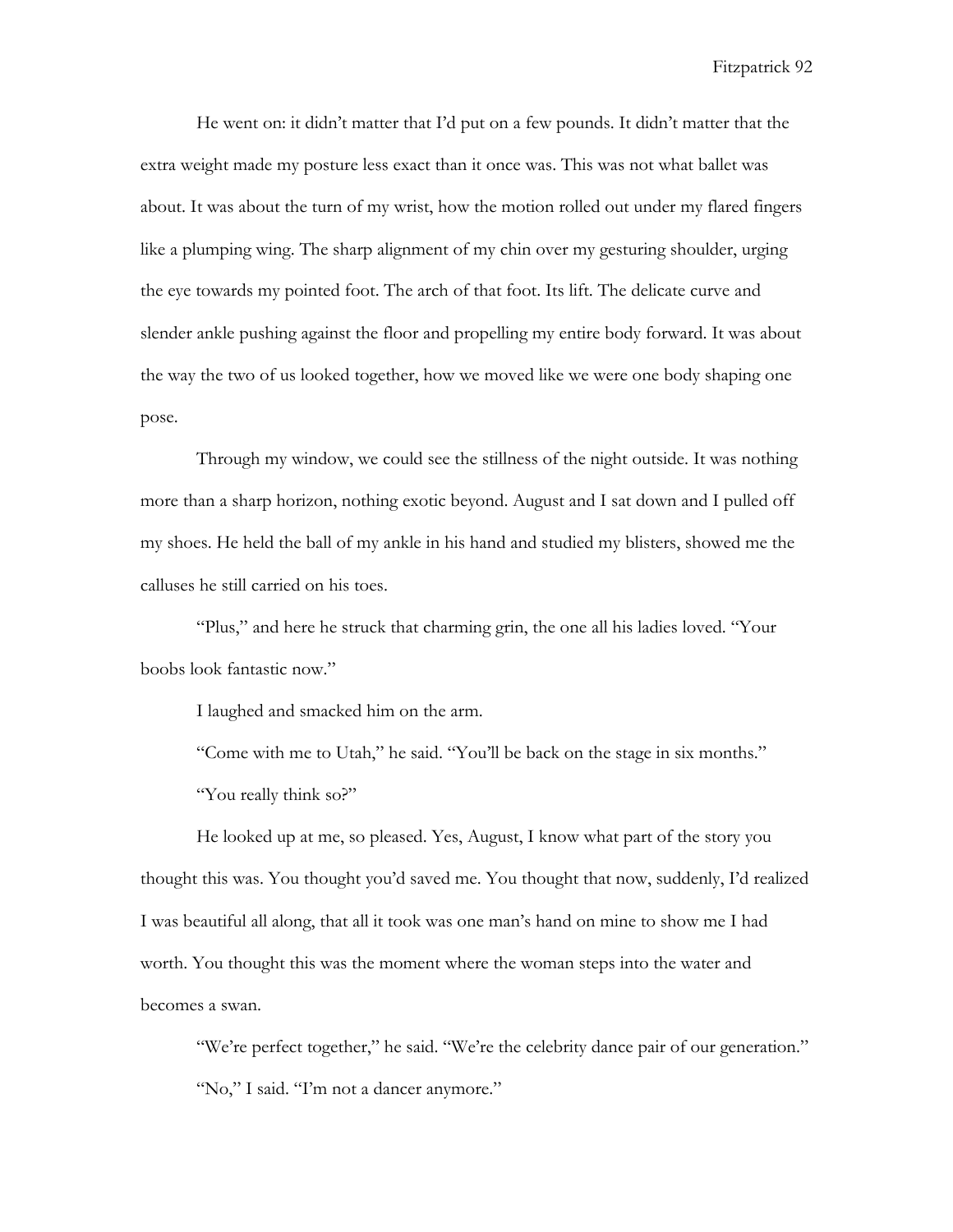He shook his head and kept talking. I looked up at us in my bedroom mirror. We were sitting side by side over a split in the surface, so that half of each of our faces disappeared into the others. I reached up my hand and touched the side of my face that belonged to him. I could see how my fingers pushed dimples into the stubbled skin of his cheek. He fell silent. The slick floor of my bedroom was cold beneath us. Everything felt edged with charm. In the dim light, I performed an impossible feat: I stepped out of my own skin.

It was not weightless like the stories say. I didn't skim along the ceiling and look down at my own still self. Instead, I slipped down into August's body. I felt my own hand on his cheek like it was my cheek. I flexed my thighs and looked down at his wide legs performing the action, too. I turned to myself and touched my hip, pushed against it. It was so easy to move me. In this shapeless state, it was simple for me to open my mouth and confesses something to him.

"August," I said. "Sometimes I worry I'm turning into my mother."

I explained how, just like her, I'd ignored my symptoms for months. How I'd felt the pain in my stomach and assumed it was just the familiar stick of hunger. How determined I'd been, my whole life, to never fall in love. I believed that I could have affection or I could have a career. The choice was simple for me. And now I worried that I could see my mother's cruelties taking root inside of me, I could imagine myself thirty years into the future still living in this valley and chasing high school girls around the studio with a mocking parrot in my hand. The confession lingered in the air. There was only one response I wanted him to give. I wanted him to tell me I was wrong.

"You've never been in love?"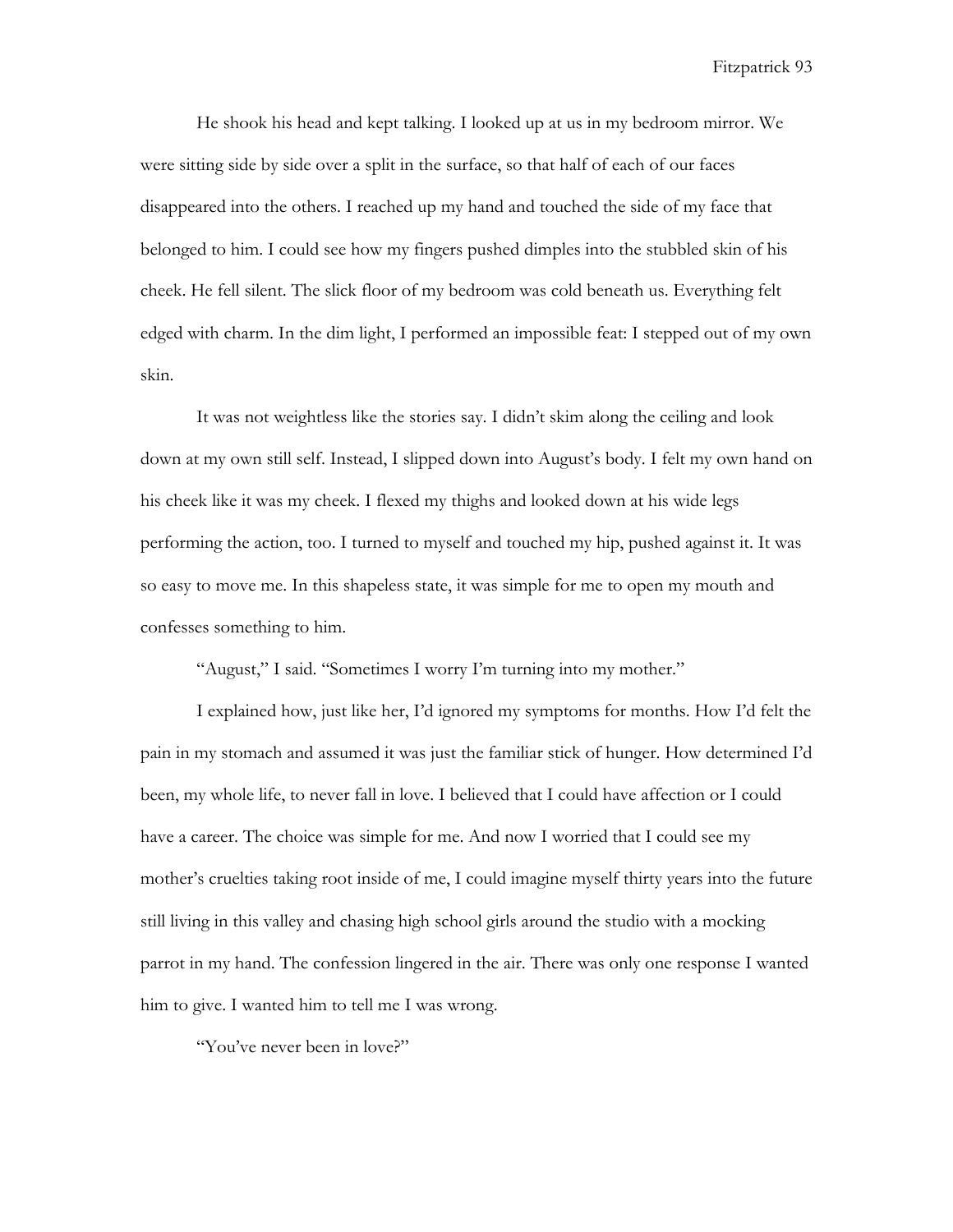I snapped back into my body just like my mother would all those years ago in front of her record player. August was watching me. He didn't pull away from my hand, still tight against his own cheek, still trying to turn us into one face.

"I just can't quite believe that," he said. "It seems a little impossible."

I shrugged. He kept staring up at the ceiling and thinking.

"The problem," he said, "is that I think you've worked very hard not to fall in love."

"What's that supposed to mean?"

"I mean that you never really give people a chance."

"That's not fair."

"For example," he said, "tell me what happened with Lydia."

"That's different," I said. "I wasn't dating her. We had sex. Once."

"And? Why didn't you ever want to see her again?"

"Because I didn't," I said.

"But *why*? I'll take everything back if you can tell me one thing wrong with her."

"She likes me too much."

"She likes you too much? What does that even mean?"

"She's always excited to see me. It seems fake."

He looked at me and let his mouth gape open in comic surprise.

"Rose," he said. "That's what people do when they like someone. They ask them on dates; they want to see each other."

"Never mind," I said to him.

I didn't know how I could speak to him again after this night. I'd exposed too much of myself. I knew I would feel shame when I thought about him. He would move to Utah and I would stay here, sleeping with strangers passing through town, letting them touch the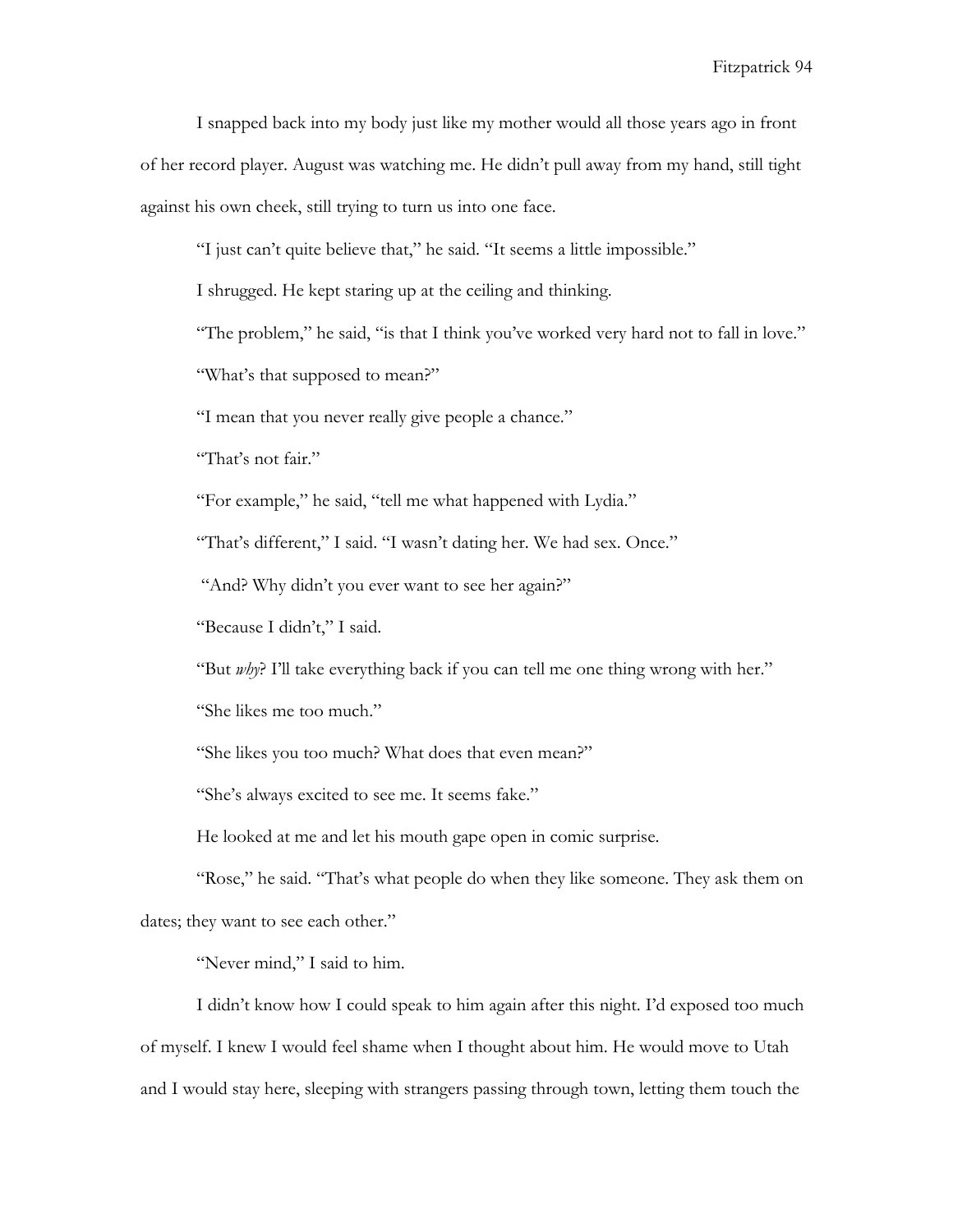stars along my stomach and announce that they thought single moms were sexy. In Utah, August would marry one of the women he danced with, although she would eventually leave him for another man. When he called to tell me she'd left him, I would not pick up the phone.

Or maybe not. Maybe the two of us would wake up the next morning in the same bed. We would prepare to go pick up my mother from the hospital together. The light would crack over the windowsill and he would touch his mouth to the hollow of my collarbone and say to me, *finally, I have been waiting for you for so long*…although even writing this makes me laugh, imagining either of us quite so romantic.

Or. I would say it to him straight: You like me too much, August. I can't follow you.

Or none of those. Maybe the next day we would return to the woods and stand beside the same lake. August would step carefully and avoid the shore. We would admit that neither of us quite knew what to do with each other. But still we would stand beside each other, looking at the dark grass beneath our toes, the nuclear flowers still showing their eager veins in the breeze, the birds in the lake, swimming.

All those futures seemed to stretch away from us like a fine white thread, like something that could be punctured by nothing smaller than a breath. There they were: glass bulbs of possibility in the air all around us. He pulled me closer to him. He put his hand back on my stomach, this time above my scar. We looked through the wide window out into the night and I thought, for a minute, that there was a new gallery around us, this gallery of possibilities. He could see it, too. So he touched me and I waited and neither of us could say which future, if any, we were about to step into. We could feel nothing but this exact second, the rough callus of his thumb, the soft skin of my stomach tucked into his palm.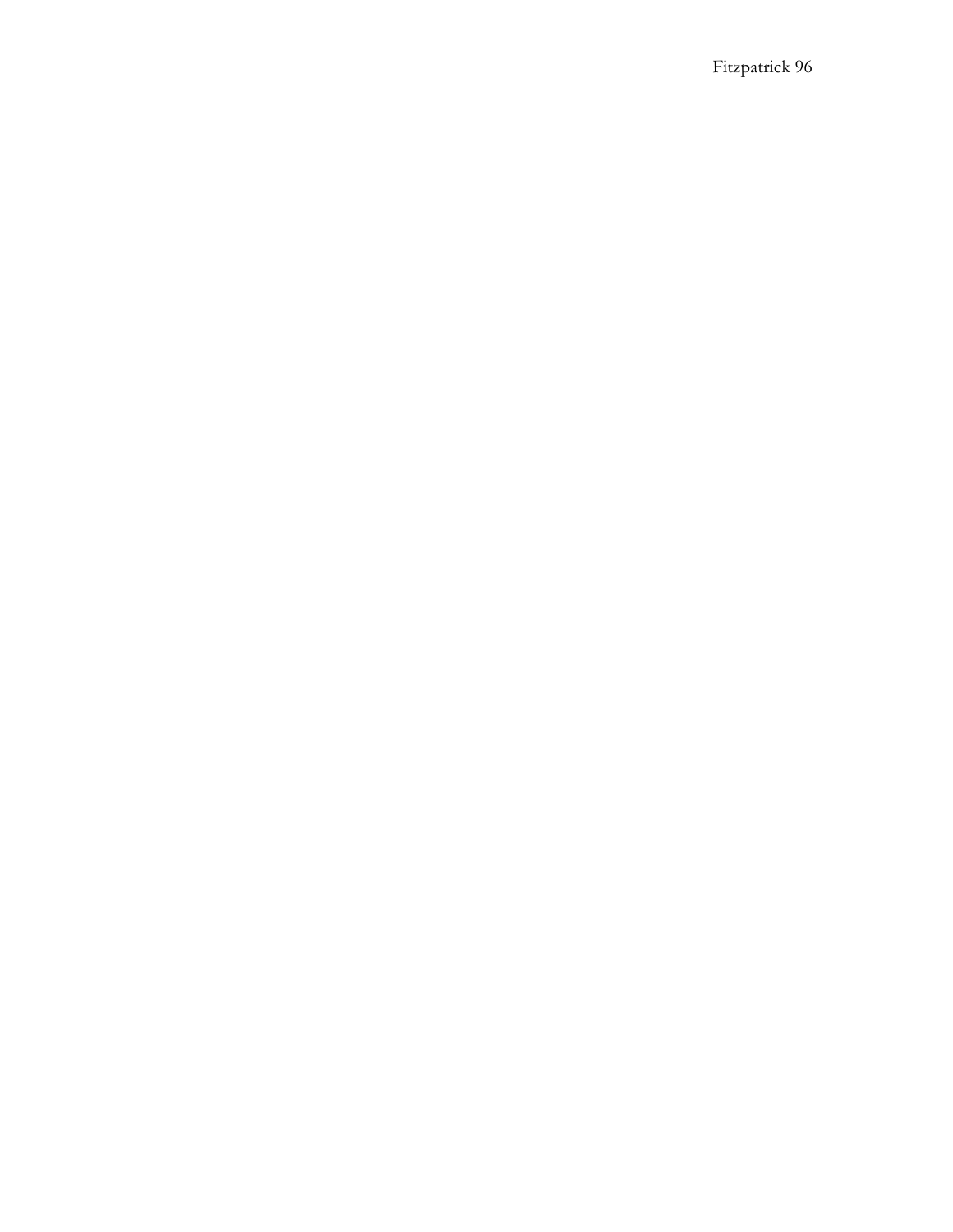## Nine

When I woke up, August was standing over the sink, a pile of dishes foaming between his palms. It was dark outside. He'd unpinned the nuclear flowers from the ceiling beams and tied them up with a bow. They were propped up against a book in the middle of the kitchen table. I couldn't see into my mother's bedroom, but I was sure the suitcase he'd left in there had disappeared, packed away into his car.

"Were you planning to talk to me about this?" I said. What a foolish thing for me to say! "Were you even going to say goodbye?"

"Sure," he said. "Just let me finish cleaning this knife first."

He ran the blue sponge up and down the sharp spine of the blade, two delicate fingers wrapped around the hilt. Even in this, there was such grace.

He put down the knife and walked towards me. He hugged me, and his hands were soft and damp from being submerged in the soap. His mouth touched my ear, and he whispered something to me. Thank you, I think. I didn't ask him to repeat himself. It took him two steps to make it from my body to the door.

I didn't move. The sink was shining all the way down to its silver base, spotless. There was nothing to do but continue about my routine. I dressed for my run. I circled the neighborhood. I sat on my bed in my sweaty clothes and petted my own skin absently. I crawled back under the covers and fell asleep, woke with the sun in my eyes and the sheets tacky with sweat. I looked at the clock. It was only ten in the morning. I stood and walked back into my living room, peered into the kitchen again as if something might have changed, as if I might have imagined the entire morning. I went back to bed, but slept with only half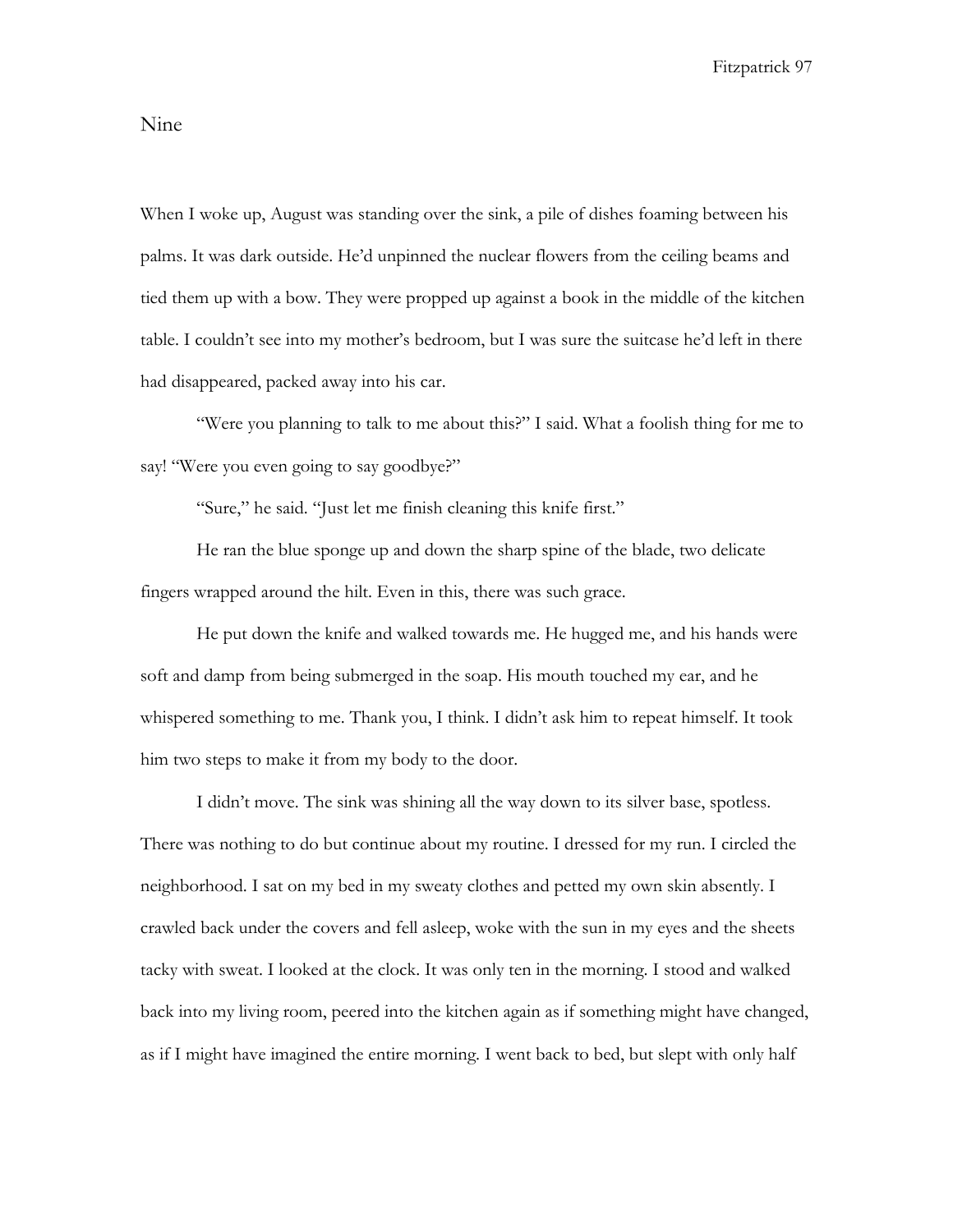my mind, the other half primed and waiting for the sound of a car, a knock on the door, August returning and realizing he'd made an error. There was no noise.

I found myself thinking about my mother. I used to sleep with her each night when I was ten. This wasn't long after my father died; she claimed it comforted her to sleep with another body next to her own. So the two of us slept together and let our winter-chaffed knees knock together beneath the sheets. She had dark hair while mine was blond and I thought that made us just like sisters in a fairy tale. I imagined us as inseparable twins. She parted my hair on the opposite side and plaited my hair into an identical braid, held up her hands to me and feigned that I was her reflection. And then, when I turned ten, I began to grow. My mother would buy me tennis shoes one week and I would have outgrown them by the next. I grew seven inches in six months. My mother returned to her own bed. The bones inside of me stretched so fast I couldn't sleep through the night, I woke her up thrashing and clutching at my shins. At times, it seemed my skin wouldn't grow fast enough to cover my skeleton. Well I wasn't growing anymore. At least not vertically, as the old joke goes.

That afternoon, I dreamed a bone grew inside my throat. It tasted like chalk. I pushed my fingers down my mouth, reaching for it, and it slipped further down. My nails scraped the inside of my esophagus and I gagged, coughed, spat something into my hand. The small bone wriggled, and transformed into a short, fat body. Nebulous and white, something mysterious and essential from inside of me. For weeks after August left I would dream about it. Night after night. I would wake up to the sound of my own lungs and imagine it was August's hand on the door.

But I didn't know that the first day. I thought it was just a reminder of why I didn't like to sleep during the day. I walked back downstairs, picked up my keys from the counter, and drove down to pick up my mother from her hotel.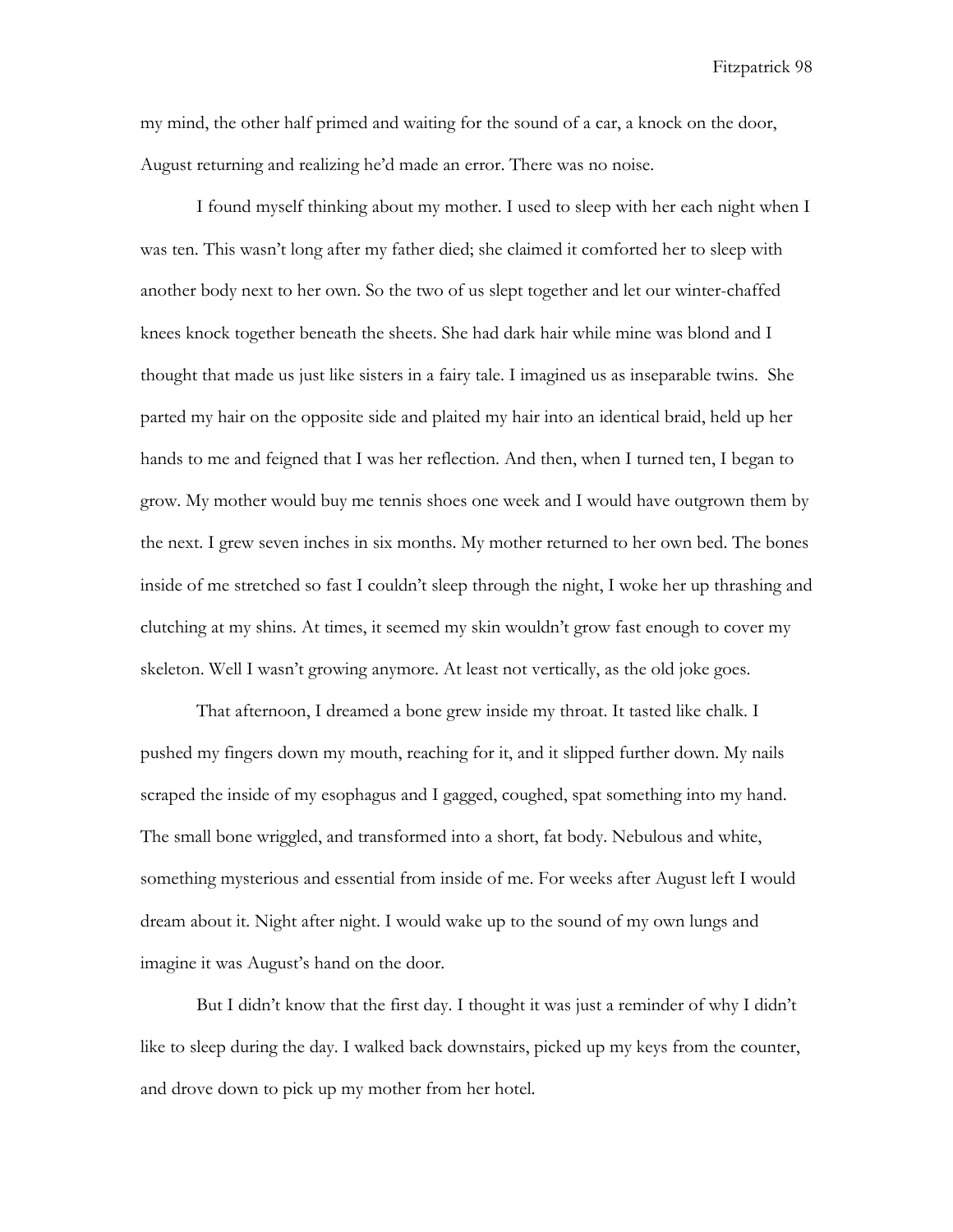*The ballet mistress defined Swan Lake as a story about the conflict between the body and the soul, between Odette and Odile. It was a ballet, she said, about the battle to forget about our hungers. It was the last ballet you and I ever danced together.* 

*To say the production was a disaster would be too kind: three minutes into the* danse de cynges *and already you were tiring under the relentless speed of the conductor. You struggled to complete your triple*  pirouette *in time. You* grand jeté-ed *across the back of the stage, chasing the tempo still. I could see the*  ballet mistress in the wings, trying to catch your eyes, flapping her arms in a panic and urging her to move *faster. I felt your panic like it was my own.* 

*I'd taped up your ankle that afternoon. You were trying to keep tendinitis at bay, but I could see the tightening in your smile each time you extended or sunk into a* fondu*. I could see the tape around your ankle. I could feel the pull in my own joints.* 

*A cymbal crash: my cue. I entered from the right wing and you raced towards me, the hard boxes of your pointe shoes hitting silently against the floor. You knew by now how to run without making noise. When I caught you and lifted you over my head, it felt easier than it had that afternoon.*

*You were losing weight again.*

*I walked you down the stage so that the audience could see how you arched over my shoulder, how the mesh of your tutu scraped against my face. Snow began to fall from the rafters. Leftovers from a production of*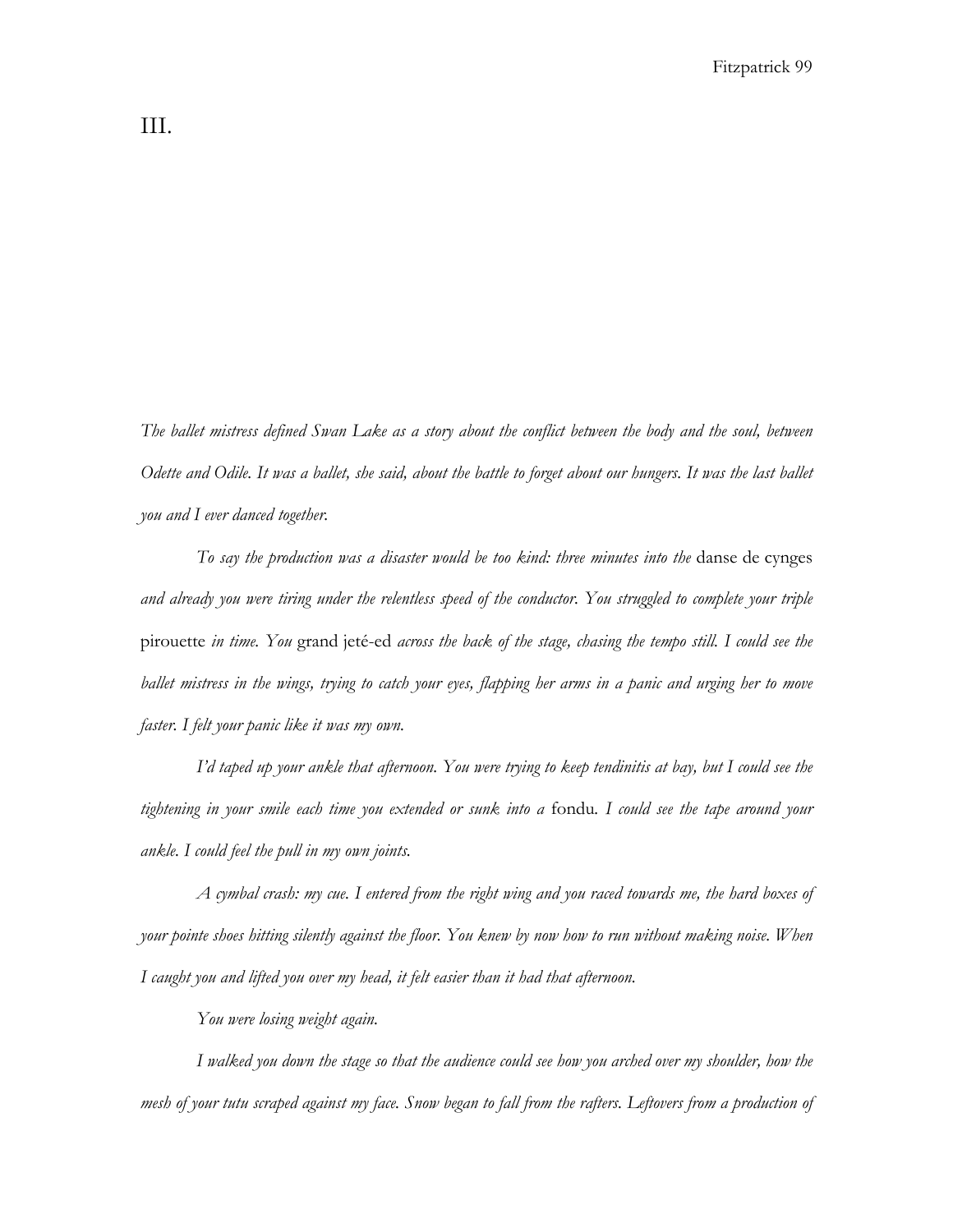The Nutcracker *last season. We couldn't do anything but keep dancing. The corps de ballet entered from the wings.* Pas de chats*. I held your hips between my hands and led you across the floor. The snow that was falling was not snow. It was scraps from plastic bags. One caught in my mouth and nearly choked me. They built up on the floor and slid beneath my toes. The two of us spun closer to the edge of the stage and I dipped you so your head was hovering right over the pit of the orchestra. I never managed to train myself out of looking up into the audience: the dark absence of their shoulders, a few of their spectacles catching the stage light. And then I looked back at you. The point of your chin lead me to the curve of your fingers. Your mouth was open to show your teeth. I knew I would never forget the way you looked at me. It was like—*

 *—it would be too easy to say.*

 *I lifted you again and walked off into the wings. Two stagehands walked up behind us and started stripping off our clothes. One was working on the laces of my tunic while the other pushed your tutu off your hips. They were applauding for us but it was nearly impossible to hear, naked in the wings. Your stagehand dropped a purple shift over your head. You had to be sewn into this costume; it never fit right. The needle skimmed through the fabric once, twice, and then you bent at the waist and gasped.*

*Our last entrance was from the opposite side of the stage. We moved slowly behind the backdrops so we wouldn't make the canvas flutter or sway. You pressed your feet into the rosin box and tapped the extra off her toes. I caught you rubbing at your stomach again, but you shook your head when I tried to ask how you were. I lifted you onto my shoulders and you sat, ankles crossed over my heart as we waited in the wings. I could feel each small circle my fingers were pressing into your thighs. You were so small. Some days it seemed to me you could disappear.* 

*Nureyev forced Fonteyn to enter his production of Swan Lake by riding on a skateboard on her belly, arms lifted like wings, legs curled behind her like a tail. This is to say that sometimes grace is overrated. This is to say that I'm tired of stories about girls turning into birds, tired of the fetishization of a hollow bone.*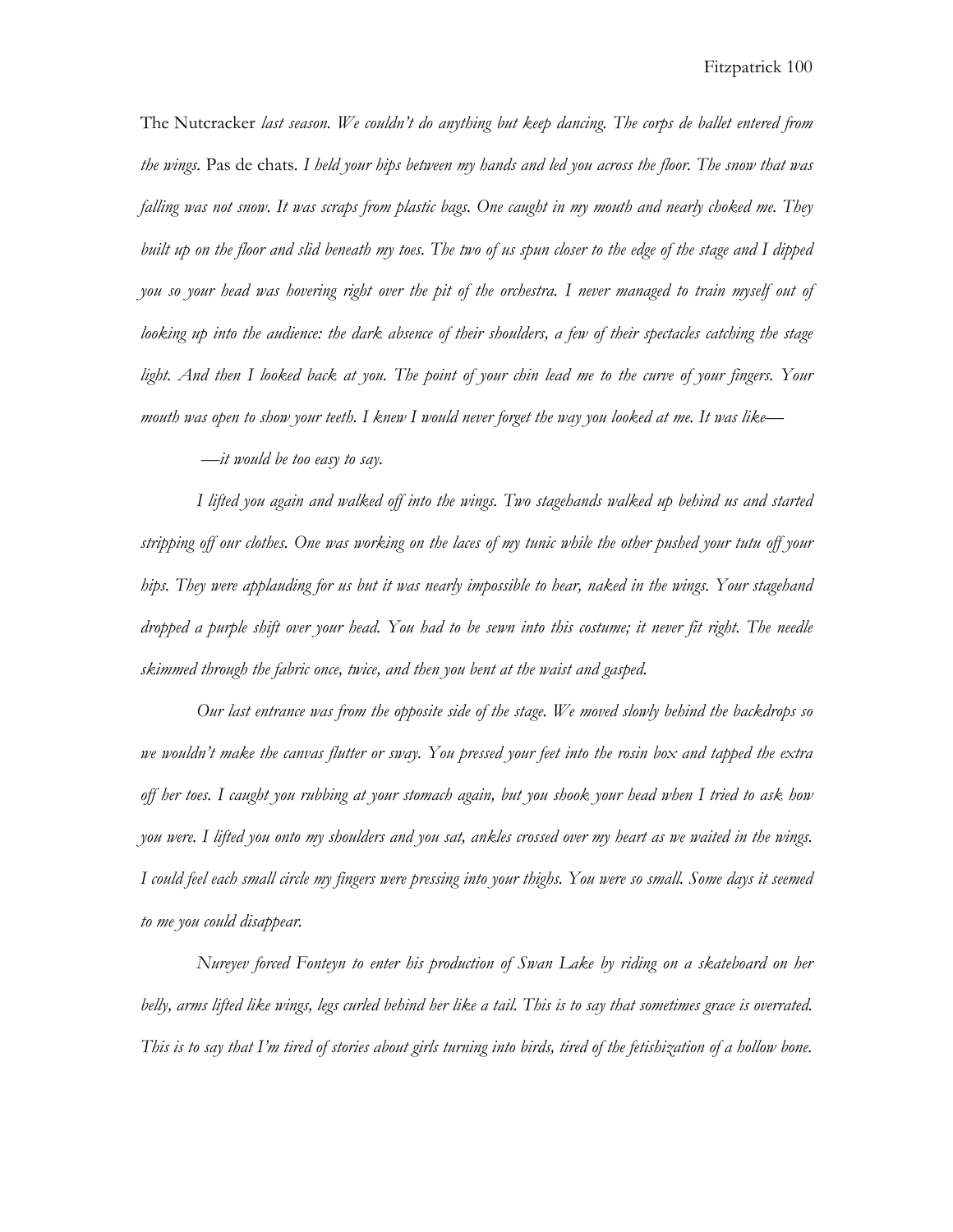*I saw you performing in New York a few weeks ago; your body looked sharp enough to fracture a palm.*

 *We entered and the music crescendoed. I lowered you to the ground and you waltzed away from me. I tracked you across the stage like you were an extension of my own body. We made one pose. Midway through the waltz, your costume began to slip down your shoulders. Your left breast popped out of the bodice, nipple pointing directly into the crowd. I covered you with my palm, lifted your strap and tucked you away.*

*I used to think you didn't ever get lonely.*

*At least, not the way the rest of us did.*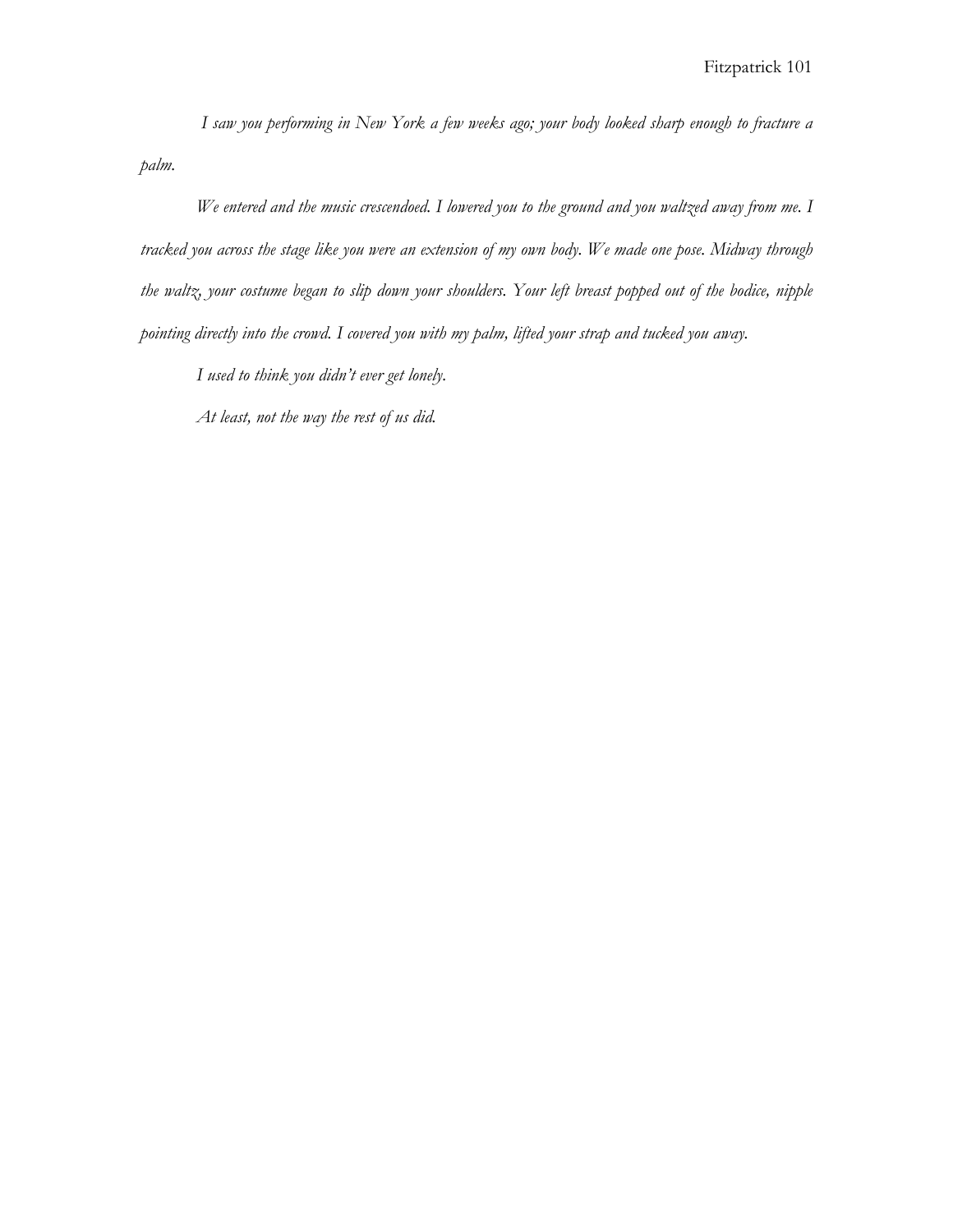My mother was waiting outside the hotel for me. She didn't look any different than she had a few days before. Still startlingly thin. She sat in the backseat instead of the front, said it couldn't hurt to keep a little extra distance between us for a few days. I pulled away from the hotel and she buckled into her seat. Then, she started asking me about how the rehearsals had gone. I said they were fine. I mentioned Lydia's struggle with the *pique* turns.

"I'm sure you handled it fine," she said. "You always were an expert at turns." A compliment! It startled me.

"What else happened while I was away?" she said. "How was August?"

"I don't really want to talk about it."

She tried to ask me a few more questions, but it soon became clear that I did not intend to speak for the rest of the trip home. Even the idea of talking exhausted me. I had no idea how I'd keep living in my mother's house. His absence would be like a current in the air. Still, I kept driving. The cups of the mountains carried me back up into a familiar world: trees and farms. Gold opening its mouth like it could swallow the thin line of asphalt in a single pause.

The horizon spread itself before me. Living in DC, I'd forgotten how it felt to live in a place where I could hold so much ground inside my gaze. Not just a block away, not just two, but an entire state, maybe more. When we were twenty minutes away from home, it started to rain. I slowed to a crawl, imagined August beside me reciting statistics of skidding, how hydroplaning could occur at speeds of only thirty miles an hour. How could I live without him? Now the streets looked like slick tar, the lights of other cars skittering off the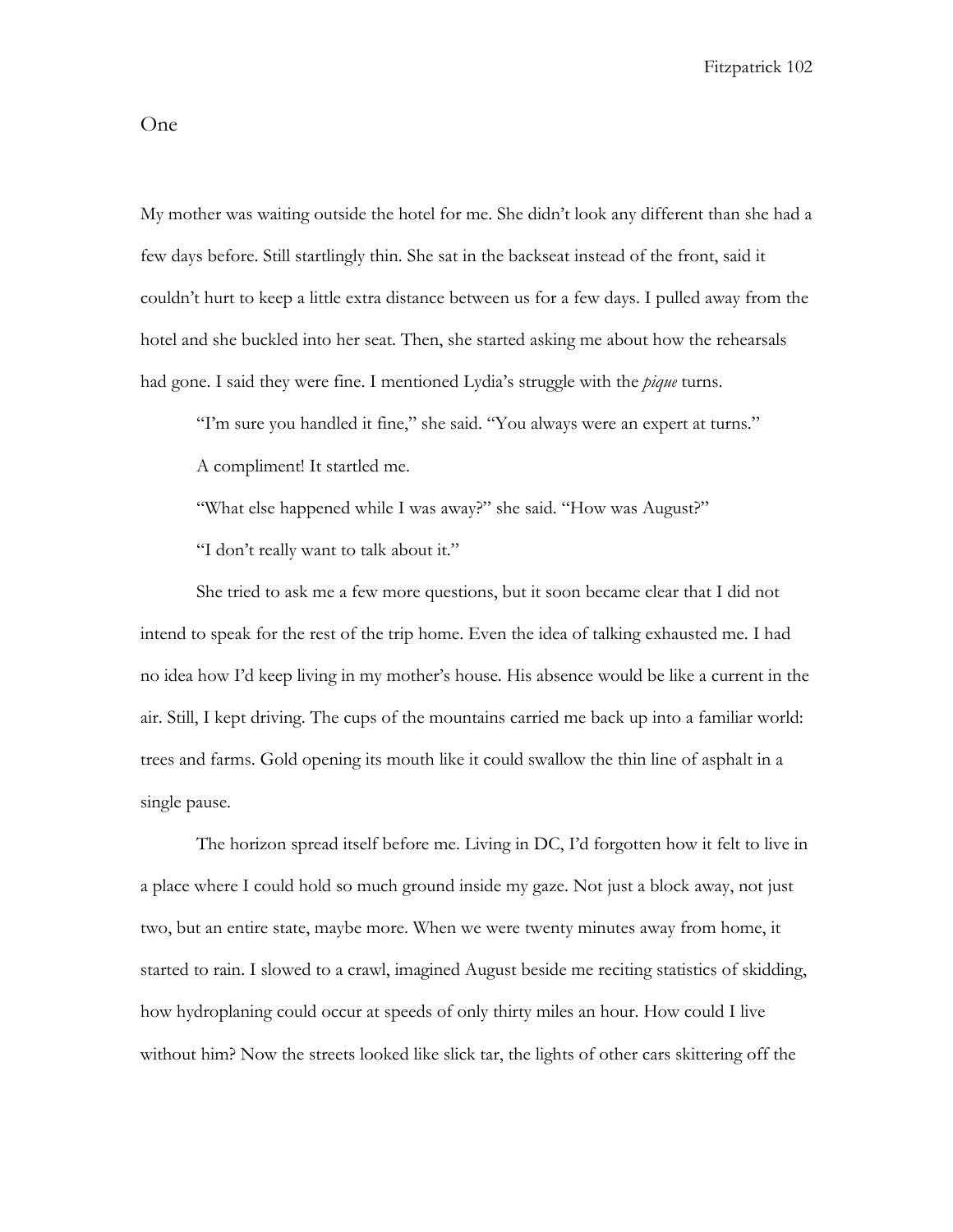dividing lines. I felt like I was driving over water and nothing more. The dark road like a small sea.

I remembered being very young and sitting in the back of my family car. This was when my father was still alive. I watched the two of them pilot the family car through the dark. We were driving back from a ballet class and I was pulling my pink tights down my legs, stripping out of my leotard and into my pajamas. My limbs were so small, no hair on the leg or the belly or even the arm. I looked up into the front of the car and watched my father drive, my mother's hand on his arm. As if her touch were transparent enough to lead her through the dark country roads. I realized I'd been echoing this scene every time I drove anywhere with August.

The rain ended and mist seemed to escape from the dirt, first rising a few inches above the ground, then a few feet, then the whole sky turned as opaque as the color of an eye. Streets like small underwater clouds. Mirage of fog. Where it hit the window of the car it condensed into small rivulets. My mother's head had tilted onto her window. She was asleep.

I pulled off the highway. It was almost ten pm. I could see a small soccer field opening off one side of the road. The mist was thick enough that I could not make out the bodies of the boys. I could see only the black lines of the numbers on the backs of their jerseys. The sevens and ones and fives migrating through the fog like floating creatures. Running, running, running. The lights above them caught the wet air and intensified its glow. Up and down the bleachers around them were women, large and small, married and unmarried, watching them. Every few seconds one would go wild. She would stand and wave her hands about in the air. One boy would turn around, maybe with half a smile, that expression August used to hold on his face when I watched him dance, pleased to know someone was rooting for him, embarrassed to know there were eyes on his back.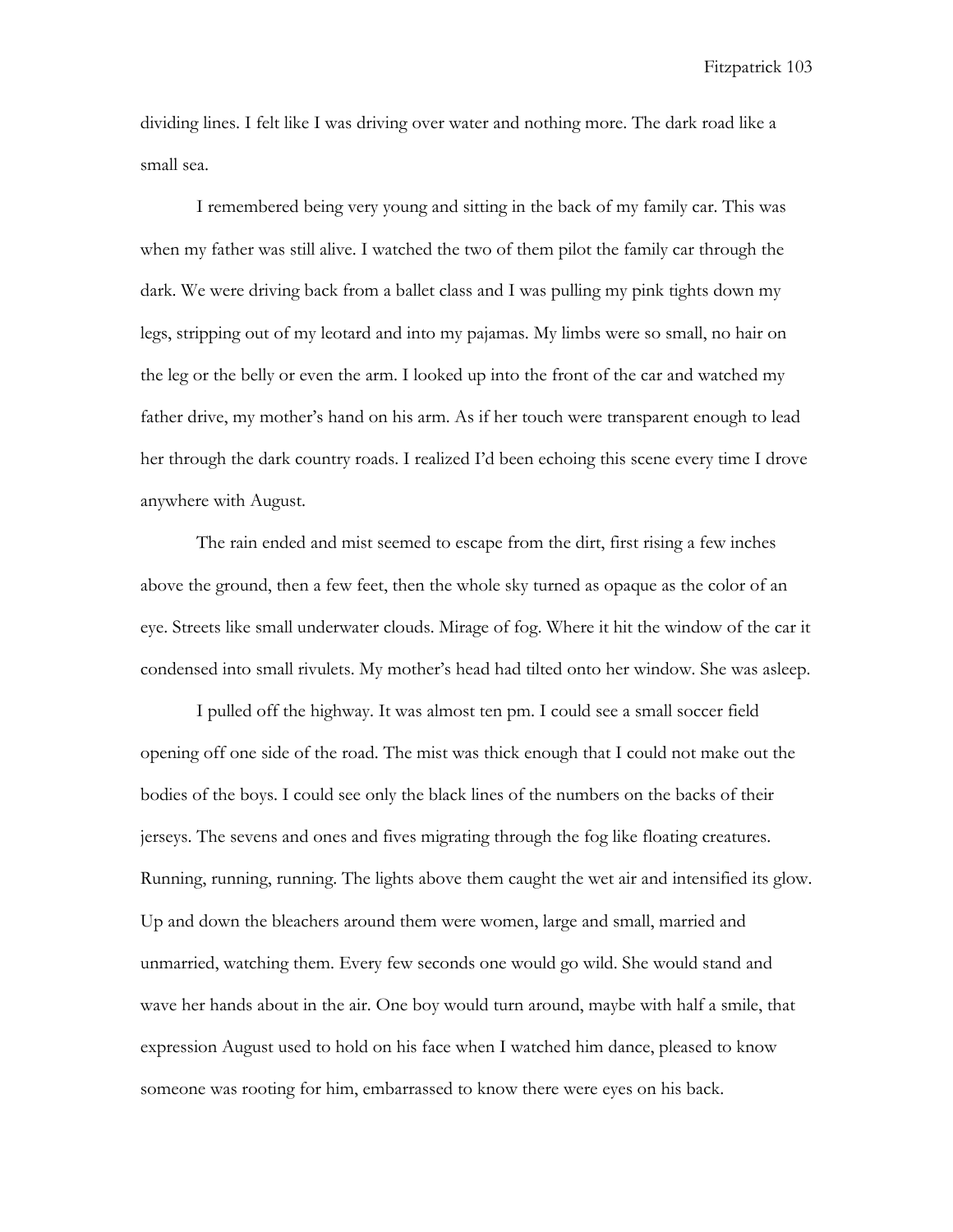The Rockies were something different in the light of the moon. They caught a shine they never held in the day. Especially now, in the milk evening, the moon the same color as the sky. I saw fox eyes lurking in the tall grass, families and families of deer that neared my headlights, turned, and race the other way. The silver musk of a possum.

As I took the exit for our town, I caught sight of the first highway marker for Salt Lake City. So. It wasn't too far away. I let this thought buoy me back home, imagined how easy it would be for August and I to visit each other. He could return and find me here; we were only six hours apart. The truth is: he never came, although I kept thinking he would. There were afternoons I would sit on the porch and study the blocky torsos of the mountains and think to myself, now he will come for me. Now, now, now.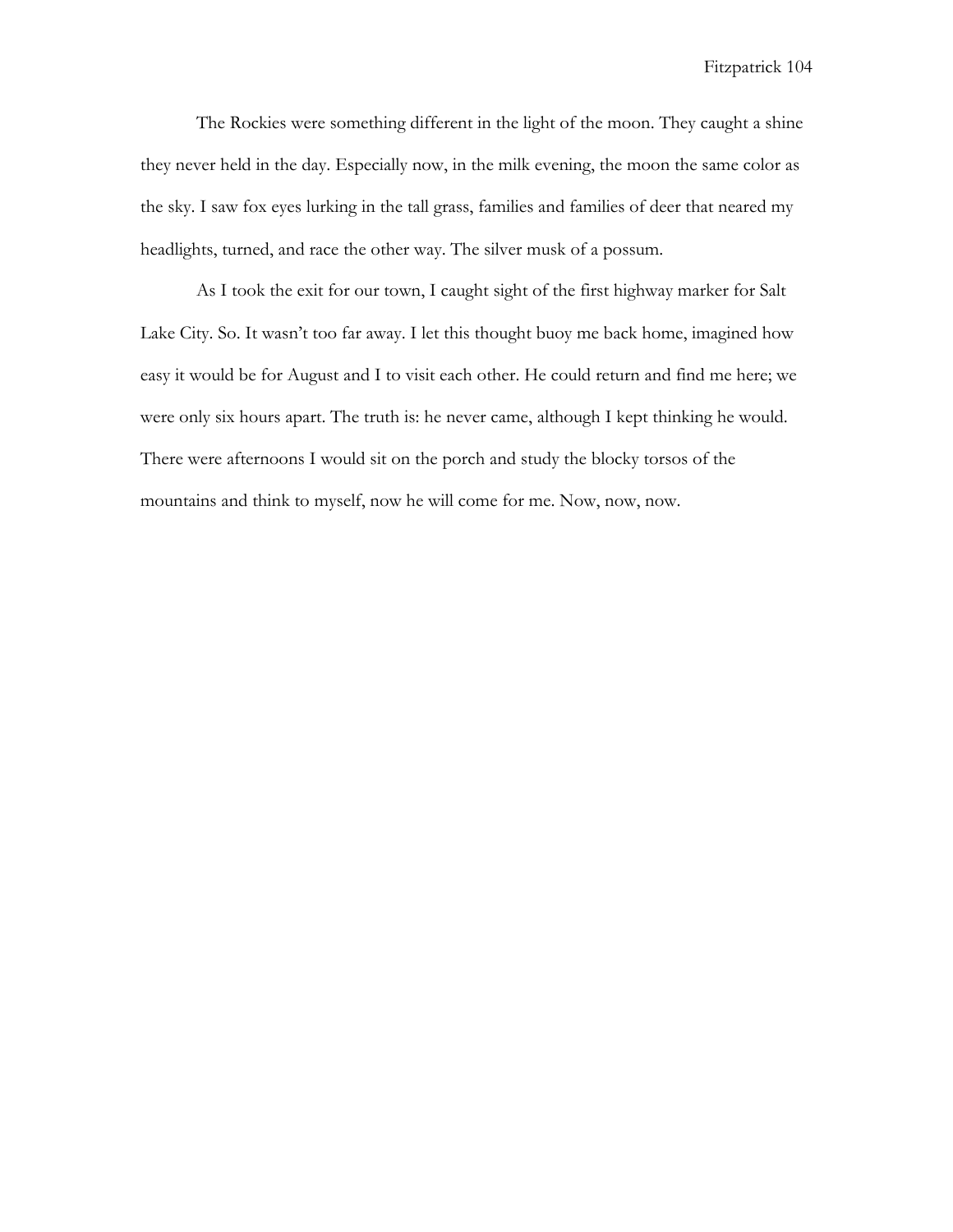Two

My mother took the next morning off from rehearsal as well. I didn't complain; I was happy to have something to distract myself with. The temperature was cool in the studio, cooler still outside. I knew that it would begin to snow in a week, maybe less. I could hardly remember what winter looked like here, but knew it was knee deep and stripped with wind. As the girls practiced, the window began to fog over. We were working on the third act that afternoon: the entrance of the black swan. I'm sure you know how it goes: Odile replaces Odette. She tricks the prince into declaring his love to her instead. She's the darker replica of a swan; she seduces him. The performance was only a few weeks away so Lydia was rehearsing in her tutu. She kept setting her hand on her hips and testing out the width of it. It was unfamiliar to her; she often stood too close to the other dancers and knocked against them with the gauzy cloth.

I cued the music and gestured for Lydia to begin. She hammed up her performance, pursed her lips like she was constantly preparing for a kiss. When I was younger, I used to relish the chance to step into the darker tutu, to mime at seduction. I loved the differences between the two girls: one pure and virginal, the other sensual and experienced. From the second the black swan enters the stage Odette is doomed. She tries to court the prince surrounded by other women. Odile knows to dance for him completely alone. She knows the prince would rather have the girl without the overprotective handmaidens. She knows he wants to pledge his love to the girl that throws herself into his arms.

Lydia *forte* turned in the air, turned her neck towards the audience and attempted to seduce them with a grin. Yes, when I was young I saw this scene as something simple: it was a story about cruelty between women. One of many in the world. But today I was seeing it as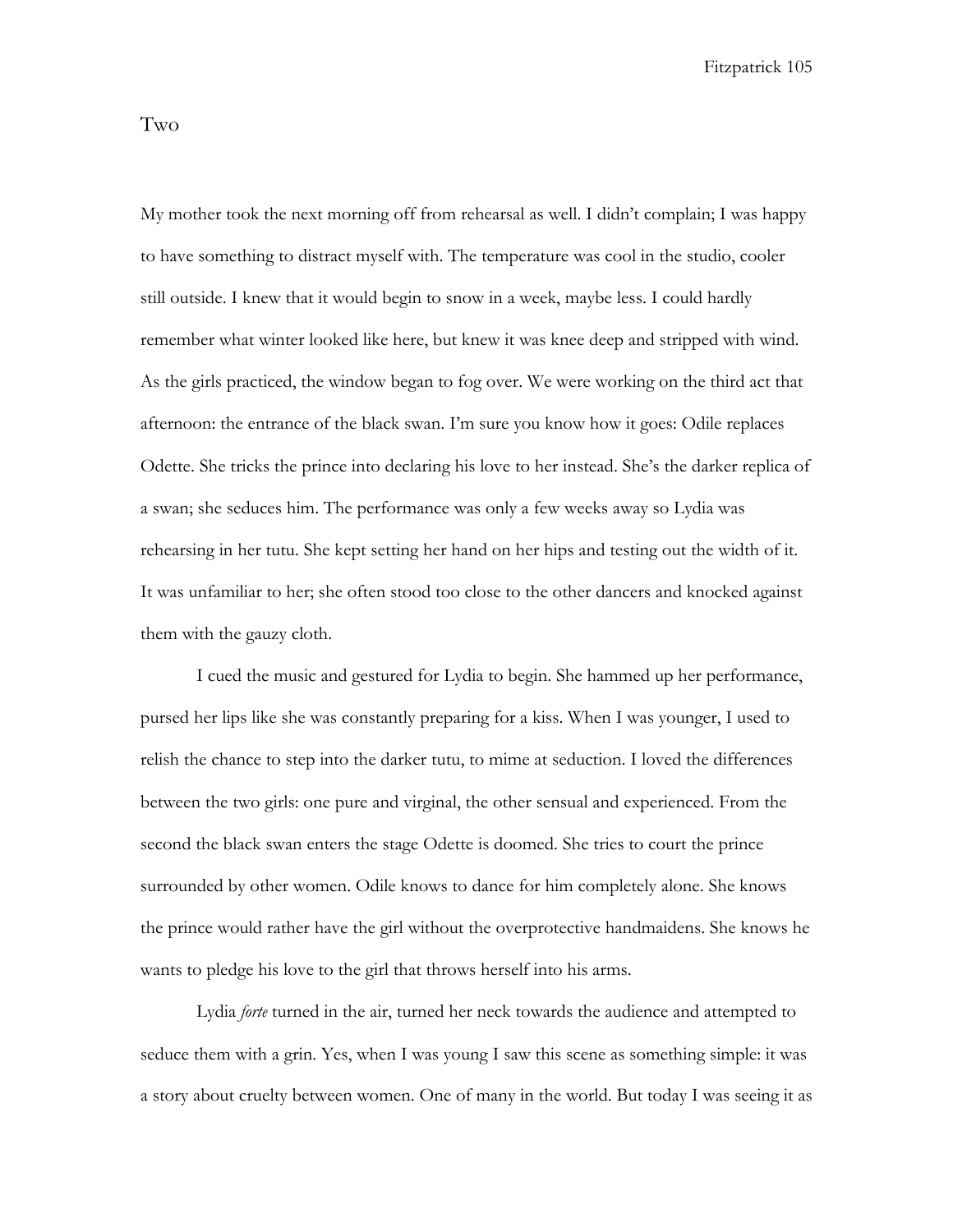something new. It was about the small cruelties that women performed to themselves. A girl was lifting her body into the air and falling, trusting someone to catch her. She was seducing a man and murdering her twin.

Our ballet studio had no men; Lydia leapt into my arms.

I moved to the corner of the room and waited as she prepared, then ran at me, her feet slapping noisily against the floor. I knew how this was supposed to work, had leapt into August's arms for so many years. It was easy for me to imagine how I should lift her. My body performed exactly as I wanted it to; I felt her weight land on me.

When she jumped, her legs bent and didn't straighten again. Improper technique. It was twice as hard to catch her, to mold her body back into the proper pose. I corrected her leg with my right shoulder and dipped her. The tutu scraped along my bare arms like a nail file. I could feel her skeleton. Nineteen, and she was still as thin as a growing girl, not even a hint of breasts. Her shoulder blades felt as sharp as their name, pushing against the slender prison of her skin. Her weakness became tangible.

I set her back down on the floor and she smiled. She looked up at the wide windows, where a few men were now leaning against the glass and watching her, silhouetted by a frame of condensation. They looked red around the pupils, carrying the symptoms of last night's festivity. Lydia dipped her head, performed a decorative curtsey. The men turned away from her, flushed. Lydia looked over her shoulder at me and smiled.

The problems in form that I had let slide a few days earlier bothered me more today. I pulled her back to the center of the room and explained each way her steps were wrong. I commanded her to perform the routine again and chased her around the room, clapping my hands. Faster, I told her. Attack the floor.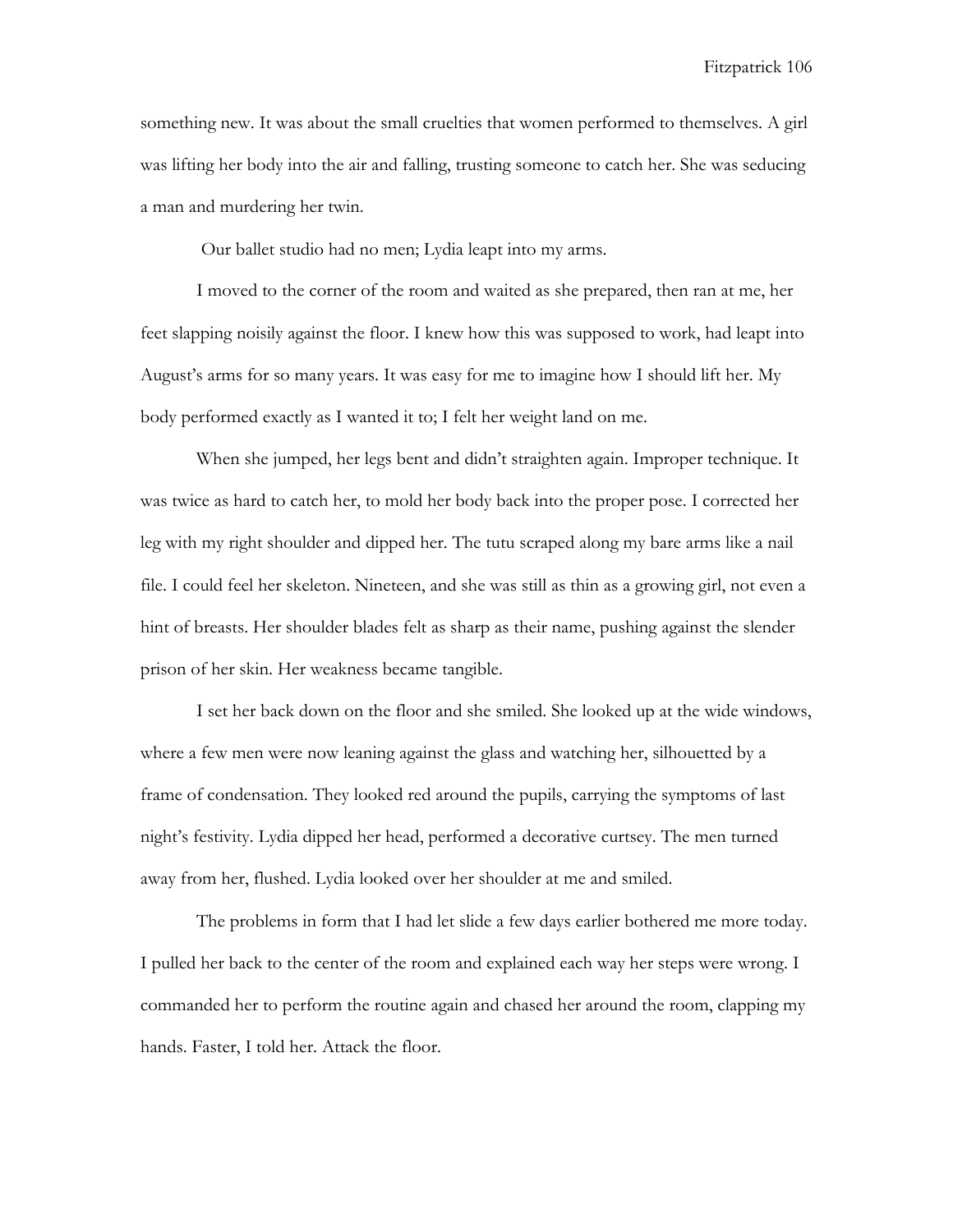I kept her after the other girls went home with their mothers; I knew no one would be coming to complain that she'd been out too late. By now, her form was nearing perfect. Still, I couldn't let her leave. I criticized the placement of her fingers. I told her that her wrists made her look like an amoeba. I stomped my foot on the ground like a small child. She never once stopped or told me she'd had enough. She kept moving; her desire to please me was palpable.

I exhausted myself demanding things from her. I told her I had to step outside for some air and still she stayed in the center of the room practicing her *fouettés.* I stood out on the small wooden porch of my mother's studio and pressed my hands to my face. I'd always had this tendency to expect too much, but I'd only ever applied it to myself. Now, forcing Lydia through her steps, I could see where my mother's anger had come from; she needed someone to demand things of.

Lydia stepped out onto the porch next to me and crossed her arms over her chest. She smelled like jasmine and whiskey. She put her head on my shoulder and I could see her pantomiming at exhaustion. Performing for me, just like she had been all day.

She had changed out of her tutu and was wearing only a white V-neck and pair of denim shorts. She held a pair of sandals in her hands and I looked down at her dirty feet, cut and blistered around each toe. I imagined how I might tape them up to set them in a pair of pointe shoes. I looked up at her face and caught the dark outlines of her nipples reaching through her shirt. I reached down and put my hand on her thigh, pressed my thumb into the knotted muscle. Then I skimmed my thumb higher, tucked it under the frayed denim of her hemline.

She kissed me. Her hands reached for the button on my shorts almost instantly and when she pulled the denim down, just enough to make room for her fingers, she paused at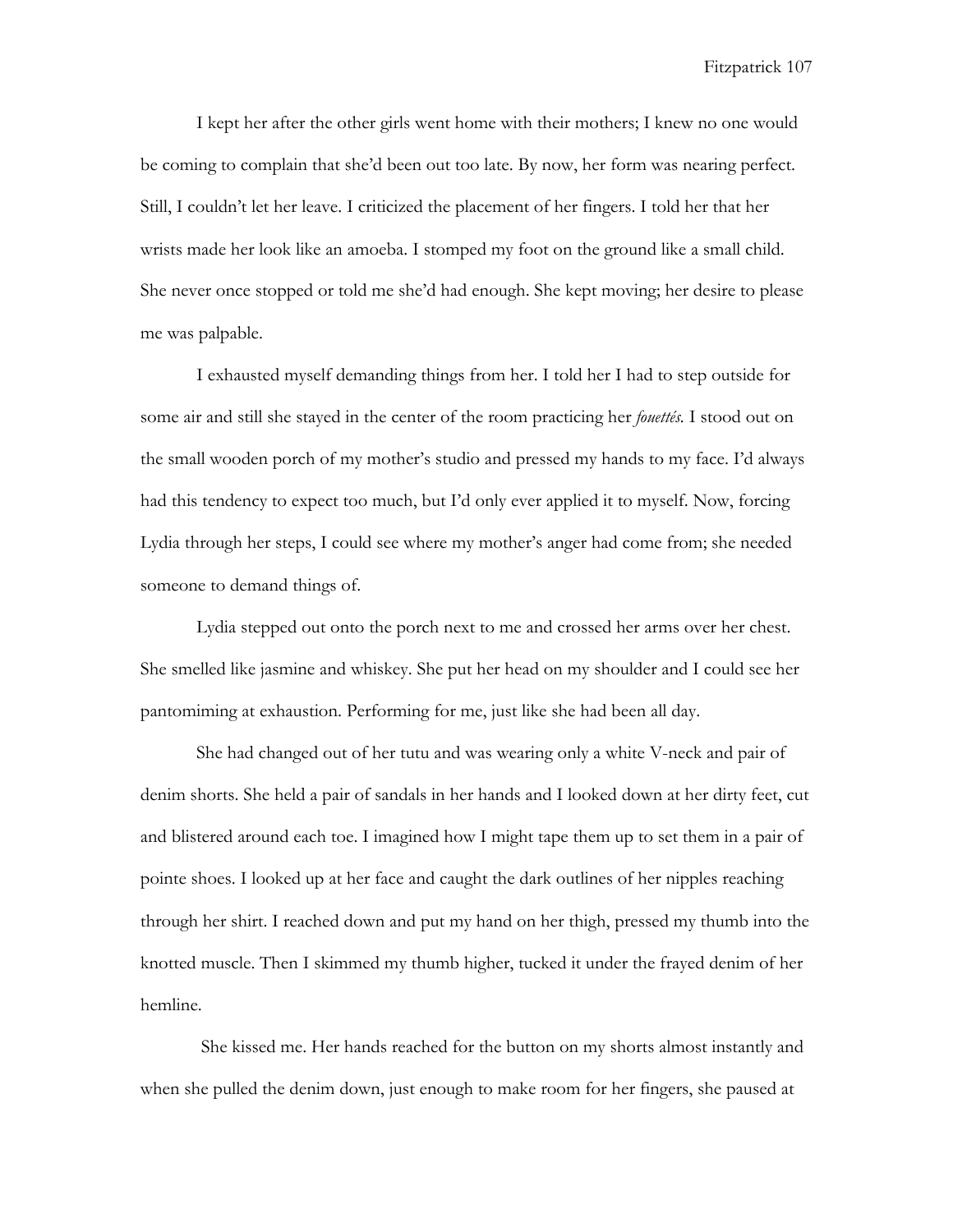the scar between my hips. She said she hadn't noticed this before. She asked me if that was why I had stopped dancing. I pushed her down so that I was on top and both of our bodies were lowered onto the slats of the porch. I slid my hand beneath her shorts, inside her underwear. She stopped talking. I pulled off her shorts and let my mouth follow their path. The first few minutes I was touching her, she made so much noise I knew she had to be faking, knew it was something she'd practiced to stroke the egos of the boys at school. I spread her thighs wider with my hands and stroked inside her. Her voice lowered, became stuttering and soft. She touched my hair.

The wood was hard beneath my knees and I knew that any moment someone might spot us. Still, I didn't stop touching her. Unfamiliar in pleasure, she seemed shamed by the motion of her hips against my mouth. Over the years, I'd known women who proclaimed they'd love to sleep with another women, the same way children announce they want to be astronaut. It must be so lovely, they'd say, because women know what women want. I'm not sure that I believe that's true, although touching Lydia there were moments I felt like I was touching the inside of my own skin. But it wasn't soothing. It was like I was holding the most tender and horrifying parts of myself between my two palms. I watched Lydia gasp beneath me, watched her face screw into ugly pleasure and I hated knowing that other people had once seen the same expression on me.

Afterwards, I rested my head on her thigh and she started combing her fingers through my hair.

"My mother hates your mother," she said. She seemed half asleep. "Our families are at war; we're like Romeo and Juliet."

I smiled. I stood up and touched the impossible dimple in her cheek. She really did like me too much. I wanted to do something kind for her.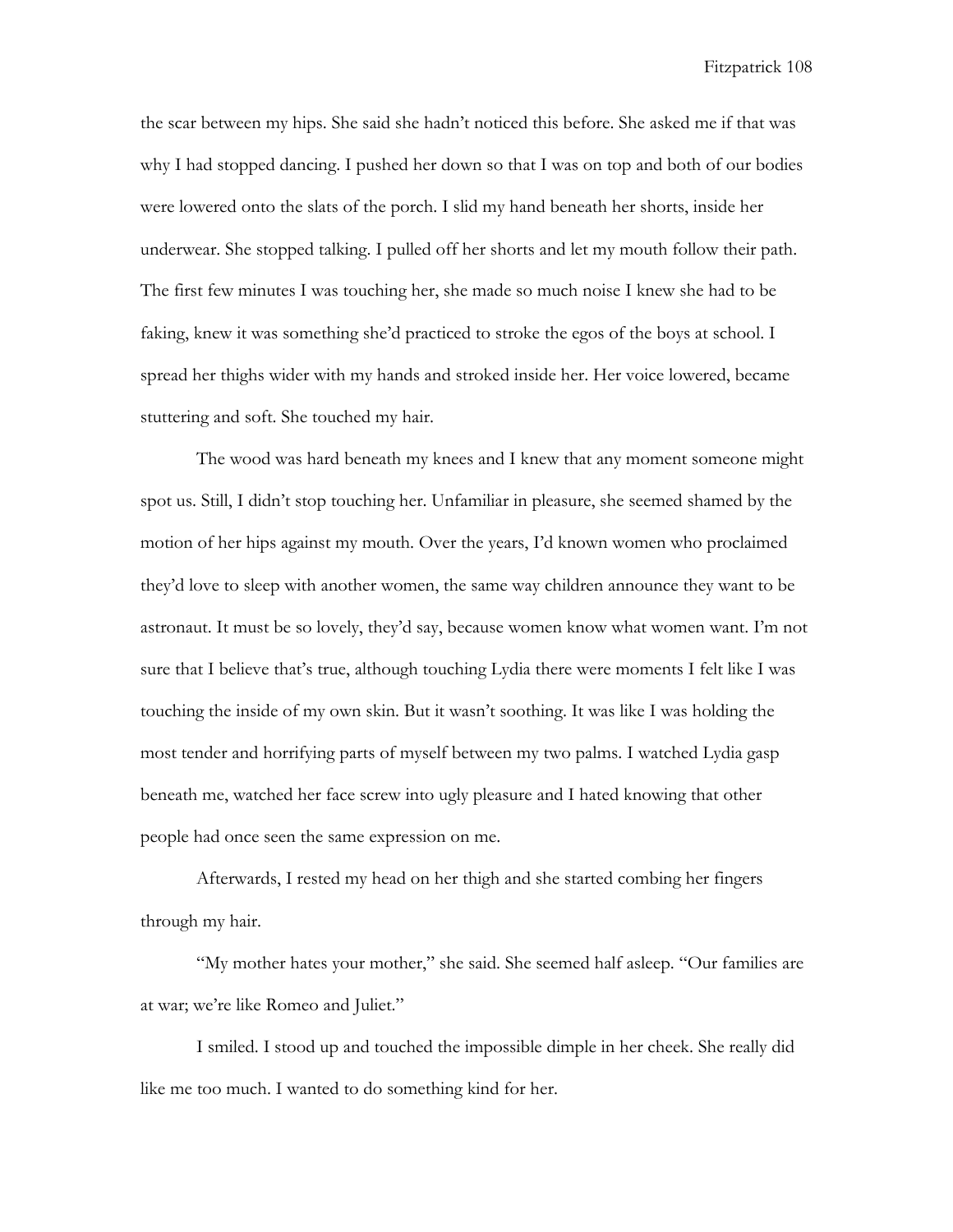"I have to ask," I said. "Why does your mother keep feeding those foxes?"

"The same reason anyone does anything," she said. "Company."

Then she pulled up her shorts and patted her hand once against my cheek. She walked off into the night.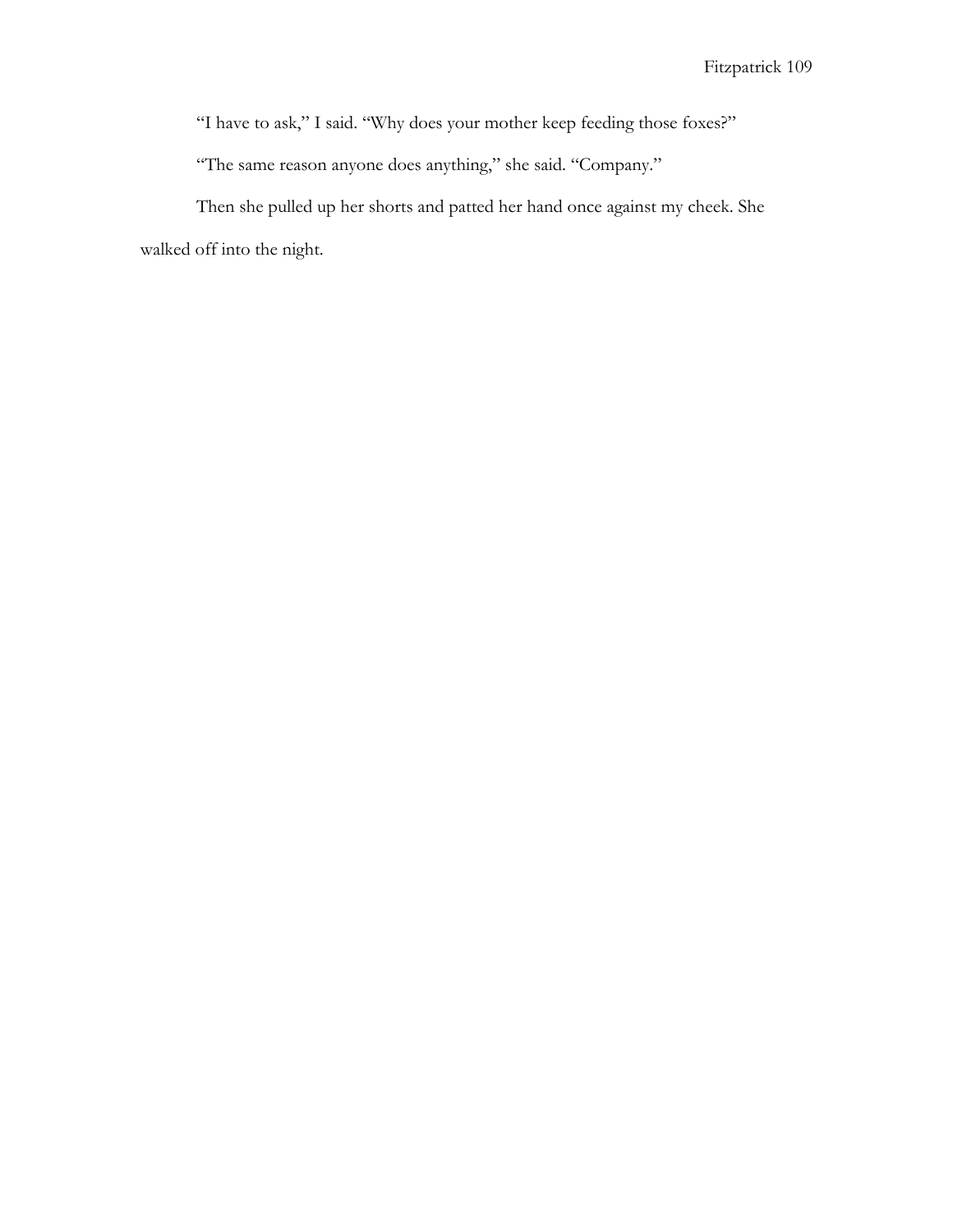## Three

I walked home, but I didn't go inside. Instead, I sat on my mother's porch and remembered talking with August here the night before. I felt some of my earlier anger still percolating beneath my skin. I didn't know how to stop it. Back at ABT, the joke was that I was an animal. When I lost my temper in rehearsal, they'd call for August. They called him my trainer. He was never intimidated when I showed my teeth.

Across the street, the lights stayed off on The Fox Lady's porch. Lydia had not come home and it seemed her mother was absent, too. I watched as the foxes began to circle her porch. They stayed for hours before they finally turned their tails up and left. Around ten, I saw lights in the house go on, The Fox Lady walking to her sink in a bathrobe. She'd been home the entire time. I wondered why this night she'd chosen to turn her animals away. She filled a cup with water. The light turned off again.

It was late, past eleven, and what little I could see I could only see by the light of the moon. In this lonely landscape, I saw something begin to move towards me on four legs. As it drew closer I realized it was a fox. It hadn't left with the others. It was looking for another woman to feed it. I cupped my knees to my chest and drew back into my chair as it climbed the slats of my stairs. It sniffed the wood and stopped only a few feet away from my shins.

I didn't know what to do. If I moved, I was sure it would attack me. I had seen other wild animals up close. I lived in the mountains. I watched the foxes each night next door. I'd seen a bear cross the street in front of my mother's house, had watched a cub fish around in a dumpster. I'd even caught the tail of a wolf disappearing down a mountain road. But in all those moments I'd been looking at the creatures through glass—car, house, bar. I could never hear them breathe.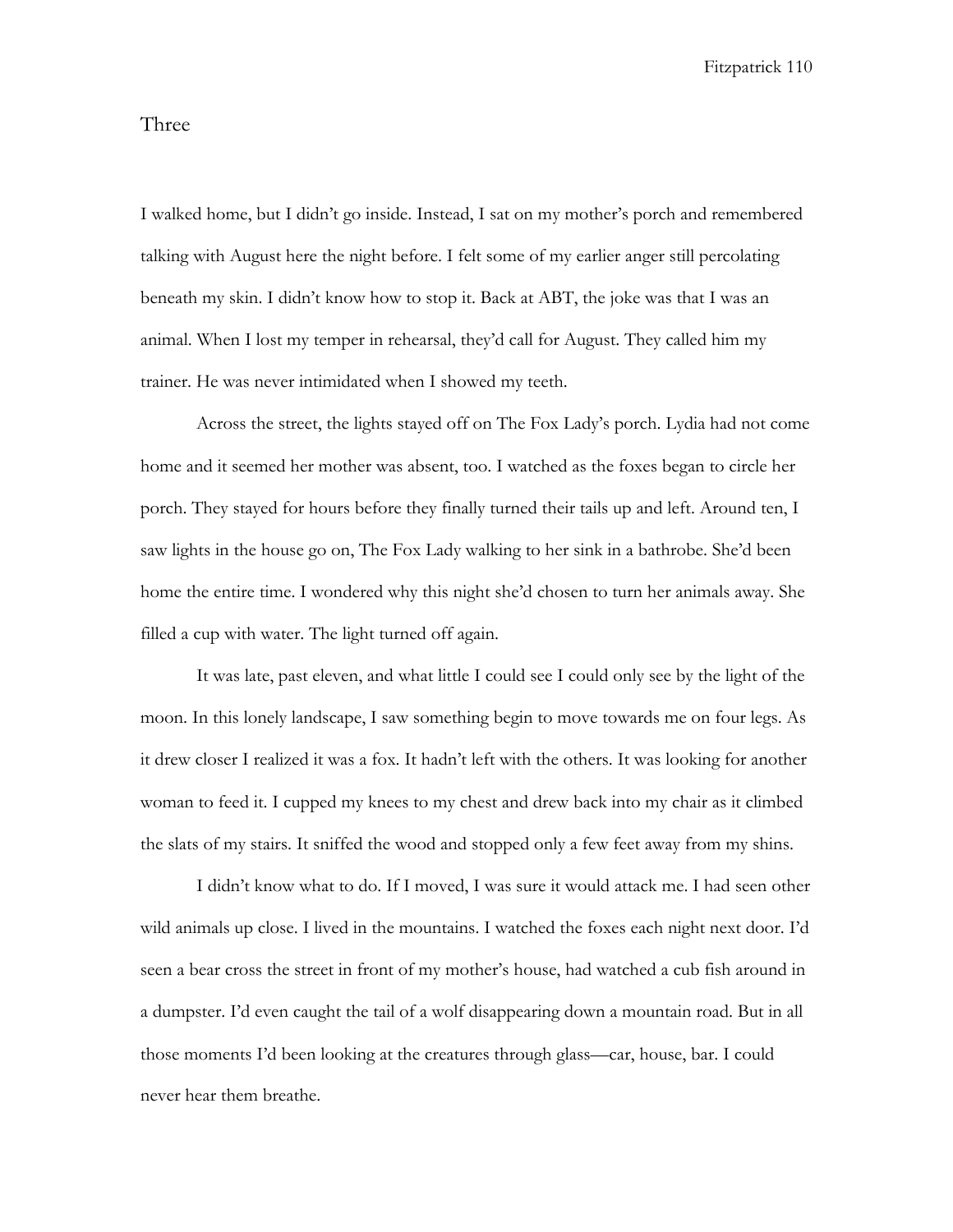The delicate triangle of the fox's nose twitched in the evening air. She looked straight at me. I waited for her snarl, her leap. She keened, deep in her throat. It was a lazy noise, like the sound a dog makes when it's roused from sleep. Her tongue peered out from the bow of her mouth. A yawn. She was pale and solid; I could see how perfectly she would blend into the bleached grass, the brown bark of a tree. She understood the art of stillness.

She took another step towards me, head bowed. On the porch, her paws were almond dark and covered in mud, splatters up her chest. The fox raised its head and I could see the amber of her gaze. White lines beneath the sockets emphasized their glow like eyeliner. She took two steps back, a crouch.

If she came towards me, I would have no defense. The fox rumbled again, flickering its eyes away from mine. I spotted a low hanging bulge, the swell of her nipples. She was pregnant. She walked even closer to me and I froze up. She butted her nose against my hand. She did it again. I reached into my pocket and pulled out a half-sandwich I'd hidden at lunch that afternoon. She knocked it out of my hand with her nose and began to eat.

Years have passed since that day and I'm still startled remembering the tameness of that animal. How simply it trusted me. She was as gentle with me as my mother's horse had been years earlier, even though she was starving and desperate to feed the babies growing inside of her. She should have pounced on sight. But she didn't. She studied me with her wide eyes. She ate from my hand. When she was finished, she began to back away from me and I felt the exact same way I had in my hospital room: small, insignificant. All of my desires felt easy, my hungers dumb and simple. She backed further away, off the porch. Her swollen belly rustled against the grass. See, this animal seemed to be saying to me, what a body like mine can grow? Then she was off, racing down the street, her motion whisking on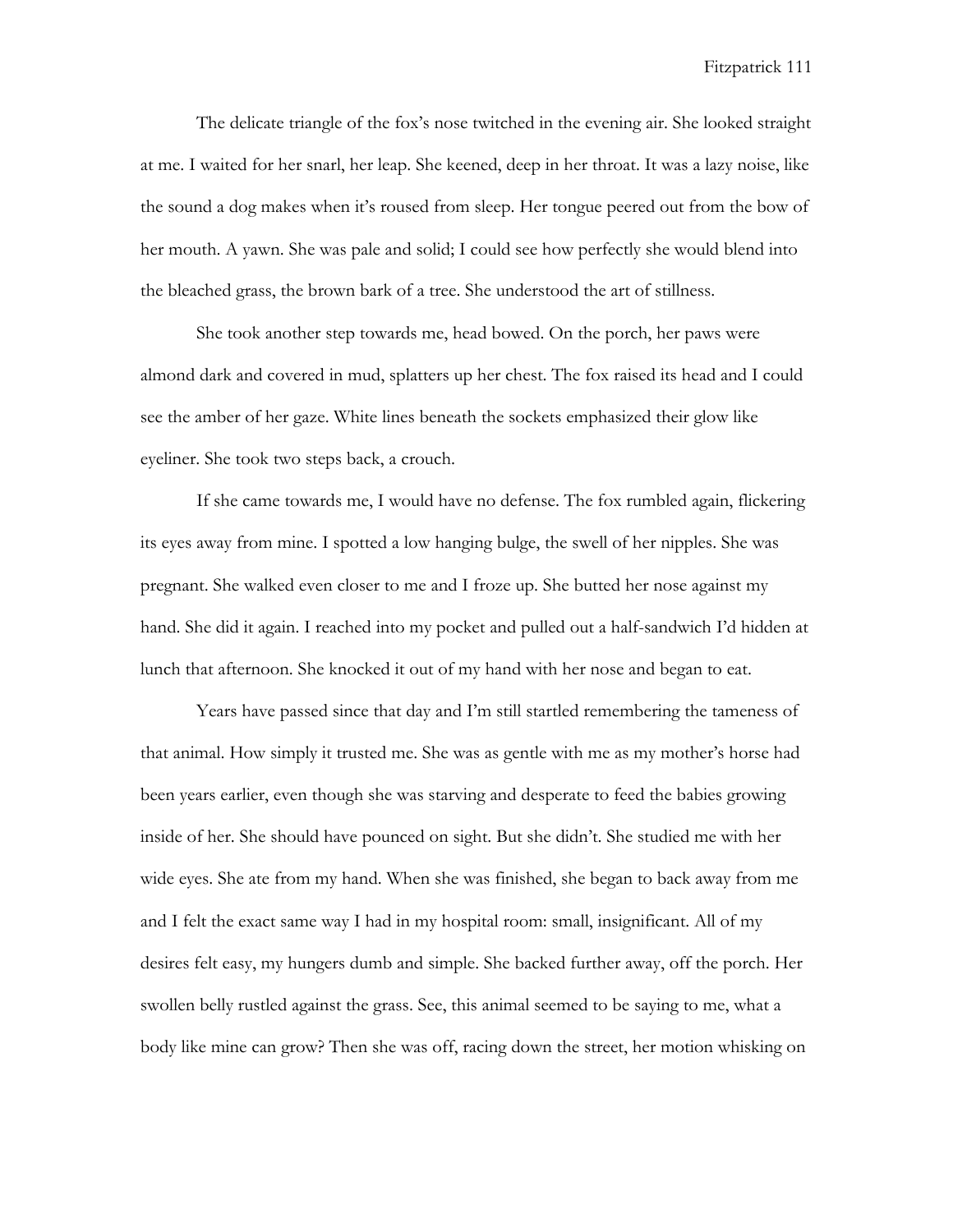the motion sensor lights of The Fox Lady's front lawn, like a pair of opening eyes that stared, tense, into the night and then slowly blinked off again.

I sat alone on the porch and willed myself to see the animal again for a long time. Midnight came and I began to shiver. Then, the police sirens started up the hill.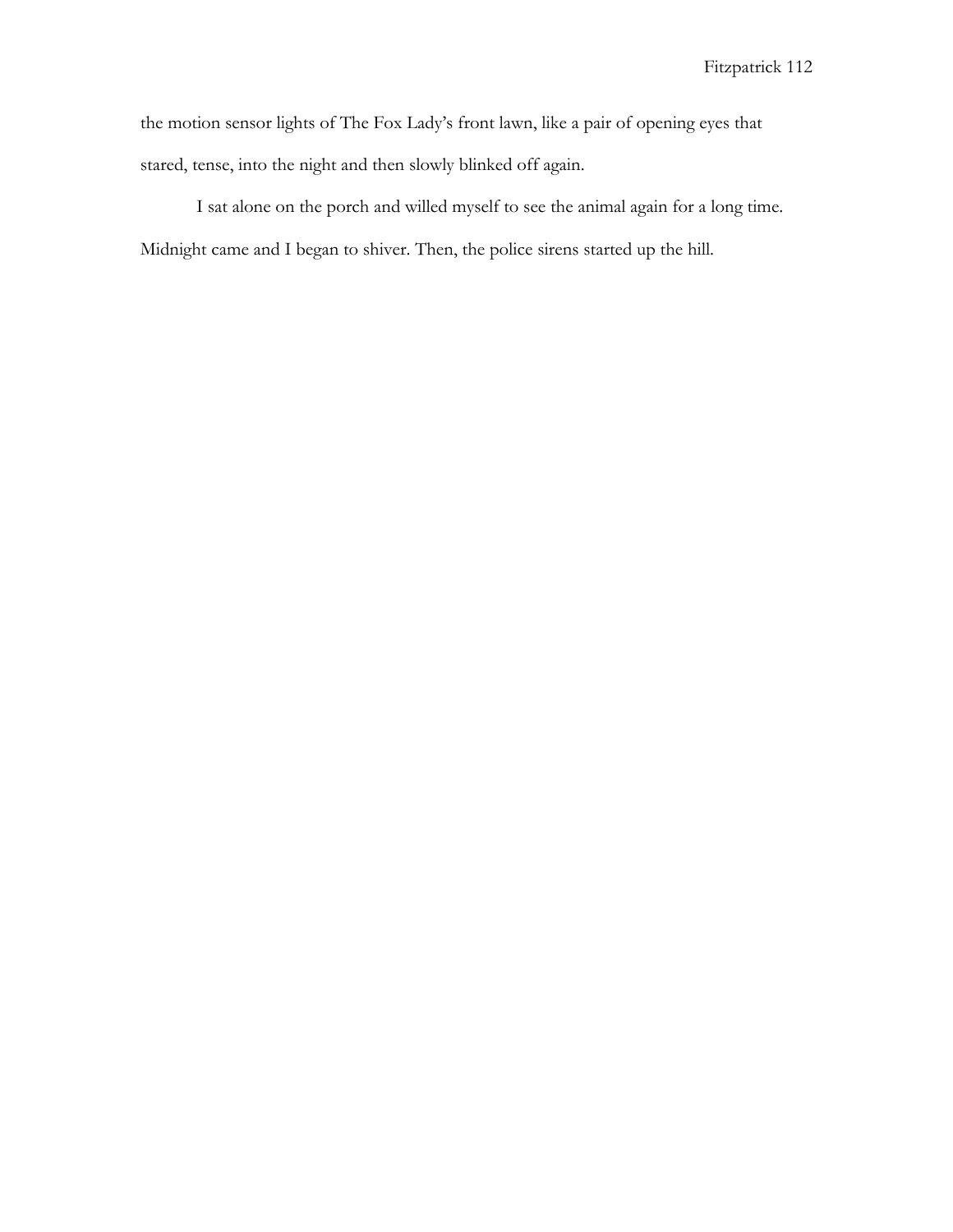## Four

Because this was the fifth time this month my mother had called the police on her neighbor, the officer wondered if she would come down to the station and fill out a formal report. She said she couldn't. Actually, she shouted this down from her bedroom window.

"Mam," he said to her. "Won't you step outside?"

"I can't," she said. "I'm radioactive."

It must say something about the temperament of this town that the office reacted with relative calm to this statement. He nodded his head and scribbled something on his notepad. Meanwhile The Fox Lady was standing behind him, protesting loudly.

"She has no right to file a complaint," she said. "No right at all!"

"You're bringing dangerous animals into our neighborhood!" My mother said. "You're a menace!"

"You live in the middle of the fucking woods!" The Fox Lady, rebutting. "Of course there are fucking foxes here!"

I guess I should have expected the cursing. It's not like people who feed wild animals are usually of sound mind.

"One of them came after my daughter." My mother tilted further out the window, so her breastless chest was dangling over the pane. "It came right up onto our porch. It could have hurt her."

The officer asked my mother if I could prove her claim, but I didn't say anything. None of them had even seen me. I was lying on my back on the porch, staring up at the stars. I could have stood and walked a few steps and solved this entire problem for my mother, but instead I stayed perfectly still and listened to the two women yelling at each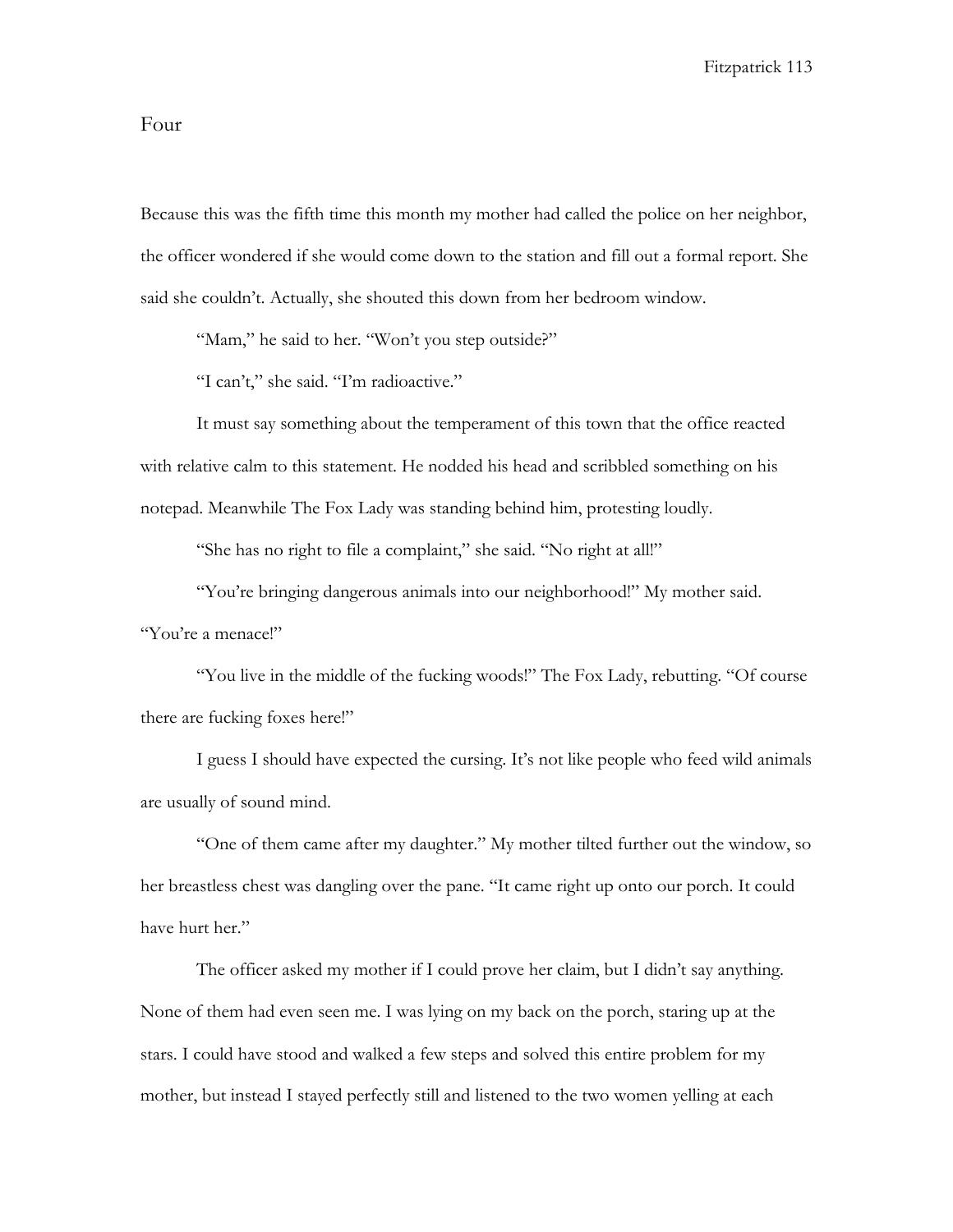other, the officer repeating what he'd been saying to my mother for months: he couldn't see any foxes, so he couldn't prove any of her claims. Finally, the police lights faded. I heard my mother's window close.

It wasn't that I didn't want to help her; it was that I felt that if I moved my entire body might splinter apart. I held my body together with my hands and felt the stick of hunger in my gut. I smiled. In the dark, I lifted my shirt over my head, dropped it to the floor. I pushed down my shorts. I touched the white cotton of my underpants and my bra and then, taking a deep breath, I pressed my fingers to either side of my hips. I tried to feel out the bone. I couldn't, but I could feel the stiffness in my thighs, my calves. The dancing the other night had left its mark on me. I missed this familiar soreness.

Around me, the fog began to return. My mother used to wake me up on white mornings and tell me the fog maiden had come in the night. Soft magic in her slender hands. I never remembered the charm of her. I saw her, always, at the kitchen table, fork poised over a simple salad. Those few years that my father pantomimed at becoming a grill master, feeding his family, searing lamb chops, thick-boned steaks, a whole host of animals my mother never even let touch her plate. He would always offer half of his portion to my mother. She would smile and say she only wanted the salad, and how I would hate her then, as she looked up at me. Doesn't it feel powerful, she would ask, to say no?

After dinner, I would find her bent over the kitchen sink, working on the leftover bones of my father's steak like a dog. If I caught her at it, she would smile. She would say that the meat closest to the bone was the tenderest bit. I was so caught up in hating her, for resenting the way she'd made me look at myself. I never realized she must have looked at herself the same way, too. I never realized I could have leaned across the table, put my hand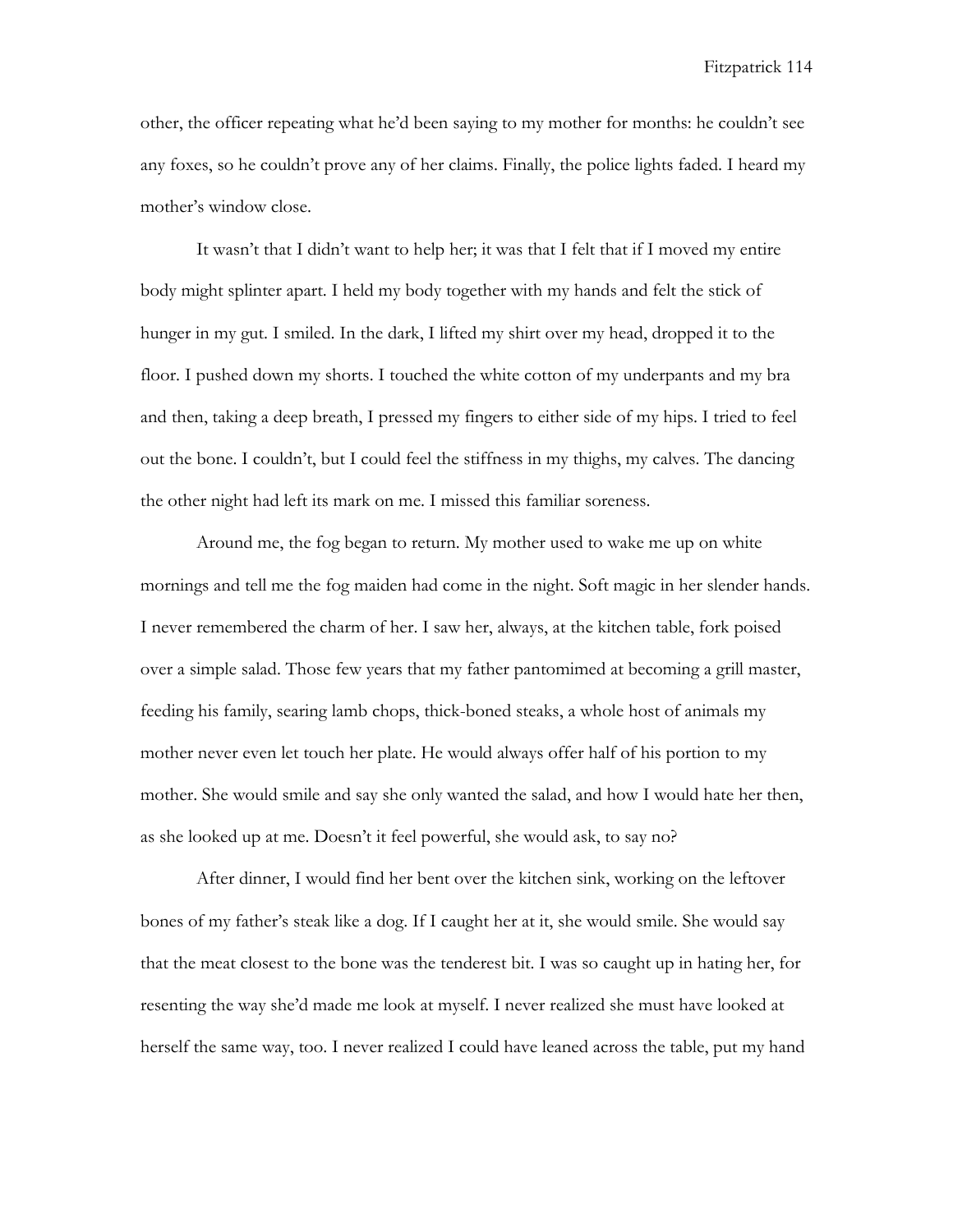on her wrist, and asked her if she was tired. A whole life between the two of us composed only of denial.

I touched my stomach again. When I sat up, hunger made spots dance in front of my eyes. My mother was right: it did feel powerful to say no.

I stood up and walked inside. In the kitchen, the flowers August had pinned still maintained their perfect form. They splashed color onto the dark table and I couldn't help bending my face to them. An odor came off of them like cooked garlic.

I walked up the stairs and felt the protest in my limbs. I opened the door to my mother's room. I saw her eyes open and she sat up, alert.

"Don't come in," she said. "I could still hurt you."

But I walked closer to her anyway. I flipped open the covers and slid into bed next to her like I was a small girl. I pressed my face into her pillow and caught a whiff of August's deodorant. He'd slept here just a few nights before. My mother put her hand in my hair.

I thought I might say something else to her—an apology for not telling the police about the foxes—but it felt too simple. Then I thought of admitting something larger: how my body felt like it had become something outside of my own control, how I was tired of denying love, how I wished, sometimes, that I could take all the years of my life back and become her friend. But instead I just moved closer to her. I smelled of sweat and a small clutch of jasmine from Lydia's perfume. I wanted to feel ashamed about this, but I couldn't. My mother reached out and pulled me even closer. I rested my head on the ball of her shoulder, where her skin might part to form a wing.

I closed my eyes. I could still see her, hand upturned on her pillow. The green glow of the street and the moon pressed through the window and shaded the white sheets, the white face of my mother. Everything starched and began to blend. In the eerie palate around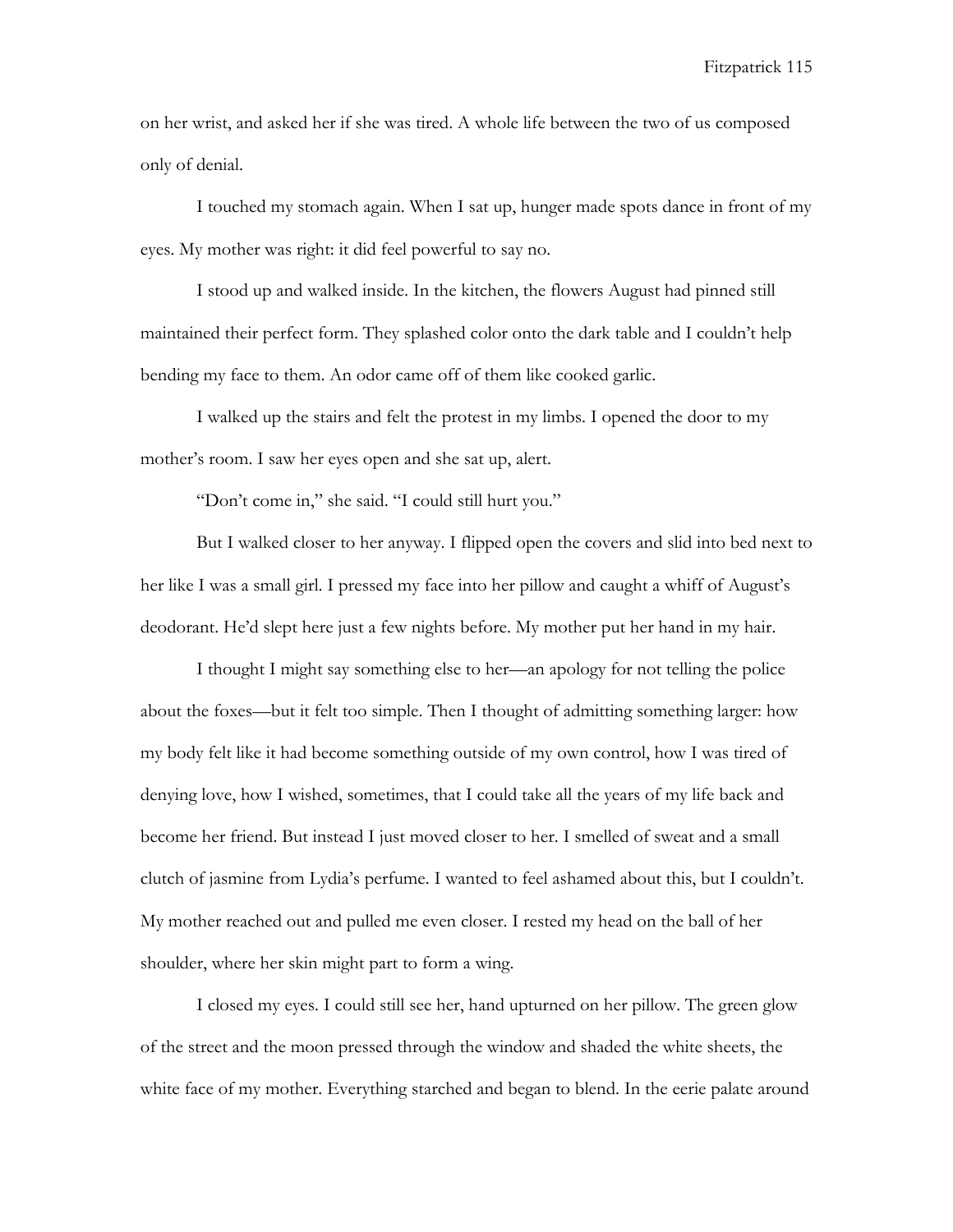me, I crept my own hand closer to hers. Her skin felt brittle, as rough as dried leaves lifted from an autumn tree. Already, her fingers felt heavier. Already, her body had begun to soak in nutrients. I looked again at her face and imagined I could see softness around the bones of her eyes.

Maybe this was it, the thing that I had wished for. Not anything about August after all, but this dark room. My knuckles on top of my mother's knuckles. Likeness, emerging between the two of us, our differences dissolving after all this time. I imagined a double of myself, standing at the side of the bed, stepping back from the scene, watching. I imagined she viewed it all through the lens of an x-ray. Two skeletons. Bones over bones. How, after all this time, both of our bodies would glow.